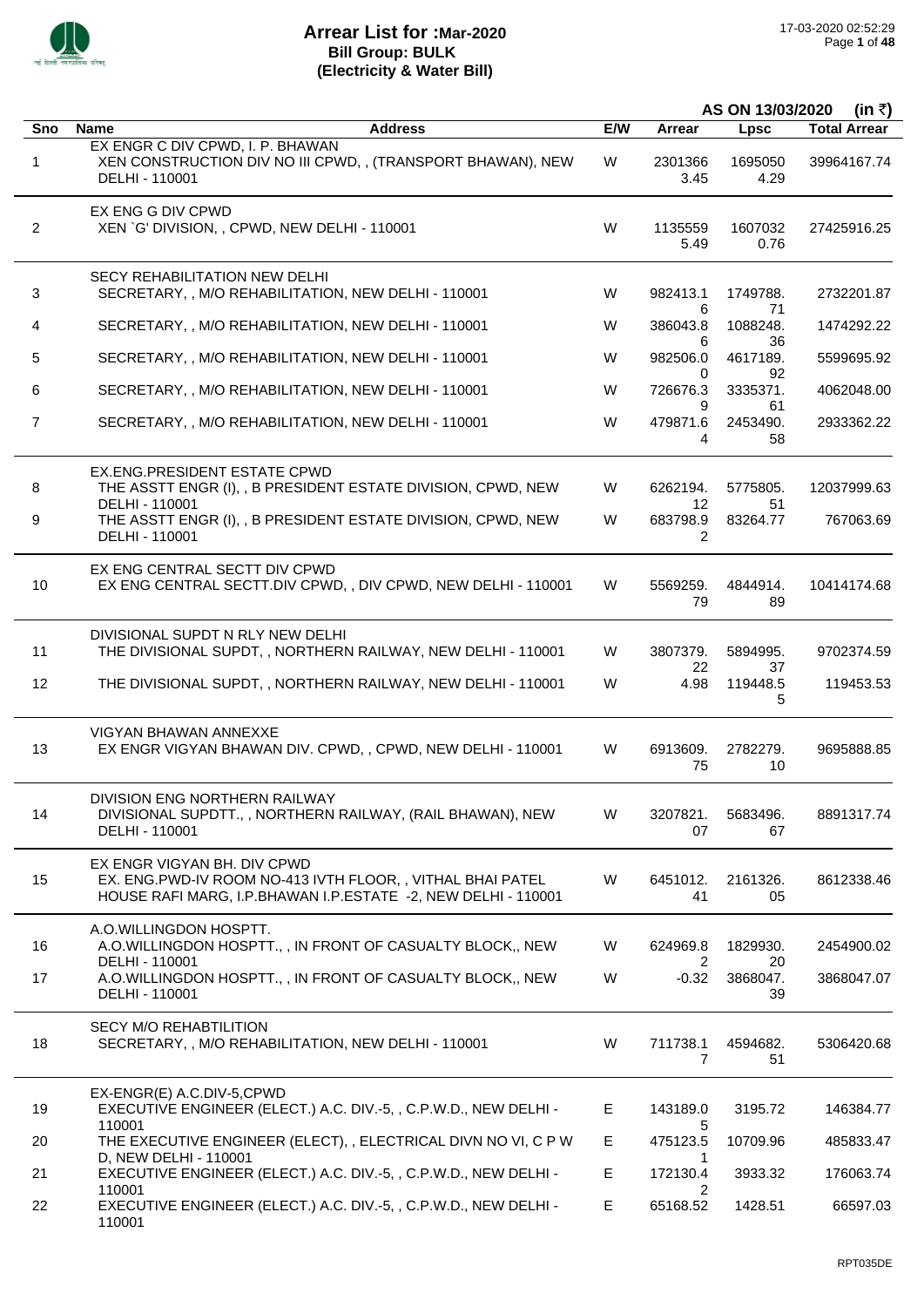

 $\sim$ 

| 23       | EXECUTIVE ENGINEER (ELECT.) A.C. DIV.-5, , C.P.W.D., NEW DELHI -<br>110001                                                         | E.     | 139900.1                  | 3119.77                    | 143019.96              |
|----------|------------------------------------------------------------------------------------------------------------------------------------|--------|---------------------------|----------------------------|------------------------|
| 24       | EXECUTIVE ENGINEER (ELECT.) A.C. DIV.-5, , C.P.W.D., NEW DELHI -<br>110001                                                         | E.     | 142093.0<br>6             | 3170.43                    | 145263.49              |
| 25       | EXECUTIVE ENGINEER (ELECT.) A.C. DIV.-5, , C.P.W.D., NEW DELHI -<br>110001                                                         | E      | 138804.2<br>2             | 3094.46                    | 141898.68              |
| 26       | EX-ENGR(E) A.C.DIV-5,CPWD,, M/O TRANSPORT ROAD JAMNAGAR<br>HOUSE, NEW DELHI - 110001                                               | E      | 391778.6<br>2             | 5405.61                    | 397184.23              |
| 27       | EX-ENGR(E) A.C.DIV-5,CPWD, , M/O TRANSPORT ROAD JAMNAGAR<br>HOUSE, NEW DELHI - 110001                                              | E      | 327267.7<br>5             | 4510.68                    | 331778.43              |
| 28       | EXECUTIVE ENGINEER (ELECT.) A.C. DIV.-5, , C.P.W.D., NEW DELHI -<br>110001                                                         | E.     | 133316.3<br>9             | 3097.02                    | 136413.41              |
| 29       | EXECUTIVE ENGINEER (ELECT.) A.C. DIV.-5, , C.P.W.D., NEW DELHI -<br>110001                                                         | E      | 77551.59                  | 1760.16                    | 79311.75               |
| 30       | EXECUTIVE ENGINEER (ELECT.) A.C. DIV.-5, , C.P.W.D., NEW DELHI -<br>110001                                                         | E.     | 156560.2<br>4             | 4525.90                    | 161086.14              |
| 31       | EXECUTIVE ENGINEER (ELECT.) A.C. DIV.-5, , C.P.W.D., NEW DELHI -<br>110001                                                         | E.     | 138804.3<br>7             | 3094.46                    | 141898.83              |
| 32       | EXECUTIVE ENGINEER (ELECT.) A.C. DIV.-5, , C.P.W.D., NEW DELHI -<br>110001                                                         | E.     | 274065.6                  | 6114.77                    | 280180.43              |
| 33       | EXECUTIVE ENGINEER (ELECT.) A.C. DIV.-5, , C.P.W.D., NEW DELHI -<br>110001                                                         | E      | 6<br>247869.6             | 5617.78                    | 253487.41              |
| 34       | EXECUTIVE ENGINEER (ELECT.) A.C. DIV.-5, , C.P.W.D., NEW DELHI -<br>110001                                                         | E.     | 3<br>269680.7             | 6013.50                    | 275694.21              |
| 35       | EXECUTIVE ENGINEER (ELECT.) A.C. DIV.-5, , C.P.W.D., NEW DELHI -<br>110001                                                         | E.     | 269679.8                  | 6013.47                    | 275693.34              |
| 36       | EXECUTIVE ENGINEER (ELECT.) A.C. DIV.-5, , C.P.W.D., NEW DELHI -                                                                   | E.     | 7<br>268584.0             | 5988.18                    | 274572.22              |
| 37       | 110001<br>EXECUTIVE ENGINEER (ELECT.) A.C. DIV.-5, , C.P.W.D., NEW DELHI -                                                         | E      | 109058.6                  | 2552.29                    | 111610.89              |
| 38       | 110001<br>EXECUTIVE ENGINEER (ELECT.) A.C. DIV.-5, , C.P.W.D., NEW DELHI -<br>110001                                               | E      | 0<br>388991.4<br>9        | 10824.11                   | 399815.60              |
| 39       | DIV SUPTT.ENG. ESTATE D.R.M.OFFICE<br>DIV.SUPDT.NORTHERN RAILWAY,, NORTHERN RAILWAY, NEW DELHI -                                   | W      | 1224913.                  | 1057031.                   | 2281944.74             |
|          | 110001                                                                                                                             |        | 55                        | 19                         |                        |
| 40       | DIV SUPDT NORTHERN RAILWAY<br>DIV SUPDT. NORTHERN RAILWAY, , DID ENG N RLY, NEW DELHI -<br>110001                                  | W      | 1100640.<br>45            | 908658.4<br>$\overline{2}$ | 2009298.87             |
| 41       | DIRECTOR NATIONAL MUSEUM JANPATH<br>DIRECTOR NATIONAL MUSEUM, , JANPATH, NEW DELHI - 110001                                        | W      | 1739283.<br>53            | 137127.2<br>6              | 1876410.79             |
| 42       | MEDICAL SUPTT.RML HOSPITAL<br>MEDICAL SUPDT,, WILLINGDON HOSPITAL, NEW DELHI - 110001                                              | W      | $-0.25$                   | 709629.0                   | 709628.84              |
| 43       | MEDICAL SUPDT,, WILLINGDON HOSPITAL, NEW DELHI - 110001                                                                            | W      | 52318.90                  | 9<br>282615.2              | 334934.10              |
| 44       | MEDICAL SUPDT,, WILLINGDON HOSPITAL, NEW DELHI - 110001                                                                            | W      | 73166.18                  | 0<br>692458.6<br>7         | 765624.85              |
| 45       | EX ENG F DIVISION CPWD NIRMAN BHAWAN<br>EX.ENG. `F' DIV II CPWD NIRMAN BHAWN,, `C' DIV II CPWD NIRMAN<br>BHAWN, NEW DELHI - 110001 | W      | 1630488.<br>14            | 172346.0<br>8              | 1802834.22             |
| 46       | EX ENGR C DIV CPWD, I. P. BHAWAN<br>EX ENG (Y) SHAPE BULD. N' DIV CPWD,, 'N' DIV CPWD, NEW DELHI -<br>110001                       | W      | 0.84                      | 1771015.<br>48             | 1771016.32             |
| 47       | EX ENGR C DIV CPWD I P BHAWAN C-204<br>EX ENGR 'C' DIV CPWD, , SHARAM SHAKTI BHAWAN, NEW DELHI -<br>110001                         | W      | 1122135.<br>50            | 526336.0<br>9              | 1648471.59             |
|          | DIV SUPDTT NORTHERN.RAILWAY                                                                                                        |        |                           |                            |                        |
| 48<br>49 | DIV.SUPDT.NORTHERN RAILWAY,, NORTHERN RAILWAY, NEW DELHI -<br>110001<br>DIV.SUPDT.NORTHERN RAILWAY,, NORTHERN RAILWAY, NEW DELHI - | W<br>W | 350644.5<br>1<br>350644.2 | 394105.7<br>0<br>404107.1  | 744750.21<br>754751.37 |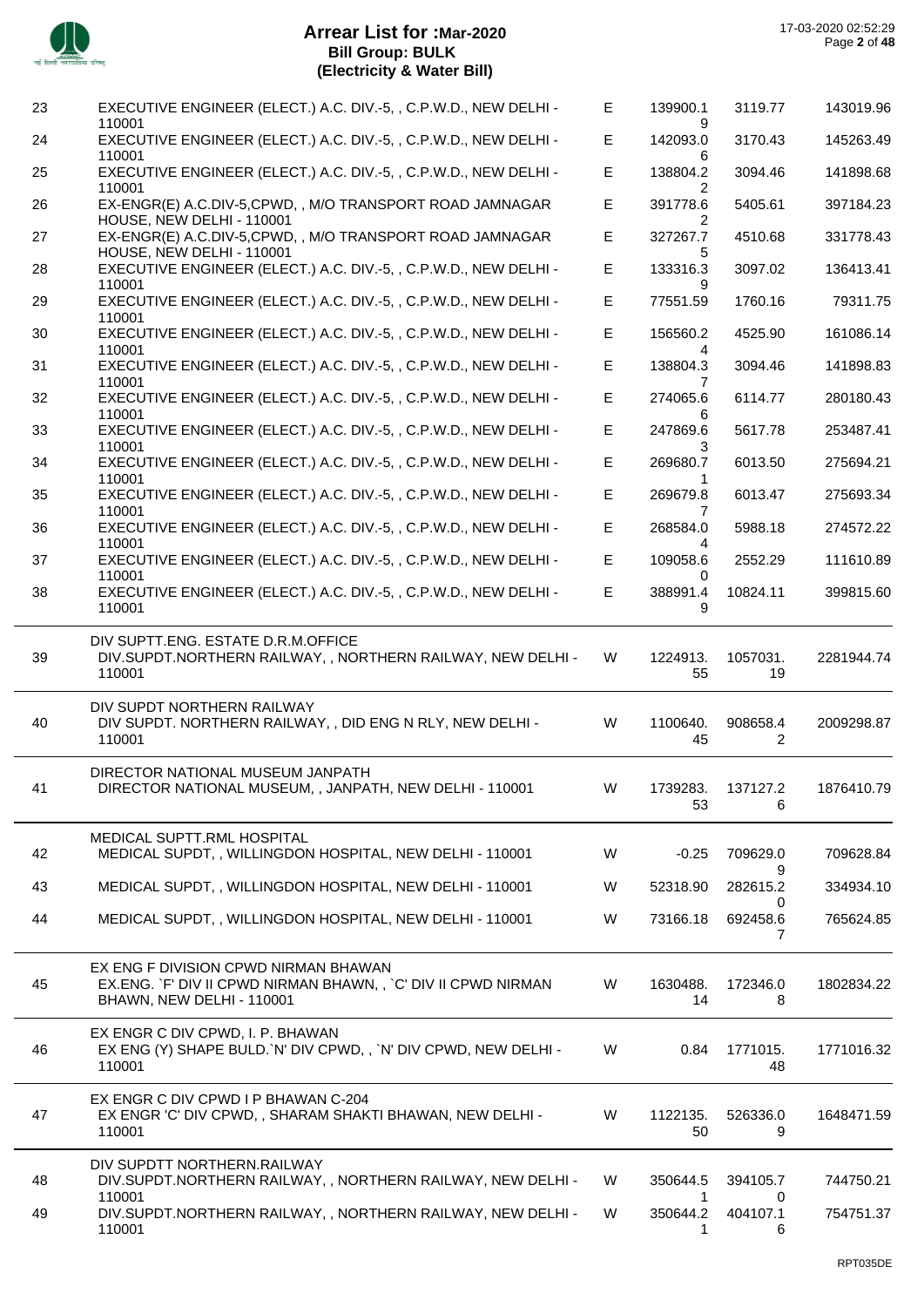

| 50 | EX ENG K DIV C P W D<br>THE EX ENGINEER `K' DIVN, , CPWD, NEW DELHI - 110001                                                         | W  | 768324.7           | 238760.7           | 1007085.54 |
|----|--------------------------------------------------------------------------------------------------------------------------------------|----|--------------------|--------------------|------------|
| 51 | THE EX ENGINEER `K' DIVN, , CPWD, NEW DELHI - 110001                                                                                 | W  | 8<br>328967.3<br>1 | 6<br>70712.61      | 399679.92  |
| 52 | J S TRG & CAO<br>O/O J S TRG & CAO, , A BLOCK MINISTRY OF DEFENCE DALHOUSIE                                                          | Е  | 2435.84            | 470.75             | 2906.59    |
| 53 | ROAD, NEW DELHI - 110001<br>O/O J S TRG & CAO, , A BLOCK MINISTRY OF DEFENCE DALHOUSIE<br>ROAD, NEW DELHI - 110001                   | E  | 56654.90           | 7968.82            | 64623.72   |
| 54 | O/O J S TRG & CAO, , A BLOCK MINISTRY OF DEFENCE DALHOUSIE<br>ROAD, NEW DELHI - 110001                                               | Е  | 12145.25           | 3062.08            | 15207.33   |
| 55 | O/O J S TRG & CAO, , A BLOCK MINISTRY OF DEFENCE DALHOUSIE<br>ROAD, NEW DELHI - 110001                                               | Е  | 3229.97            | 739.62             | 3969.59    |
| 56 | O/O J S TRG & CAO, , A BLOCK MINISTRY OF DEFENCE DALHOUSIE<br>ROAD, NEW DELHI - 110001                                               | Е  | 2382.04            | 452.76             | 2834.80    |
| 57 | O/O J S TRG & CAO, , A BLOCK MINISTRY OF DEFENCE DALHOUSIE<br>ROAD, NEW DELHI - 110001                                               | E  | 9830.89            | 2557.16            | 12388.05   |
| 58 | O/O J S TRG & CAO, , A BLOCK MINISTRY OF DEFENCE DALHOUSIE<br>ROAD, NEW DELHI - 110001                                               | E  | 2495.56            | 481.43             | 2976.99    |
| 59 | O/O J S TRG & CAO, , A BLOCK MINISTRY OF DEFENCE DALHOUSIE<br>ROAD, NEW DELHI - 110001                                               | E  | 2516.79            | 497.80             | 3014.59    |
| 60 | O/O J S TRG & CAO, , A BLOCK MINISTRY OF DEFENCE DALHOUSIE<br>ROAD, NEW DELHI - 110001                                               | W  | 38842.00           | 29325.82           | 68167.82   |
| 61 | O/O J S TRG & CAO, , A BLOCK MINISTRY OF DEFENCE DALHOUSIE                                                                           | W  | 27457.35           | 23160.05           | 50617.40   |
| 62 | ROAD, NEW DELHI - 110001<br>O/O J S TRG & CAO, , A BLOCK MINISTRY OF DEFENCE DALHOUSIE                                               | W  | 67188.36           | 39815.17           | 107003.53  |
| 63 | ROAD, NEW DELHI - 110001<br>O/O J S TRG & CAO, , A BLOCK MINISTRY OF DEFENCE DALHOUSIE                                               | W  | 33891.24           | 24880.37           | 58771.61   |
| 64 | ROAD, NEW DELHI - 110001<br>O/O J S TRG & CAO, , A BLOCK MINISTRY OF DEFENCE DALHOUSIE                                               | W  | 15490.89           | 10066.79           | 25557.68   |
| 65 | ROAD, NEW DELHI - 110001<br>O/O J S TRG & CAO, , A BLOCK MINISTRY OF DEFENCE DALHOUSIE                                               | W  | 115642.4           | 75358.14           | 191000.60  |
| 66 | ROAD, NEW DELHI - 110001<br>O/O J S TRG & CAO, , A BLOCK MINISTRY OF DEFENCE DALHOUSIE                                               | W  | 6<br>317915.4      | 176749.3           | 494664.81  |
| 67 | ROAD, NEW DELHI - 110001<br>O/O J S TRG & CAO, , A BLOCK MINISTRY OF DEFENCE DALHOUSIE<br>ROAD, NEW DELHI - 110001                   | W  | 9<br>94010.21      | 2<br>73967.00      | 167977.21  |
| 68 | THE MINISTRY OF TRIBAL AFFAIRS                                                                                                       | E. | 419337.9           | 28978.83           | 448316.82  |
|    | THE MINISTRY OF TRIBAL AFFAIRS, , GOVENMENT OF INDIA GENERAL<br>SECTION SHASTRI BHAWAN, NEW DELHI - 110001                           |    | 9                  |                    |            |
| 69 | THE MINISTRY OF TRIBAL AFFAIRS, , GOVENMENT OF INDIA GENERAL<br>SECTION SHASTRI BHAWAN, NEW DELHI - 110001                           | Е  | 637125.5<br>7      | 43212.71           | 680338.28  |
| 70 | MEDICAL SUPERINTENDENT DR R M L HOSPITAL<br>MEDICAL SUPDT,, WILLINGDON HOSPITAL, NEW DELHI, NEW DELHI -<br>110001                    | W  | 336576.6<br>7      | 786396.4<br>9      | 1122973.16 |
| 71 | THE EX ENG CONST DIV XII CPWD<br>DIRECTOR NATIONAL MUSEUM JANPATHNATIONAL MUSIUM JANPATH,<br><b>NEW DELHI - 110001</b>               | W  | 1011450.<br>75     | 75821.93           | 1087272.68 |
| 72 | EX ENG K DIVISION C P W D<br>THE EX ENGINEER `K' DIVN,, CPWD, NEW DELHI - 110001                                                     | W  | 289627.9           | 277588.8           | 567216.84  |
| 73 | THE EX ENGINEER `K' DIVN, , CPWD, NEW DELHI - 110001                                                                                 | W  | 5<br>147858.2<br>2 | 9<br>311177.4<br>8 | 459035.70  |
| 74 | EX ENG DIV C P W D<br>THE EX ENGINEER `K' DIVN,, CPWD, NEW DELHI - 110001                                                            | W  | 763824.8<br>3      | 237364.4<br>9      | 1001189.32 |
| 75 | EX ENG PRESIDENT ESTATE DIV CPWD<br>THE ASSTT ENG.PRESIDENT ESTATE,, (I) B PRESIDENT ESTATE DIVN,<br><b>CPWD, NEW DELHI - 110001</b> | W  | 751072.3<br>5      | 246452.5<br>9      | 997524.94  |
|    |                                                                                                                                      |    |                    |                    |            |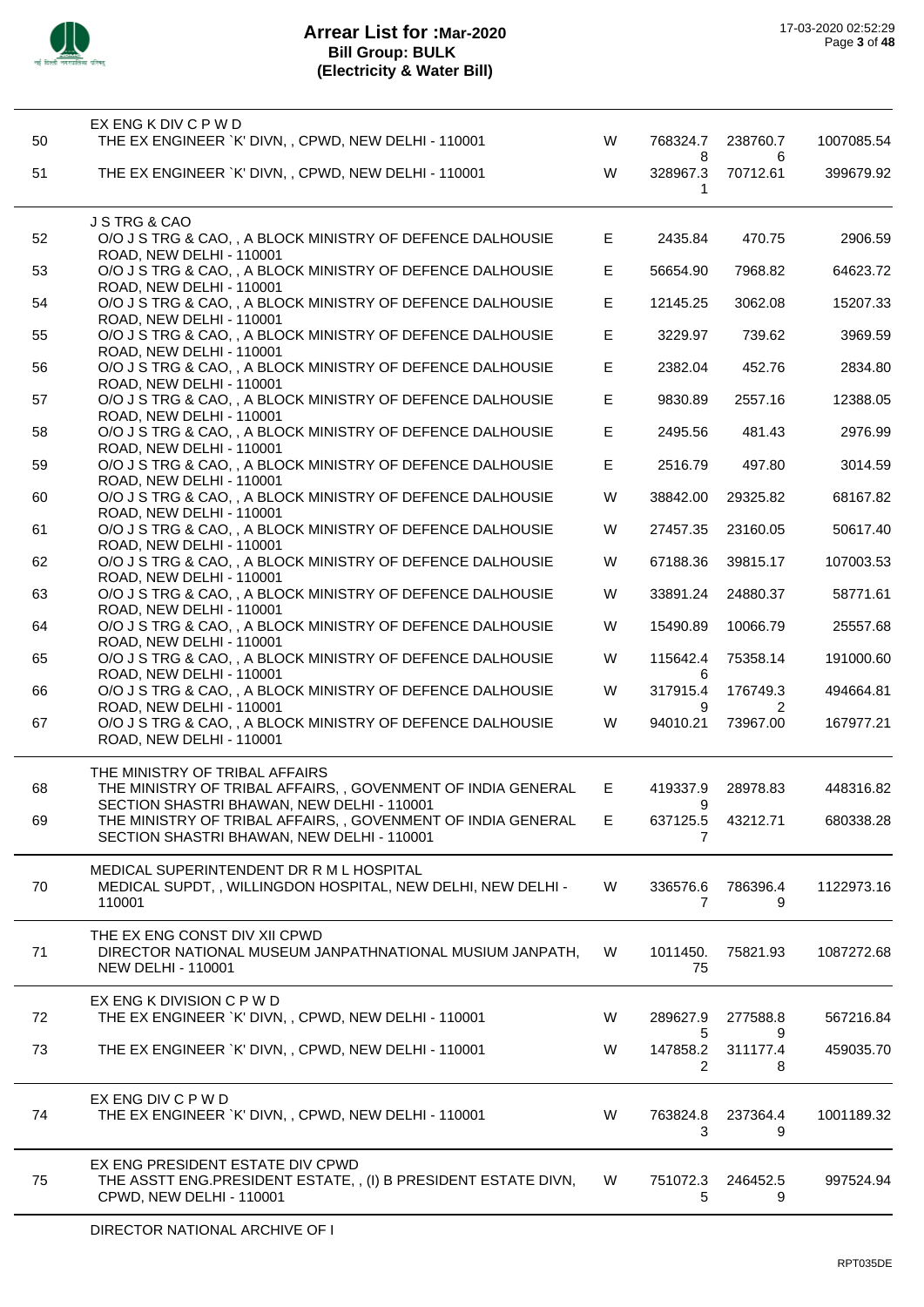

| 76                   | THE DIRECTOR NATIONAL ARCHIEVES OF INDIA, , JANPATH, NEW<br>DELHI - 110001                                                                                                                                                                                                                         | W                | 887252.8<br>6                                     | 58070.45                                  | 945323.31                                     |
|----------------------|----------------------------------------------------------------------------------------------------------------------------------------------------------------------------------------------------------------------------------------------------------------------------------------------------|------------------|---------------------------------------------------|-------------------------------------------|-----------------------------------------------|
| 77                   | E E (ELECT) DIV NO II CPWD I P BHAWAN NEW DELHI<br>E E (ELECT), , DIV NO II, CPWD I P BHAWAN, NEW DELHI - 110001                                                                                                                                                                                   | W                | 451138.3<br>4                                     | 425873.5<br>4                             | 877011.88                                     |
| 78                   | DEPUTY SECY M/O SKILL DEVELOPMENT & ENTREPRENEURSHIP<br>DEPUTY SECRETARY M/O (SDE) SKILL DEVELOPMENT AND<br>ENTREPRENEURSHIP, , 2ND FLOOR SHIVAJI STADIUM ANNEXE<br>BUILDING, NEW DELHI - 110001                                                                                                   | E                | 740975.5<br>6                                     | 101058.7<br>0                             | 842034.26                                     |
| 79                   | EX ENG K DIV CPWD I.P.BHAWAN<br>XEN `K' DIV, , CPWD, NEW DELHI - 110001                                                                                                                                                                                                                            | W                | 435838.0<br>9                                     | 374066.4<br>3                             | 809904.52                                     |
| 80                   | UNDER SECRETARY MINISTRY OF WOMEN & CHILD DEVELOPMENT<br>UNDER SECRETARY MINISTRY OF WOMEN & CHILD DEVELOPMENT,,<br>ROOM NO 629 MINISTRY OF WOMEN & CHILD DEVELOPMENT, NEW<br>DELHI - 110001                                                                                                       | E                | 725952.8<br>3                                     | 52976.72                                  | 778929.55                                     |
| 81                   | DIRECTOR NATIONAL ARCHIVE OF INDIA<br>DIRECTOR, , NATIONAL ARCHIVES OF INDIA, NEW DELHI - 110001                                                                                                                                                                                                   | W                | 710338.0<br>9                                     | 47934.38                                  | 758272.47                                     |
| 82<br>83<br>84<br>85 | <b>XEN PARLIAMENT WORKS DIV. I CPWD</b><br>XEN, , PARLIAMENT WORKS DIV I, CPWD, NEW DELHI - 110001<br>XEN, , PARLIAMENT WORKS DIV I, CPWD, NEW DELHI - 110001<br>XEN, , PARLIAMENT WORKS DIV I, CPWD, NEW DELHI - 110001<br>XEN, , PARLIAMENT WORKS DIV I, CPWD (SOUTH AVEN, NEW DELHI -<br>110001 | W<br>W<br>W<br>W | 34659.68<br>46569.93<br>53229.19<br>527708.5<br>5 | 2603.08<br>3641.64<br>3999.58<br>39698.08 | 37262.76<br>50211.57<br>57228.77<br>567406.63 |
| 86                   | EX ENG (E) DIV XVII CPWD VIDUUT BHAWAN<br>XEN AIR CONDITION DIV NO XVII, , CPWD SHANKER MKT, NEW DELHI -<br>110001                                                                                                                                                                                 | E.               | 666478.4<br>0                                     | 34612.90                                  | 701091.30                                     |
| 87                   | MANAGER (O.S.) LIC OF INDIA<br>LIC OF INDIA,, 124 JEEVAN BHARATI, CON CIRCUS, NEW DELHI - 110001                                                                                                                                                                                                   | E.               | 608660.8<br>3                                     | 46108.38                                  | 654769.21                                     |
| 88                   | EX.ENG.K DIV ROOM NO B115 I.P.ESTATE<br>XEN 'K' DIV CPWD, , LOK NAYAK BHAWAN, KHAN MKT, NEW DELHI -<br>110001                                                                                                                                                                                      | W                | 467978.0<br>$\overline{0}$                        | 186439.5<br>- 9                           | 654417.59                                     |
| 89                   | GARRISON ENGINEER (A/F) GURGAON<br>THE GARRISON ENGINEER (A/F), , ALWAR ROAD GURGAON, HARYANA,<br><b>NEW DELHI - 110001</b>                                                                                                                                                                        | Е                | 11743.42                                          | 13248.56                                  | 24991.98                                      |
| 90                   | THE GARRISON ENGINEER (A/F), , ALWAR ROAD GURGAON, HARYANA,                                                                                                                                                                                                                                        | E                | 10382.33                                          | 17973.20                                  | 28355.53                                      |
| 91                   | <b>NEW DELHI - 110001</b><br>THE GARRISON ENGINEER (A/F), , ALWAR ROAD GURGAON, HARYANA,                                                                                                                                                                                                           | E.               | 4045.73                                           | 5757.26                                   | 9802.99                                       |
| 92                   | <b>NEW DELHI - 110001</b><br>THE GARRISON ENGINEER (A/F), , ALWAR ROAD GURGAON, HARYANA,                                                                                                                                                                                                           | E.               | 32726.90                                          | 13399.41                                  | 46126.31                                      |
| 93                   | <b>NEW DELHI - 110001</b><br>THE GARRISON ENGINEER (A/F), , ALWAR ROAD GURGAON, HARYANA,                                                                                                                                                                                                           | E.               | 54395.87                                          | 22170.39                                  | 76566.26                                      |
| 94                   | <b>NEW DELHI - 110001</b><br>THE GARRISON ENGINEER (A/F), , ALWAR ROAD GURGAON, HARYANA,                                                                                                                                                                                                           | E                | 33215.88                                          | 12591.75                                  | 45807.63                                      |
| 95                   | <b>NEW DELHI - 110001</b><br>GARRISON ENGINEER (A/F), , ALWAR ROAD GURGAON, HARYANA, NEW                                                                                                                                                                                                           | Е                | 851.95                                            | 2798.11                                   | 3650.06                                       |
| 96                   | DELHI - 110001<br>GARRISON ENGINEER (A/F), , ALWAR ROAD GURGAON, HARYANA, NEW                                                                                                                                                                                                                      | E                | 7117.60                                           | 9397.84                                   | 16515.44                                      |
| 97                   | DELHI - 110001<br>GARRISON ENGINEER (A/F), , ALWAR ROAD GURGAON, HARYANA, NEW                                                                                                                                                                                                                      | E                | 4354.42                                           | 10130.72                                  | 14485.14                                      |
| 98                   | DELHI - 110001<br>GARRISON ENGINEER (A/F), , ALWAR ROAD GURGAON, HARYANA, NEW<br>DELHI - 110001                                                                                                                                                                                                    | E                | 5144.45                                           | 3373.04                                   | 8517.49                                       |
| 99                   | GARRISON ENGINEER (A/F), , ALWAR ROAD GURGAON, HARYANA, NEW<br>DELHI - 110001                                                                                                                                                                                                                      | E                | 4566.04                                           | 4515.55                                   | 9081.59                                       |
| 100                  | THE GARRISON ENGINEER (A/F), , ALWAR ROAD GURGAON, HARYANA,<br><b>NEW DELHI - 110001</b>                                                                                                                                                                                                           | E                | 1151.05                                           | 1197.71                                   | 2348.76                                       |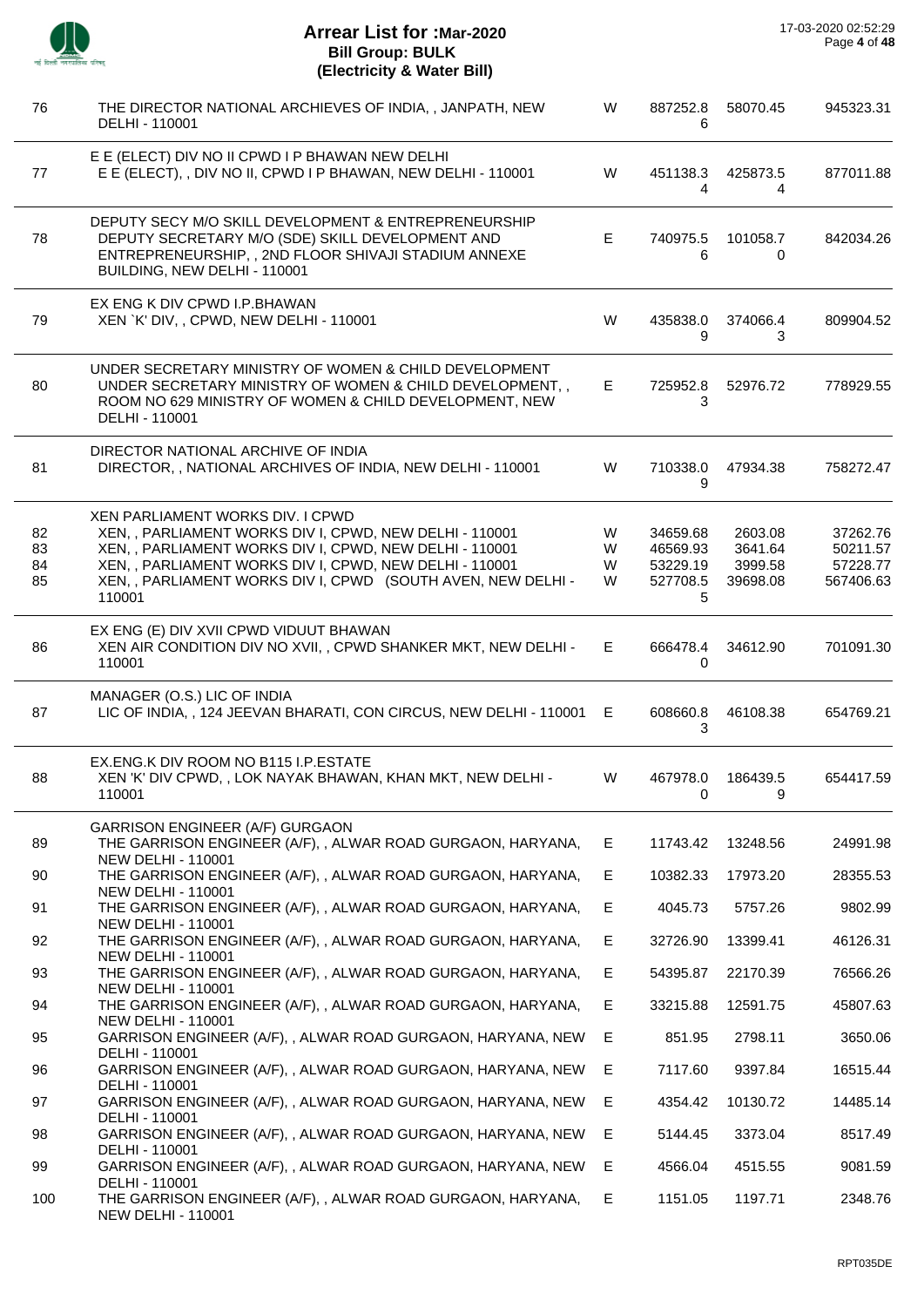

| 101 | THE GARRISON ENGINEER (A/F), , ALWAR ROAD GURGAON, HARYANA,                                                        | E. | 2760.35       | 9295.13       | 12055.48  |
|-----|--------------------------------------------------------------------------------------------------------------------|----|---------------|---------------|-----------|
| 102 | NEW DELHI - 110001<br>THE GARRISON ENGINEER (A/F), , ALWAR ROAD GURGAON, HARYANA,                                  | E  | 2375.72       | 7528.31       | 9904.03   |
| 103 | <b>NEW DELHI - 110001</b><br>THE GARRISON ENGINEER (A/F), , ALWAR ROAD GURGAON, HARYANA,                           | E  | 1869.39       | 4974.83       | 6844.22   |
| 104 | <b>NEW DELHI - 110001</b><br>THE GARRISON ENGINEER (A/F), , ALWAR ROAD GURGAON, HARYANA,                           | Е  | 1590.31       | 4779.01       | 6369.32   |
|     | <b>NEW DELHI - 110001</b>                                                                                          |    |               |               |           |
| 105 | THE GARRISON ENGINEER (A/F), , ALWAR ROAD GURGAON, HARYANA,<br><b>NEW DELHI - 110001</b>                           | Е  | 2374.72       | 7528.16       | 9902.88   |
| 106 | THE GARRISON ENGINEER (A/F), , ALWAR ROAD GURGAON, HARYANA,<br><b>NEW DELHI - 110001</b>                           | E  | 2064.08       | 6565.02       | 8629.10   |
| 107 | THE GARRISON ENGINEER (A/F), , ALWAR ROAD GURGAON, HARYANA,<br><b>NEW DELHI - 110001</b>                           | E. | 1852.02       | 5695.24       | 7547.26   |
| 108 | THE GARRISON ENGINEER (A/F), , ALWAR ROAD GURGAON, HARYANA,                                                        | Е  | 3015.21       | 4564.30       | 7579.51   |
| 109 | <b>NEW DELHI - 110001</b><br>THE GARRISON ENGINEER (A/F), , ALWAR ROAD GURGAON, HARYANA,                           | E. | 1708.41       | 5596.34       | 7304.75   |
| 110 | <b>NEW DELHI - 110001</b><br>THE GARRISON ENGINEER (A/F), , ALWAR ROAD GURGAON, HARYANA,                           | E  | 1659.14       | 4827.70       | 6486.84   |
| 111 | <b>NEW DELHI - 110001</b><br>THE GARRISON ENGINEER (A/F), , ALWAR ROAD GURGAON, HARYANA,                           | E  | 1312.90       | 3856.26       | 5169.16   |
| 112 | <b>NEW DELHI - 110001</b><br>THE GARRISON ENGINEER (A/F), , ALWAR ROAD GURGAON, HARYANA,                           | E  | 1590.48       | 4778.88       | 6369.36   |
|     | <b>NEW DELHI - 110001</b>                                                                                          |    |               |               |           |
| 113 | GARRISON ENGINEER (A/F), , ALWAR ROAD GURGAON, HARYANA, NEW<br>DELHI - 110001                                      | E. | 81487.40      | 36772.23      | 118259.63 |
| 114 | THE GARRISON ENGINEER (A/F), , ALWAR ROAD GURGAON, HARYANA,<br><b>NEW DELHI - 110001</b>                           | E. | 10858.29      | 7169.77       | 18028.06  |
| 115 | GARRISON ENGINEER (A/F), , ALWAR ROAD GURGAON, HARYANA, NEW<br>DELHI - 110001                                      | E  | 2203.51       | 5940.78       | 8144.29   |
| 116 | GARRISON ENGINEER (A/F), , ALWAR ROAD GURGAON, HARYANA, NEW                                                        | E  | 679.26        | 902.97        | 1582.23   |
| 117 | DELHI - 110001<br>GARRISON ENGINEER (A/F), , ALWAR ROAD GURGAON, HARYANA, NEW                                      | E  | 20196.01      | 22460.67      | 42656.68  |
| 118 | DELHI - 110001<br>GARRISON ENGINEER (A/F), , ALWAR ROAD GURGAON, HARYANA, NEW                                      | E  | 712.86        | 1318.60       | 2031.46   |
| 119 | DELHI - 110001<br>GARRISON ENGINEER (A/F), , ALWAR ROAD GURGAON, HARYANA, NEW                                      | Е  | 3221.71       | 2281.20       | 5502.91   |
|     | DELHI - 110001                                                                                                     |    |               |               |           |
| 120 | GARRISON ENGINEER (A/F), , ALWAR ROAD GURGAON, HARYANA, NEW<br>DELHI - 110001                                      | Е  | 3956.01       | 3459.59       | 7415.60   |
| 121 | GARRISON ENGINEER (A/F), , ALWAR ROAD GURGAON, HARYANA, NEW<br>DELHI - 110001                                      | E. | 7397.62       | 10831.33      | 18228.95  |
| 122 | GARRISON ENGINEER (A/F), , ALWAR ROAD GURGAON, HARYANA, NEW<br>DELHI - 110001                                      | Е  | 5546.71       | 7647.45       | 13194.16  |
| 123 | THE GARRISON ENGINEER (A/F), , ALWAR ROAD GURGAON, HARYANA,                                                        | E. | 2045.33       | 6562.98       | 8608.31   |
| 124 | <b>NEW DELHI - 110001</b><br>THE GARRISON ENGINEER (A/F), , ALWAR ROAD GURGAON, HARYANA,                           | Е  | 4060.24       | 5201.30       | 9261.54   |
| 125 | <b>NEW DELHI - 110001</b><br>THE GARRISON ENGINEER (A/F), , ALWAR ROAD GURGAON, HARYANA,                           | Е  | 2849.10       | 897.19        | 3746.29   |
| 126 | <b>NEW DELHI - 110001</b><br>THE GARRISON ENGINEER (A/F), , ALWAR ROAD GURGAON, HARYANA,                           | Е  | 1201.76       | 1501.86       | 2703.62   |
|     | <b>NEW DELHI - 110001</b>                                                                                          |    |               |               |           |
|     | EX ENGR CIVIL DIV PAND T 1 TEL                                                                                     |    |               |               |           |
| 127 | ADMN OFFICER, , DELHI TELEPHONES DELHI, NEW DELHI - 110001                                                         | W  | 605075.5<br>1 | 30253.78      | 635329.29 |
|     | SUB DIVISIONAL ENGINEER PWD PUBLIC HEALTH PUNJAB ESTATE                                                            |    |               |               |           |
| 128 | SUB DIVISIONAL ENGINEER, , PWD PUBLIC HEALTH PUNJAB ESTATE<br>BABHA, HOUSE SUB DIV-3 NEW DELHI, NEW DELHI - 110001 | W  | 501117.5<br>3 | 132555.5<br>6 | 633673.09 |
|     | DIVISIONAL SUPPDT N RLY                                                                                            |    |               |               |           |
| 129 | DIVL. SUPDT, , NORTHERN RAILWAY, NEW DELHI - 110001                                                                | W  | 1.16          | 314633.4      | 314634.62 |
| 130 | DIVL. SUPDT, , NORTHERN RAILWAY, NEW DELHI - 110001                                                                | W  | 130987.6      | 6<br>182647.6 | 313635.27 |
|     |                                                                                                                    |    | 7             | 0             |           |
| 131 | EX.ENG.(CIVIL) D DIV CPWD<br>EX ENG `D' DIVISION CPWD, , D II 26-28 KIDWAI NAGAR (WEST), NEW                       | W  | 133387.0      | 43648.32      | 177035.35 |
|     | DELHI, NEW DELHI - 110023                                                                                          |    | 3             |               |           |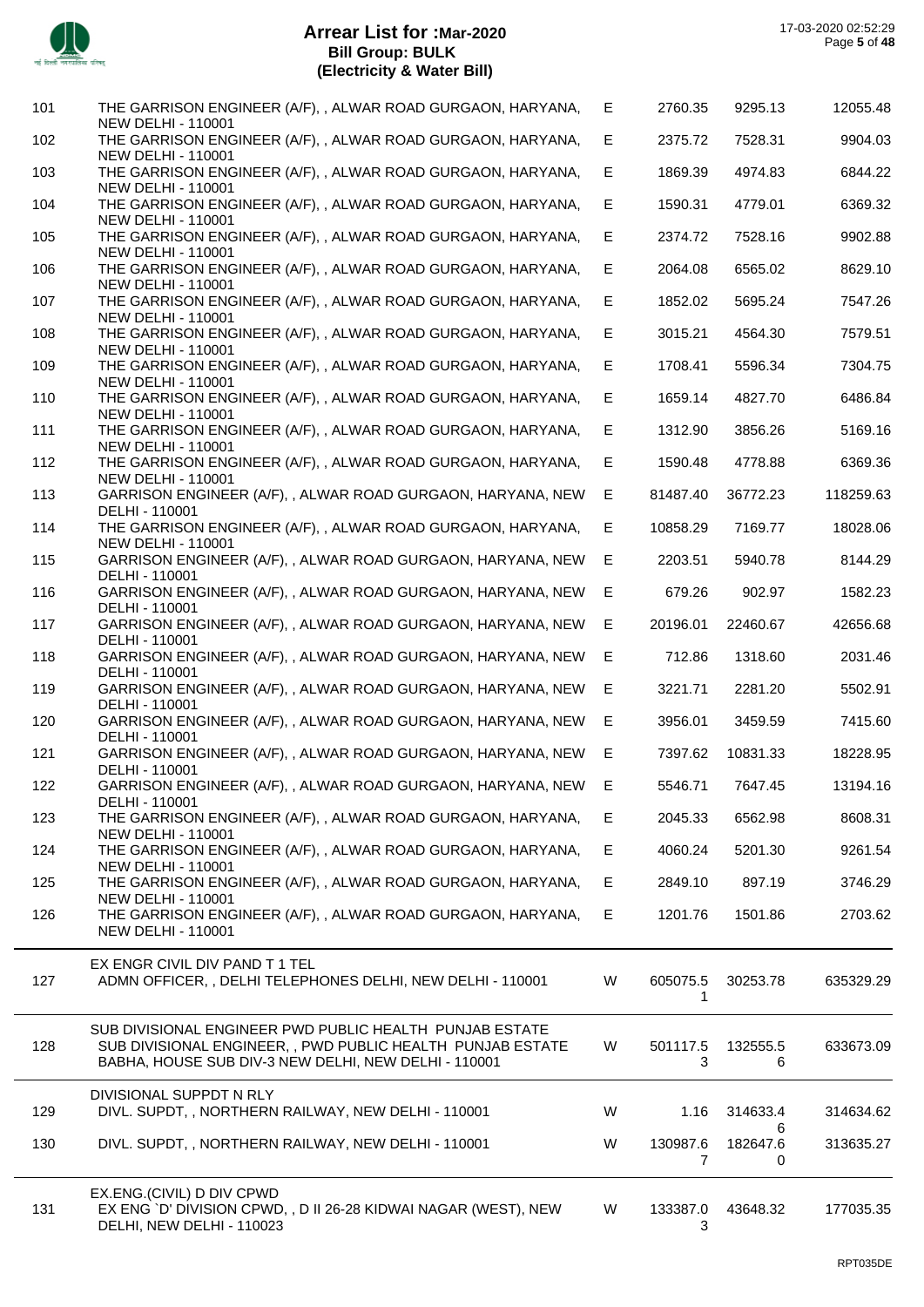

÷,

| 132        | EX ENG `D' DIVISION CPWD, , D II 26-28 KIDWAI NAGAR (WEST), NEW<br>DELHI, NEW DELHI - 110023                                                         | W      | 352231.7<br>$\overline{7}$ | 70355.06                  | 422586.83              |
|------------|------------------------------------------------------------------------------------------------------------------------------------------------------|--------|----------------------------|---------------------------|------------------------|
| 133<br>134 | EX ENG B DIV CPWD<br>EX ENG B DIV CPWD23 SAFDARJUNG ROAD, NEW DELHI - 110001<br>EX ENG B DIV CPWD23 SAFDARJUNG ROAD, NEW DELHI - 110001              | W<br>W | 54247.47<br>218316.8<br>5  | 62787.58<br>253166.4<br>8 | 117035.05<br>471483.33 |
| 135        | DY.ENG.(CONS.) NORTHERN RLY.<br>DIV.SUPDT.NORTHERN RAILWAY,, NORTHERN RAILWAY, NEW DELHI -<br>110001                                                 | W      | 100000.3<br>$\overline{7}$ | 485278.6<br>0             | 585278.97              |
| 136        | EX.ENG (E)ELECT.DIV I I.P.BH.CPWD<br>EX.ENG.(E)ELECT.CONST DIV-I I.P.BHAWAN,, CPWD, NEW DELHI -<br>110001                                            | E.     | 564390.4<br>1              | 16793.12                  | 581183.53              |
| 137        | THE DIR DEPTT OF WOMEN AND CHILD WELFARE<br>THE DIR DEPTT OF WOMEN AND CHILD WELFARE, , 1 CANNING LANE<br>CURZON ROAD, NEW DELHI, NEW DELHI - 110001 | E.     | 506679.7<br>2              | 39657.30                  | 546337.02              |
| 138        | UNDER SECY.(ELECT)PRESIDENT ESTATE<br>UNDER SECRETARY EBA SECTION PRESIDENT SECTOR,,<br>RASHTRAPATI BHAWAN, NEW DELHI - 110001                       | W      | 411823.1<br>0              | 126185.5<br>0             | 538008.60              |
| 139        | EX. ENGR. (ELECT.) A.C. DIV.-5, C.P.W.D<br>EXECUTIVE ENGINEER (ELECT.) A.C. DIV.-5, , C.P.W.D., NEW DELHI -<br>110001                                | E.     | 513222.9<br>1              | 11355.28                  | 524578.19              |
| 140        | EX.ENG.(CIVIL) B DIV.CPWD I.P.BH.<br>EX. ENG (B) DIV CPWD I.P. BHAWAN, , 23-SAFDARJUNG ROAD, NEW<br>DELHI - 110001                                   | E.     | 403073.9<br>$\overline{2}$ | 121168.5<br>9             | 524242.51              |
| 141        | XEN PRESIDENT ESTATE DIV CPWD<br>THE ASSTT ENGR (I), , B PRESIDENT ESTATE DIVISION, CPWD, NEW<br>DELHI - 110001                                      | W      | 396876.6<br>0              | 111972.6<br>8             | 508849.28              |
| 142        | XEN (E) PWED-II CPWD VIDYUT BHAWAN N.D.<br>XEN (E) DIV NO XII CPWD, , C-21 STATE EMPORIUM B K S MARG, NEW<br>DELHI - 110001                          | E.     | 90895.71                   | 6790.90                   | 97686.61               |
| 143        | XEN (E) DIV NO XII CPWD, , C-21 STATE EMPORIUM B K S MARG, NEW<br>DELHI - 110001                                                                     | E      | 400029.5<br>2              | 6523.98                   | 406553.50              |
| 144        | E E (ELECT) DIV II CPWD I P BHAWAN<br>E E (ELECT) DIV II CPWD I P BHAWAN, , DIV II CPWD, I P BHAWAN, NEW<br>DELHI - 110001                           | Е      | 429772.2<br>5              | 24782.89                  | 454555.14              |
| 145        | E E (ELECT) DIV II CPWD I P BHAWAN, , DIV II CPWD, I P BHAWAN, NEW<br>DELHI - 110001                                                                 | E.     | 44489.43                   | 1377.23                   | 45866.66               |
| 146        | DCP, NEW DELHI DISTT.<br>D C P., DISTT, NEW DELHI - 110001                                                                                           | W      | 459983.1<br>8              | 22999.16                  | 482982.34              |
| 147        | XEN (E) A C DIV NO II CPWD<br>XEN (E) A C DIV NO II CPWD, , STAIR CASE M/S FLAT PANDARA ROAD,<br><b>NEW DELHI - 110001</b>                           | E.     | 447388.3<br>3              | 27282.13                  | 474670.46              |
| 148        | DY. COMM. OF POLICE NEW DELHI DISTT.<br>THE DEPUTY COMMISSIONER OF POLICE, , DISTT CH. PURI, NEW DELHI E<br>$-110001$                                |        | 17230.19                   | 118.96                    | 17349.15               |
| 149        | THE DEPUTY COMMISSIONER OF POLICE, , DISTT CH. PURI, NEW DELHI                                                                                       | E.     | 84433.91                   | 582.94                    | 85016.85               |
| 150        | $-110001$<br>THE DEPUTY COMMISSIONER OF POLICE, , DISTT CH. PURI, NEW DELHI<br>$-110001$                                                             | W      | 350645.9<br>5              | 17532.30                  | 368178.25              |
| 151        | EX. ENG (H) DIV CPWD 4-6 PT. PANT MARG<br>XEN `H' DIV CPWDHAVLOCK SQUARE PUMP HOUSE, NEW DELHI -<br>110001                                           | W      | 189999.9<br>8              | 272635.9<br>6             | 462635.94              |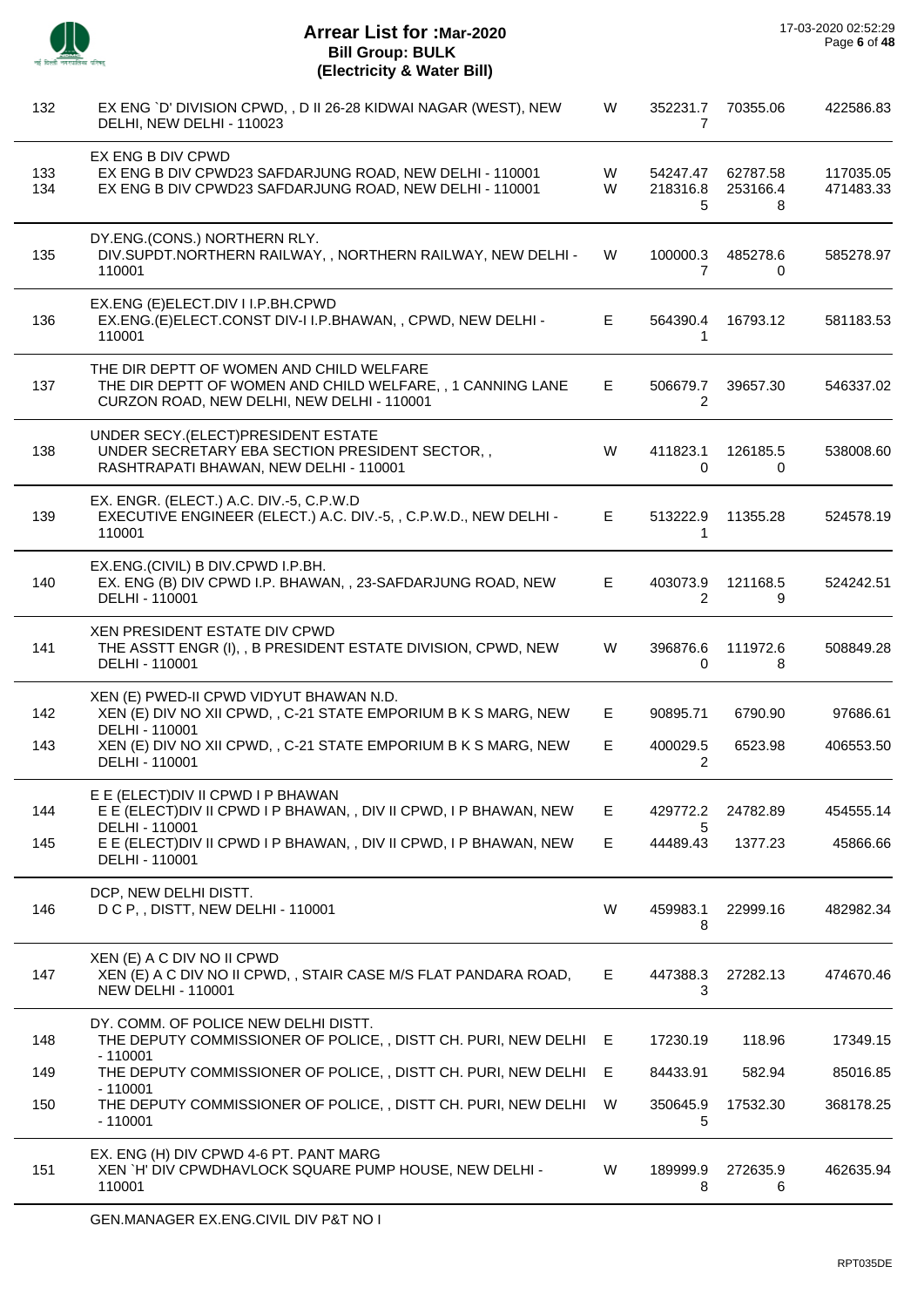

Ĭ.

| 152        | AREA MANAGER LONG DISTANCE M T N, , KIDWAI BHAWAN, NEW DELHI<br>- 110001                                                                                                          | W      | 436194.0<br>2        | 21809.70                   | 458003.72            |
|------------|-----------------------------------------------------------------------------------------------------------------------------------------------------------------------------------|--------|----------------------|----------------------------|----------------------|
| 153        | THE O/O JS & CAO GOVT OFFICE B BLOCK HUTMENTS MINISTRY OF DEFENCE<br>THE O/O JS & CAO GOVT OFFICE, , B BLOCK HUTMENTS MINISTRY OF<br>DEFENCE, DARA SUKOH ROAD, NEW DELHI - 110003 | W      | 417508.7<br>0        | 39610.91                   | 457119.61            |
|            | E E D DIV CPWD                                                                                                                                                                    |        |                      |                            |                      |
| 154        | EXECUTIVE ENGINEER 'D' DIVISION, , CPWD, NEW DELHI - 110001                                                                                                                       | W      | 22346.16             | 9534.05                    | 31880.21             |
| 155        | EXECUTIVE ENGINEER 'D' DIVISION, , CPWD, NEW DELHI - 110001                                                                                                                       | W      | 22346.49             | 9534.31                    | 31880.80             |
| 156        | EXECUTIVE ENGINEER 'D' DIVISION, , CPWD, NEW DELHI - 110001                                                                                                                       | W      | 22346.16             | 9534.05                    | 31880.21             |
| 157        | EXECUTIVE ENGINEER 'D' DIVISION, , CPWD, NEW DELHI - 110001                                                                                                                       | W      | 22346.16             | 9534.05                    | 31880.21             |
| 158        | EXECUTIVE ENGINEER 'D' DIVISION, , CPWD, NEW DELHI - 110001                                                                                                                       | W      | 22346.24             | 9534.09                    | 31880.33             |
| 159        | EXECUTIVE ENGINEER 'D' DIVISION, , CPWD, NEW DELHI - 110001                                                                                                                       | W      | 15198.54             | 6014.82                    | 21213.36             |
| 160        | EXECUTIVE ENGINEER 'D' DIVISION, , CPWD, NEW DELHI - 110001                                                                                                                       | W      | 34510.76             | 14611.42                   | 49122.18             |
| 161        | EXECUTIVE ENGINEER 'D' DIVISION, , CPWD, NEW DELHI - 110001                                                                                                                       | W      | 34510.53             | 14611.23                   | 49121.76             |
| 162        | EXECUTIVE ENGINEER 'D' DIVISION, , CPWD, NEW DELHI - 110001                                                                                                                       | W      | 34510.77             | 14611.43                   | 49122.20             |
| 163        | EXECUTIVE ENGINEER 'D' DIVISION, , CPWD, NEW DELHI - 110001                                                                                                                       | W      | 34510.79             | 14611.44                   | 49122.23             |
| 164        | EXECUTIVE ENGINEER 'D' DIVISION, , CPWD, NEW DELHI - 110001                                                                                                                       | W      | 22346.50             | 9534.33                    | 31880.83             |
| 165        | EXECUTIVE ENGINEER 'D' DIVISION, , CPWD, NEW DELHI - 110001                                                                                                                       | W      | 22346.37             | 9534.23                    | 31880.60             |
|            |                                                                                                                                                                                   |        |                      |                            |                      |
| 166        | A J DESHPANDE G E (SOUTH)<br>G.E.(A/F), , SOUTH PALAM DELHI CANTT -10, NEW DELHI - 110001                                                                                         | W      | 71286.86             | 345334.2<br>5              | 416621.11            |
|            | XEN E DIV XII CPWD C-21 EMPORIA BLDG B K S MARG                                                                                                                                   |        |                      |                            |                      |
| 167        | XEN E DIV XII CPWD C-21 EMPORIA BLDG B K, , DIV NO XII CPWD,<br>GURUDWARA RD M MARG ETC., NEW DELHI - 110001                                                                      | E      | 378321.7<br>7        | 27595.91                   | 405917.68            |
|            | XEN (E) ELECT DIV II CPWD                                                                                                                                                         |        |                      |                            |                      |
| 168        | XEN (E) ELECT DIV II CPWD, , 13 AKBAR ROAD, NEW DELHI - 110001                                                                                                                    | Е      | 100390.3             | 4052.13                    | 104442.49            |
| 169        | XEN (E) ELECT DIV II CPWD, , 13 AKBAR ROAD, NEW DELHI - 110001                                                                                                                    | E      | 6<br>287996.8<br>4   | 12217.22                   | 300214.06            |
| 170        | THE DY CHIEF EXECUTIVE OFFICER/ MANAGER<br>MANAGER,, KHADI GRAMUDDYOG BHAWAN, IRWIN ROAD, NEW DELHI - E<br>110001                                                                 |        | 366787.5<br>4        | 37759.57                   | 404547.11            |
| 171        | DCP NEW DELHI DISTRICT<br>DCP POLICE STATION PARLIAMENT STREET, , PARLIAMENT STREET,<br><b>NEW DELHI - 110001</b>                                                                 | Е      | 395518.7<br>6        | 2730.70                    | 398249.46            |
| 172        | THE CHIEF POSTMASTER GENERAL<br>CHIEF POST MASTER GENERAL, , DELHI CIRCLE MEGHDOOT BHAWAN,<br>JHANDEWALAN, NEW DELHI - 110001                                                     | W      | 272591.9<br>8        | 114162.1<br>$\overline{7}$ | 386754.15            |
| 173        | EX ENG (E) CPWD ED II DIV I P BHAWAN<br>XEN E DIV NO II CPWD, , 8 TUGHLAK LANE, NEW DELHI - 110001                                                                                | E      | 356238.5<br>7        | 11569.71                   | 367808.28            |
|            | EX ENG (E) ELECT DIV NO II CPWD                                                                                                                                                   |        |                      |                            |                      |
| 174        | EX ENG (E) ELECT DIV NO III, , CPWD, NEW DELHI, NEW DELHI - 110001                                                                                                                | E.     | 76028.96             | 1489.26                    | 77518.22             |
| 175        | EX ENG (E) ELECT DIV NO III, , CPWD, NEW DELHI, NEW DELHI - 110001                                                                                                                | E      | 183019.6<br>6        | 9028.18                    | 192047.84            |
| 176<br>177 | EX ENG (E) ELECT DIV NO III, , CPWD, NEW DELHI, NEW DELHI - 110001<br>EX ENG (E) ELECT DIV NO III, , CPWD, NEW DELHI, NEW DELHI - 110001                                          | E<br>E | 39424.04<br>53740.64 | 694.84<br>1556.04          | 40118.88<br>55296.68 |
| 178        | EX.ENG.PARLIAMENT WORKS DIV.NO.-3,CPWD<br>EX.ENG.PARLIAMENT WORKS DIV.NO.-3,CPWD,, ROOM NO. C-405,<br>I.P.BHAWAN, NEW DELHI-110002, NEW DELHI - 110001                            | W      | 330231.1<br>4        | 33865.36                   | 364096.50            |
| 179        | XEN E DIV II CPWD R NO 510 Y SHAPE BLDG<br>XEN E DIV II CPWD, , 7 HASTING ROAD, NEW DELHI - 110001                                                                                | E      | 343574.8<br>0        | 15223.45                   | 358798.25            |
| 180        | EX ENG. (E) PWED II VIDUT BHAWAN<br>EX ENG ELCECT CONST DIV 2 CPWD, , 97 112 STAIR CASE KALIBARI<br>MARG, NEW DELHI - 110001                                                      | E.     | 325017.1<br>3        | 33063.38                   | 358080.51            |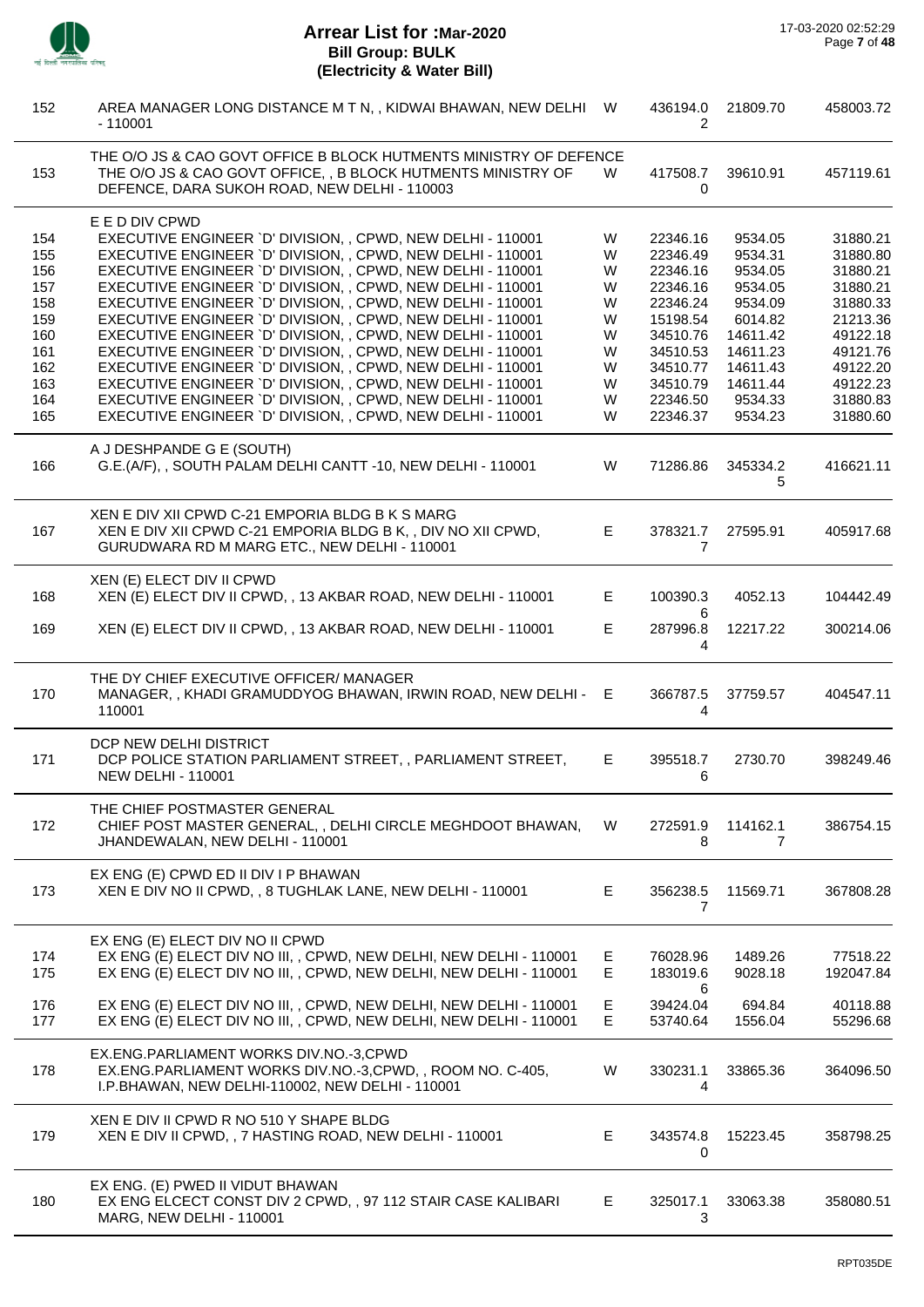

| 181 | DEPUTY COMMISSIONER OF POLICE<br>THE DEPUTY COMMISSIONER OF POLICE, , DISTT, NEW DELHI - 110001                | E. | 204598.4                 | 1412.57           | 206011.04            |
|-----|----------------------------------------------------------------------------------------------------------------|----|--------------------------|-------------------|----------------------|
| 182 | THE DEPUTY COMMISSIONER OF POLICE, , DISTT, NEW DELHI - 110001                                                 | W  | 7<br>1200.52             | 60.03             | 1260.55              |
| 183 | THE DEPUTY COMMISSIONER OF POLICE, , DISTT, NEW DELHI - 110001                                                 | W  | 28271.68                 | 1413.58           | 29685.26             |
| 184 | THE DEPUTY COMMISSIONER OF POLICE, , DISTT, NEW DELHI - 110001                                                 | W  | 28271.77                 | 1413.59           | 29685.36             |
| 185 | THE DEPUTY COMMISSIONER OF POLICE, , DISTT, NEW DELHI - 110001                                                 | W  | 84739.78                 | 4236.99           | 88976.77             |
|     | DIVISION ENG. TELEPHONES OID RAJPATH                                                                           |    |                          |                   |                      |
| 186 | DIVISIONAL ENGINEER TELEPHONES, , O.I.D. RAJPATH,, NEW DELHI -<br>110001                                       | E. | 333040.9<br>$\mathbf{1}$ | 14052.30          | 347093.21            |
|     |                                                                                                                |    |                          |                   |                      |
| 187 | EXECUTIVE ENGINEER PROJECT DIVISION<br>EXECUTIVE ENGINEER PROJECT DIVISION, , 3 B D MARG, NEW DELHI -          | E. | 326047.3                 | 12097.57          | 338144.94            |
|     | 110001                                                                                                         |    | $\overline{7}$           |                   |                      |
|     |                                                                                                                |    |                          |                   |                      |
| 188 | E E G-DIV CPWD<br>THE EX ENGINEER, , `G' DIVN, CPWD, NEW DELHI - 110001                                        | W  | 0.73                     | 13178.94          | 13179.67             |
| 189 | THE EX ENGINEER, , `G' DIVN, CPWD, NEW DELHI - 110001                                                          | W  | 0.19                     | 29512.69          | 29512.88             |
| 190 | THE EX ENGINEER, , `G' DIVN, CPWD, NEW DELHI - 110001                                                          | W  | 0.73                     | 13178.94          | 13179.67             |
| 191 | THE EX ENGINEER, , `G' DIVN, CPWD, NEW DELHI - 110001                                                          | W  | $-0.27$                  | 9783.37           | 9783.10              |
| 192 | THE EX ENGINEER, , `G' DIVN, CPWD, NEW DELHI - 110001                                                          | W  | $-0.27$                  | 9783.37           | 9783.10              |
| 193 | THE EX ENGINEER, , `G' DIVN, CPWD, NEW DELHI - 110001                                                          | W  | $-0.56$                  | 13178.68          | 13178.12             |
| 194 | THE EX ENGINEER, , `G' DIVN, CPWD, NEW DELHI - 110001                                                          | W  | $-0.27$                  | 13178.94          | 13178.67             |
| 195 |                                                                                                                | W  | $-0.27$                  | 13178.94          | 13178.67             |
|     | THE EX ENGINEER, , `G' DIVN, CPWD, NEW DELHI - 110001                                                          |    |                          |                   |                      |
| 196 | THE EX ENGINEER, , `G' DIVN, CPWD, NEW DELHI - 110001<br>THE EX ENGINEER, , `G' DIVN, CPWD, NEW DELHI - 110001 | W  | $-0.27$                  | 13178.94          | 13178.67<br>13178.67 |
| 197 |                                                                                                                | W  | $-0.27$                  | 13178.94          |                      |
| 198 | THE EX ENGINEER, , `G' DIVN, CPWD, NEW DELHI - 110001                                                          | W  | 0.41                     | 28339.42          | 28339.83             |
| 199 | THE EX ENGINEER, , `G' DIVN, CPWD, NEW DELHI - 110001                                                          | W  | 0.73                     | 13178.94          | 13179.67             |
| 200 | THE EX ENGINEER, , `G' DIVN, CPWD, NEW DELHI - 110001                                                          | W  | 0.73                     | 13178.94          | 13179.67             |
| 201 | THE EX ENGINEER, , `G' DIVN, CPWD, NEW DELHI - 110001                                                          | W  | 0.73                     | 13178.94          | 13179.67             |
| 202 | THE EX ENGINEER, , `G' DIVN, CPWD, NEW DELHI - 110001                                                          | W  | 0.73                     | 13178.94          | 13179.67             |
| 203 | THE EX ENGINEER, , `G' DIVN, CPWD, NEW DELHI - 110001                                                          | W  | 0.73                     | 13178.94          | 13179.67             |
| 204 | THE EX ENGINEER, , `G' DIVN, CPWD, NEW DELHI - 110001                                                          | W  | 0.73                     | 13178.94          | 13179.67             |
| 205 | THE EX ENGINEER, , `G' DIVN, CPWD, NEW DELHI - 110001                                                          | W  | 0.19                     | 29512.69          | 29512.88             |
| 206 | THE EX ENGINEER, , `G' DIVN, CPWD, NEW DELHI - 110001                                                          | W  | $-0.39$                  | 29849.77          | 29849.38             |
| 207 | THE EX ENGINEER, , `G' DIVN, CPWD, NEW DELHI - 110001                                                          | W  | 0.73                     | 13178.94          | 13179.67             |
| 208 | EX ENG E DIV NO II CPWD<br>XEN E DIV. II CPWD I.P. BHAWAN, , I.P. BHAWAN, NEW DELHI - 110001                   | E  | 306391.1                 | 9970.79           | 316361.90            |
|     |                                                                                                                |    | 1                        |                   |                      |
|     | E.E. (ELECT.) A/C DIV II CPWD                                                                                  |    |                          |                   |                      |
| 209 | E.E.(ELECT.)A/C DIV II CPWD, , VIDYUT BHAWAN SHANKAR MKT., NEW                                                 | Е. |                          | 274467.2 37130.05 | 311597.32            |
|     | DELHI, NEW DELHI - 110001                                                                                      |    | 7                        |                   |                      |
|     | DY DIR OF HORT EAST DIV CPWD                                                                                   |    |                          |                   |                      |
| 210 | DY DIRECTOR HORT ESTATE DIV, , CPWD ROOM NO 420, Y SHAPE                                                       | W  | 179326.9                 | 130592.0          | 309918.98            |
|     | BLDG, NEW DELHI - 110001                                                                                       |    | 2                        | 6                 |                      |
|     | UNDER SECY PRESIDENT ESTATE AL                                                                                 |    |                          |                   |                      |
| 211 | UNDER SECY PRESIDENT ESTATE DIV,, (ELECT) PRESIDENT ESTATE                                                     | E. | 253952.2                 | 54316.64          | 308268.90            |
|     | DIVN, CPWD, NEW DELHI - 110001                                                                                 |    | 6                        |                   |                      |
|     |                                                                                                                |    |                          |                   |                      |
|     | J S TRG & CAO                                                                                                  |    |                          |                   |                      |
| 212 | O/O J S TRG & CAO, , A BLOCK MINISTRY OF DEFENCE DALHOUSIE                                                     | E. | 39302.51                 | 4924.88           | 44227.39             |
|     | ROAD, NEW DELHI - 110001                                                                                       |    |                          |                   |                      |
| 213 | O/O J S TRG & CAO, , A BLOCK MINISTRY OF DEFENCE DALHOUSIE                                                     | E  | 110086.9                 | 14430.59          | 124517.50            |
|     | ROAD, NEW DELHI - 110001                                                                                       |    | 1                        |                   |                      |
| 214 | O/O J S TRG & CAO, , A BLOCK MINISTRY OF DEFENCE DALHOUSIE<br>ROAD, NEW DELHI - 110001                         | E. | 13409.65                 | 2462.93           | 15872.58             |
| 215 | O/O J S TRG & CAO, , A BLOCK MINISTRY OF DEFENCE DALHOUSIE                                                     | E  | 13023.35                 | 2528.86           | 15552.21             |
|     | ROAD, NEW DELHI - 110001                                                                                       |    |                          |                   |                      |
| 216 | O/O J S TRG & CAO, , A BLOCK MINISTRY OF DEFENCE DALHOUSIE                                                     | W  | 42179.56                 | 24503.43          | 66682.99             |
| 217 | ROAD, NEW DELHI - 110001<br>O/O J S TRG & CAO, , A BLOCK MINISTRY OF DEFENCE DALHOUSIE                         | W  | 18294.45                 | 11031.94          | 29326.39             |
|     | ROAD, NEW DELHI - 110001                                                                                       |    |                          |                   |                      |
| 218 | O/O J S TRG & CAO, , A BLOCK MINISTRY OF DEFENCE DALHOUSIE<br>ROAD, NEW DELHI - 110001                         | W  | 6800.00                  | 3422.82           | 10222.82             |
|     |                                                                                                                |    |                          |                   |                      |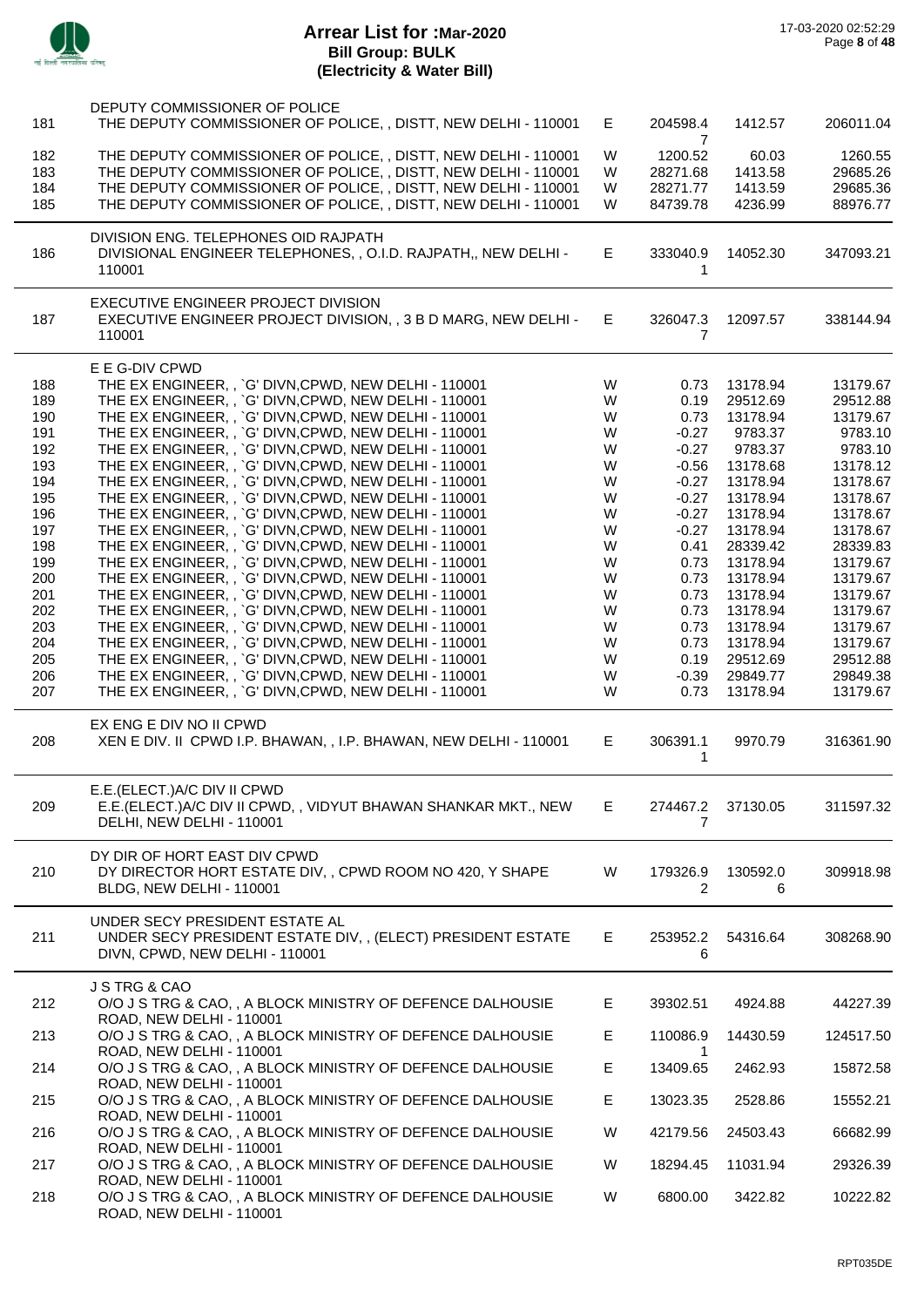| -- |  |
|----|--|
|    |  |

| 219 | O/O J S TRG & CAO, , A BLOCK MINISTRY OF DEFENCE DALHOUSIE<br>ROAD, NEW DELHI - 110001                                                | W  | 929.70                     | 652.61        | 1582.31   |
|-----|---------------------------------------------------------------------------------------------------------------------------------------|----|----------------------------|---------------|-----------|
| 220 | SUB DIVISION ENG PUBLIC HEALTH<br>THE SUB DIVISIONAL ENGINEER,, PUBLIC HEALTH PUNJAB ESTATE,<br>NABHA HOUSE, NEW DELHI - 110001       | W  | 214592.5<br>2              | 88003.80      | 302596.32 |
| 221 | DIV SUPDT ENG (ESTATE) NR DRM OFF SE RD<br>DIV SUPDT ENG (ESTATE) NORTHERN RLY, , DRM OFFICE SE ROAD,<br><b>NEW DELHI - 110001</b>    | W  | 1.49                       | 301863.7<br>0 | 301865.19 |
| 222 | EXECUTIVE ENGINEER PROJECT DIVISION<br>EXECUTIVE ENGINEER PROJECT DIVISION, , 3 B D MARG, NEW DELHI -<br>110001                       | W  | 274124.3<br>8              | 27627.69      | 301752.07 |
| 223 | EX ENGR (ELECT.) DIV-II CPWD I.P.BHAWAN<br>XEN E DIV II CPWD, , 10 TEES JANUARY MARG, NEW DELHI - 110001                              | E. | 282012.5<br>3              | 10741.50      | 292754.03 |
| 224 | EX ENG P&T DIV NO 4<br>THE EXECUTIVE ENGINEER, , P&T CIVIL DIVN.NO IV, NEW DELHI -<br>110001                                          | E. | 219820.5<br>5              | 40025.69      | 259846.24 |
| 225 | THE EXECUTIVE ENGINEER, , P&T CIVIL DIVN.NO IV, NEW DELHI -<br>110001                                                                 | W  | 28106.78                   | 3232.86       | 31339.64  |
| 226 | PRINCIPAL LADY HARDING MEDICAL COLLEGE<br>PRINCIPAL LADY HARDING MEDICAL COLLEGE, , SHIVAJI STADIUM,<br>NEW DELHI, NEW DELHI - 110001 | E. | 253165.3<br>7              | 32550.21      | 285715.58 |
| 227 | <b>INCHARGE DISPANSARY</b><br>INCHARGE CGHS, , C G H S, D-510, 5TH FLOOR, NIRMAN BHAWAN, NEW<br>DELHI - 110001                        | W  | 236450.9<br>6              | 47060.95      | 283511.91 |
| 228 | XEN PWD DIV 3 R C-408 I P BHAWAN<br>EX ENG.P.W.D NO I CPWD I.P.BH., , PARLIAMENT WORKS DIV NO I,<br>CPWD, NEW DELHI - 110001          | W  | 205318.0<br>9              | 20638.79      | 225956.88 |
| 229 | EX ENG.P.W.D NO I CPWD I.P.BH., , PARLIAMENT WORKS DIV NO I,<br>CPWD, NEW DELHI - 110001                                              | W  | 51559.90                   | 5336.05       | 56895.95  |
| 230 | DIV. SUPDT. NORTHERN RAILWAY<br>DIVL.SUPDT. NORTHERN RAILWAY, , NORTHERN RAILWAY, NEW DELHI<br>$-110001$                              | W  | 0.01                       | 279028.3<br>9 | 279028.40 |
| 231 | EX. ENG. (E) E.D. IIND CPWD<br>XEN E DIV NO II CPWD, , 1 B DR ZAKIR HUSAIN ROAD, NEW DELHI -<br>110001                                | E. | 38717.59                   | 1313.98       | 40031.57  |
| 232 | XEN E DIV NO II CPWD, , 1 B DR ZAKIR HUSAIN ROAD, NEW DELHI -                                                                         | E  | 39486.27                   | 1021.42       | 40507.69  |
| 233 | 110001<br>XEN E DIV NO II CPWD, , 1 B DR ZAKIR HUSAIN ROAD, NEW DELHI -                                                               | E  | 33424.50                   | 802.56        | 34227.06  |
| 234 | 110001<br>XEN E DIV NO II CPWD, , 1 B DR ZAKIR HUSAIN ROAD, NEW DELHI -                                                               | E. | 22834.33                   | 763.79        | 23598.12  |
| 235 | 110001<br>XEN E DIV NO II CPWD, , 1 B DR ZAKIR HUSAIN ROAD, NEW DELHI -                                                               | E  | 51592.60                   | 1462.54       | 53055.14  |
| 236 | 110001<br>XEN E DIV NO II CPWD, , 1 B DR ZAKIR HUSAIN ROAD, NEW DELHI -                                                               | E. | 34829.64                   | 764.85        | 35594.49  |
| 237 | 110001<br>XEN E DIV NO II CPWD, , 1 B DR ZAKIR HUSAIN ROAD, NEW DELHI -<br>110001                                                     | E. | 42103.92                   | 1799.56       | 43903.48  |
| 238 | SECTION OFFICER PUNJAB ESTATE<br>SUB DIVN ENGINEER,, CONST DIVN NO I P W D B&R, PATIALA HOUSE,<br><b>NEW DELHI - 110001</b>           | E. | 256608.2<br>2              | 14150.09      | 270758.31 |
| 239 | EX ENG PROJECT DIV CPWD<br>EXECUTIVE ENGINEER PROJECT DIVISION, , 3 B D MARG, NEW DELHI -<br>110001                                   | W. | 244765.6<br>$\overline{7}$ | 23141.91      | 267907.58 |
| 240 | XEN E DIV NO II CPWD<br>XEN E DIV II CPWD R.NO 510 Y SHAPE BLDG, , 5 HASTINC ROAD, NEW<br>DELHI - 110001                              | E. | 253351.6<br>0              | 11623.93      | 264975.53 |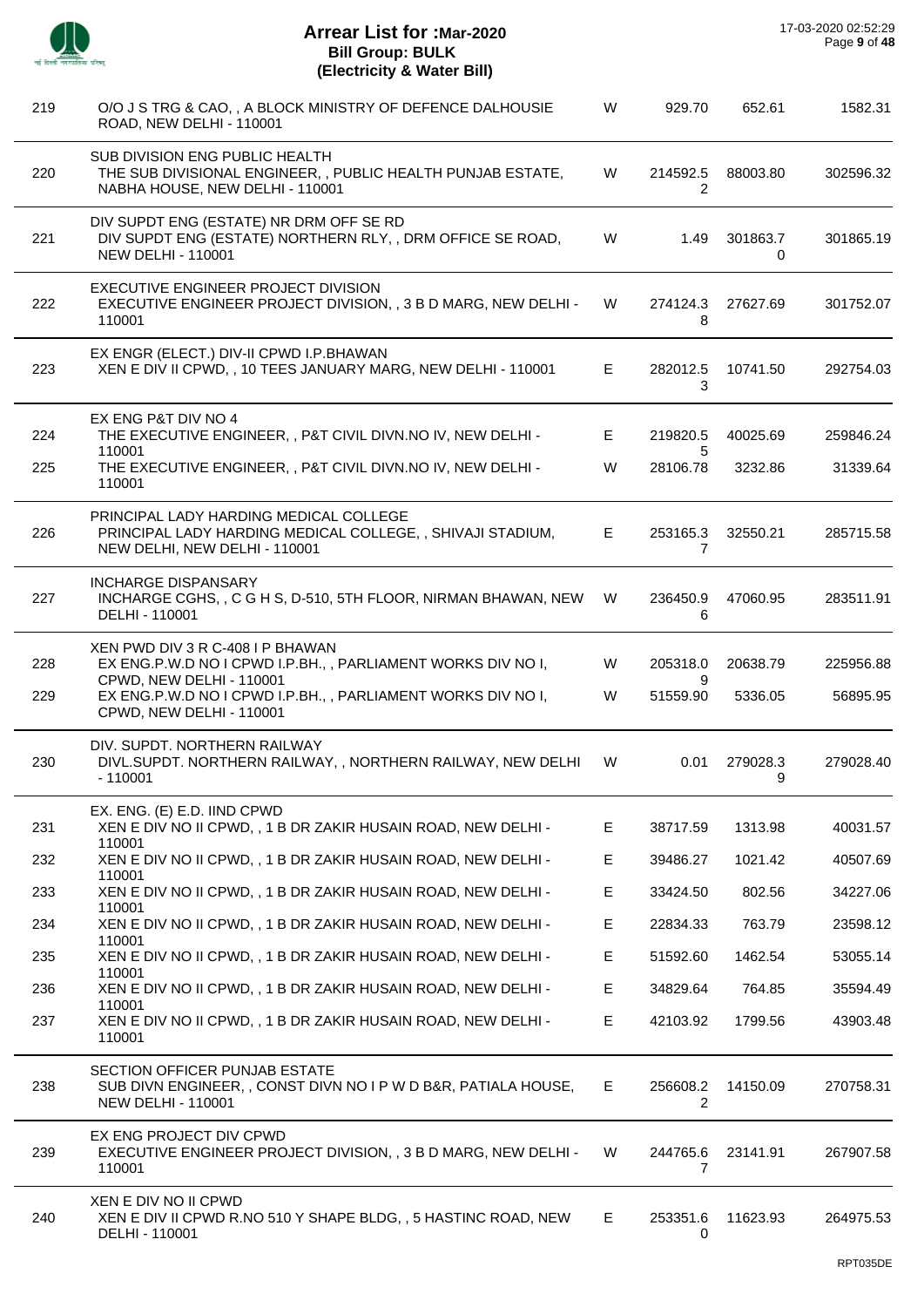

| 241        | D.C.P<br>D.C.P., , POLICE STATION PARLIAMENT STREET, NEW DELHI - 110001                                                                                                        | W       | 249118.1<br>6             | 12455.91           | 261574.07             |
|------------|--------------------------------------------------------------------------------------------------------------------------------------------------------------------------------|---------|---------------------------|--------------------|-----------------------|
| 242        | EX ENGR C DIV CPWD, I. P. BHAWAN<br>XEN C DIV, , CPWD, NEW DELHI - 110001                                                                                                      | W       | 196186.1<br>1             | 63340.01           | 259526.12             |
| 243        | XEN ELECT DIV NO II CPWD ENQUIRY<br>XEN ELECT DIV NO II CPWD ENQUIRY, , 12, KUSHAK ROAD, NEW DELHI<br>$-110001$                                                                | E.      | 255192.6<br>6             | 3336.45            | 258529.11             |
| 244        | DEP(OUTDOOR) QS MTNL SANCHAR HUT TARABLDG<br>DEP (OUTDOOR) QS,, MTNL SANCHAR HUT JEEVAN TARA BUILDING,<br>PARLIAMENT STREET, NEW DELHI - 110001                                | E.      | 252490.8<br>0             | 6009.81            | 258500.61             |
| 245        | EX ENG PARLIAMENT WORK DIV CPWD<br>EX. ENGINEER DIV NO II CPWD,, PARLIAMENT WORKS ELECT DIVN., C<br>P WD, NEW DELHI - 110001                                                   | E.      | 233319.0<br>3             | 21481.08           | 254800.11             |
| 246<br>247 | EX.ENG (E) DIV II C.P.W.D I P BHAWAN<br>XEN E DIV. II CPWD I.P. BHAWAN, , I.P. BHAWAN, NEW DELHI - 110001<br>XEN E DIV. II CPWD I.P. BHAWAN, , I.P. BHAWAN, NEW DELHI - 110001 | E<br>E. | 31314.55<br>210736.3<br>7 | 1150.83<br>6282.30 | 32465.38<br>217018.67 |
| 248        | A E ELECT PRESIDENT ESTATE DIV<br>UNDER SECY.(ELECT)PRESIDENT ESTATE,, PRESIDENT ESTATE<br>DIVISION CPWD, NEW DELHI - 110001                                                   | E.      | 188420.5<br>9             | 60328.68           | 248749.27             |
| 249        | EX ENGR C DIV CPWD I P BHAWAN I P ESTATE<br>EX ENGR C DIV CPWD I P BHAWAN, , I P ESTATE, ROAD,, NEW DELHI -<br>110001                                                          | W       | 170499.0<br>$\Omega$      | 77326.15           | 247825.15             |
| 250        | EX ENG PRESIDENT ESTATE DIV CPWD<br>XEN PRESIDENT ESTATE DIV CPWD, , ESTATE DIV CPWD, NEW DELHI -<br>110001                                                                    | E.      | 25101.45                  | 4754.06            | 29855.51              |
| 251        | XEN PRESIDENT ESTATE DIV CPWD, , ESTATE DIV CPWD, NEW DELHI -<br>110001                                                                                                        | E.      | 6449.83                   | 1871.10            | 8320.93               |
| 252        | XEN PRESIDENT ESTATE DIV CPWD, , ESTATE DIV CPWD, NEW DELHI -                                                                                                                  | E.      | 5444.86                   | 1714.87            | 7159.73               |
| 253        | 110001<br>XEN PRESIDENT ESTATE DIV CPWD, , ESTATE DIV CPWD, NEW DELHI -                                                                                                        | E       | 3063.28                   | 1388.66            | 4451.94               |
| 254        | 110001<br>XEN PRESIDENT ESTATE DIV CPWD,, ESTATE DIV CPWD, NEW DELHI -                                                                                                         | E.      | 5857.06                   | 1659.90            | 7516.96               |
| 255        | 110001<br>XEN PRESIDENT ESTATE DIV CPWD, , ESTATE DIV CPWD, NEW DELHI -                                                                                                        | Е       | 7865.45                   | 1941.35            | 9806.80               |
| 256        | 110001<br>XEN PRESIDENT ESTATE DIV CPWD,, ESTATE DIV CPWD, NEW DELHI -                                                                                                         | E.      | 8514.22                   | 2171.71            | 10685.93              |
| 257        | 110001<br>XEN PRESIDENT ESTATE DIV CPWD, , ESTATE DIV CPWD, NEW DELHI -                                                                                                        | E       | 4835.42                   | 1890.19            | 6725.61               |
| 258        | 110001<br>XEN PRESIDENT ESTATE DIV CPWD,, ESTATE DIV CPWD, NEW DELHI -                                                                                                         | E.      | 5844.50                   | 1480.49            | 7324.99               |
| 259        | 110001<br>XEN PRESIDENT ESTATE DIV CPWD., ESTATE DIV CPWD, NEW DELHI -                                                                                                         | E.      | 3256.03                   | 1461.73            | 4717.76               |
| 260        | 110001<br>XEN PRESIDENT ESTATE DIV CPWD, , ESTATE DIV CPWD, NEW DELHI -                                                                                                        | E.      | 6564.01                   | 1699.27            | 8263.28               |
| 261        | 110001<br>XEN PRESIDENT ESTATE DIV CPWD, , ESTATE DIV CPWD, NEW DELHI -                                                                                                        | E.      | 7228.66                   | 2214.54            | 9443.20               |
| 262        | 110001<br>XEN PRESIDENT ESTATE DIV CPWD, , ESTATE DIV CPWD, NEW DELHI -                                                                                                        | E.      | 7368.98                   | 2248.63            | 9617.61               |
| 263        | 110001<br>XEN PRESIDENT ESTATE DIV CPWD, , ESTATE DIV CPWD, NEW DELHI -                                                                                                        | Е       | 17994.51                  | 3703.21            | 21697.72              |
| 264        | 110001<br>XEN PRESIDENT ESTATE DIV CPWD, , ESTATE DIV CPWD, NEW DELHI -                                                                                                        | E.      | 5822.74                   | 2352.86            | 8175.60               |
| 265        | 110001<br>XEN PRESIDENT ESTATE DIV CPWD, , ESTATE DIV CPWD, NEW DELHI -                                                                                                        | E.      | 4963.64                   | 1543.16            | 6506.80               |
| 266        | 110001<br>XEN PRESIDENT ESTATE DIV CPWD, , ESTATE DIV CPWD, NEW DELHI -<br>110001                                                                                              | E.      | 11034.42                  | 2560.23            | 13594.65              |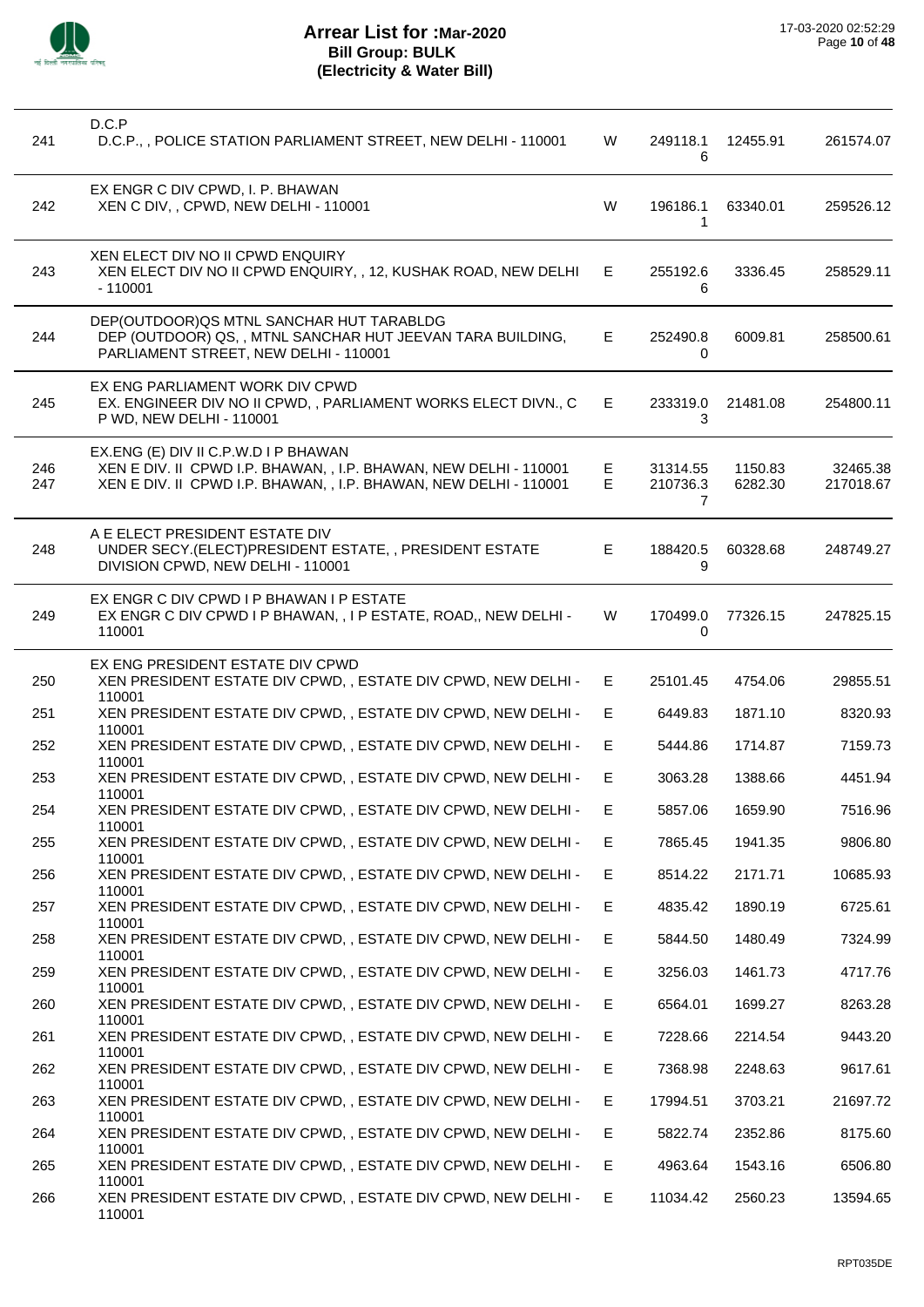

| 267                             | XEN PRESIDENT ESTATE DIV CPWD, , ESTATE DIV CPWD, NEW DELHI -<br>110001                                                                                                                                                                                                                                                                                | E                     | 5663.91                                                | 1879.56                                                | 7543.47                                                  |
|---------------------------------|--------------------------------------------------------------------------------------------------------------------------------------------------------------------------------------------------------------------------------------------------------------------------------------------------------------------------------------------------------|-----------------------|--------------------------------------------------------|--------------------------------------------------------|----------------------------------------------------------|
| 268                             | XEN PRESIDENT ESTATE DIV CPWD,, ESTATE DIV CPWD, NEW DELHI -<br>110001                                                                                                                                                                                                                                                                                 | E.                    | 1317.05                                                | 997.33                                                 | 2314.38                                                  |
| 269                             | XEN PRESIDENT ESTATE DIV CPWD,, ESTATE DIV CPWD, NEW DELHI -<br>110001                                                                                                                                                                                                                                                                                 | E                     | 5609.14                                                | 1756.01                                                | 7365.15                                                  |
| 270                             | XEN PRESIDENT ESTATE DIV CPWD, , ESTATE DIV CPWD, NEW DELHI -<br>110001                                                                                                                                                                                                                                                                                | E.                    | 7068.58                                                | 1951.48                                                | 9020.06                                                  |
| 271                             | XEN PRESIDENT ESTATE DIV CPWD,, ESTATE DIV CPWD, NEW DELHI -<br>110001                                                                                                                                                                                                                                                                                 | E                     | 6699.11                                                | 1717.43                                                | 8416.54                                                  |
| 272                             | XEN PRESIDENT ESTATE DIV CPWD,, ESTATE DIV CPWD, NEW DELHI -                                                                                                                                                                                                                                                                                           | E.                    | 7331.83                                                | 1852.51                                                | 9184.34                                                  |
| 273                             | 110001<br>XEN PRESIDENT ESTATE DIV CPWD,, ESTATE DIV CPWD, NEW DELHI -                                                                                                                                                                                                                                                                                 | E                     | 7432.42                                                | 1966.55                                                | 9398.97                                                  |
| 274                             | 110001<br>XEN PRESIDENT ESTATE DIV CPWD,, ESTATE DIV CPWD, NEW DELHI -<br>110001                                                                                                                                                                                                                                                                       | E.                    | 15425.23                                               | 3702.26                                                | 19127.49                                                 |
| 275                             | EX.ENG EXHIBITION DIV NO I<br>EX ENGR Q DIV EAST DIV EAST BLOCK - I, , LEVEL -4 R K PURAM<br>CPWDQ, NEW DELHI - 110001                                                                                                                                                                                                                                 | W                     | 198090.4<br>4                                          | 45908.47                                               | 243998.91                                                |
| 276                             | EX ENG C DIV CPWD<br>EXECUTIVE ENGINEER, , `C' DIV. CPWD, NEW DELHI - 110001                                                                                                                                                                                                                                                                           | W                     | $-0.39$                                                | 242352.2<br>8                                          | 242351.89                                                |
| 277                             | EX. ENG. ELECT DIV-II CPWD IP BHAWAN<br>XEN (ELECT) DIV-II I.P.BHAWAN, , ELECTRICAL DIV NO II, CPWD, NEW<br>DELHI - 110001                                                                                                                                                                                                                             | E                     | 1362.99                                                | 51.31                                                  | 1414.30                                                  |
| 278                             | XEN (ELECT) DIV-II I.P. BHAWAN, , ELECTRICAL DIV NO II, CPWD, NEW<br>DELHI - 110001                                                                                                                                                                                                                                                                    | E.                    | 23711.46                                               | 953.58                                                 | 24665.04                                                 |
| 279                             | XEN (ELECT) DIV-II I.P. BHAWAN, , ELECTRICAL DIV NO II, CPWD, NEW<br>DELHI - 110001                                                                                                                                                                                                                                                                    | E.                    | 182884.4<br>6                                          | 8961.98                                                | 191846.44                                                |
| 280                             | XEN (ELECT) DIV-II I.P. BHAWAN, , ELECTRICAL DIV NO II, CPWD, NEW<br>DELHI - 110001                                                                                                                                                                                                                                                                    | E                     | 23661.08                                               | 529.31                                                 | 24190.39                                                 |
| 281                             | EX. ENGG.(ELECTRIC) MBRH PROJECT CPWD<br>XEN (ELECT) DIV NO IX CPWDBLOCK NO 3 EAST SIDE CPWD NEAR<br>BAPU DHA, NEW DELHI - 110001                                                                                                                                                                                                                      | E.                    | 211583.0<br>3                                          | 30170.19                                               | 241753.22                                                |
| 282                             | ASSTT. ENGR. (E) PRESIDENT DIV.<br>UNDER SECY PRESIDENT ESTATE DIV,, (ELECT) PRESIDENT ESTATE<br>DIVN, CPWD, NEW DELHI - 110001                                                                                                                                                                                                                        | E.                    | 54332.02                                               | 9608.51                                                | 63940.53                                                 |
| 283                             | UNDER SECY PRESIDENT ESTATE DIV, , (ELECT) PRESIDENT ESTATE<br>DIVN, CPWD, NEW DELHI - 110001                                                                                                                                                                                                                                                          | E.                    | 143146.8<br>9                                          | 29610.19                                               | 172757.08                                                |
| 284                             | EX.ENG.(ELECT) E.D.II CPWD I P BHAWAN<br>XEN (ELECT) DIV-II I.P.BHAWAN, , ELECTRICAL DIV NO II, CPWD, NEW<br>DELHI - 110001                                                                                                                                                                                                                            | E                     | 226259.3<br>4                                          | 9867.43                                                | 236126.77                                                |
| 285                             | EX.ENG.(ELECT.)DIV. NO II CPWD<br>XEN (ELECT) DIV-II I.P.BHAWAN, , ELECTRICAL DIV NO II, CPWD, NEW<br>DELHI - 110001                                                                                                                                                                                                                                   | E.                    | 224252.0<br>2                                          | 9730.79                                                | 233982.81                                                |
| 286<br>287<br>288<br>289<br>290 | EX.ENG.I DIV.CPWD.I.P.BHAWAN<br>XEN (E) DIV. NO-I CPWD, , 33, AURANGZEB ROAD, NEW DELHI - 110001<br>XEN B DIV CPWD, , 7 TUGHLAK LAANE, NEW DELHI - 110001<br>XEN B DIV CPWD, , 8 TUGHLAK LANE, NEW DELHI - 110001<br>EX.ENGR. I DIV CPWD I.P BHAWAN, , C.P.W.D, NEW DELHI - 110001<br>XEN (E) DIV. NO-I CPWD, , 33, AURANGZEB ROAD, NEW DELHI - 110001 | W<br>W<br>W<br>W<br>W | 65680.74<br>$-1.55$<br>13431.98<br>13005.90<br>5228.28 | 88089.02<br>2042.25<br>18291.16<br>17713.12<br>6844.56 | 153769.76<br>2040.70<br>31723.14<br>30719.02<br>12072.84 |
| 291                             | SR QLTY ASSURANCE ESTT(C)SQ AEC MINOFIND<br>SR.QUALITY ASURANCE ESTT(C), S.Q.AE(C),,, MINISTRY GOVT.OF<br>INDIA, M/O.DEFENCE(DGQA), 19/13, NATIONAL STADIUM N.D., NEW DELHI<br>$-110001$                                                                                                                                                               | W                     | 164296.8<br>0                                          | 58434.55                                               | 222731.35                                                |
| 292                             | E E (ELECT) DIV II CPWD I P BHAWAN<br>E E (ELECT) DIV II CPWD I P BHAWAN, , DIV II CPWD, I P BHAWAN, NEW<br>DELHI - 110001                                                                                                                                                                                                                             | E.                    | 20073.99                                               | 737.18                                                 | 20811.17                                                 |
| 293                             | E E (ELECT) DIV II CPWD I P BHAWAN, , DIV II CPWD, I P BHAWAN, NEW<br>DELHI - 110001                                                                                                                                                                                                                                                                   | E.                    | 135627.4<br>5                                          | 5392.77                                                | 141020.22                                                |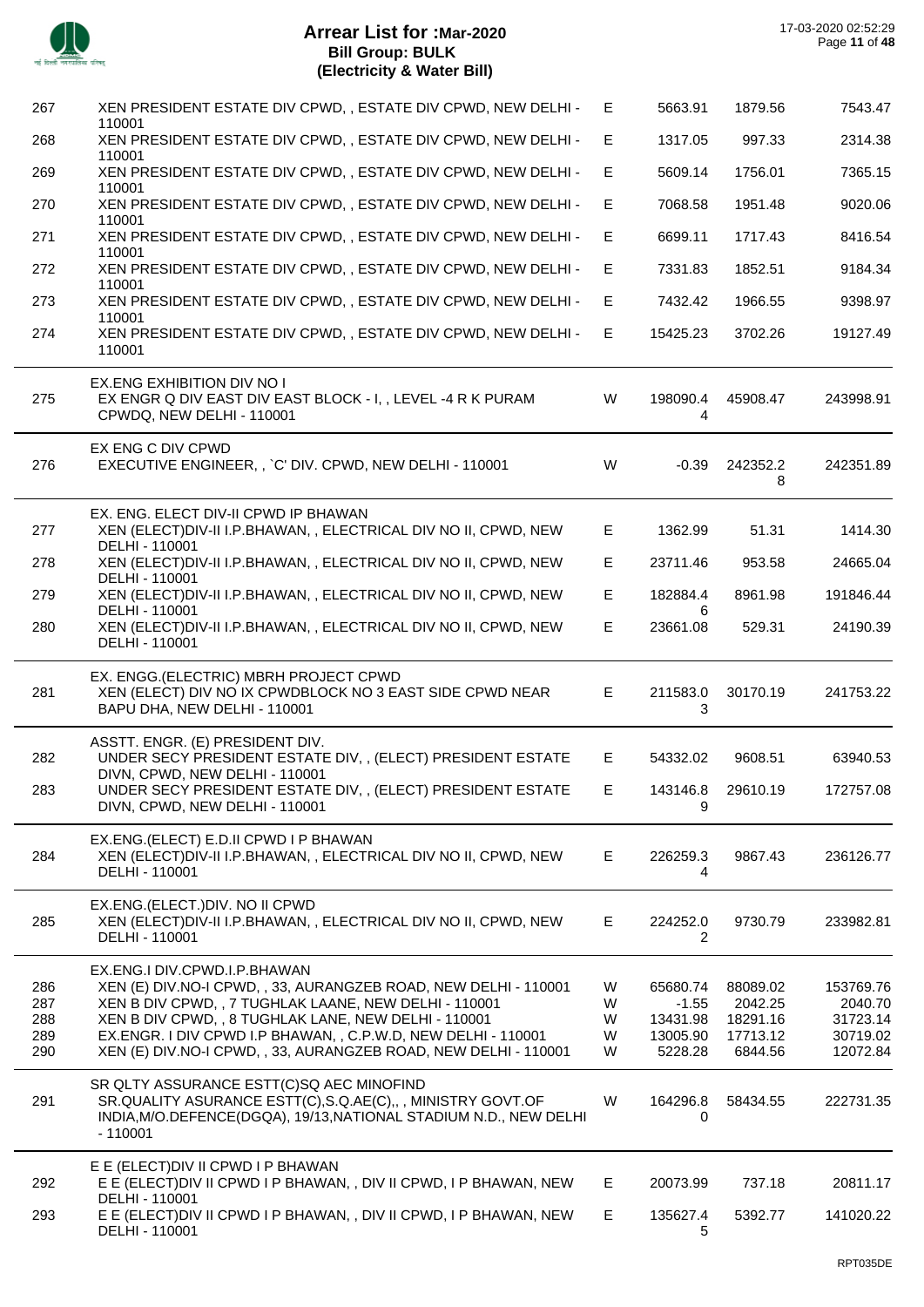|                   | <b>Arrear List for :Mar-2020</b><br><b>Bill Group: BULK</b><br>(Electricity & Water Bill)                                                                                                                                |             |                                      |                               | 17-03-2020 02:52:29<br>Page 12 of 48 |
|-------------------|--------------------------------------------------------------------------------------------------------------------------------------------------------------------------------------------------------------------------|-------------|--------------------------------------|-------------------------------|--------------------------------------|
| 294               | E E (ELECT) DIV II CPWD I P BHAWAN, , DIV II CPWD, I P BHAWAN, NEW                                                                                                                                                       | E.          | 47646.98                             | 1195.98                       | 48842.96                             |
| 295               | DELHI - 110001<br>E E (ELECT) DIV II CPWD I P BHAWAN, , DIV II CPWD, I P BHAWAN, NEW<br>DELHI - 110001                                                                                                                   | W           | 3737.59                              | 5078.46                       | 8816.05                              |
| 296               | EX.ENG.(E)ELECT.DIV-II CPWD<br>EX. ENG (E) DIV II CPWD, , RAJA JI MARG, NEW DELHI - 110001                                                                                                                               | E           | 205074.6<br>1                        | 7483.75                       | 212558.36                            |
| 297               | EX.ENG. (E) DIV II CPWD I.P. BHAWAN<br>E E (ELECT) DIV II CPWD I P BHAWAN, , DIV II CPWD, I P BHAWAN, NEW<br>DELHI - 110001                                                                                              | E.          | 205944.3<br>5                        | 6140.54                       | 212084.89                            |
| 298               | EX.ENG.DIV.-I CPWD I.P. BHAWAN<br>EX. ENG. I DIV. CPWD, , 1 RAJA JI MARG, NEW DELHI - 110001                                                                                                                             | E           | 103984.7                             | 3191.71                       | 107176.44                            |
| 299<br>300<br>301 | EX. ENG. I DIV. CPWD, , 1 RAJA JI MARG, NEW DELHI - 110001<br>EX. ENG. I DIV. CPWD, , 1 RAJA JI MARG, NEW DELHI - 110001<br>EX. ENG. I DIV. CPWD, , 1 RAJA JI MARG, NEW DELHI - 110001                                   | E<br>E<br>E | 3<br>16444.39<br>77349.58<br>5478.82 | 427.97<br>2559.14<br>357.19   | 16872.36<br>79908.72<br>5836.01      |
| 302               | EX.ENG.(E) DIV NO-II CPWD<br>XEN E DIV II CPWD, , 6 MOTILAL NEHRU MARG, NEW DELHI - 110001                                                                                                                               | E           | 128999.7                             | 4312.32                       | 133312.06                            |
| 303               | XEN E DIV II CPWD, , 6 MOTILAL NEHRU MARG, NEW DELHI - 110001                                                                                                                                                            | E.          | 4<br>74295.72                        | 2075.16                       | 76370.88                             |
| 304               | THE UNDER SECTRETARY ADMN MIN OF TOURISM<br>ADD DEPUTY DIR. CABINET SECRETARY, , DALHOUSIE ROAD<br>HUTMENTS, NEW DELHI, NEW DELHI - 110001                                                                               | W           | 173152.9<br>5                        | 32364.33                      | 205517.28                            |
| 305               | EX ENGR C DIV NO IV CPWD<br>EXECUTIVE ENGINEER, , `K' DIV CPWD, NEW DELHI - 110001                                                                                                                                       | W           | $-0.57$                              | 205207.5<br>6                 | 205206.99                            |
| 306<br>307        | EX ENGR ELECT DIV NO II CPWD I P BHAWAN<br>XEN E DIV. II CPWD I.P. BHAWAN, , I.P. BHAWAN, NEW DELHI - 110001<br>XEN E DIV. II CPWD I.P. BHAWAN, , I.P. BHAWAN, NEW DELHI - 110001                                        | E<br>E      | 6092.95<br>111937.2<br>0             | 222.07<br>4003.07             | 6315.02<br>115940.27                 |
| 308<br>309        | XEN E DIV. II CPWD I.P. BHAWAN, , I.P. BHAWAN, NEW DELHI - 110001<br>XEN E DIV. II CPWD I.P. BHAWAN, , I.P. BHAWAN, NEW DELHI - 110001                                                                                   | F<br>E      | 31917.83<br>45869.62                 | 1268.47<br>1610.16            | 33186.30<br>47479.78                 |
| 310               | EX. ENG. ELECT.II CPWD DIV.II<br>XEN E DIV II CPWD, , 2 TEEN MURTI MARG, NEW DELHI - 110001                                                                                                                              | E           | 195585.3<br>1                        | 5709.50                       | 201294.81                            |
| 311               | C-21 STATE EMPORIUM BUILDING B.K.S.MARG<br>XEN E DIV XII CPWD C-21 EMPORIA BLDG B K, , DIV NO XII CPWD,<br>GURUDWARA RD M MARG ETC., NEW DELHI - 110001                                                                  | Е           | 171844.3<br>3                        | 28839.86                      | 200684.19                            |
| 312               | EX.ENG(E)ED XVII CPWD TRIKOT BHAWAN<br>EX.ENG(E)ED XVII CPWD TRIKOT BHAWAN, , TRIKOT BHAWAN NO-2<br>IIIRD FLOOR, R.K.PURAM CPWD NEW DELHI, NEW DELHI - 110021                                                            | Е           | 179880.2<br>4                        | 18110.45                      | 197990.69                            |
| 313               | A J DESHOADE GE (SOUTH)<br>G.E.(A/F), , SOUTH PALAM DELHI CANTT -10, NEW DELHI - 110001                                                                                                                                  | W           | 109180.8<br>1                        | 87422.66                      | 196603.47                            |
| 314<br>315        | EX ENG (ELEC) E DIV NO. 2 CPWD<br>XEN E DIV. II CPWD I.P. BHAWAN, , I.P. BHAWAN, NEW DELHI - 110001<br>XEN E DIV. II CPWD I.P. BHAWAN, , I.P. BHAWAN, NEW DELHI - 110001                                                 | Е<br>E.     | 95539.89<br>90844.88                 | 2849.89<br>3218.62            | 98389.78<br>94063.50                 |
| 316<br>317<br>318 | EX ENG (E) DIV II CPWD 5TH FLR I P BHWN<br>XEN E DIV II CPWD, , 15 ASHOKA ROAD, NEW DELHI - 110001<br>XEN E DIV II CPWD, , 15 ASHOKA ROAD, NEW DELHI - 110001<br>XEN E DIV II CPWD, , 15 ASHOKA ROAD, NEW DELHI - 110001 | E<br>E<br>E | 91716.50<br>32957.45<br>59722.90     | 3466.45<br>1077.31<br>1886.93 | 95182.95<br>34034.76<br>61609.83     |
| 319               | EX.ENG.(E) DIV.-II C.P.W.D.<br>EX. ENG (E) DIV II CPWD, , RAJA JI MARG, NEW DELHI - 110001                                                                                                                               | E.          | 115961.3                             | 3132.00                       | 119093.37                            |
| 320<br>321        | EX. ENG (E) DIV II CPWD, , RAJA JI MARG, NEW DELHI - 110001<br>EX. ENG (E) DIV II CPWD, , RAJA JI MARG, NEW DELHI - 110001                                                                                               | E.<br>E     | 7<br>29524.28<br>35876.78            | 603.81<br>1435.29             | 30128.09<br>37312.07                 |

 $\overline{\phantom{0}}$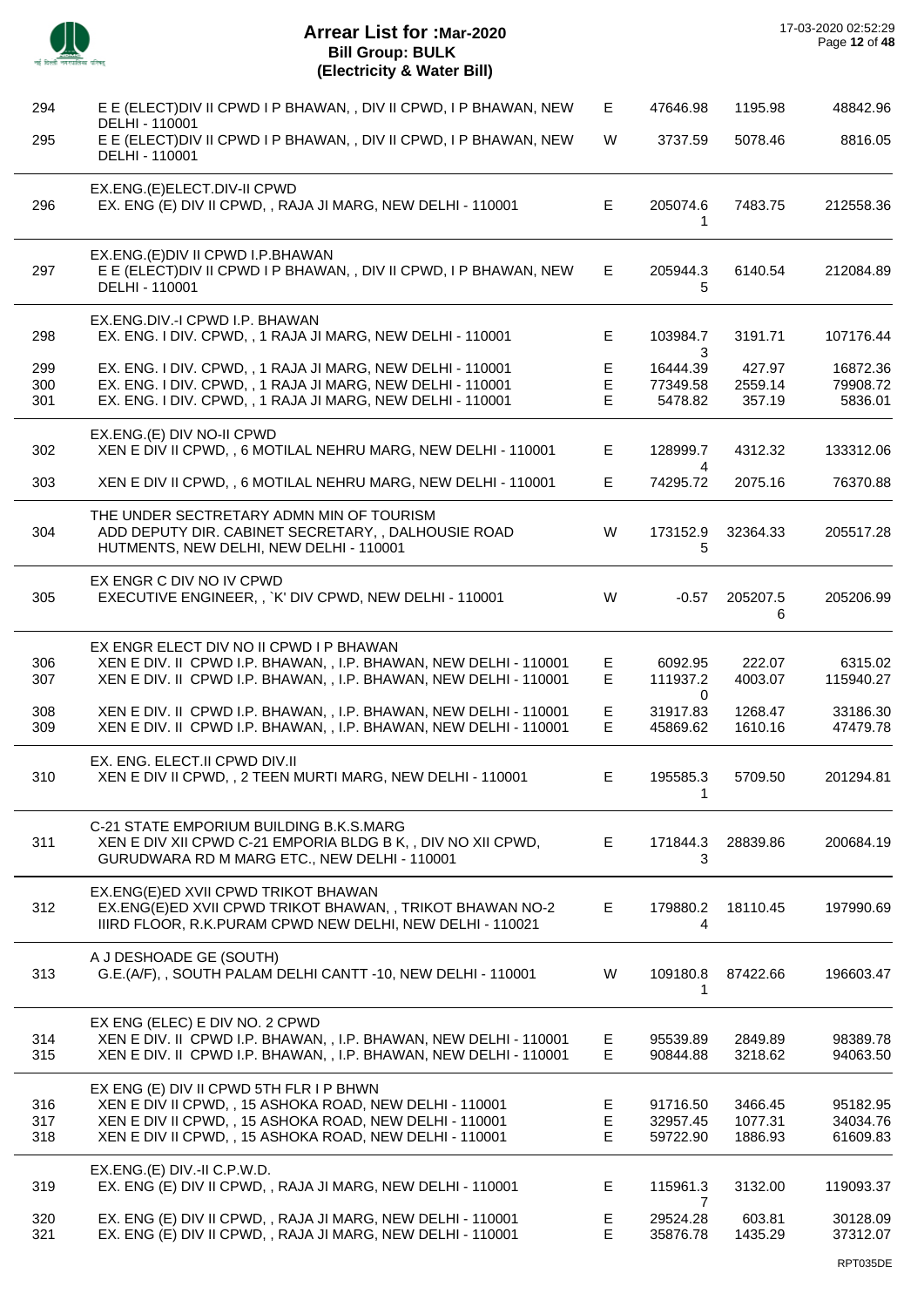

| 322 | EX ENG DIV II CPWD I P BHAWAN<br>XEN E DIV NO II CPWD INDRAPRASTHA BH, , CPWD, NEW DELHI -                                                                                                                 | E. | 78511.68       | 1606.92       | 80118.60  |
|-----|------------------------------------------------------------------------------------------------------------------------------------------------------------------------------------------------------------|----|----------------|---------------|-----------|
| 323 | 110001<br>XEN E DIV NO II CPWD INDRAPRASTHA BH, , CPWD, NEW DELHI -<br>110001                                                                                                                              | E. | 99630.09       | 3139.37       | 102769.46 |
| 324 | EX ENG ELEC DIV II I P BHAWAN<br>XEN `E' DIV II CPWD, , 8 MOTILAL NEHRU MARG, NEW DELHI, NEW<br>DELHI - 110001                                                                                             | Е  | 175524.4<br>2  | 5897.80       | 181422.22 |
| 325 | AIR FORCE COMMANDING OLD WILLINGDON CAMP<br>COMMANDING OFFICER DELHI AIR SEP, , NCC (FLG) SAFDARJUNG<br>AIRPORT, NEW DELHI, NEW DELHI - 110001                                                             | W  | 32390.62       | 145369.5<br>4 | 177760.16 |
| 326 | EX.ENG.PARIAMENT WORKS DIV, CPWD<br>EX.ENG. CPWD PARLIAMENT WORKS DIV I, , CPWD ENQUIRY OFFICE<br>CIVIL 25 ASHOKA RD., NEW DELHI - 110001                                                                  | W  | 161277.1<br>-1 | 15879.25      | 177156.36 |
| 327 | DY. DIRECTOR HORT DIV III<br>DY.DIR OF HORTICALTUR DIV III CPWD, , NARSARY OPP. D-II 83                                                                                                                    | Е  | 28104.39       | 5655.34       | 33759.73  |
| 328 | PANDARA ROAD, NEW DELHI - 110001<br>DY.DIR OF HORTICALTUR DIV III CPWD, , NARSARY OPP. D-II 83<br>PANDARA ROAD, NEW DELHI - 110001                                                                         | W  | 79844.81       | 63368.17      | 143212.98 |
| 329 | EX ENG DIV II CPWD<br>XEN E DIV II CPWD, , 3 TUGHLAK ROAD, NEW DELHI - 110001                                                                                                                              | Е  | 170696.7<br>5  | 5775.98       | 176472.73 |
| 330 | EX ENG PARLIAMENT WORK DIV-II CPWD<br>XEN PARLIAMENT WORKS ELECTRIC DILAVOTORY& LATRINE NORTH<br>AVENUE, NEW DELHI - 110001                                                                                | Е  | 154228.4<br>6  | 18377.36      | 172605.82 |
| 331 | <b>OFFICER INCHARGE</b><br>OFFICER INCHARGE MYSORE GUEST HOUSE, , MYSORE GUEST                                                                                                                             | W  | 107672.4       | 5383.62       | 113056.10 |
| 332 | HOUSE, NEW DELHI - 110001<br>OFFICER INCHARGE MYSORE GUEST HOUSE, , MYSORE GUEST<br>HOUSE, NEW DELHI - 110001                                                                                              | W  | 8<br>56624.79  | 2831.24       | 59456.03  |
| 333 | DEPUTY SECY M/O SKILL DEVELOPMENT AND PRENEURSHIP GOVERNMENT OF INDIA<br>DEPUTY SECRETARY M O SKILL DEVELOPMENT AND<br>ENTREPRENEURSHIP,, 2ND FLOOR SHIVAJI STADIUM ANNEXE<br>BUILDING, NEW DELHI - 110001 | E. | 151054.6<br>3  | 21023.69      | 172078.32 |
| 334 | EX ENG (E) ED(II) CPWD I P BHAWAN<br>ELECTRIC DIV II CPWD I P BHAWAN, NEW DELHI - 110002                                                                                                                   | E. | 157724.3<br>6  | 14281.88      | 172006.24 |
| 335 | EX.ENG (E) DIV NO II CPWD<br>XEN E DIV NO II CPWD, , 17 SAFDERJUNG ROAD, NEW DELHI - 110001                                                                                                                | E. | 164882.0<br>7  | 5145.56       | 170027.63 |
| 336 | SR.CIVIL ENG.CONST. NORTHERN RLY.<br>DIVISIONAL RAILWAY MANAGER,, NORTHERN RAILWAY DRN OFFICE,<br><b>NEW DELHI - 110001</b>                                                                                | W  | 0.52           | 169434.2<br>9 | 169434.81 |
| 337 | EE(ELECTRIC) F D II CPWD 520 B WING I P BHAWAN I P ESTATE NEW DELHI<br>EE(ELECTRIC) F D II CPWD, , 520 B WING 5th FLOOR I P BHAWAN, I P<br>ESTATE, NEW DELHI - 110002                                      | E  | 144101.4<br>0  | 24557.49      | 168658.89 |
| 338 | EX.ENG. DIV NO- IX CPWD<br>XEN ELECT DIV NO- IX, , CPWD, NEW DELHI - 110001                                                                                                                                | Е  | 144938.9<br>8  | 22562.11      | 167501.09 |
| 339 | EX ENG ELECT (E-DIV II) CPWD IP BHAWAN<br>XEN (ELECT) DIV-II I.P.BHAWAN, , ELECTRICAL DIV NO II, CPWD, NEW<br>DELHI - 110001                                                                               | E. | 160233.8<br>8  | 6624.01       | 166857.89 |
|     |                                                                                                                                                                                                            |    |                |               |           |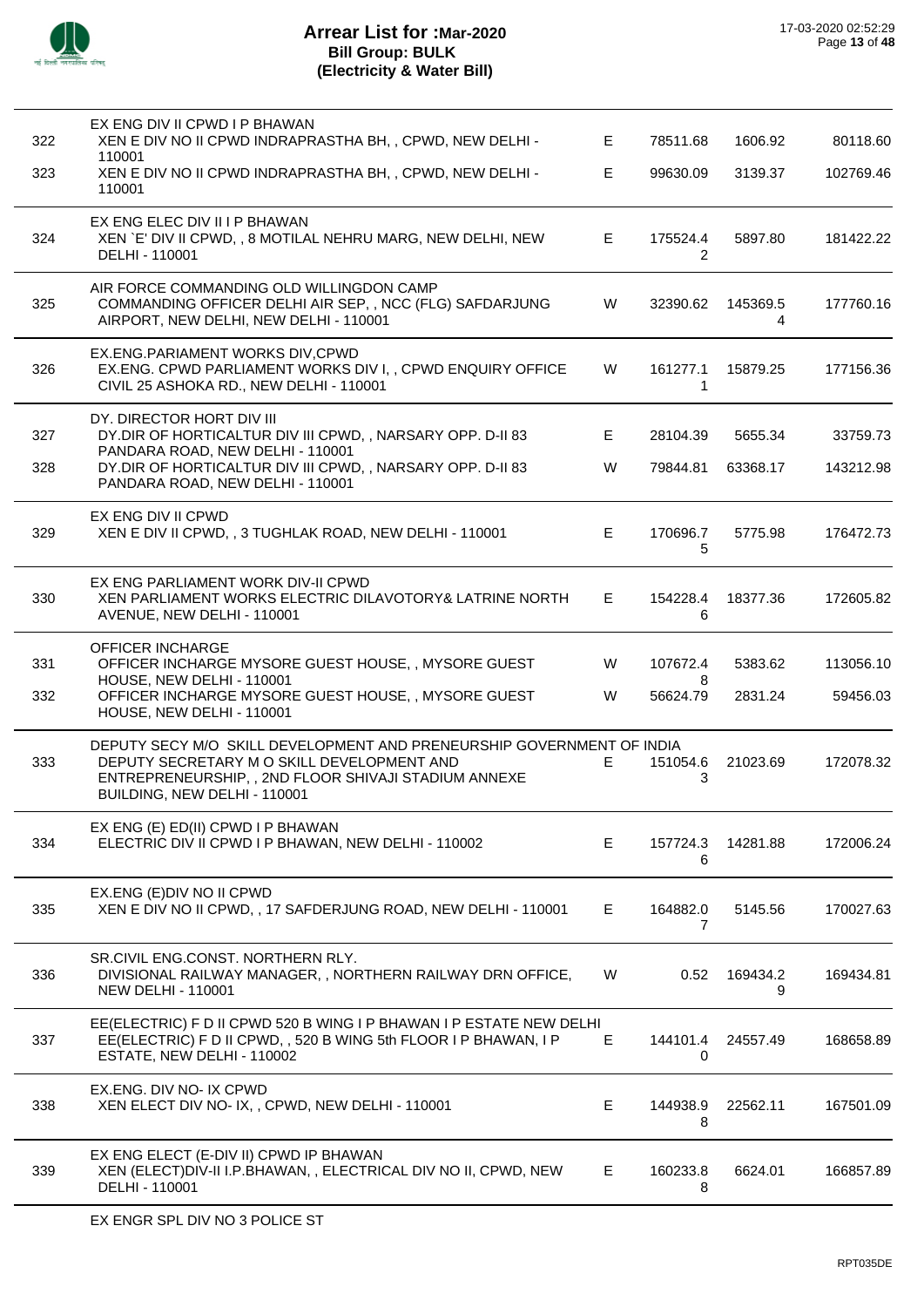

| 340        | THE DEPUTY COMMISSIONER OF POLIC, , DISTT, NEW DELHI - 110001                                                                          | W      | 155410.3<br>2   | 7770.52              | 163180.84            |
|------------|----------------------------------------------------------------------------------------------------------------------------------------|--------|-----------------|----------------------|----------------------|
| 341        | SHO POLICE STATION PARLIAMENT STREET<br>DCP POLICE STATION PARLIAMENT STREET, , PARLIAMENT STREET,<br><b>NEW DELHI - 110001</b>        | E.     | 159233.7<br>6   | 1099.37              | 160333.13            |
| 342        | EX. ENG. (I) DIV. CPWD IIND FLOOR<br>XEN DIV NO I CPWD IIND FLOOR I.P. BHAWAN, , 5, KRISHAN MENON<br><b>MARG, NEW DELHI - 110001</b>   | E.     | 153441.3<br>4   | 6015.69              | 159457.03            |
| 343        | EX ENG H DIV CPWD<br>XEM ENG. H.DIV. C.P.W.D., , JAFFARY SOURE DIZ AREA, NEW DELHI,                                                    | W      | -0.04           | 77794.68             | 77794.64             |
|            | <b>NEW DELHI - 110001</b>                                                                                                              |        |                 |                      |                      |
| 344        | XEM ENG. H.DIV. C.P.W.D., , JAFFARY SOURE DIZ AREA, NEW DELHI,<br><b>NEW DELHI - 110001</b>                                            | W      | 1.67            | 81044.06             | 81045.73             |
| 345        | THE AREA MANAGER MTNL<br>AREA MANAGER MTNL, , KIDWAI BHAWAN, NEW DELHI - 110001                                                        | W      | 150159.2<br>0   | 7507.96              | 157667.16            |
| 346        | EX.ENG.I DIV.CPWD.I.P.BHAWAN<br>XEN `B' DIVISION, , C P W D, NEW DELHI - 110001                                                        | W      | 37383.71        | 56204.96             | 93588.67             |
| 347        | XEN `B' DIV, , CPWD, NEW DELHI - 110001                                                                                                | W      | 25404.73        | 38443.36             | 63848.09             |
| 348        | EX.ENG(E)ELECT.DIV NO II CPWD<br>XEN E DIV. II CPWD I.P. BHAWAN, , I.P. BHAWAN, NEW DELHI - 110001                                     | E.     | 151574.8<br>4   | 5534.27              | 157109.11            |
| 349        | EX.ENG."H"DIV CPWD 4-6 PANDIT PANT MG.<br>XEN `H' DIV CPWDOUTRAM SQARE PUMP HOUSE KALI BARI MARG,<br><b>NEW DELHI - 110001</b>         | W      | 0.33            | 155386.9<br>4        | 155387.27            |
| 350        | <b>PARLIAMENT WORKS DIV-IV CPWD</b><br>EX. ENG.PWD-IV,, ROOM NO-413 FOURTH FLOOR, I.P.BHAWAN<br>I.P.ESTATE -2, NEW DELHI - 110001      | W      | 0.16            | 59572.10             | 59572.26             |
| 351        | EX. ENG.PWD-IV ROOM NO-413 IVTH FLOOR,, VITHAL BHAI PATEL<br>HOUSE RAFI MARG, I.P.BHAWAN I.P.ESTATE -2, NEW DELHI - 110001             | W      | 0.46            | 93910.27             | 93910.73             |
| 352        | EX. ENGR (ELECT) DIV-II CPWD I.P.BH.<br>XEN E DIV NO II CPWD, , 10 KRISHNA MENON MARG, NEW DELHI -<br>110001                           | E.     | 141266.7<br>8   | 4654.10              | 145920.88            |
| 353        | <b>GARRISON ENGINEER (A/F) GURGAON</b><br>GARRISON ENGINEER (A/F), , ALWAR ROAD GURGAON, HARYANA, NEW                                  | E.     | 2799.91         | 7868.34              | 10668.25             |
| 354        | DELHI - 110001<br>GARRISON ENGINEER (A/F), , ALWAR ROAD GURGAON, HARYANA, NEW<br>DELHI - 110001                                        | E      | 426.51          | 671.70               | 1098.21              |
| 355        | GARRISON ENGINEER (A/F), , ALWAR ROAD GURGAON, HARYANA, NEW                                                                            | W      | 0.18            | 123967.5             | 123967.76            |
| 356        | DELHI - 110001<br>GARRISON ENGINEER (A/F), , ALWAR ROAD GURGAON, HARYANA, NEW<br>DELHI - 110001                                        | W      | $-0.38$         | 8<br>9146.85         | 9146.47              |
| 357        | THE CHIEF EXECUTIVE OFFICER NDMCSCL<br>THE CHEIF EXECUTIVE OFFICER NDMCSCL,, PALIKA KENDRA<br>PARLIAMENT STREET, NEW DELHI - 110001    | E.     | 19403.85        | 2772.36              | 22176.21             |
| 358        | THE CHEIF EXECUTIVE OFFICER NDMCSCL, , PALIKA KENDRA                                                                                   | E      | 27404.32        | 3485.08              | 30889.40             |
| 359        | PARLIAMENT STREET, NEW DELHI - 110001<br>THE CHEIF EXECUTIVE OFFICER NDMCSCL, , PALIKA KENDRA                                          | E.     | 24168.72        | 3176.99              | 27345.71             |
| 360        | PARLIAMENT STREET, NEW DELHI - 110001<br>THE CHEIF EXECUTIVE OFFICER NDMCSCL, , PALIKA KENDRA                                          | E      | 29262.97        | 3647.11              | 32910.08             |
| 361        | PARLIAMENT STREET, NEW DELHI - 110001<br>THE CHEIF EXECUTIVE OFFICER NDMCSCL, , PALIKA KENDRA<br>PARLIAMENT STREET, NEW DELHI - 110001 | E      | 25272.62        | 3741.87              | 29014.49             |
|            | E E-G DIV CPWD                                                                                                                         |        |                 |                      |                      |
| 362<br>363 | THE EX ENGINEER, , `G' DIVN, CPWD, NEW DELHI - 110001<br>THE EX ENGINEER, , `G' DIVN, CPWD, NEW DELHI - 110001                         | W<br>W | $-0.57$<br>0.73 | 48533.29<br>13178.94 | 48532.72<br>13179.67 |
| 364        | THE EX ENGINEER, , `G' DIVN, CPWD, NEW DELHI - 110001                                                                                  | W      | 0.43            | 35597.71             | 35598.14             |
| 365        | THE EX ENGINEER, , `G' DIVN, CPWD, NEW DELHI - 110001                                                                                  | W      | $-0.31$         | 12063.05             | 12062.74             |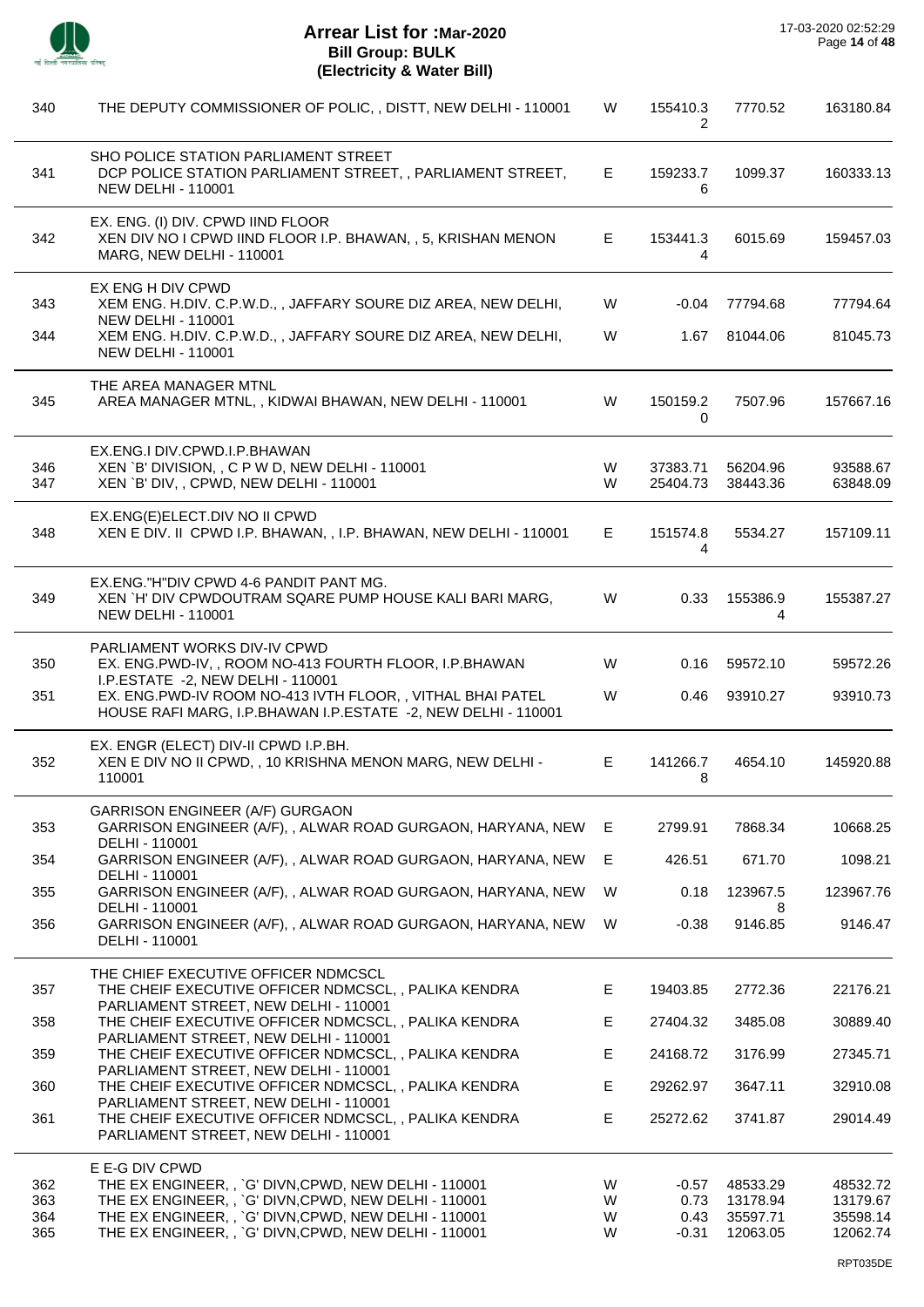

| 366 | THE EX ENGINEER, , `G' DIVN, CPWD, NEW DELHI - 110001                                                                                        | W  | $-0.81$       | 29512.69 | 29511.88  |
|-----|----------------------------------------------------------------------------------------------------------------------------------------------|----|---------------|----------|-----------|
| 367 | D C POLICE NEW DELHI DISTT<br>THE DEPUTY COMMISSIONER OF POLIC, , DISTT, NEW DELHI - 110001                                                  | W  | 131982.4<br>9 | 6599.12  | 138581.61 |
| 368 | DY. COMM OF POLICE NEW DELHI DISTT.<br>THE DEPUTY COMMISSIONER OF POLICE, , DISTT CH. PURI, NEW DELHI W<br>$-110001$                         |    | 131982.4<br>0 | 6599.12  | 138581.52 |
| 369 | EX. ENGR.(E) DIV.NO.-2 CPWD<br>XEN E DIV II CPWD, , 7 HASTING ROAD, NEW DELHI - 110001                                                       | Е  | 131680.9<br>9 | 6551.97  | 138232.96 |
| 370 | DEPARTMENT OF CUNSUMER AFFAIRS<br>DEPARTMENT OF CUNSUMER AFFAIRS, , KRISHI BHAWAN, NEW DELHI - E<br>110001                                   |    | 127444.5<br>2 | 10436.00 | 137880.52 |
| 371 | EX.ENG.(E) ELECT.DIV IX CPWD<br>XEN E DIV NO IX CPWD32 NO QTR.TYPE IV NORTH WEST MOTI BAGH.<br><b>NEW DELHI - 110001</b>                     | Е  | 116701.9<br>4 | 21177.25 | 137879.19 |
| 372 | XEN (EM-II) MCD RING RD.MAHARANI BAGH<br>XEN (S) ED-III MAHARANI BAGH KILOKRI, , MAHARANI BAGH KILOKRI,<br>SAROJINI NGR., NEW DELHI - 110001 | E. | 116541.3<br>0 | 17489.42 | 134030.72 |
| 373 | EX.ENG.(ELCT.) DIV. NO II CPWD<br>XEN (ELECT) DIV-II I.P.BHAWAN, , ELECTRICAL DIV NO II, CPWD, NEW<br>DELHI - 110001                         | Е  | 130644.1<br>9 | 3365.70  | 134009.89 |
| 374 | <b>JUDGE A.P.MISSHRA</b><br>EX.ENG (E) DIV CIRCLE NO-2 CPWD I.P.BHAWA, , 6-TUGHLAK ROAD,<br><b>NEW DELHI - 110001</b>                        | E  | 58904.33      | 1857.08  | 60761.41  |
| 375 | EX.ENG (E) DIV CIRCLE NO-2 CPWD I.P.BHAWA, , 6-TUGHLAK ROAD,<br><b>NEW DELHI - 110001</b>                                                    | Е  | 70221.31      | 2227.05  | 72448.36  |
|     | EX ENG DIV-G CPWD                                                                                                                            |    |               |          |           |
| 376 | E.E.DIV-G EAST.BL.2RK.PURAM CPWD,, `G' DIVISION, CPWD, NEW<br>DELHI - 110001                                                                 | W  | 0.61          | 3723.70  | 3724.31   |
| 377 | E.E.DIV-G EAST.BL.2RK.PURAM CPWD,, `G' DIVISION, CPWD, NEW<br>DELHI - 110001                                                                 | W  | 0.83          | 3182.98  | 3183.81   |
| 378 | E.E.DIV-G EAST.BL.2RK.PURAM CPWD,, `G' DIVISION, CPWD, NEW                                                                                   | W  | $-0.17$       | 3182.98  | 3182.81   |
| 379 | DELHI - 110001<br>E.E.DIV-G EAST.BL.2RK.PURAM CPWD,, `G' DIVISION, CPWD, NEW                                                                 | W  | $-0.07$       | 3177.03  | 3176.96   |
| 380 | DELHI - 110001<br>E.E.DIV-G EAST.BL.2RK.PURAM CPWD,, `G' DIVISION, CPWD, NEW                                                                 | W  | $-0.59$       | 3182.82  | 3182.23   |
| 381 | DELHI - 110001<br>E.E.DIV-G EAST.BL.2RK.PURAM CPWD,, `G' DIVISION, CPWD, NEW                                                                 | W  | 0.42          | 3204.82  | 3205.24   |
| 382 | DELHI - 110001<br>E.E.DIV-G EAST.BL.2RK.PURAM CPWD,, `G' DIVISION, CPWD, NEW                                                                 | W  | 0.41          | 3181.82  | 3182.23   |
| 383 | DELHI - 110001<br>E.E.DIV-G EAST.BL.2RK.PURAM CPWD,, `G' DIVISION, CPWD, NEW                                                                 | W  | 0.43          | 11633.53 | 11633.96  |
| 384 | DELHI - 110001<br>E.E.DIV-G EAST.BL.2RK.PURAM CPWD,, `G' DIVISION, CPWD, NEW                                                                 | W  | 0.07          | 3558.29  | 3558.36   |
| 385 | DELHI - 110001<br>E.E.DIV-G EAST.BL.2RK.PURAM CPWD,, `G' DIVISION, CPWD, NEW                                                                 | W  | $-0.59$       | 3182.82  | 3182.23   |
| 386 | DELHI - 110001<br>E.E.DIV-G EAST.BL.2RK.PURAM CPWD,, `G' DIVISION, CPWD, NEW                                                                 | W  | $-0.59$       | 3182.82  | 3182.23   |
|     | DELHI - 110001                                                                                                                               |    |               |          |           |
| 387 | E.E.DIV-G EAST.BL.2RK.PURAM CPWD,, `G' DIVISION, CPWD, NEW<br>DELHI - 110001                                                                 | W  | 0.12          | 3182.30  | 3182.42   |
| 388 | E.E.DIV-G EAST.BL.2RK.PURAM CPWD,, `G' DIVISION, CPWD, NEW<br>DELHI - 110001                                                                 | W  | $-0.17$       | 3182.98  | 3182.81   |
| 389 | E.E.DIV-G EAST.BL.2RK.PURAM CPWD,, `G' DIVISION, CPWD, NEW<br>DELHI - 110001                                                                 | W  | $-0.17$       | 3182.98  | 3182.81   |
| 390 | E.E.DIV-G EAST.BL.2RK.PURAM CPWD,, `G' DIVISION, CPWD, NEW<br>DELHI - 110001                                                                 | W  | 0.83          | 3182.98  | 3183.81   |
| 391 | E.E.DIV-G EAST.BL.2RK.PURAM CPWD,, `G' DIVISION, CPWD, NEW<br>DELHI - 110001                                                                 | W  | $-0.17$       | 3182.98  | 3182.81   |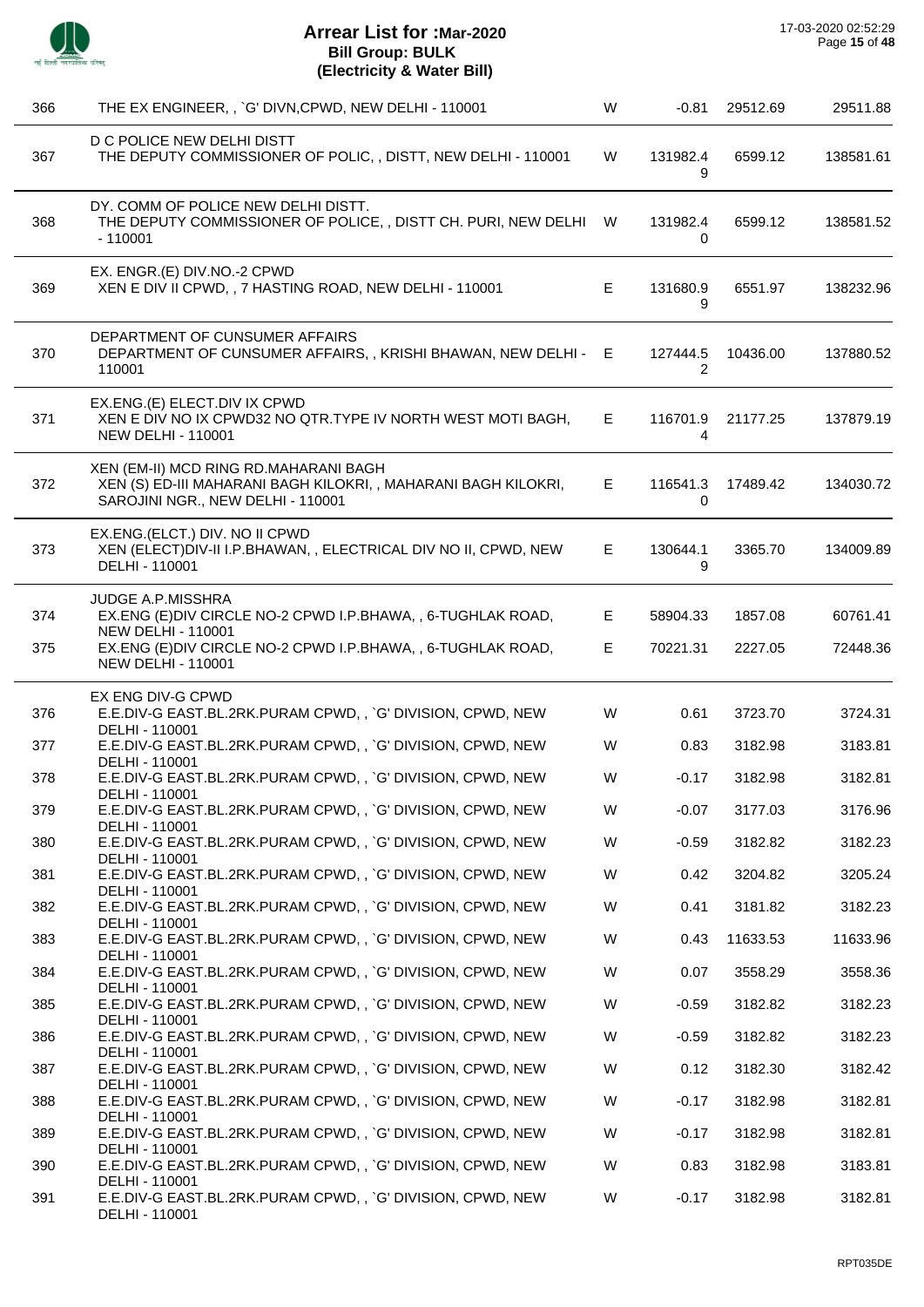

 $\sim$ 

| 392        | E.E.DIV-G EAST.BL.2RK.PURAM CPWD,, `G' DIVISION, CPWD, NEW                                                                     | W      | $-0.17$              | 3182.98             | 3182.81              |
|------------|--------------------------------------------------------------------------------------------------------------------------------|--------|----------------------|---------------------|----------------------|
| 393        | DELHI - 110001<br>E.E.DIV-G EAST.BL.2RK.PURAM CPWD,, `G' DIVISION, CPWD, NEW                                                   | W      | $-0.17$              | 3182.98             | 3182.81              |
| 394        | DELHI - 110001<br>E.E.DIV-G EAST.BL.2RK.PURAM CPWD,, `G' DIVISION, CPWD, NEW                                                   | W      | 0.75                 | 3182.96             | 3183.71              |
| 395        | DELHI - 110001<br>E.E.DIV-G EAST.BL.2RK.PURAM CPWD,, `G' DIVISION, CPWD, NEW                                                   | W      | 0.05                 | 9011.42             | 9011.47              |
| 396        | DELHI - 110001<br>E.E.DIV-G EAST.BL.2RK.PURAM CPWD,, `G' DIVISION, CPWD, NEW                                                   | W      | 0.73                 | 3182.95             | 3183.68              |
| 397        | DELHI - 110001<br>E.E.DIV-G EAST.BL.2RK.PURAM CPWD,, `G' DIVISION, CPWD, NEW                                                   | W      | $-0.17$              | 3182.98             | 3182.81              |
| 398        | DELHI - 110001<br>E.E.DIV-G EAST.BL.2RK.PURAM CPWD,, `G' DIVISION, CPWD, NEW                                                   | W      | 0.39                 | 4574.14             | 4574.53              |
| 399        | DELHI - 110001<br>E.E.DIV-G EAST.BL.2RK.PURAM CPWD,, `G' DIVISION, CPWD, NEW                                                   | W      | $-0.17$              | 3182.98             | 3182.81              |
| 400        | DELHI - 110001<br>E.E.DIV-G EAST.BL.2RK.PURAM CPWD,, `G' DIVISION, CPWD, NEW                                                   | W      | $-0.17$              | 3182.98             | 3182.81              |
| 401        | DELHI - 110001<br>E.E.DIV-G EAST.BL.2RK.PURAM CPWD,, `G' DIVISION, CPWD, NEW                                                   | W      | $-0.17$              | 3182.98             | 3182.81              |
| 402        | DELHI - 110001<br>E.E.DIV-G EAST.BL.2RK.PURAM CPWD,, `G' DIVISION, CPWD, NEW                                                   | W      | 0.83                 | 3182.98             | 3183.81              |
| 403        | DELHI - 110001<br>E.E.DIV-G EAST.BL.2RK.PURAM CPWD,, `G' DIVISION, CPWD, NEW                                                   | W      | $-0.17$              | 3182.98             | 3182.81              |
|            | DELHI - 110001                                                                                                                 |        |                      |                     |                      |
| 404        | E.E.DIV-G EAST.BL.2RK.PURAM CPWD,, `G' DIVISION, CPWD, NEW<br>DELHI - 110001                                                   | W      | $-0.17$              | 3182.98             | 3182.81              |
| 405        | E.E.DIV-G EAST.BL.2RK.PURAM CPWD,, `G' DIVISION, CPWD, NEW<br>DELHI - 110001                                                   | W      | 0.83                 | 3182.98             | 3183.81              |
| 406        | E.E.DIV-G EAST.BL.2RK.PURAM CPWD,, `G' DIVISION, CPWD, NEW<br>DELHI - 110001                                                   | W      | 0.01                 | 3183.06             | 3183.07              |
| 407        | E.E.DIV-G EAST.BL.2RK.PURAM CPWD,, `G' DIVISION, CPWD, NEW<br>DELHI - 110001                                                   | W      | $-0.42$              | 7282.52             | 7282.10              |
| 408        | E.E.DIV-G EAST.BL.2RK.PURAM CPWD,, `G' DIVISION, CPWD, NEW<br>DELHI - 110001                                                   | W      | 0.83                 | 3182.98             | 3183.81              |
| 409        | E.E.DIV-G EAST.BL.2RK.PURAM CPWD,, `G' DIVISION, CPWD, NEW<br>DELHI - 110001                                                   | W      | 0.83                 | 3182.98             | 3183.81              |
| 410        | E.E.DIV-G EAST.BL.2RK.PURAM CPWD,, `G' DIVISION, CPWD, NEW<br>DELHI - 110001                                                   | W      | $-0.17$              | 3182.98             | 3182.81              |
|            | EX.ENG.I DIV.CPWD.I.P.BHAWAN                                                                                                   |        |                      |                     |                      |
| 411        | EX. ENG. DIV - I, CPWD, I.P BHAWAN, , 3 JANPATH ROAD, NEW DELHI -<br>110001                                                    | W      | 10278.81             | 14550.29            | 24829.10             |
| 412        | EX. ENG. DIV - I, CPWD, I.P BHAWAN, , 3 JANPATH ROAD, NEW DELHI -<br>110001                                                    | W      | 6500.79              | 9204.76             | 15705.55             |
| 413        | EX.ENGR. I DIV CPWD I.P BHAWAN, , C.P.W.D, NEW DELHI - 110001<br>EX.ENGR. I DIV CPWD I.P BHAWAN, , C.P.W.D, NEW DELHI - 110001 | W<br>W | 16498.24<br>13536.69 | 25238.50            | 41736.74<br>32839.81 |
| 414<br>415 | EX. ENG. DIV - I, CPWD, I.P BHAWAN, , 3 JANPATH ROAD, NEW DELHI -                                                              | W      | 6334.39              | 19303.12<br>8972.48 | 15306.87             |
|            | 110001                                                                                                                         |        |                      |                     |                      |
| 416        | EX.ENG. (ELECT.) DIV II CPWD I.P.BHAWAN<br>E E (ELECT) DIV II CPWD I P BHAWAN, , DIV II CPWD, I P BHAWAN, NEW                  | E.     |                      | 4485.17             | 130026.14            |
|            | DELHI - 110001                                                                                                                 |        | 125540.9<br>7        |                     |                      |
|            | THE CHIEF EXECUTIVE OFFICER NDMCSCL                                                                                            |        |                      |                     |                      |
| 417        | THE CHEIF EXECUTIVE OFFICER NDMCSCL, , PALIKA KENDRA<br>PARLIAMENT STREET, NEW DELHI - 110001                                  | Е      | 25853.42             | 3590.14             | 29443.56             |
| 418        | THE CHEIF EXECUTIVE OFFICER NDMCSCL, , PALIKA KENDRA<br>PARLIAMENT STREET, NEW DELHI - 110001                                  | E      | 20846.93             | 2941.72             | 23788.65             |
| 419        | THE CHEIF EXECUTIVE OFFICER NDMCSCL, , PALIKA KENDRA<br>PARLIAMENT STREET, NEW DELHI - 110001                                  | E      | 20895.31             | 3122.27             | 24017.58             |
| 420        | THE CHEIF EXECUTIVE OFFICER NDMCSCL,, PALIKA KENDRA<br>PARLIAMENT STREET, NEW DELHI - 110001                                   | E      | 22410.06             | 3031.15             | 25441.21             |
| 421        | THE CHEIF EXECUTIVE OFFICER NDMCSCL,, PALIKA KENDRA<br>PARLIAMENT STREET, NEW DELHI - 110001                                   | E      | 23034.71             | 3391.26             | 26425.97             |
|            | EE (E) CPWD ED-II ROOM NO 349 VIDYUT BHAWAN SHANKAR MARKET                                                                     |        |                      |                     |                      |
| 422        | EE (E) CPWD ED-II, , ROOM NO 349 VIDYUT BHAWAN SHANKAR<br>MARKET, NEW DELHI - 110001                                           | Е      | 119237.8<br>6        | 9568.72             | 128806.58            |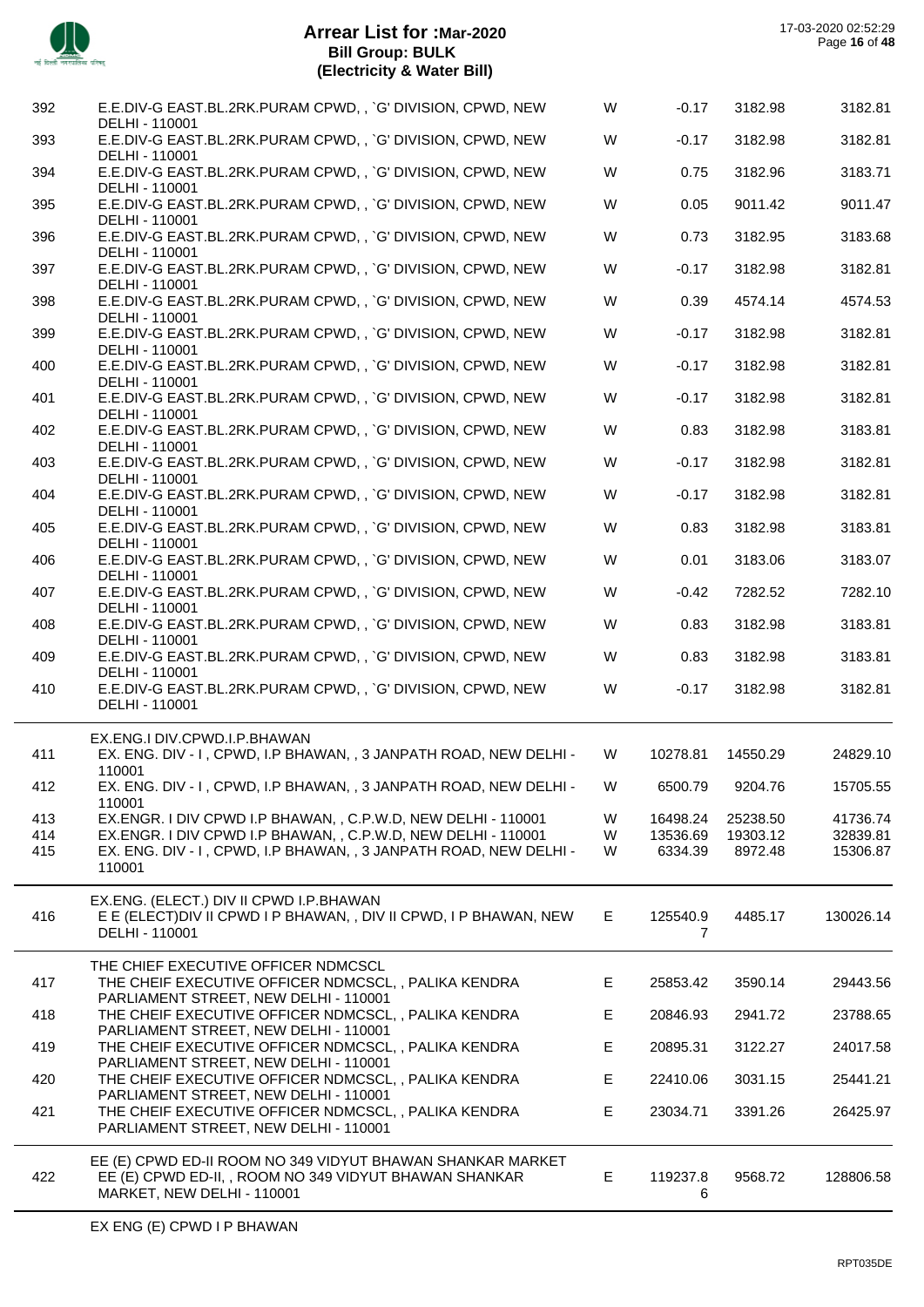

| 423               | XEN (ELECT) DIV-II I.P.BHAWAN, , ELECTRICAL DIV NO II, CPWD, NEW<br>DELHI - 110001                                                                                                                             | E.          | 124142.2<br>1                    | 4502.34                         | 128644.55                        |
|-------------------|----------------------------------------------------------------------------------------------------------------------------------------------------------------------------------------------------------------|-------------|----------------------------------|---------------------------------|----------------------------------|
| 424               | THE CHIEF EXECUTIVE OFFICER NDMCSCL<br>THE CHEIF EXECUTIVE OFFICER NDMCSCL, , PALIKA KENDRA                                                                                                                    | E           | 28966.24                         | 4040.05                         | 33006.29                         |
| 425               | PARLIAMENT STREET, NEW DELHI - 110001<br>THE CHEIF EXECUTIVE OFFICER NDMCSCL, , PALIKA KENDRA                                                                                                                  | Е           | 20946.74                         | 3456.02                         | 24402.76                         |
| 426               | PARLIAMENT STREET, NEW DELHI - 110001<br>THE CHEIF EXECUTIVE OFFICER NDMCSCL, , PALIKA KENDRA<br>PARLIAMENT STREET, NEW DELHI - 110001                                                                         | Е           | 26458.18                         | 3862.16                         | 30320.34                         |
| 427               | THE CHEIF EXECUTIVE OFFICER NDMCSCL, , PALIKA KENDRA                                                                                                                                                           | E           | 20079.88                         | 2425.58                         | 22505.46                         |
| 428               | PARLIAMENT STREET, NEW DELHI - 110001<br>THE CHEIF EXECUTIVE OFFICER NDMCSCL, , PALIKA KENDRA<br>PARLIAMENT STREET, NEW DELHI - 110001                                                                         | E           | 15532.54                         | 2736.33                         | 18268.87                         |
| 429               | ADD DIR GEN M/O TOURISM<br>ADDITIONAL DIRECTOR GENERAL, , M/O TOURISM IST FLR<br>TRANSPORT, BHAWAN ROOM NO 126 P STRE, NEW DELHI - 110001                                                                      | E           | 123065.4<br>8                    | 1824.75                         | 124890.23                        |
| 430               | EX.ENG.PARLIAMANT WORKS DIV NO IV CPWD<br>EX.ENG. CPWD PARLIAMENT WORKS DIV I, , CPWD ENQUIRY OFFICE<br>CIVIL 25 ASHOKA RD., NEW DELHI - 110001                                                                | W           | 110951.6<br>5                    | 11377.35                        | 122329.00                        |
| 431               | THE CHIEF EXECUTIVE OFFICER NDMCSCL<br>THE CHEIF EXECUTIVE OFFICER NDMCSCL, , PALIKA KENDRA                                                                                                                    | E           | 25214.17                         | 3508.51                         | 28722.68                         |
| 432               | PARLIAMENT STREET, NEW DELHI - 110001<br>THE CHEIF EXECUTIVE OFFICER NDMCSCL, , PALIKA KENDRA                                                                                                                  | E           | 34203.09                         | 4605.39                         | 38808.48                         |
| 433               | PARLIAMENT STREET, NEW DELHI - 110001<br>THE CHEIF EXECUTIVE OFFICER NDMCSCL, , PALIKA KENDRA                                                                                                                  | Е           | 26219.86                         | 3690.72                         | 29910.58                         |
| 434               | PARLIAMENT STREET, NEW DELHI - 110001<br>THE CHEIF EXECUTIVE OFFICER NDMCSCL, , PALIKA KENDRA<br>PARLIAMENT STREET, NEW DELHI - 110001                                                                         | E           | 21368.49                         | 2797.61                         | 24166.10                         |
| 435               | EX ENGR ELECT DIV NO 2 CPWD I P BHAWAN<br>XEN E DIV II CPWD, , 11 TUGLAK ROAD, NEW DELHI - 110001                                                                                                              | E           | 118520.6<br>8                    | 2735.60                         | 121256.28                        |
|                   | JOINT COMMISSIONER OF INCOME TAX DR(AAR) 6TH FLOOR NDMC BUILDING YASHWANT PLACE CHANAKYA PURI<br><b>NEW DELHI-110021</b>                                                                                       |             |                                  |                                 |                                  |
| 436               | JOINT COMMISSIONER OF INCOME TAX DR(AAR), , 6TH FLOOR NDMC<br>BUILDING YASHWANT PLACE CHANAKYA PURI, NEW DELHI - 110021                                                                                        | E           | 112249.4<br>3                    | 8443.08                         | 120692.51                        |
| 437<br>438        | EX.ENG.(E)ELECT.DIV II CPWD<br>EX. ENG (E) DIV II CPWD, , RAJA JI MARG, NEW DELHI - 110001<br>EX. ENG (E) DIV II CPWD, , RAJA JI MARG, NEW DELHI - 110001                                                      | Е<br>E      | 65147.46<br>51314.00             | 1880.91<br>1864.52              | 67028.37<br>53178.52             |
| 439               | EX.ENG.I DIV.CPWD.I.P.BHAWAN<br>EX. ENG DIV-I TIT-3 ATUL GROVE RD,, A-145 SAROJINI NGR, NEW DELHI W                                                                                                            |             | 5423.51                          | 16664.52                        | 22088.03                         |
| 440               | $-110001$<br>XEN E DIV NO II CPWD, , 10 KRISHNA MENON MARG, NEW DELHI -                                                                                                                                        | W           | 7178.24                          | 9689.64                         | 16867.88                         |
| 441               | 110001<br>XEN DIV NO I CPWD IIND FLOOR I.P. BHAWAN, , 5, KRISHAN MENON                                                                                                                                         | W           | 7404.04                          | 5300.97                         | 12705.01                         |
| 442               | MARG, NEW DELHI - 110001<br>EX. ENG DIV-I TIT-3 ATUL GROVE RD, , A-145 SAROJINI NGR, NEW DELHI                                                                                                                 | W           | 5318.42                          | 7929.91                         | 13248.33                         |
| 443<br>444        | $-110001$<br>XEN B DIV CPWD7 KRISHNA MENON MARG, NEW DELHI - 110001<br>XEN E DIV NO II CPWD, , 10 KRISHNA MENON MARG, NEW DELHI -<br>110001                                                                    | W<br>W      | 7178.64<br>15673.36              | 9689.88<br>21232.00             | 16868.52<br>36905.36             |
| 445               | XEN ELECTRIC DIV. NO. IX CPWD<br>XEN ELECT DIV NO-IX, , CPWD, NEW DELHI - 110001                                                                                                                               | Е           | 91898.17                         | 26082.61                        | 117980.78                        |
| 446               | EX. ENGR (ELECT.) DIV-II CPWD I.P.BHAWAN<br>XEN E DIV II CPWD, , 10 TEES JANUARY MARG, NEW DELHI - 110001                                                                                                      | Е           | 112903.2<br>6                    | 4687.61                         | 117590.87                        |
| 447<br>448<br>449 | EX ENGR C DIV CPWD, I. P. BHAWAN<br>EXECUTIVE ENGINEER, , `K' DIV CPWD, NEW DELHI - 110001<br>EXECUTIVE ENGINEER, , `K' DIV CPWD, NEW DELHI - 110001<br>EXECUTIVE ENGINEER, , `K' DIV CPWD, NEW DELHI - 110001 | W<br>W<br>W | 10852.83<br>19757.56<br>19344.20 | 8681.06<br>16847.55<br>16372.37 | 19533.89<br>36605.11<br>35716.57 |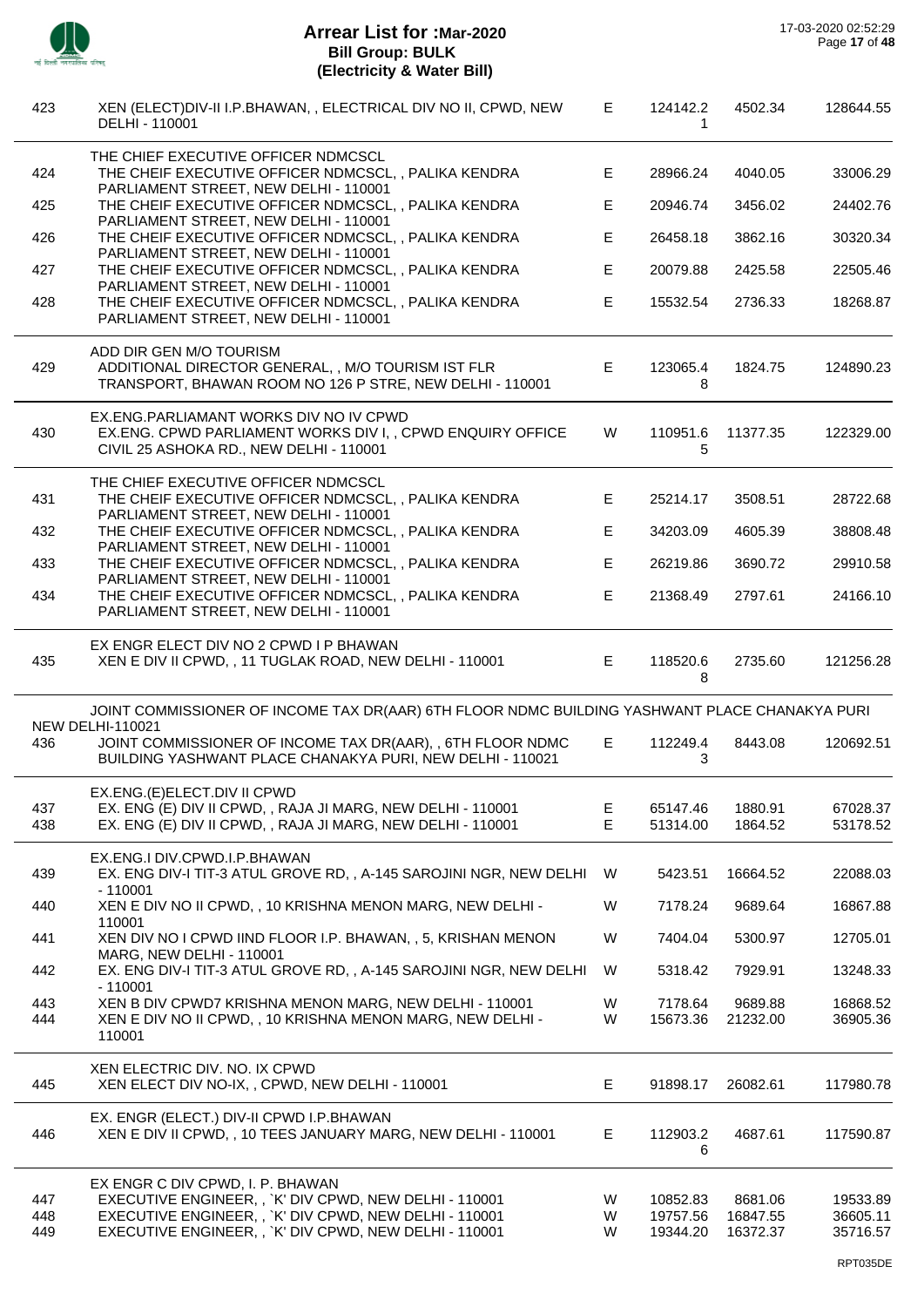

| 450        | EXECUTIVE ENGINEER, , `K' DIV CPWD, NEW DELHI - 110001                                                                                                                         | W       | 12900.20             | 10521.63            | 23421.83             |
|------------|--------------------------------------------------------------------------------------------------------------------------------------------------------------------------------|---------|----------------------|---------------------|----------------------|
| 451        | <b>XEN H DIVISION CPWD</b><br>XEN `H' DIVISION CPWD, , NEW DELHI, NEW DELHI, NEW DELHI - 110001                                                                                | W       | $-1.38$              | 115031.7<br>6       | 115030.38            |
| 452        | DCP NEW DELHI DISTT.<br>D C POLICE, , DISTT, NEW DELHI - 110001                                                                                                                | W       | 108560.0<br>3        | 5428.00             | 113988.03            |
| 453        | ADDITIONAL COMMISSIONER OF POLICE PARLIAMENT STREET<br>THE DEPUTY COMMISSIONER OF POLIC, , NEW DELHI DISTT, NEW<br>DELHI, NEW DELHI - 110001                                   | E.      | 113149.8<br>2        | 781.20              | 113931.02            |
| 454        | EX ENGR (E) DIV II CPWD I P BHAWAN<br>XEN E DIV. II CPWD I.P. BHAWAN, , I.P. BHAWAN, NEW DELHI - 110001                                                                        | E.      | 107132.0<br>1        | 3137.79             | 110269.80            |
| 455        | DY DIR HORT DIV NO I CPWD ASHOKA COMPL<br>DY.DIRECTOR HORTICULTURE CPWD I.P.BH., , CPWD NURSERY SOUTH                                                                          | E       | 88439.26             | 12645.01            | 101084.27            |
| 456        | AVENUE, NEW DELHI - 110001<br>DEPUTY DIRECTOR HORTICULTURE CPWD,, ZONE WEST SUB DIV, I P<br>BHAWAN, NEW DELHI - 110001                                                         | E       | 300.46               | 8682.35             | 8982.81              |
| 457        | <b>JUDGE A.P.MISHRA</b><br>EX.ENG (E)DIV CIRCLE NO-2 CPWD I.P.BHAWA,, 6-TUGHLAK ROAD,<br><b>NEW DELHI - 110001</b>                                                             | E       | 106799.4<br>3        | 3242.77             | 110042.20            |
| 458        | EX. ENG.(E) ELECT DIV II NO 2 CPWD<br>XEN E DIV. II CPWD I.P. BHAWAN, , I.P. BHAWAN, NEW DELHI - 110001                                                                        | E.      | 106411.0<br>1        | 3365.32             | 109776.33            |
| 459        | EX ENG B DIV CPWD I P BHAWAN<br>XEN B DIV CPWD, , I P BHAWAN, NEW DELHI, NEW DELHI - 110001                                                                                    | W       | 65174.95             | 43939.30            | 109114.25            |
| 460        | DY DIR HORTICULTURE EAST DIV NO.I<br>DY DIRECTOR (HORT) ESTATE DIV, , CPWD ROOM NO 420, Y SHAPE<br>BLDG, NEW DELHI - 110001                                                    | E       | 91359.65             | 17651.99            | 109011.64            |
| 461<br>462 | EX ENGR C DIV CPWD, I. P. BHAWAN<br>EX ENG, , `C' DIV, CPWD, NEW DELHI - 110001<br>EX ENG, , `C' DIV, CPWD, NEW DELHI - 110001                                                 | W<br>W  | 15295.32<br>5579.71  | 80639.95<br>7300.66 | 95935.27<br>12880.37 |
| 463        | E E PARLIAMENT DIV I CPWD Y SHAPE BUILDING I P ESTATE<br>EXECUTIVE ENGINEER PARLIAMENT,, WORK DIVISION-I CPWD 'Y'<br>SHAPE BUILDING, 3RD FLOOR, I P ESTATE, NEW DELHI - 110001 | W       | 1.00                 | 107716.9<br>6       | 107717.96            |
| 464        | R DIR CENTRAL GROUND WATER BOARD<br>REGIONAL DIRECTOR CENTRAL GR WATER BOARD,, 18/11 JAM NAGAR<br>HOUSE, NEW DELHI - 110001                                                    | E       | 104022.4<br>3        | 2403.20             | 106425.63            |
| 465        | DY.DIR OF HORT.DIV III CPWD<br>DY.DIR OF HORTICALTUR DIV III CPWD, , NARSARY OPP. D-II 83<br>PANDARA ROAD, NEW DELHI - 110001                                                  | W       | 58022.97             | 46625.78            | 104648.75            |
| 466<br>467 | J.E.(CIVIL)<br>JE (CIVIL) P&T, , CHAMREY A.G. ROAD, NEW DELHI - 110001<br>JE (CIVIL) P&T, , CHAMREY A.G. ROAD, NEW DELHI - 110001                                              | Е.<br>W | 51450.45<br>35134.13 | 5248.53<br>12786.28 | 56698.98<br>47920.41 |
| 468        | EX ENG CONST. DIV-II CPWD<br>XEN (N) DIV CPWD, , M/S FLAT PANDARA PARK, NEW DELHI - 110001                                                                                     | W       | 87058.19             | 17411.45            | 104469.64            |
| 469        | EE (E) CPWD ED-II<br>EE (E) CPWD ED-II,, ROOM NO 349 VIDYUT BHAWAN SHANKAR<br>MARKET, NEW DELHI - 110001                                                                       | E       | 98503.59             | 4209.52             | 102713.11            |
| 470        | EX ENGR (E) DIV II CPWD I P BHAWAN<br>XEN E DIV NO II CPWD INDRAPRASTHA BH, , CPWD, NEW DELHI -<br>110001                                                                      | E.      | 98675.01             | 3821.26             | 102496.27            |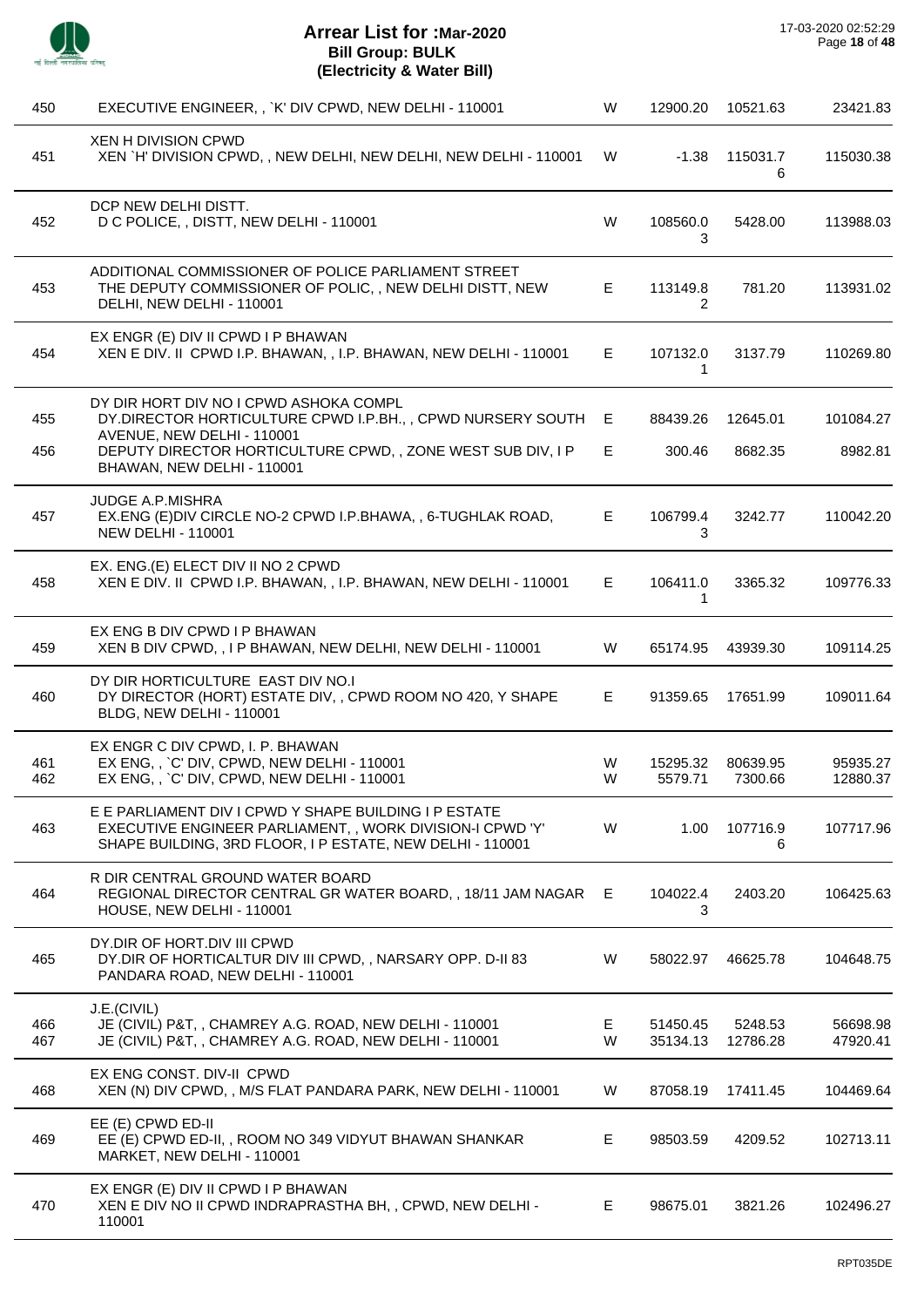

| 471 | EX.ENG.ELECT.DIV II CPWD I.P.BH.<br>EX. ENG (E) DIV II CPWD, , RAJA JI MARG, NEW DELHI - 110001                                                                          | E  | 99109.86 | 2889.80          | 101999.66 |
|-----|--------------------------------------------------------------------------------------------------------------------------------------------------------------------------|----|----------|------------------|-----------|
| 472 | EX-ENG (ELEC) E DIV NO.2 CPWD<br>XEN E DIV. II CPWD I.P. BHAWAN, , I.P. BHAWAN, NEW DELHI - 110001                                                                       | E. | 98494.04 | 3289.85          | 101783.89 |
| 473 | EX.ENG.(ELECTRIC) DIV II CPWD<br>XEN `E' DIV II CPWD 10 TUGHLAK R10 TUGHLAK ROAD, NEW DELHI -<br>110001                                                                  | Е  | 96601.91 | 4282.77          | 100884.68 |
| 474 | EX ENG PROJECT DIVISION 3 B D MARG<br>EXECUTIVE ENGINEER PROJECT DIVISION, , 3 B D MARG, NEW DELHI -<br>110001                                                           | W  | 91656.49 | 9080.56          | 100737.05 |
| 475 | EX ENG P&T CIVIL DIV 4<br>THE EXECUTIVE ENGINEER, , P&T CIVIL DIVN.NO IV, NEW DELHI -<br>110001                                                                          | Е  | 90286.71 | 8660.65          | 98947.36  |
| 476 | EX ENG I DIV CPWD I P BWN ROOM NO C 231<br>EX.ENG.I DIV CPWD I.P.BHAWAN,, 30 TUGHLAK CREACENT, NEW DELHI W<br>$-110001$                                                  |    | 41128.57 | 55884.38         | 97012.95  |
| 477 | THE CHIEF EXECUTIVE OFFICER NDMCSCL<br>THE CHEIF EXECUTIVE OFFICER NDMCSCL, , PALIKA KENDRA                                                                              | E  | 31203.01 | 4778.82          | 35981.83  |
| 478 | PARLIAMENT STREET, NEW DELHI - 110001<br>THE CHEIF EXECUTIVE OFFICER NDMCSCL, , PALIKA KENDRA                                                                            | E  | 23130.49 | 3623.51          | 26754.00  |
| 479 | PARLIAMENT STREET, NEW DELHI - 110001<br>THE CHEIF EXECUTIVE OFFICER NDMCSCL, , PALIKA KENDRA<br>PARLIAMENT STREET, NEW DELHI - 110001                                   | E  | 28557.23 | 4215.28          | 32772.51  |
| 480 | THE ASSISTANT DIRECTOR I B COMPLEX<br>ASSINSTANT DIRECTOR (IB) MHA, , INTELLIGENCE BUREAU, NEW<br>DELHI - 110001                                                         | W  |          | $-0.66$ 94742.18 | 94741.52  |
| 481 | THE EX ENG(PLBD-I)PARLIAMENT HOUSE ANNEXE<br>EX ENGR (PLP) DIV II CPWD PARLIAMENT, , LIBRARY BLDG<br>PARLIAMENT HOUSE COMPLEX, NEW DELHI - 110001                        | W  | $-0.44$  | 93977.12         | 93976.68  |
| 482 | EX.ENG (E) DIV NO II CPWD<br>E.E AC DIV-I CPWD VIDYUT BH.SHANKAR MKT.,, DELHI ELECTRICAL<br>DIV, NEW DELHI - 110001                                                      | Е  | 68974.69 | 24005.98         | 92980.67  |
| 483 | EX ENG (ELECT.) B DIV II CPWD<br>XEN E DIV NO II CPWD, , 10 KRISHNA MENON MARG, NEW DELHI -<br>110001                                                                    | Е  | 88798.93 | 4077.83          | 92876.76  |
| 484 | EX. ENG. (E) ELECT.DIV.NO.II CPWD<br>EX. ENG. (E) ELECTRIC DIV.NO.II CPWD,, STREET LIGHT 5 K.KAM RAJ<br><b>MARG, NEW DELHI - 110001</b>                                  | Е  | 89449.47 | 3359.69          | 92809.16  |
| 485 | EX.ENG.(E)ELECT.DIV X CPWD<br>EX.ENG.ELECT.(E) DIV X CPWD,, ANDREWS GANJ, NGR.(WEST), NEW<br>DELHI - 110001                                                              | E. | 91372.75 | 1424.38          | 92797.13  |
| 486 | DEPUTY COMMISSIONER OF POLICE LANE & BUILDING CELL DELHI HEAD QTRS I P STATE<br>DCP NEW DELHI DISTT. POLICE STATION, , PARLIAMENT STREET, NEW<br>DELHI - 110001          | W  | 88086.39 | 4404.32          | 92490.71  |
| 487 | SECY.AIR FORCE GOLF COURSE<br>GARRISON ENGINEER (A/F), , ALWAR ROAD GURGAON, HARYANA, NEW<br>DELHI - 110001                                                              | E. | 79631.55 | 12769.84         | 92401.39  |
| 488 | EX ENGR C DIV CPWD, I. P. BHAWAN<br>THE EXECUTIVE ENGINEER, , PARLIAMENT C DIV CPWD, (YOJANA<br>BHAWAN), NEW DELHI - 110001                                              | W  | 26573.50 | 63455.78         | 90029.28  |
| 489 | DY.DIR PERSONEL AUD.GEN.OF INDIA<br>DIRECTOR(PERSONEL), O/O THE COMPTROLLER, , & AUDITOR<br>GENERAL OF INDIA, DEEN DAYAL UPADHYAYAMARG N.D.110124, NEW<br>DELHI - 110001 | Е  | 86725.56 | 3034.86          | 89760.42  |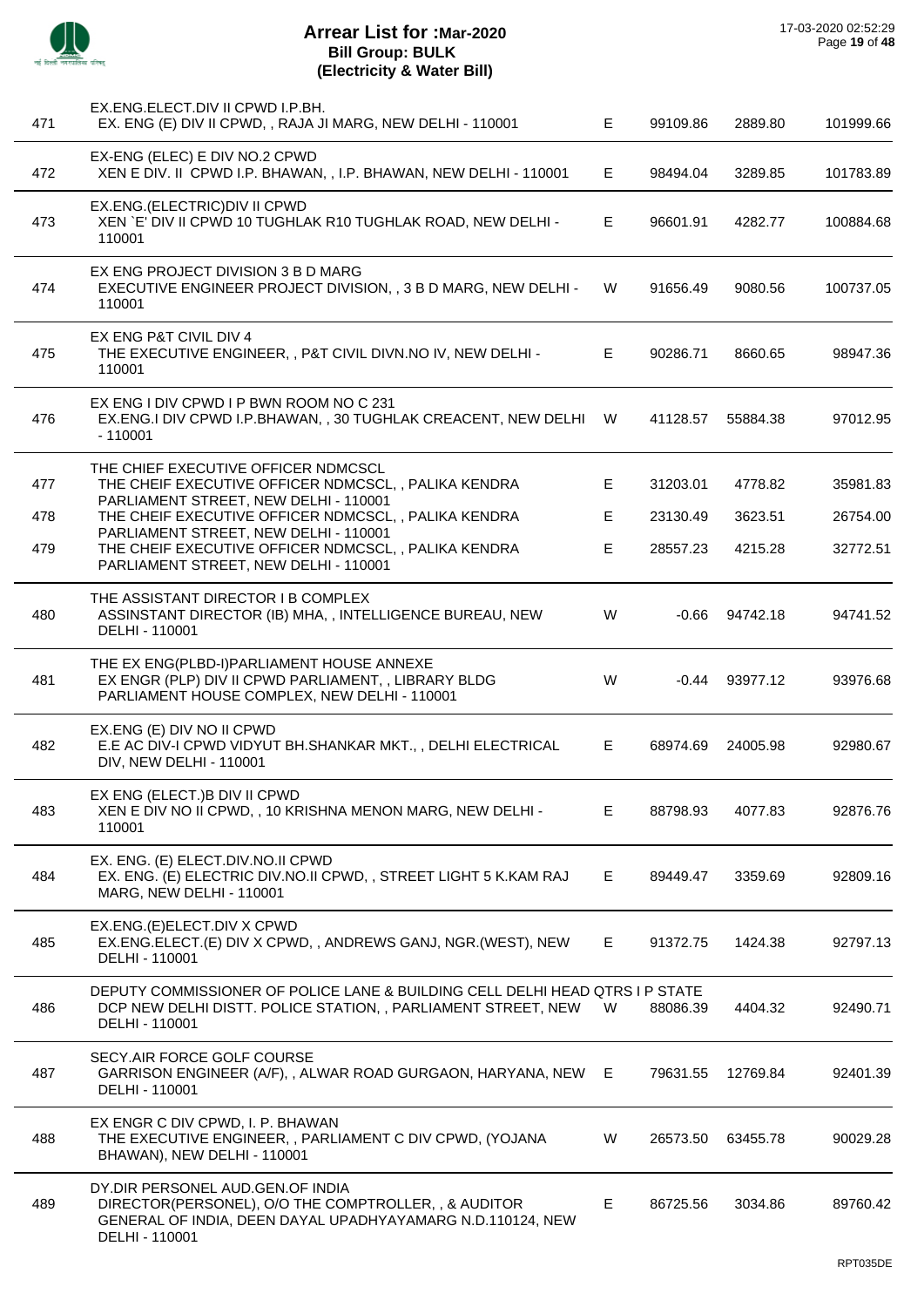

| 490                                    | EX ENG(E)ELCT.DIV II CPWD<br>XEN E DIV. II CPWD I.P. BHAWAN, , I.P. BHAWAN, NEW DELHI - 110001                                                                                                                                                                                                                    | Е                          | 86985.67                                              | 2268.90                                                          | 89254.57                                                         |
|----------------------------------------|-------------------------------------------------------------------------------------------------------------------------------------------------------------------------------------------------------------------------------------------------------------------------------------------------------------------|----------------------------|-------------------------------------------------------|------------------------------------------------------------------|------------------------------------------------------------------|
| 491                                    | DE BSS PROJECT<br>DE (BSS) PROJECT, , MTNL ROOM NO 3313 DOOR SANCHAR SADAN,<br>3RD FLOOR CGO COMPLEX LODHI ROAD, NEW DELHI - 110003                                                                                                                                                                               | E.                         | 87935.94                                              | 1287.16                                                          | 89223.10                                                         |
| 492                                    | THE CHIEF EXECUTIVE OFFICER NDMCSCL<br>THE CHEIF EXECUTIVE OFFICER NDMCSCL, , PALIKA KENDRA                                                                                                                                                                                                                       | E                          | 15535.79                                              | 2656.72                                                          | 18192.51                                                         |
| 493                                    | PARLIAMENT STREET, NEW DELHI - 110001<br>THE CHEIF EXECUTIVE OFFICER NDMCSCL, , PALIKA KENDRA                                                                                                                                                                                                                     | E                          | 22652.72                                              | 3188.01                                                          | 25840.73                                                         |
| 494                                    | PARLIAMENT STREET, NEW DELHI - 110001<br>THE CHEIF EXECUTIVE OFFICER NDMCSCL, , PALIKA KENDRA<br>PARLIAMENT STREET, NEW DELHI - 110001                                                                                                                                                                            | E                          | 39411.61                                              | 5270.23                                                          | 44681.84                                                         |
| 495                                    | THE CHIEF EXECUTIVE OFFICER NDMCSCL<br>THE CHEIF EXECUTIVE OFFICER NDMCSCL, , PALIKA KENDRA                                                                                                                                                                                                                       | E                          | 32899.91                                              | 4317.90                                                          | 37217.81                                                         |
| 496                                    | PARLIAMENT STREET, NEW DELHI - 110001<br>THE CHEIF EXECUTIVE OFFICER NDMCSCL, , PALIKA KENDRA                                                                                                                                                                                                                     | E                          | 20055.20                                              | 2488.72                                                          | 22543.92                                                         |
| 497                                    | PARLIAMENT STREET, NEW DELHI - 110001<br>THE CHEIF EXECUTIVE OFFICER NDMCSCL,, PALIKA KENDRA<br>PARLIAMENT STREET, NEW DELHI - 110001                                                                                                                                                                             | E                          | 24851.81                                              | 3400.20                                                          | 28252.01                                                         |
| 498                                    | EX ENG B ELECT DIV NO 2 CPWD I P BH.<br>EX ENG DIV NO II CPWD, , 15 TUGHLAK ROAD, NEW DELHI - 110001                                                                                                                                                                                                              | E                          | 84663.44                                              | 2650.77                                                          | 87314.21                                                         |
| 499                                    | EX. ENG."C"DIV CPWD<br>EX ENG `C' DIV CPWD,, YOJANA BHAWAN, SANSAD MARG, NEW DELHI<br>$-110001$                                                                                                                                                                                                                   | W                          | 62317.65                                              | 23079.53                                                         | 85397.18                                                         |
| 500                                    | DIV SUPDT ENG (E) N RLY DRM OFF SE RD<br>DIV SUPDT ENG (ESTATE) NORTHERN RLY, , DRM OFFICE SE ROAD,<br><b>NEW DELHI - 110001</b>                                                                                                                                                                                  | W                          |                                                       | 5.12 84623.84                                                    | 84628.96                                                         |
| 501<br>502<br>503<br>504<br>505<br>506 | <b>EEGDIVCPWD</b><br>XEN 'G' DIVISION, , CPWD, NEW DELHI - 110001<br>XEN `G' DIVISION, , CPWD, NEW DELHI - 110001<br>XEN `G' DIVISION, , CPWD, NEW DELHI - 110001<br>XEN 'G' DIVISION, , CPWD, NEW DELHI - 110001<br>XEN `G' DIVISION, , CPWD, NEW DELHI - 110001<br>XEN `G' DIVISION, , CPWD, NEW DELHI - 110001 | W<br>W<br>W<br>W<br>W<br>W | $-0.25$<br>0.13<br>0.58<br>$-0.06$<br>0.50<br>$-0.06$ | 47102.74<br>29512.64<br>1168.04<br>1436.03<br>1260.88<br>1436.03 | 47102.49<br>29512.77<br>1168.62<br>1435.97<br>1261.38<br>1435.97 |
| 507                                    | THE SUPDT.OF POLICE SOUTH DISTT.<br>THE DEPUTY COMMISSIONER OF POLICE, , DISTT CH. PURI, NEW DELHI E<br>$-110001$                                                                                                                                                                                                 |                            | 81122.83                                              | 560.08                                                           | 81682.91                                                         |
| 508                                    | EX. ENG. K DIV CPWD I.P.BHAWAN<br>XEN 'K' DIV CPWD, , LOK NAYAK BHAWAN, KHAN MKT, NEW DELHI -<br>110001                                                                                                                                                                                                           | W                          | 0.17                                                  | 80218.33                                                         | 80218.50                                                         |
| 509                                    | EX. ENG. K. DIV CPWD I.P. BHAWAN<br>XEN 'K' DIV CPWD, , LOK NAYAK BHAWAN, KHAN MKT, NEW DELHI -<br>110001                                                                                                                                                                                                         | W                          | 2.57                                                  | 79527.80                                                         | 79530.37                                                         |
| 510                                    | THE CHIEF EXECUTIVE OFFICER NDMCSCL<br>THE CHEIF EXECUTIVE OFFICER NDMCSCL, , PALIKA KENDRA                                                                                                                                                                                                                       | E.                         | 23541.43                                              | 3519.60                                                          | 27061.03                                                         |
| 511                                    | PARLIAMENT STREET, NEW DELHI - 110001<br>THE CHEIF EXECUTIVE OFFICER NDMCSCL, , PALIKA KENDRA                                                                                                                                                                                                                     | E                          | 21985.16                                              | 3319.67                                                          | 25304.83                                                         |
| 512                                    | PARLIAMENT STREET, NEW DELHI - 110001<br>BLOCK POUTER CIRCLE IST SWITCH/ OFC POSITION HOUSE OF<br>VIDINTRO DESIGNER OFC PUBLIC WIFI-POE SWITCH LOCATION IN<br>CONNAUGHT PLACE, NEW DELHI - 110001                                                                                                                 | E.                         | 24907.68                                              | 2222.90                                                          | 27130.58                                                         |
| 513                                    | EX ENG (E) ELECT DIV II CPWD<br>XEN E DIV II CPWD, , 6 MOTILAL NEHRU MARG, NEW DELHI - 110001                                                                                                                                                                                                                     | E.                         | 77082.12                                              | 2094.28                                                          | 79176.40                                                         |
| 514                                    | EX.ENG.ELECT.DIV -II CPWD I.P.BHAWAN<br>E E (ELECT) DIV II CPWD I P BHAWAN, , DIV II CPWD, I P BHAWAN, NEW<br>DELHI - 110001                                                                                                                                                                                      | E.                         | 75671.73                                              | 2724.58                                                          | 78396.31                                                         |
|                                        |                                                                                                                                                                                                                                                                                                                   |                            |                                                       |                                                                  |                                                                  |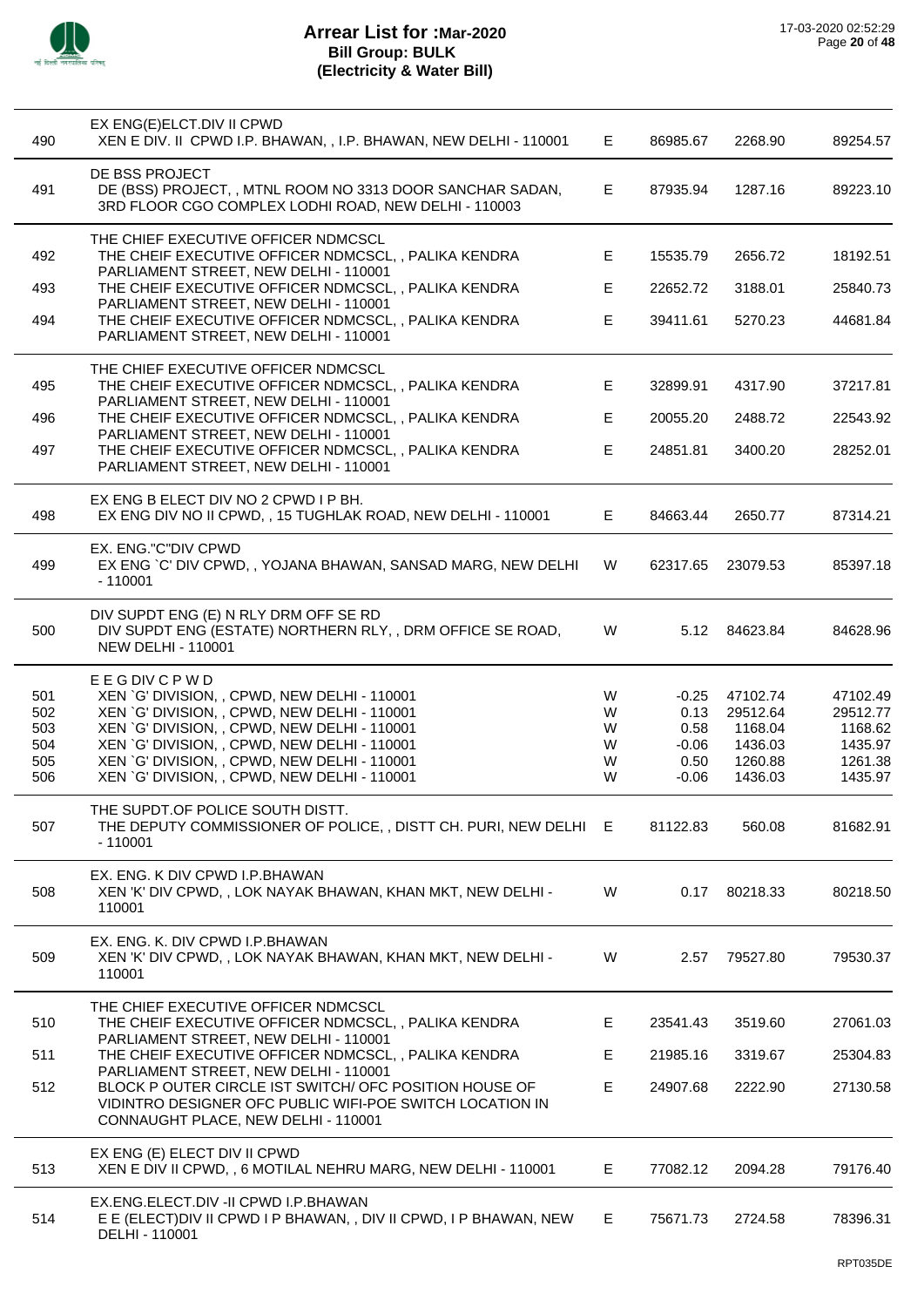

 $\overline{a}$ 

| 515 | <b>G M TELEPHONE</b><br>AGM BLDG O/O GMM NTR EASTERN COU, , COMPOUND, NEW DELHI -                                                       | E  | 4605.57  | 52.38    | 4657.95  |
|-----|-----------------------------------------------------------------------------------------------------------------------------------------|----|----------|----------|----------|
| 516 | 110001<br>AGM BLDG O/O GMM NTR EASTERN COU, , COMPOUND, NEW DELHI -                                                                     | E. | 69525.21 | 974.17   | 70499.38 |
| 517 | 110001<br>AGM BLDG O/O GMM NTR EASTERN COU, , COMPOUND, NEW DELHI -<br>110001                                                           | E  | 2821.11  | 105.80   | 2926.91  |
| 518 | SENIOR MANAGER (O/D) JANPATH MTNL<br>SENIOR MANAGER (O/D) JANPATH MTNL, , JEEVAN TARA BUILDING<br>SANSAD MARG, NEW DELHI - 110001       | E  | 75488.47 | 1965.35  | 77453.82 |
| 519 | DCP NEW DELHI DISTRICT, F. NO 101 NORTH<br>DCP POLICE STATION PARLIAMENT STREET, , PARLIAMENT STREET,<br>STREET,, NEW DELHI - 110001    | E  | 50231.35 | 346.80   | 50578.15 |
| 520 | DCP POLICE STATION PARLIAMENT STREET, , PARLIAMENT STREET,<br>STREET,, NEW DELHI - 110001                                               | W  | 25529.55 | 1276.48  | 26806.03 |
| 521 | DCP NEW DELHI DISTT. PS PT STREET<br>FOREIGN REGIONAL REGISTRATION OPP.GT RD,, VINAY MARG, 3<br>JANTAR MANTAR ROAD, NEW DELHI - 110001  | W  | 73418.78 | 3670.94  | 77089.72 |
| 522 | <b>I G POLICE NEW DELHI POLICE ST</b><br>THE DEPUTY COMMISSIONER OF POLIC, , DISTT, NEW DELHI - 110001                                  | W  | 73418.57 | 3670.93  | 77089.50 |
| 523 | EX ENG ELECT DIV I CPWD<br>EXECUTIVE ENGINEER, , ELECTRICAL DIVISION NO-IX CPWD, NEW<br>DELHI - 110001                                  | E  | 5478.17  | 885.62   | 6363.79  |
| 524 | EXECUTIVE ENGINEER, , ELECTRICAL DIVISION NO-IX CPWD, NEW<br>DELHI - 110001                                                             | E  | 6231.36  | 1023.70  | 7255.06  |
| 525 | EXECUTIVE ENGINEER, , ELECTRICAL DIVISION NO-IX CPWD, NEW<br>DELHI - 110001                                                             | E  | 4610.71  | 742.14   | 5352.85  |
| 526 | EXECUTIVE ENGINEER, , ELECTRICAL DIVISION NO-IX CPWD, NEW<br>DELHI - 110001                                                             | E  | 4391.40  | 710.59   | 5101.99  |
| 527 | EXECUTIVE ENGINEER, , ELECTRICAL DIVISION NO-IX CPWD, NEW<br>DELHI - 110001                                                             | E  | 4420.51  | 715.36   | 5135.87  |
| 528 | EXECUTIVE ENGINEER, , ELECTRICAL DIVISION NO-IX CPWD, NEW<br>DELHI - 110001                                                             | E  | 3975.02  | 643.29   | 4618.31  |
| 529 | EXECUTIVE ENGINEER, , ELECTRICAL DIVISION NO-IX CPWD, NEW                                                                               | E  | 4445.20  | 776.19   | 5221.39  |
| 530 | DELHI - 110001<br>EXECUTIVE ENGINEER, , ELECTRICAL DIVISION NO-IX CPWD, NEW<br>DELHI - 110001                                           | E  | 4794.58  | 769.49   | 5564.07  |
| 531 | EXECUTIVE ENGINEER, , ELECTRICAL DIVISION NO-IX CPWD, NEW<br>DELHI - 110001                                                             | E. | 4111.16  | 665.28   | 4776.44  |
| 532 | EXECUTIVE ENGINEER, , ELECTRICAL DIVISION NO-IX CPWD, NEW                                                                               | E  | 5659.26  | 901.86   | 6561.12  |
| 533 | DELHI - 110001<br>EXECUTIVE ENGINEER, , ELECTRICAL DIVISION NO-IX CPWD, NEW                                                             | E  | 5648.16  | 904.42   | 6552.58  |
| 534 | DELHI - 110001<br>EXECUTIVE ENGINEER, , ELECTRICAL DIVISION NO-IX CPWD, NEW                                                             | E  | 6215.87  | 1058.00  | 7273.87  |
| 535 | DELHI - 110001<br>EXECUTIVE ENGINEER, , ELECTRICAL DIVISION NO-IX CPWD, NEW<br>DELHI - 110001                                           | E  | 6109.90  | 996.09   | 7105.99  |
| 536 | EX. ENGR (ELECT.) DIV II CPWD<br>XEN E DIV NO II CPWD, , 10 KRISHNA MENON MARG, NEW DELHI -<br>110001                                   | E  | 74988.62 | 1783.90  | 76772.52 |
| 537 | <b>JUSTICE SH. M.K. VENKATEH CHALIAN</b><br>XEN E ELECT DIV NO II CPWD I.P BH., , CPWD, NEW DELHI - 110001                              | E  | 74067.19 | 2332.61  | 76399.80 |
| 538 | EX.ENG.I DIV.CPWD.I.P.BHAWAN<br>EX.ENGR. I DIV CPWD I.P BHAWAN, , C.P.W.D, NEW DELHI - 110001                                           | W  | 10019.98 | 15058.35 | 25078.33 |
| 539 | EX.ENGR. I DIV CPWD I.P BHAWAN, , C.P.W.D, NEW DELHI - 110001                                                                           | W  | 6210.49  | 9257.10  | 15467.59 |
| 540 | EX.ENGR. I DIV CPWD I.P BHAWAN, , C.P.W.D, NEW DELHI - 110001                                                                           | W  | 13833.66 | 20860.92 | 34694.58 |
| 541 | EX ENG F DIV CPWD KING EDWARD ROAD<br>EXECUTIVE ENGINEER 'F' DIVISION, , CPWD, ROOM NO.588 H WING,<br>KRISHI BHAWAN, NEW DELHI - 110001 | W  | 0.07     | 75198.39 | 75198.46 |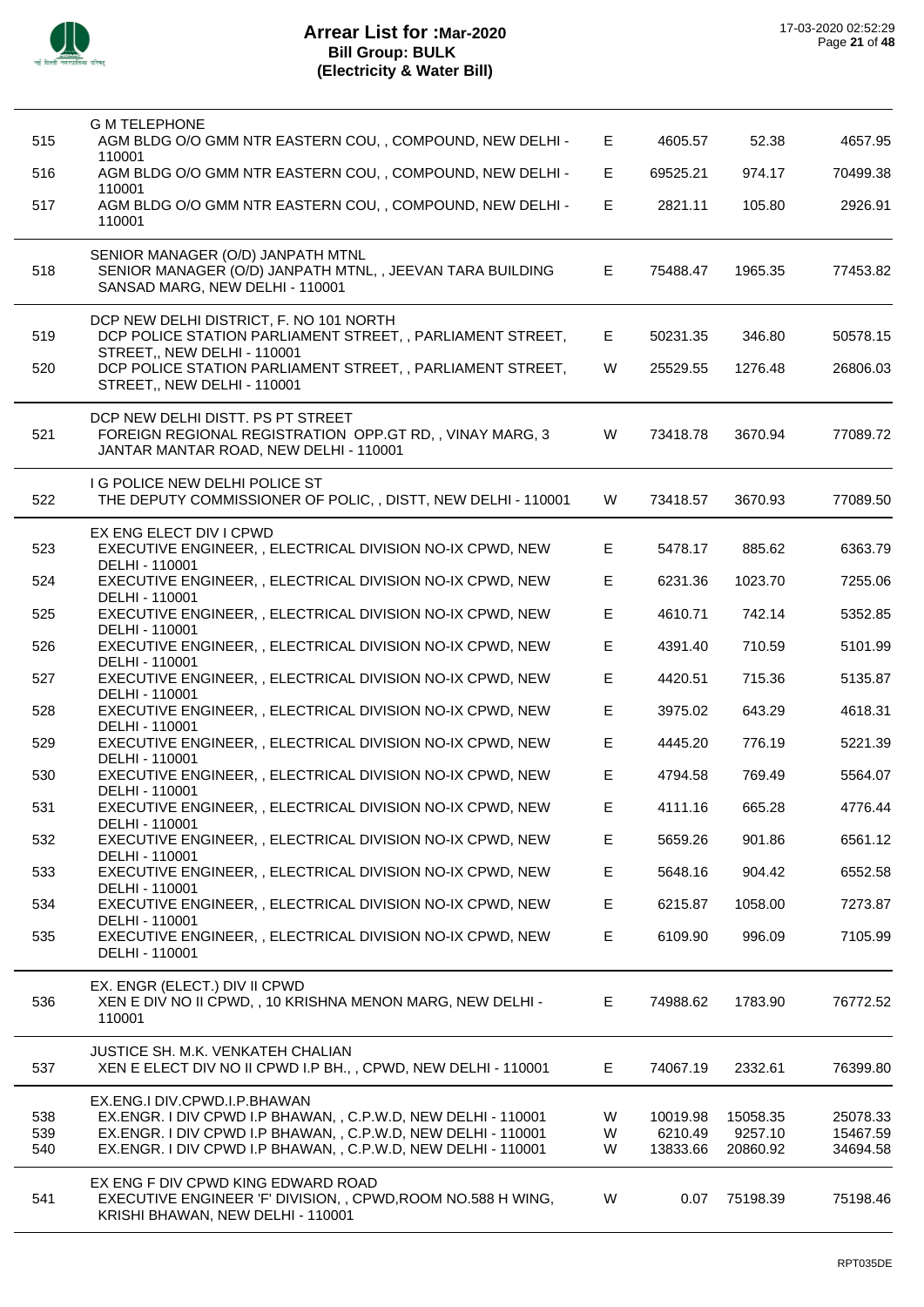

# **Arrear List for :Mar-2020 Bill Group: BULK (Electricity & Water Bill)**

| 542        | EX.ENG.S K HOSPITAL DIV CPWD<br>EX.ENG.(S K HOSPITAL)'H' DIV CPWD,, SEC-IV, RAJA BAZAR, NEW DELHI W<br>$-110001$                                                              |        | $-0.03$              | 74145.24             | 74145.21             |
|------------|-------------------------------------------------------------------------------------------------------------------------------------------------------------------------------|--------|----------------------|----------------------|----------------------|
| 543        | EX.ENG.(E)E.DIV NO 2 CPWD VIDYUT BH.<br>EX ENG ELCECT CONST DIV 2 CPWD, , 97 112 STAIR CASE KALIBARI<br>MARG, NEW DELHI - 110001                                              | Е.     | 67274.23             | 6682.23              | 73956.46             |
| 544        | EX.ENG.(D) DIVISION D II 27/28 KIDWAI NAGAR (WEST) NEW DELHI<br>EX ENG `D' DIVISION CPWD, , D II 26-28 KIDWAI NAGAR (WEST), NEW<br>DELHI, NEW DELHI - 110023                  | W      | 57933.23             | 15466.56             | 73399.79             |
| 545        | EX ENG (E) ELECT DIV II CPWD<br>XEN E DIV II CPWD, , 6 MOTILAL NEHRU MARG, NEW DELHI - 110001                                                                                 | E.     | 71163.47             | 1125.14              | 72288.61             |
| 546        | EX ENG DIV II CPWD<br>XEN ELECT DIV NO II,, CPWD, I P BHAWAN, NEW DELHI - 110001                                                                                              | E.     | 66830.34             | 4696.27              | 71526.61             |
| 547        | EX.ENG.I DIV.CPWD.I.P.BHAWAN<br>XEN E DIV II CPWD Y SHAPE BLDG, , 11 TUGHLAK ROAD, NEW DELHI -<br>110001                                                                      | W      | 7196.29              | 9735.18              | 16931.47             |
| 548        | XEN E DIV II CPWD Y SHAPE BLDG, , 11 TUGHLAK ROAD, NEW DELHI -                                                                                                                | W      | 7201.14              | 9738.11              | 16939.25             |
| 549        | 110001<br>EX.ENGR. I DIV CPWD I.P BHAWAN, , C.P.W.D, NEW DELHI - 110001                                                                                                       | W      | 15701.43             | 21282.17             | 36983.60             |
| 550        | EX.ENG. (CIVIL) D DIV CPWD<br>EX ENG `D' DIVISION CPWD, , D II 26-28 KIDWAI NAGAR (WEST), NEW<br>DELHI, NEW DELHI - 110023                                                    | W      | 58257.24             | 11666.14             | 69923.38             |
| 551        | ASSTT DIRECTOR HORT SUB DIV II/VI A 508 5TH FLOOR CPWD I P BHAWAN<br>ASSISTANT DIRECTOR (HORTICULTURE) SUB DIV II/VI,, A 508 5TH<br>FLOOR CPWD I P BHAWAN, NEW DELHI - 110002 | Е      | 63427.66             | 6110.43              | 69538.09             |
| 552        | INSP.OF WORK N.RAILWAY S P MARG<br>OFFICE OF INSPECTOR OF WORKS,, NORTHERN RLY, NEW DELHI -<br>110001                                                                         | W      | 32290.10             | 37125.68             | 69415.78             |
| 553        | EX.ENG.(E)DIV-II CPWD I.P.BHAWAN<br>E E (ELECT) DIV II CPWD I P BHAWAN, , DIV II CPWD, I P BHAWAN, NEW<br>DELHI - 110001                                                      | E.     | 66831.23             | 1642.77              | 68474.00             |
|            | EX ENG PARLIAMENT WORKS DIV II                                                                                                                                                |        |                      |                      |                      |
| 554<br>555 | EX ENGR, , H DIV CPWD, NEW DELHI - 110001<br>EX ENGR, , H DIV CPWD, NEW DELHI - 110001                                                                                        | Е<br>W | 24368.32<br>31252.88 | 1298.22<br>11266.68  | 25666.54<br>42519.56 |
|            |                                                                                                                                                                               |        |                      |                      |                      |
| 556        | EX. ENG. ELCT. ED-II CPWD IP BHAWAN<br>E E (ELECT) DIV II CPWD I P BHAWAN, , DIV II CPWD, I P BHAWAN, NEW<br>DELHI - 110001                                                   | E.     | 65682.97             | 2295.21              | 67978.18             |
|            | EX ENGR C DIV CPWD, I. P. BHAWAN                                                                                                                                              |        |                      |                      |                      |
| 557<br>558 | EXECUTIVE ENGINEER, , `C' DIV. CPWD, NEW DELHI - 110001<br>EXECUTIVE ENGINEER,, `C' DIV. CPWD, NEW DELHI - 110001                                                             | W<br>W | 6890.66<br>3255.06   | 44309.31<br>13162.44 | 51199.97<br>16417.50 |
| 559        | EX ENG ELECT DIV NO 12 CPWD<br>EX ENG (E) ACD V, , C 501 C WING 5TH FLOOR, I P BHAWAN, NEW DELHI E<br>$-110002$                                                               |        | 66034.32             | 1331.16              | 67365.48             |
| 560        | EX ENG H DIV CPWD 6 PT PANT MARG<br>XEN `H' DIV CPWDSEC IV DIZ AREA RAJA BAZAR NEAR 44 BLOCK, NEW<br>DELHI - 110001                                                           | W      | 1.24                 | 67141.03             | 67142.27             |
| 561        | XEN H DIV CPWD<br>EX ENGR L DIV CPWD BARA KHAMBA LANE, , (ALBERT SQR ECT.), NEW<br>DELHI - 110001                                                                             | W      | -0.61                | 67138.43             | 67137.82             |
| 562        | DIRECTOR GENERAL OF CIVIL AVIATION<br>DIRECTOR GENERAL OF CIVIL AVIATI,, SAFDARJUNG AIR PORT, NEW<br>DELHI - 110001                                                           | W      | 63893.88             | 3194.69              | 67088.57             |

l,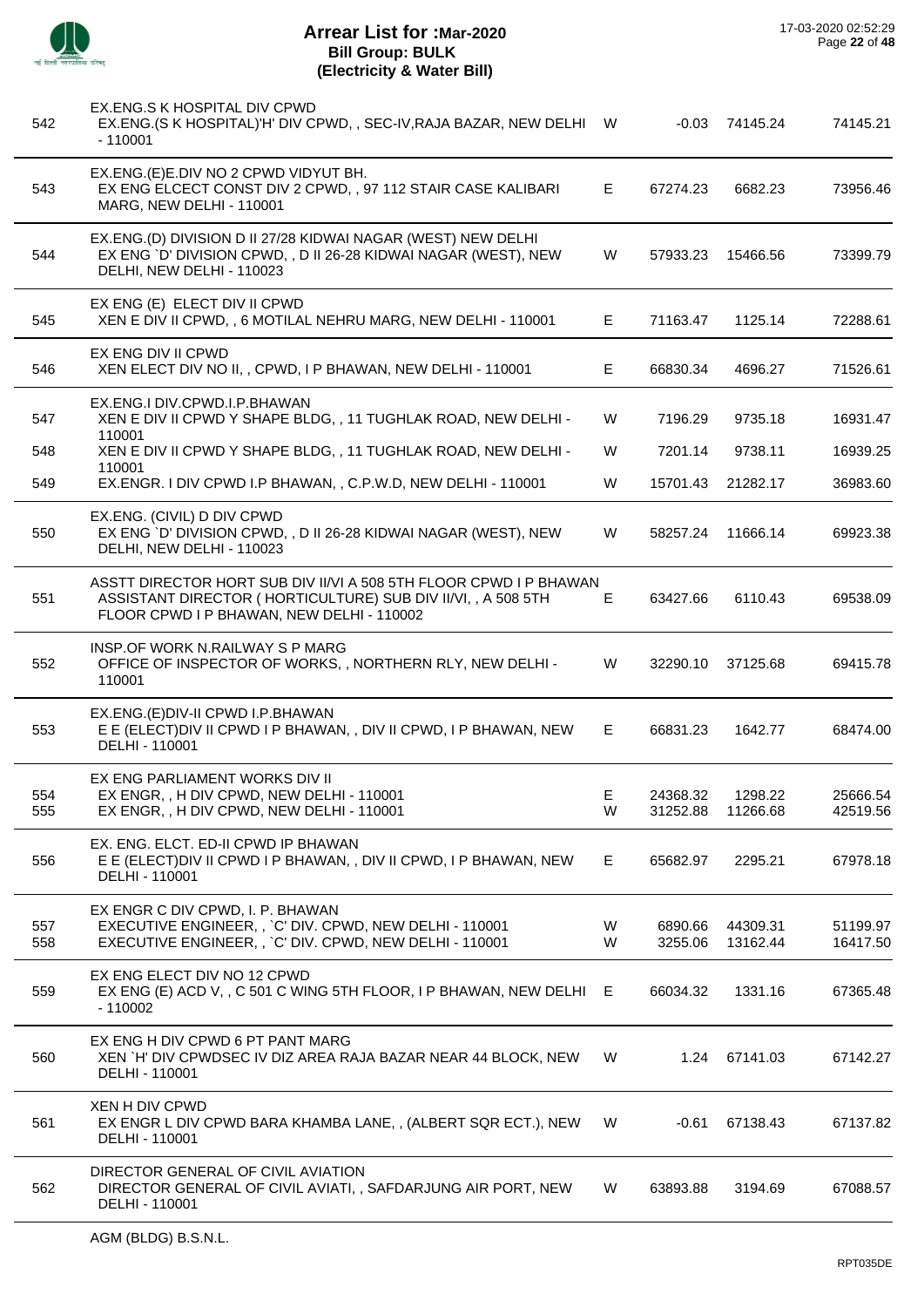

 $\overline{\phantom{a}}$ 

 $\overline{a}$ 

 $\overline{\phantom{a}}$ 

 $\overline{\phantom{a}}$ 

 $\overline{\phantom{a}}$ 

 $\overline{a}$ 

 $\overline{\phantom{a}}$ 

| 563               | A.G.M. BUILDING B.S.N.L.D-16 TELEGRAPH SQURE, NEW DELHI - 110001                                                                                                                                                                          | E           | 62657.42                      | 4142.09                        | 66799.51                         |
|-------------------|-------------------------------------------------------------------------------------------------------------------------------------------------------------------------------------------------------------------------------------------|-------------|-------------------------------|--------------------------------|----------------------------------|
| 564               | THE DIRECTOR RESEARCH & DEVELOP<br>THE DIRECTOR RESEARCH & DEVELOPM, , CIVIL AVIATION,<br>SAFDERJANG, NEW DELHI - 110001                                                                                                                  | W           | 63321.68                      | 3166.08                        | 66487.76                         |
| 565<br>566<br>567 | EX.ENG.I DIV.CPWD.I.P.BHAWAN<br>XEN (E) DIV. NO-I CPWD, , 33, AURANGZEB ROAD, NEW DELHI - 110001<br>XEN (E) DIV. NO-I CPWD, , 33, AURANGZEB ROAD, NEW DELHI - 110001<br>EX. ENG. DIV - I, CPWD, I.P BHAWAN, , 3 JANPATH ROAD, NEW DELHI - | W<br>W<br>W | 4989.96<br>7213.42<br>7213.46 | 10621.50<br>9731.51<br>9731.54 | 15611.46<br>16944.93<br>16945.00 |
| 568               | 110001<br>XEN (E) DIV. NO-I CPWD, , 33, AURANGZEB ROAD, NEW DELHI - 110001                                                                                                                                                                | W           | 7213.82                       | 9731.75                        | 16945.57                         |
| 569               | EX ENG (E) DIV II CPWD<br>XEN E DIV II CPWD, , 3 TUGHLAK ROAD, NEW DELHI - 110001                                                                                                                                                         | E.          | 64286.83                      | 1830.19                        | 66117.02                         |
| 570               | EXECUTIVE ENGINEER ELECTRIC SECURITY LIGHT<br>E E (ELECT)DIV II CPWD I P BHAWAN, , DIV II CPWD, I P BHAWAN, NEW<br>DELHI - 110012                                                                                                         | E.          | 62598.02                      | 3011.68                        | 65609.70                         |
| 571               | THE CHIEF EXECUTIVE OFFICER NDMCSCL<br>THE CHEIF EXECUTIVE OFFICER NDMCSCL, , PALIKA KENDRA                                                                                                                                               | Е           | 30230.25                      | 4296.30                        | 34526.55                         |
| 572               | PARLIAMENT STREET, NEW DELHI - 110001<br>THE CHEIF EXECUTIVE OFFICER NDMCSCL, , PALIKA KENDRA<br>PARLIAMENT STREET, NEW DELHI - 110001                                                                                                    | E           | 27669.14                      | 3202.36                        | 30871.50                         |
| 573               | DY.COMM.OF POLICE NEW DELHI DISTT.PR.ST.<br>DCP POLICE STATION PARLIAMENT STREET, , PARLIAMENT STREET,<br><b>NEW DELHI - 110001</b>                                                                                                       | E           | 62629.57                      | 432.40                         | 63061.97                         |
| 574               | E E (ELECT) DIV II CPWD I P BHAWAN<br>7 A MOTI LAL NEHRU PLACE SECURITY LIGHT, NEW DELHI - 110001                                                                                                                                         | E.          | 59934.23                      | 2491.21                        | 62425.44                         |
| 575               | ASSTT ENGR (CIVIL) PARL. ANNE R.NO 523<br>XEN PWD-II CPWD I P BHAWAN R NO C -204, , I P ESTATE, NEW DELHI -<br>110001                                                                                                                     | W           | $-0.33$                       | 61001.99                       | 61001.66                         |
| 576               | EX ENG ELECT DIV II CPWD INDRAPRASTHA BH<br>XEN E DIV NO II CPWD INDRAPRASTHA BH, , CPWD, NEW DELHI -<br>110001                                                                                                                           | W           | 11525.15                      | 15481.29                       | 27006.44                         |
| 577               | XEN E DIV NO II CPWD INDRAPRASTHA BH, , CPWD, NEW DELHI -                                                                                                                                                                                 | W           | 7006.06                       | 9651.56                        | 16657.62                         |
| 578               | 110001<br>XEN E DIV NO II CPWD INDRAPRASTHA BH, , CPWD, NEW DELHI -<br>110001                                                                                                                                                             | W           | 7177.76                       | 9689.60                        | 16867.36                         |
| 579               | EX ENG E DIV NO II CPWD I P BHAWAN<br>XEN E DIV NO II CPWD, , AB 8 PURANA QUILA ROAD, NEW DELHI -<br>110001                                                                                                                               | E           | 56581.51                      | 3156.16                        | 59737.67                         |
| 580               | KHADI GRAM UDYOG EMPORIUM<br>MANAGER, , KHADI GRAMUDDYOG BHAWAN, IRWIN ROAD, NEW DELHI - E                                                                                                                                                |             | 42700.19                      | 571.51                         | 43271.70                         |
| 581               | 110001<br>MANAGER, , KHADI GRAMUDDYOG BHAWAN, IRWIN ROAD, NEW DELHI -<br>110001                                                                                                                                                           | W           | 14613.47                      | 1468.54                        | 16082.01                         |
| 582               | EX ENG(E) DIV R CPWD ROOM NO 520 IP BAWN<br>EX ENG (ELECT) DIV R,, ROOM NO 520 I P BHAWAN, NEW DELHI -                                                                                                                                    | E.          | 53845.11                      | 1978.93                        | 55824.04                         |
| 583               | 110001<br>EX ENG (ELECT) DIV R,, ROOM NO 520 I P BHAWAN, NEW DELHI -<br>110001                                                                                                                                                            | E           | 2427.57                       | 208.98                         | 2636.55                          |
| 584               | THE CHIEF EXECUTIVE OFFICER NDMCSCL<br>THE CHEIF EXECUTIVE OFFICER NDMCSCL, , PALIKA KENDRA                                                                                                                                               | E           | 36775.52                      | 3610.17                        | 40385.69                         |
| 585               | PARLIAMENT STREET, NEW DELHI - 110001<br>THE CHEIF EXECUTIVE OFFICER NDMCSCL, , PALIKA KENDRA<br>PARLIAMENT STREET, NEW DELHI - 110001                                                                                                    | E           | 15670.03                      | 2192.13                        | 17862.16                         |
| 586               | EX.ENG.(E)2FLOOR R.NO.85PACD,CPWD<br>EX.ENG.ELECT.(E) CPWD VIDYUT BHAWAN,, VIDYUT BHAWAN, NEW<br>DELHI - 110001                                                                                                                           | E.          | 57753.71                      | 398.74                         | 58152.45                         |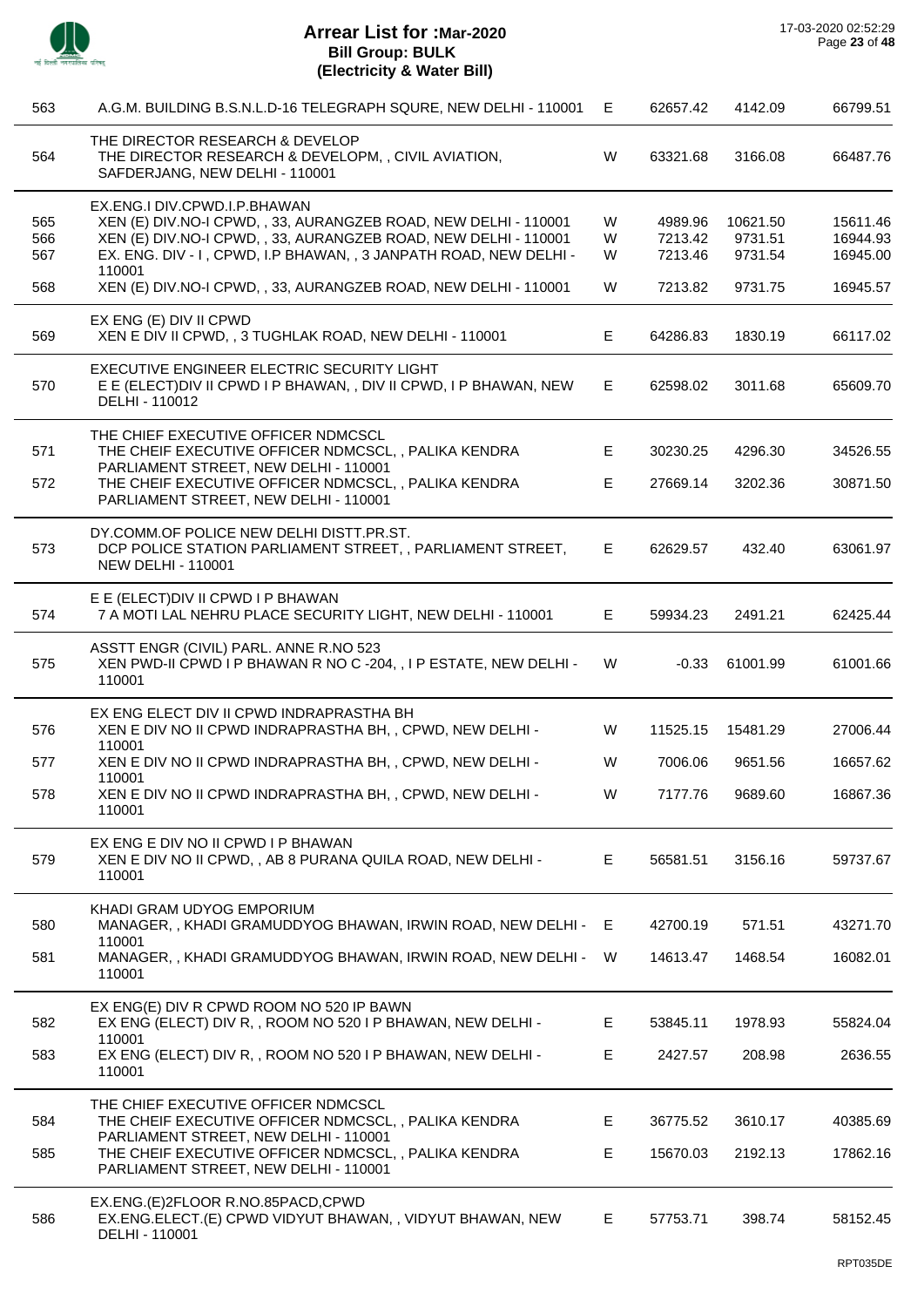

| 587        | EX ENG ELEC DIV II CPWD<br>EXECUTIVE ENGINEER, , ELECTRICAL DIVISION NO II CPWD, NEW<br>DELHI, NEW DELHI - 110001                                           | Е.     | 56681.18         | 1178.39             | 57859.57            |
|------------|-------------------------------------------------------------------------------------------------------------------------------------------------------------|--------|------------------|---------------------|---------------------|
|            | EE (E) DIV-XVII CPWD 37-38 MEA RES COMPL                                                                                                                    |        |                  |                     |                     |
| 588        | EX ENGG (E) ED 17 CPWD, , TRIKOOT II R K PURAM, NEW DELHI -<br>110001                                                                                       | E.     | 2634.29          | 27.51               | 2661.80             |
| 589        | EX ENGG (E) ED 17 CPWD, , TRIKOOT II R K PURAM, NEW DELHI -<br>110001                                                                                       | E      | 14498.90         | 232.19              | 14731.09            |
| 590        | EX ENGG (E) ED 17 CPWD, , TRIKOOT II R K PURAM, NEW DELHI -<br>110001                                                                                       | E      | 4011.66          | 45.28               | 4056.94             |
| 591        | EX ENGG (E) ED 17 CPWD, , TRIKOOT II R K PURAM, NEW DELHI -<br>110001                                                                                       | E      | 29658.82         | 424.65              | 30083.47            |
| 592        | EX ENGG (E) ED 17 CPWD, , TRIKOOT II R K PURAM, NEW DELHI -<br>110001                                                                                       | E      | 2534.77          | 200.44              | 2735.21             |
| 593        | EX ENGG (E) ED 17 CPWD, , TRIKOOT II R K PURAM, NEW DELHI -<br>110001                                                                                       | E      | 3509.52          | 33.05               | 3542.57             |
| 594        | EX.ENG.DIV "H" CPWD 6 PT.PANT MARG<br>XEN `H' DIV CPWDSEC IV DIZ AREA RAJA BAZAR, NEW DELHI - 110001                                                        | W      | -9.67            | 57593.13            | 57583.46            |
| 595        | THE CHIEF EXECUTIVE OFFICER NDMCSCL<br>THE CHEIF EXECUTIVE OFFICER NDMCSCL, , PALIKA KENDRA<br>PARLIAMENT STREET, NEW DELHI - 110001                        | E.     | 52926.23         | 4568.63             | 57494.86            |
| 596        | XEN ENG. H.DIV. C.P.W.D.<br>XEM ENG. H.DIV. C.P.W.D.,, JAFFARY SOURE DIZ AREA, NEW DELHI -<br>110001                                                        | W      | 0.68             | 57244.94            | 57245.62            |
| 597<br>598 | XEN S K HOSPITAL DIV CPWD<br>PRINCIPAL LADY HARDING MED. COLL., , LHMC, NEW DELHI - 110001<br>PRINCIPAL LADY HARDING MED. COLL., , LHMC, NEW DELHI - 110001 | W<br>W | $-1.32$<br>20.86 | 55362.78<br>1465.32 | 55361.46<br>1486.18 |
|            | E E K DIV CPWD                                                                                                                                              |        |                  |                     |                     |
| 599        | EX ENGR, , `K' DIVISION CPWD, NEW DELHI - 110001                                                                                                            | W      | 348.64           | 2721.52             | 3070.16             |
| 600<br>601 | EX ENGR, , `K' DIVISION CPWD, NEW DELHI - 110001<br>EX ENGR, , `K' DIVISION CPWD, NEW DELHI - 110001                                                        | W<br>W | 5215.52<br>1.04  | 6560.12<br>3400.49  | 11775.64<br>3401.53 |
| 602        | EX ENGR, , `K' DIVISION CPWD, NEW DELHI - 110001                                                                                                            | W      | 1.39             | 2074.66             | 2076.05             |
| 603        | EX ENGR, , `K' DIVISION CPWD, NEW DELHI - 110001                                                                                                            | W      | 114.98           | 1131.52             | 1246.50             |
| 604        | EX ENGR, , `K' DIVISION CPWD, NEW DELHI - 110001                                                                                                            | W      | 0.21             | 1623.05             | 1623.26             |
| 605        | XEN `K' DIVISION CPWDSR QTR CII 41-42 TILAK MARG, NEW DELHI -<br>110001                                                                                     | W      | 0.23             | 3931.34             | 3931.57             |
| 606        | XEN `K' DIVISION CPWDSR QTR CII 43-46 TILAK MARG, NEW DELHI -<br>110001                                                                                     | W      | 0.19             | 1588.12             | 1588.31             |
| 607        | XEN `K' DIVISION CPWDSR QTR CII 47-48 TILAK MARG, NEW DELHI -<br>110001                                                                                     | W      | 3863.48          | 6882.40             | 10745.88            |
| 608        | EX ENGR, , `K' DIVISION CPWD, NEW DELHI - 110001                                                                                                            | W      | 1.08             | 2057.88             | 2058.96             |
| 609        | EX ENGR, , `K' DIVISION CPWD, NEW DELHI - 110001                                                                                                            | W      | 0.19             | 2086.82             | 2087.01             |
| 610        | EX ENGR, , `K' DIVISION CPWD, NEW DELHI - 110001                                                                                                            | W      | $-0.76$          | 4400.33             | 4399.57             |
| 611<br>612 | EX ENGR, , `K' DIVISION CPWD, NEW DELHI - 110001<br>EX ENGR, , `K' DIVISION CPWD, NEW DELHI - 110001                                                        | W<br>W | 1.32<br>896.22   | 3945.23<br>2903.16  | 3946.55<br>3799.38  |
| 613        | EX ENG ELECT CPWD<br>THE ASSTT ENGR,, PRESIDENT ESTATE CPWD, NEW DELHI - 110001                                                                             | E.     | 46949.45         | 8717.42             | 55666.87            |
| 614        | LIC OF INDIA ASAF ALI BLDG.<br>LIFE INSURANCE OF CORPT., , JEEVAN BHARATI, 124, CON CIRCUS,<br><b>NEW DELHI - 110001</b>                                    | W      | 36896.70         | 18459.43            | 55356.13            |
| 615        | A E (II) B PRESENDENT ESTATE DIV<br>THE ASSTT ENGR,, PRESIDENT ESTATE CPWD, NEW DELHI - 110001                                                              | E.     | 43144.83         | 12002.06            | 55146.89            |
| 616        | EX.ENG.ELECT DIV V CPWD<br>EX ENGR ELECT DIV IX, , ELECT DIVISION NO IX CPWD, NEW DELHI -<br>110001                                                         | E.     | 1994.77          | 408.86              | 2403.63             |
| 617        | EX ENGR ELECT DIV IX, , ELECT DIVISION NO IX CPWD, NEW DELHI -<br>110001                                                                                    | E.     | 1902.09          | 428.27              | 2330.36             |
| 618        | EX ENGR ELECT DIV IX, , ELECT DIVISION NO IX CPWD, NEW DELHI -<br>110001                                                                                    | E      | 2380.05          | 435.41              | 2815.46             |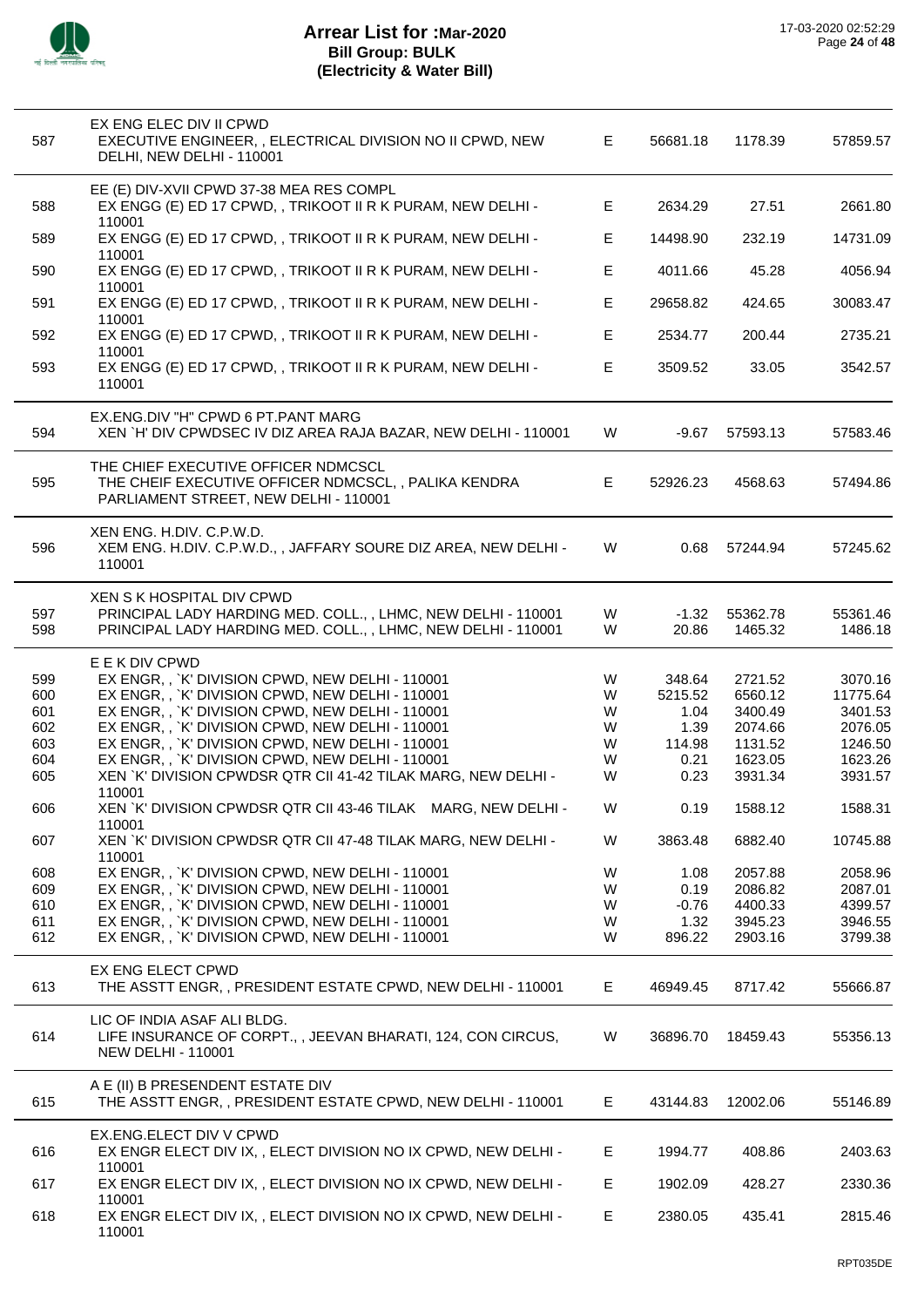

| 619 | EX ENGR ELECT DIV IX, , ELECT DIVISION NO IX CPWD, NEW DELHI -<br>110001                                                               | Е  | 2137.09  | 389.84   | 2526.93  |
|-----|----------------------------------------------------------------------------------------------------------------------------------------|----|----------|----------|----------|
| 620 | EX ENGR ELECT DIV IX, , ELECT DIVISION NO IX CPWD, NEW DELHI -<br>110001                                                               | Е  | 1585.97  | 313.90   | 1899.87  |
| 621 | EX ENGR ELECT DIV IX, , ELECT DIVISION NO IX CPWD, NEW DELHI -<br>110001                                                               | E  | 2334.83  | 454.56   | 2789.39  |
| 622 | EX ENGR ELECT DIV IX, , ELECT DIVISION NO IX CPWD, NEW DELHI -<br>110001                                                               | E. | 2501.45  | 436.66   | 2938.11  |
| 623 | EX ENGR ELECT DIV IX, , ELECT DIVISION NO IX CPWD, NEW DELHI -<br>110001                                                               | E  | 1359.39  | 312.78   | 1672.17  |
| 624 | EX ENGR ELECT DIV IX, , ELECT DIVISION NO IX CPWD, NEW DELHI -<br>110001                                                               | E  | 1699.66  | 374.28   | 2073.94  |
| 625 | EX ENGR ELECT DIV IX, , ELECT DIVISION NO IX CPWD, NEW DELHI -<br>110001                                                               | E  | 2464.90  | 486.37   | 2951.27  |
| 626 | EX ENGR ELECT DIV IX, , ELECT DIVISION NO IX CPWD, NEW DELHI -<br>110001                                                               | E  | 2603.65  | 2196.50  | 4800.15  |
| 627 | EX ENGR ELECT DIV IX, , ELECT DIVISION NO IX CPWD, NEW DELHI -<br>110001                                                               | E  | 2607.81  | 473.82   | 3081.63  |
| 628 | EX ENGR ELECT DIV IX, , ELECT DIVISION NO IX CPWD, NEW DELHI -<br>110001                                                               | E  | 2419.85  | 470.15   | 2890.00  |
| 629 | EX ENGR ELECT DIV IX, , ELECT DIVISION NO IX CPWD, NEW DELHI -<br>110001                                                               | E  | 1929.17  | 374.58   | 2303.75  |
| 630 | EX ENGR ELECT DIV IX, , ELECT DIVISION NO IX CPWD, NEW DELHI -                                                                         | Е  | 1868.36  | 406.76   | 2275.12  |
| 631 | 110001<br>EX ENGR ELECT DIV IX, , ELECT DIVISION NO IX CPWD, NEW DELHI -                                                               | E  | 1754.97  | 406.34   | 2161.31  |
| 632 | 110001<br>EX ENGR ELECT DIV IX, , ELECT DIVISION NO IX CPWD, NEW DELHI -                                                               | E  | 1244.76  | 266.25   | 1511.01  |
| 633 | 110001<br>EX ENGR ELECT DIV IX, , ELECT DIVISION NO IX CPWD, NEW DELHI -                                                               | Е  | 1392.89  | 313.17   | 1706.06  |
| 634 | 110001<br>EX ENGR ELECT DIV IX, , ELECT DIVISION NO IX CPWD, NEW DELHI -                                                               | Е  | 1382.81  | 309.76   | 1692.57  |
| 635 | 110001<br>EX ENGR ELECT DIV IX, , ELECT DIVISION NO IX CPWD, NEW DELHI -                                                               | E. | 3341.73  | 539.55   | 3881.28  |
| 636 | 110001<br>EX ENGR ELECT DIV IX, , ELECT DIVISION NO IX CPWD, NEW DELHI -                                                               | E  | 3554.73  | 571.08   | 4125.81  |
|     | 110001                                                                                                                                 |    |          |          |          |
| 637 | EX ENG.(E) DIV II CPWD<br>XEN E DIV II CPWD, , 6 MOTILAL NEHRU MARG, NEW DELHI - 110001                                                | E. | 52922.49 | 1495.39  | 54417.88 |
| 638 | EE (E) CPWD ED-II<br>EE (E) CPWD ED-II, , ROOM NO 349 VIDYUT BHAWAN SHANKAR<br>MARKET, NEW DELHI - 110001                              | E  | 52163.37 | 2003.21  | 54166.58 |
| 639 | EX ENG G DIV CPWD<br>EXECUTIVE ENGINEER 'H' DIV, , C.P.W.D, NEW DELHI - 110001                                                         | E. | 52788.05 | 1361.03  | 54149.08 |
| 640 | CMO INCHARGE MOTI BAGH DISPENSARY -16<br>DEPUTY DIRECTOR, , CGHS, NEW MOTI BAGH, NEW DELHI - 110001                                    | E. | 53246.20 | 852.01   | 54098.21 |
| 641 | ASSTT DIRECTOR CGHS SOUTH ZONE<br>ASSTT.DIR.GEN.SOUTH ZONE CGHS,, SOUTH ZONE OFFICE, C G H S<br>DISPANSARY, NEW DELHI - 110001         | W  | 42280.68 | 11519.83 | 53800.51 |
| 642 | EXECUTIVE ENGINEER DIV NO II<br>EX. ENG. (E) ELECTRIC DIV.NO.II CPWD,, STREET LIGHT 5 K.KAM RAJ<br>MARG, NEW DELHI, NEW DELHI - 110001 | E. | 51656.53 | 2044.54  | 53701.07 |
| 643 | THE CHIEF EXECUTIVE OFFICER NDMCSCL<br>THE CHEIF EXECUTIVE OFFICER NDMCSCL, , PALIKA KENDRA                                            | E. | 23122.86 | 2408.72  | 25531.58 |
| 644 | PARLIAMENT STREET, NEW DELHI - 110001<br>THE CHEIF EXECUTIVE OFFICER NDMCSCL,, PALIKA KENDRA<br>PARLIAMENT STREET, NEW DELHI - 110001  | E  | 25135.33 | 2846.28  | 27981.61 |
| 645 | EX ENG (CONST) DIV X CPWD<br>EX.ENG. (S K HOSPITAL) H' DIV CPWD,, SEC-IV, RAJA BAZAR, NEW DELHI W<br>$-110001$                         |    | 30.50    | 53297.69 | 53328.19 |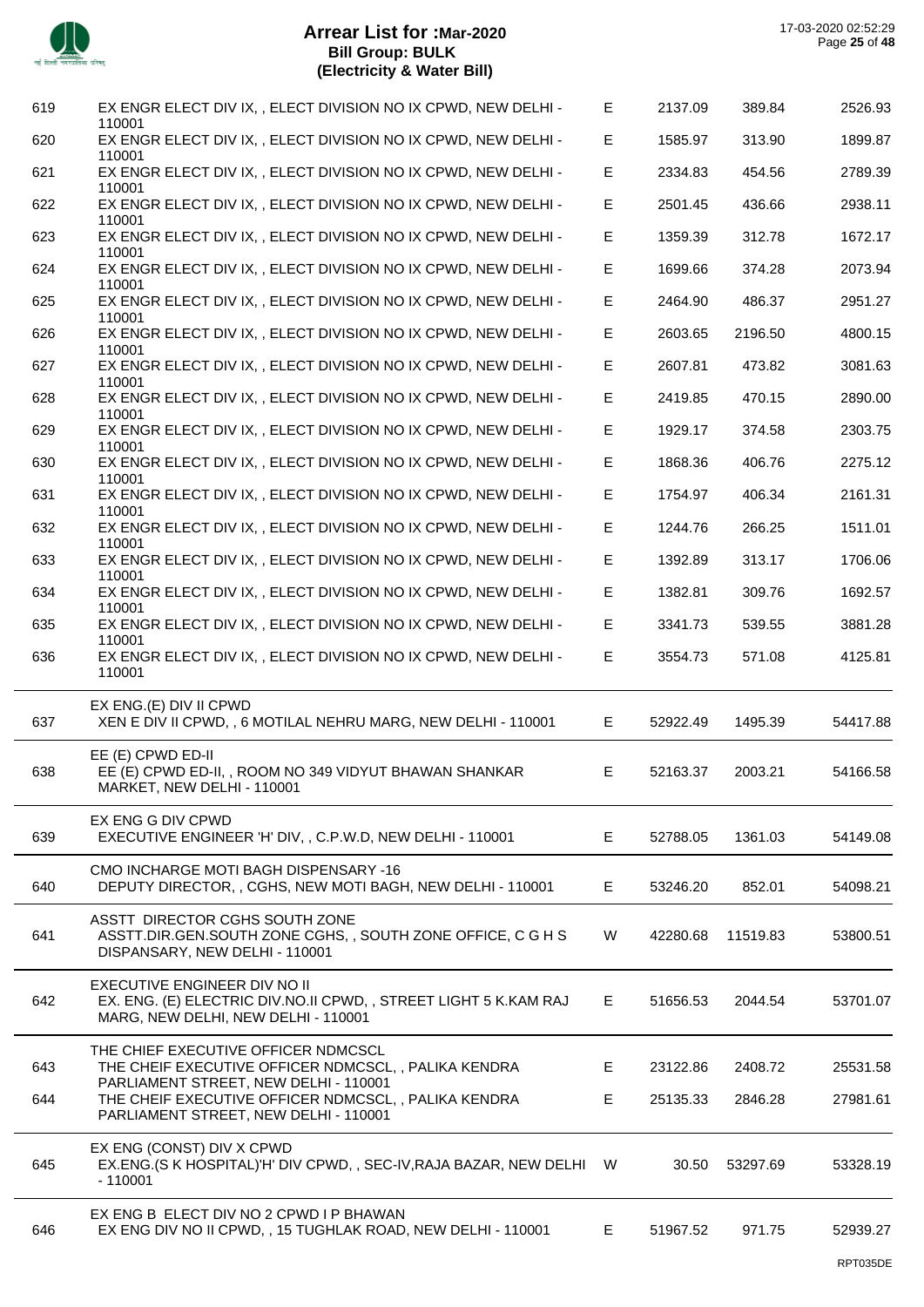

| 647 | EX.ENG.I DIV CPWD<br>XEN DIV NO I CPWD IIND FLOOR I.P. BHAWAN, , 5, KRISHAN MENON<br>MARG, NEW DELHI - 110001                                         | W  | 47957.76 | 4795.77  | 52753.53 |
|-----|-------------------------------------------------------------------------------------------------------------------------------------------------------|----|----------|----------|----------|
| 648 | DY. DIRECTOR (HORT.) I.P. BHAWAN CPWD<br>DY. DIRECTOR (HORT.) I.P. BHAWAN CPWD, , CENTRAL DIVISION<br>NURSERY NEAR, 8 KAMRAJ LANE, NEW DELHI - 110001 | W  | 37432.35 | 15087.51 | 52519.86 |
| 649 | EX ENG H DIV CWPD<br>XEM ENG. H.DIV. C.P.W.D., , JAFFARY SOURE DIZ AREA, NEW DELHI,<br><b>NEW DELHI - 110001</b>                                      | W  | $-1.83$  | 51688.97 | 51687.14 |
| 650 | EX.ENG H DIV CPWD<br>C-129 HUNUMAN ROAD, NEW DELHI - 110001                                                                                           | E. | 37976.98 | 13439.60 | 51416.58 |
| 651 | LEVEL-4 R K PURAM<br>EXECUTIVE ENGINEER 'Q' DIV EAST BLOCK -1, , LEVEL 4 R K PURAM<br>CPWD, NEW DELHI - 110001                                        | W  | $-2.34$  | 2416.38  | 2414.04  |
| 652 | EXECUTIVE ENGINEER 'Q' DIV EAST BLOCK -1, , LEVEL 4 R K PURAM                                                                                         | W  | $-2.34$  | 2416.38  | 2414.04  |
| 653 | CPWD, NEW DELHI - 110001<br>EXECUTIVE ENGINEER 'Q' DIV EAST BLOCK -1, , LEVEL 4 R K PURAM                                                             | W  | $-0.34$  | 2416.68  | 2416.34  |
| 654 | CPWD, NEW DELHI - 110001<br>EXECUTIVE ENGINEER 'Q' DIV EAST BLOCK -1, , LEVEL 4 R K PURAM                                                             | W  | $-0.34$  | 2416.68  | 2416.34  |
| 655 | CPWD, NEW DELHI - 110001<br>EXECUTIVE ENGINEER 'Q' DIV EAST BLOCK -1, , LEVEL 4 R K PURAM                                                             | W  | $-1.34$  | 2416.38  | 2415.04  |
| 656 | CPWD, NEW DELHI - 110001<br>EXECUTIVE ENGINEER 'Q' DIV EAST BLOCK -1, , LEVEL 4 R K PURAM                                                             | W  | 1.29     | 3875.61  | 3876.90  |
| 657 | <b>CPWD, NEW DELHI - 110001</b><br>EXECUTIVE ENGINEER 'Q' DIV EAST BLOCK -1, , LEVEL 4 R K PURAM                                                      | W  | $-2.34$  | 2416.38  | 2414.04  |
| 658 | CPWD, NEW DELHI - 110001<br>EXECUTIVE ENGINEER 'Q' DIV EAST BLOCK -1, , LEVEL 4 R K PURAM                                                             | W  | 0.68     | 2416.64  | 2417.32  |
| 659 | CPWD, NEW DELHI - 110001<br>EXECUTIVE ENGINEER 'Q' DIV EAST BLOCK -1, , LEVEL 4 R K PURAM                                                             | W  | 0.66     | 2416.63  | 2417.29  |
| 660 | CPWD, NEW DELHI - 110001<br>EXECUTIVE ENGINEER 'Q' DIV EAST BLOCK -1, , LEVEL 4 R K PURAM                                                             | W  | $-1.22$  | 14064.20 | 14062.98 |
| 661 | CPWD, NEW DELHI - 110001<br>EXECUTIVE ENGINEER 'Q' DIV EAST BLOCK -1, , LEVEL 4 R K PURAM                                                             | W  | 2.49     | 3876.11  | 3878.60  |
| 662 | CPWD, NEW DELHI - 110001<br>EXECUTIVE ENGINEER 'Q' DIV EAST BLOCK -1, , LEVEL 4 R K PURAM                                                             | W  | 3.29     | 3876.06  | 3879.35  |
| 663 | CPWD, NEW DELHI - 110001<br>EXECUTIVE ENGINEER 'Q' DIV EAST BLOCK -1, , LEVEL 4 R K PURAM                                                             | W  | $-2.34$  | 2416.38  | 2414.04  |
| 664 | CPWD, NEW DELHI - 110001<br>EXECUTIVE ENGINEER 'Q' DIV EAST BLOCK -1, , LEVEL 4 R K PURAM<br>CPWD, NEW DELHI - 110001                                 | W  | 3.29     | 3876.56  | 3879.85  |
| 665 | EX ENG B ELECT DIV 2 CPWD I P BHAWAN<br>EX ENG DIV NO II CPWD, , 15 TUGHLAK ROAD, NEW DELHI - 110001                                                  | Е  | 48893.26 | 2180.02  | 51073.28 |
| 666 | EX.ENG.PARLIAMENT WORK DIV.NO.3CPWD<br>EX.ENG.PARLIAMENT WORKS DIV.NO.-3,CPWD,, ROOM NO. C-405,<br>I.P.BHAWAN, -110002, NEW DELHI - 110001            | W  | 46302.03 | 4662.29  | 50964.32 |
| 667 | EX.ENG.I DIV.CPWD.I.P.BHAWAN<br>EX.ENG.(E)DIV-II CPWD, , 10 TEES JANUARY MARG, NEW DELHI - 110001                                                     | W  | 7046.95  | 9889.64  | 16936.59 |
| 668 | XEN (E) DIV. NO-I CPWD, , 33, AURANGZEB ROAD, NEW DELHI - 110001                                                                                      | W  | 14124.25 | 19882.92 | 34007.17 |
| 669 | <b>I G POLICE</b><br>DCP NEW DELHI DISTT.FLAT 71 SOUTH AVENUE, NEW DELHI - 110001                                                                     | Е  | 29895.22 | 206.40   | 30101.62 |
| 670 | DCP NEW DELHI DISTT.FLAT 71 SOUTH AVENUE, NEW DELHI - 110001                                                                                          | W  | 19813.94 | 990.70   | 20804.64 |
| 671 | EX ENG (E) ELECT. DIV-II CPWD<br>XEN E DIV NO II CPWD, , AB-7 TILAK MARG, NEW DELHI - 110001                                                          | E  | 49112.46 | 1450.83  | 50563.29 |
| 672 | EX. ENG. ELECT.II C P W D DIV.II<br>XEN E DIV II CPWD, , 2 TEEN MURTI MARG, NEW DELHI - 110001                                                        | Е  | 48212.17 | 1481.20  | 49693.37 |
| 673 | EX.ENG.H DIV, CPWD R K MARG,<br>EXECUTIVE ENGINEER 'H' DIVISION,,, CPWD, 6-7 PANDIT PANT MARG,<br>R.K.AHSRAM MARG, NEW DELHI - 110001                 | W  | 1.69     | 49586.10 | 49587.79 |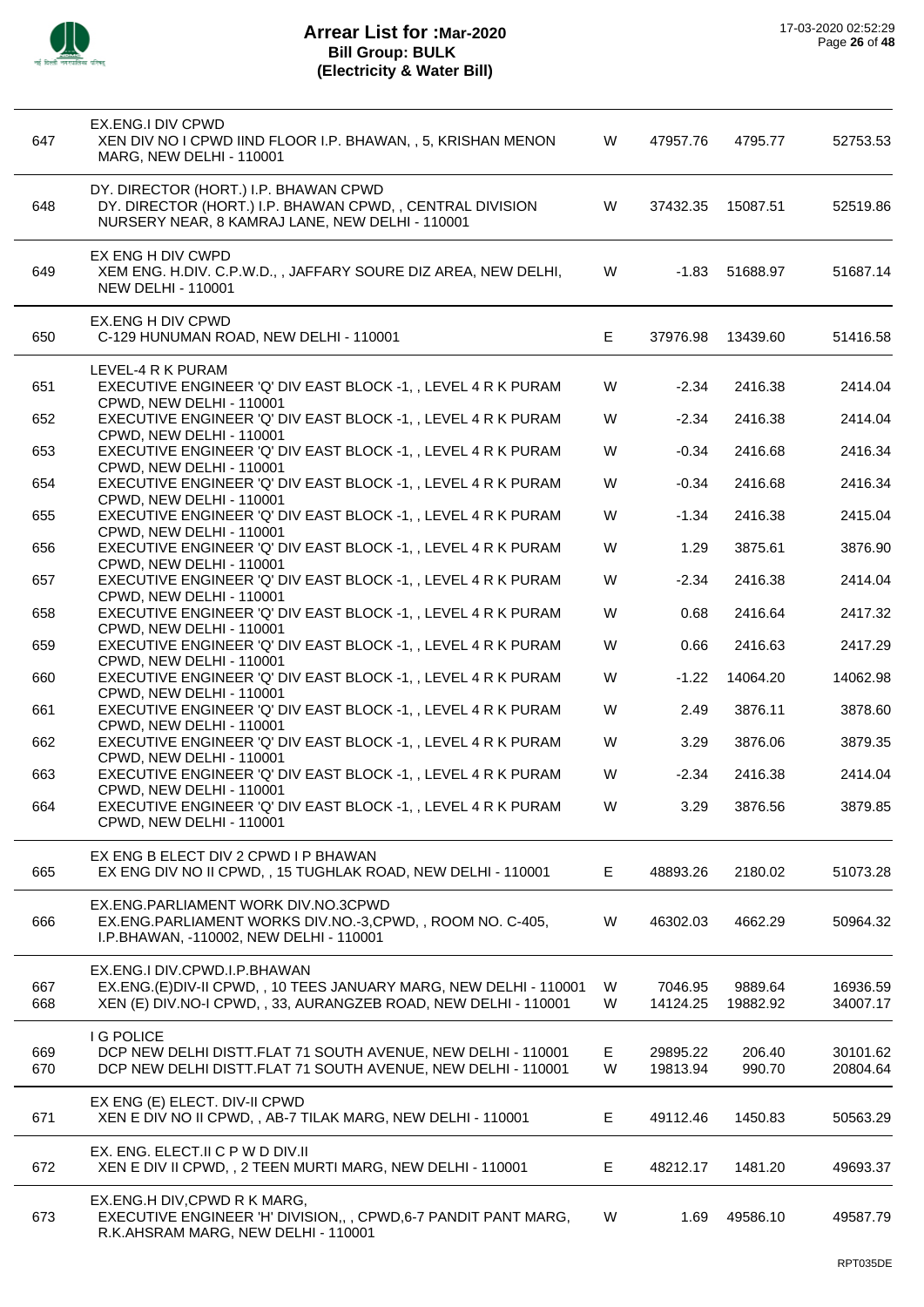

| 674 | DCP POLICE STATION PARLIAMENT STREET<br>DCP POLICE STATION PARLIAMENT STREET, , PARLIAMENT STREET,<br>NEW DELHI, NEW DELHI - 110001 | E. | 49147.51 | 339.32   | 49486.83 |
|-----|-------------------------------------------------------------------------------------------------------------------------------------|----|----------|----------|----------|
| 675 | EX ENG ELEC DIVISION II CPWD ROOM NO 520 I P BHAWAN<br>62 ASHOKA ROAD, NEW DELHI - 110001                                           | E  | 46819.24 | 1758.98  | 48578.22 |
| 676 | EX.ENG (E) DIV NO II CPWD<br>XEN B DIV C P W D, , 4 MOTI LAL NEHRU MARG, NEW DELHI - 110001                                         | E  | 46787.83 | 1477.79  | 48265.62 |
| 677 | EX.ENG.(ELECT)DIV II CPWD I.P.BHAWAN<br>XEN E DIV NO II CPWD INDRAPRASTHA BH, , CPWD, NEW DELHI -<br>110001                         | Е  | 44884.63 | 3253.64  | 48138.27 |
| 678 | NORTHERN RAILWAY 36 UNIT DOUBLE STOREY<br>DIVL.SUPDT. NORTHERN RAILWAY, , NORTHERN RAILWAY, NEW DELHI<br>$-110001$                  | W  | 1.06     | 47840.97 | 47842.03 |
| 679 | XEN (E) DIV NO - II CPWD SUB DIV III<br>EXECUTIVE ENGINEER (ELECT), , ELECT DIVN NO II CPWD, NEW DELHI - W<br>110001                |    | 37720.25 | 10057.07 | 47777.32 |
| 680 | THE G M VIDESH SANCHAR NIGAM LTD<br>THE G M VIDESH SANCHAR (NIGAM), , V S BHAWAN, B S ROAD, NEW<br>DELHI - 110001                   | W  | 45294.00 | 2264.70  | 47558.70 |
| 681 | EX ENGR H DIV CPWD<br>XEN `H' DIV CPWDALBERT SQUARE SECT I NEAR DARGAH AND PUM,<br><b>NEW DELHI - 110001</b>                        | W  | -0.03    | 47372.70 | 47372.67 |
| 682 | E E H DIV CPWD<br>EX ENGR L DIV CPWD BARA KHAMBA LANE,, (ALBERT SQR ECT.), NEW<br>DELHI - 110001                                    | W  | -0.94    | 46642.43 | 46641.49 |
| 683 | EE EDIII (DUSIB)<br>EE EDIII (DUSIB), , NIGHT SHELTER MOTI BAGH, NEW DELHI - 110001                                                 | E  | 43716.80 | 2756.10  | 46472.90 |
| 684 | EX ENGR F DIV CPWD, NIRMAN BHAWAN<br>EX.ENG. `F' DIV II CPWD NIRMAN BHAWN,, `C' DIV II CPWD NIRMAN<br>BHAWN, NEW DELHI - 110001     | W  | $-0.02$  | 46309.21 | 46309.19 |
| 685 | EX ENG ELECTRIC DIV-II CPWD IP BHAWAN<br>E.E AC DIV-I CPWD VIDYUT BH.SHANKAR MKT., , DELHI ELECTRICAL<br>DIV, NEW DELHI - 110001    | Е  | 44042.93 | 1637.18  | 45680.11 |
| 686 | THE EX. ENG (H) ENG. CPWD<br>EX ENGR L DIV CPWD BARA KHAMBA LANE,, (ALBERT SQR ECT.), NEW<br>DELHI - 110001                         | W  | -1.43    | 45338.46 | 45337.03 |
| 687 | EX.ENG ELECT.DIV-II I.P.BHAWAN CPWD<br>XEN E DIV. II CPWD I.P. BHAWAN, , I.P. BHAWAN, NEW DELHI - 110001                            | Е  | 43536.00 | 1169.09  | 44705.09 |
| 688 | EXECUTIVE ENG H DIV CPWD 6,7 PT PANT MARG<br>EX ENGINEER,, `H' DIVN C P W D, NEW DELHI, NEW DELHI - 110001                          | W  | 0.80     | 43838.05 | 43838.85 |
| 689 | EX.ENG (E) DIV NO-II CPWD I.P.BH.<br>XEN E DIV NO II CPWD, , 6AB PURANA QUILA ROAD, NEW DELHI -<br>110001                           | Е  | 41328.93 | 1975.19  | 43304.12 |
| 690 | <b>CHIEF FIRE OFFICER</b><br>CHIEF FIRE OFFICER FIRE STATION,, CONNAUGHT CIRCUS, NEW                                                | Е  | 37302.68 | 2317.67  | 39620.35 |
| 691 | DELHI - 110001<br>CHIEF FIRE OFFICER FIRE STATION,, CONNAUGHT CIRCUS, NEW<br>DELHI - 110001                                         | Е  | 3242.74  | 142.92   | 3385.66  |
| 692 | XEN E AC DIV NO II CPWD<br>EX ENG(E)A.C DIV-II V.BH.SANKAR MKT.,, VIDYUT BHWAN SANKAR<br>MKT.CONN.PLACE, NEW DELHI - 110001         | Е  | 40849.40 | 1803.78  | 42653.18 |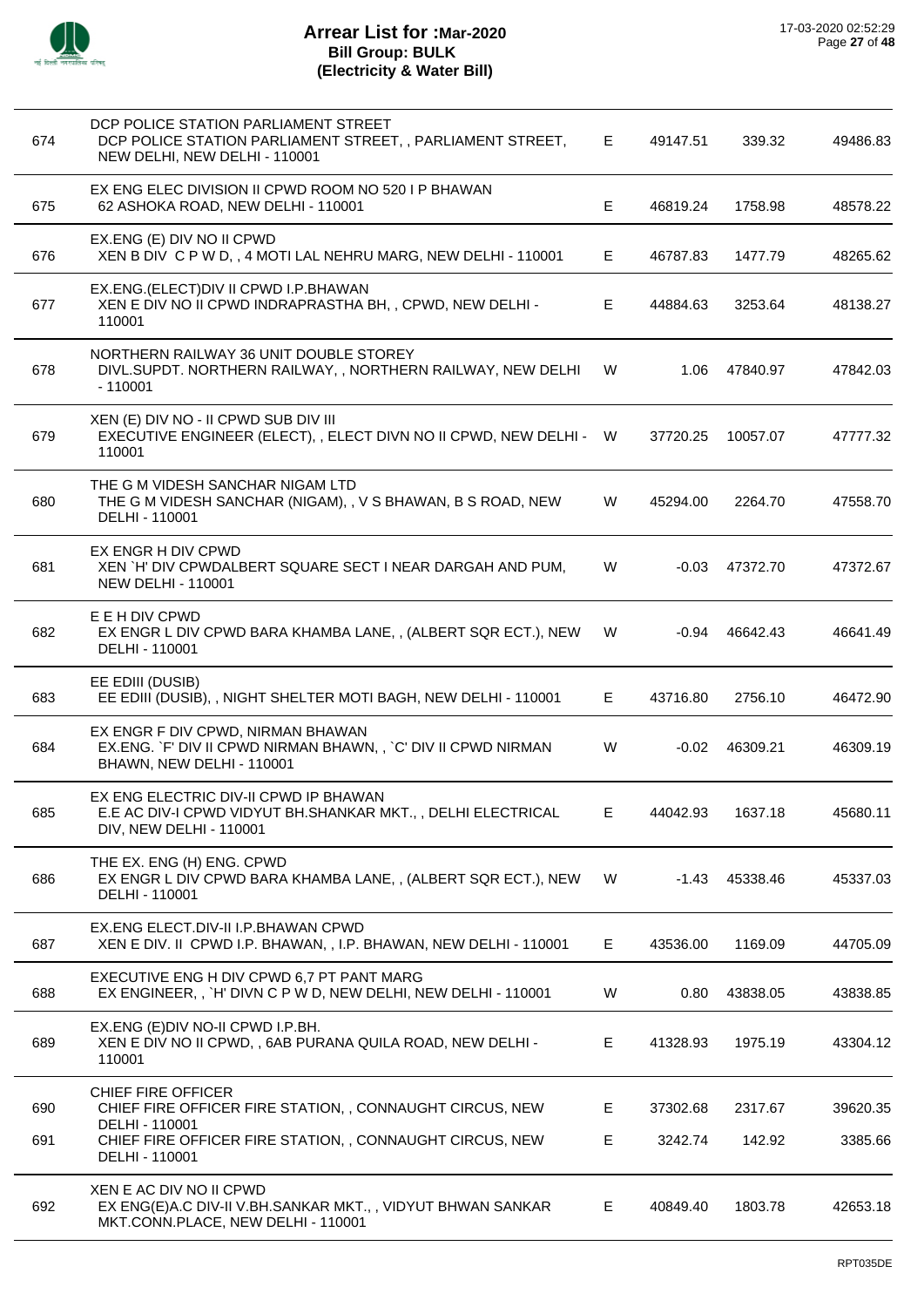| × |
|---|

| 693        | THE ADMINISTRATIVE OFFICER P.I.B.<br>THE ADMINISTRATIVE OFFICER, , PRESS INFORMATION BUREAU, NEW<br>DELHI - 110001                                      | Е.      | 42040.45            | 572.21             | 42612.66                         |
|------------|---------------------------------------------------------------------------------------------------------------------------------------------------------|---------|---------------------|--------------------|----------------------------------|
| 694        | THE CHIEF EXECUTIVE OFFICER NDMCSCL<br>THE CHEIF EXECUTIVE OFFICER NDMCSCL, , PALIKA KENDRA<br>PARLIAMENT STREET, NEW DELHI - 110001                    | E.      | 37049.89            | 4835.57            | 41885.46                         |
| 695        | EXE ENG ELECT DIV NO V CPWD<br>XEN, , ELECTRICAL DIVISON NO V, C P W D, NEW DELHI - 110001                                                              | E.      | 41328.98            | 463.10             | 41792.08                         |
| 696        | EX.ENG (ELECT) DIV NO II CPWD<br>XEN E DIV NO II CPWD, , 17 SAFDERJUNG ROAD, NEW DELHI - 110001                                                         | E.      | 40434.93            | 1340.41            | 41775.34                         |
| 697        | EX.ENGR. I DIV CPWD I.P BHAWAN<br>EX.ENGR. I DIV CPWD I.P BHAWAN, , C.P.W.D, NEW DELHI, NEW DELHI -<br>110001                                           | W       | 17517.98            | 23883.54           | 41401.52                         |
| 698        | EXECUTIVE ENGINEER (E) ACD V<br>EX ENG (E) ACD V, , C 501 C WING 5TH FLOOR, I P BHAWAN, NEW DELHI E<br>$-110002$                                        |         | 39300.64            | 1910.08            | 41210.72                         |
| 699        | EX ENG ELC DIV II CPWD B WING ROOM NO 520 IP BHAWAN<br>13 MOTHER TERESA ROAD R/O MEMBER NHRC, NEW DELHI - 110001                                        | Е       | 39795.53            | 1175.12            | 40970.65                         |
| 700        | EX.ENG (E) DIV II CPWD<br>XEN E DIV. II CPWD I.P. BHAWAN, , I.P. BHAWAN, NEW DELHI - 110001                                                             | E       | 39023.47            | 1487.56            | 40511.03                         |
| 701        | DCP POLICE STATION PARLIAMENT STREET<br>DCP POLICE STATION PARLIAMENT STREET, , PARLIAMENT STREET,<br>NEW DELHI, NEW DELHI - 110001                     | E.      | 40135.29            | 277.10             | 40412.39                         |
| 702        | XEN E DIV NO VIII CPWD<br>EX ENG (E) ACD V, , C 501 C WING 5TH FLOOR, I P BHAWAN, NEW DELHI E<br>$-110002$                                              |         | 39528.07            | 741.00             | 40269.07                         |
| 703        | ASSTT. ENGR. (E) PRESIDENT ESTATE<br>UNDER SECY PRESIDENT ESTATE DIV, , (ELECT) PRESIDENT ESTATE<br>DIVN, CPWD, NEW DELHI - 110001                      | E.      | 32981.82            | 7252.45            | 40234.27                         |
| 704        | EX. ENGINEER DIV. NO I CPWD IP BHAWAN<br>EX. ENG. DIV - I, CPWD, I.P BHAWAN, , 3 JANPATH ROAD, NEW DELHI -<br>110001                                    | W       | 17901.02            | 22319.90           | 40220.92                         |
| 705        | EX ENG 2 H DIV 4.6.P PANT MARG CPWD<br>EX ENGR L DIV CPWD BARA KHAMBA LANE,, (ALBERT SQR ECT.), NEW<br>DELHI - 110001                                   | W       | 1.82                | 40095.99           | 40097.81                         |
| 706        | EX ENG ELEC DIV II I P BHAWAN<br>EE(ELECTRIC) F D II CPWD, , 520 B WING I P BHAWAN, I P ESTATE, NEW<br>DELHI - 110002                                   | E.      | 38575.79            | 1453.02            | 40028.81                         |
| 707        | <b>STATION HOUSE OFFICER</b><br>DCP POLICE STATION PARLIAMENT STREET, , PARLIAMENT STREET,<br><b>NEW DELHI - 110001</b>                                 | W       | 37884.19            | 1894.21            | 39778.40                         |
| 708        | EX.ENG (E) DIV NO-II CPWD<br>XEN E DIV II CPWD, , 6 MOTILAL NEHRU MARG, NEW DELHI - 110001                                                              | E       | 38210.67            | 1155.65            | 39366.32                         |
| 709        | ED ENG ELECT (E-DIV II) CPWD IP BHAWAN<br>XEN (ELECT) DIV-II I.P.BHAWAN, , ELECTRICAL DIV NO II, CPWD, NEW<br>DELHI - 110001                            | Е       | 37973.87            | 1280.62            | 39254.49                         |
| 710        | <b>XEN PRESIDENT ESTATE DIV CPWD</b><br>XEN PRESIDENT ESTATE DIV CPWDG-PAINT BOOSTER PUMP<br>P/ESTATE, NEW DELHI - 110001                               | Е       | 22190.52            | 16990.78           | 39181.30                         |
| 711<br>712 | UNDER SECY PRESIDENT SECTT<br>THE ASSTT ENGR,, PRESIDENT ESTATE CPWD, NEW DELHI - 110001<br>THE ASSTT ENGR, , PRESIDENT ESTATE CPWD, NEW DELHI - 110001 | E.<br>W | 17171.33<br>8134.64 | 5302.12<br>8433.34 | 22473.45<br>16567.98<br>RPT035DE |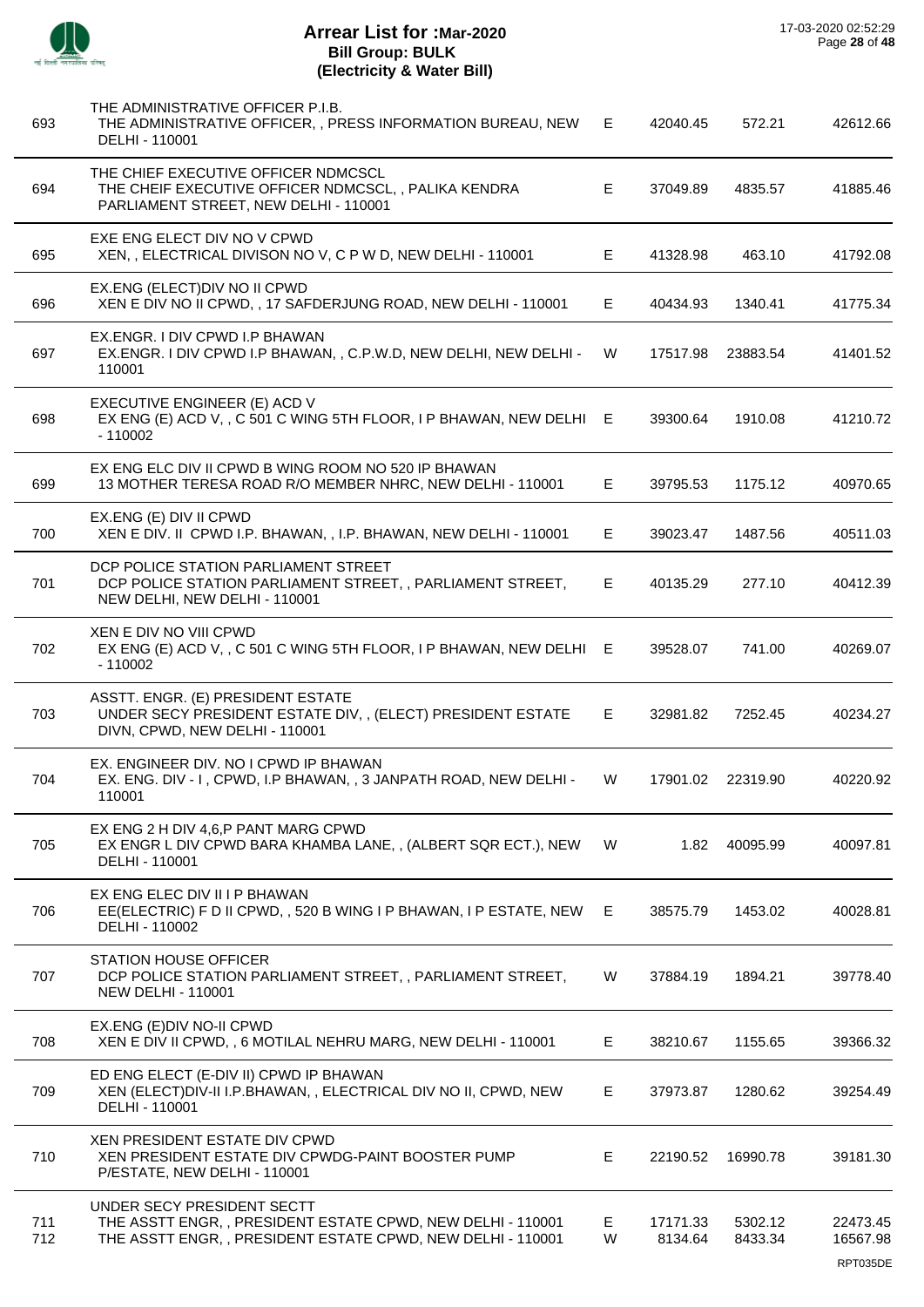

| 713 | E E DIV H CPWD<br>U G R IN GOV FLATS AT BKS MARG PHASE II, NEW DELHI - 110001                                                             | W  | -0.54    | 38763.49 | 38762.95 |
|-----|-------------------------------------------------------------------------------------------------------------------------------------------|----|----------|----------|----------|
| 714 | ASSTT. ENGR. (E) PRESIDENT DIV.CPWD<br>UNDER SECY PRESIDENT ESTATE DIV, , (ELECT) PRESIDENT ESTATE<br>DIVN, CPWD, NEW DELHI - 110001      | Е  | 32660.73 | 6046.67  | 38707.40 |
| 715 | DCP POLICE STN P STREET<br>DCP POLICE STATION PARLIAMENT STREET, , PARLIAMENT STREET,<br><b>NEW DELHI - 110001</b>                        | W  | 36720.40 | 1836.02  | 38556.42 |
| 716 | $EX. ENG. (E) DIV.-II C.P.W.D.$<br>EX. ENG (E) DIV II CPWD, , RAJA JI MARG, NEW DELHI - 110001                                            | Е  | 37484.28 | 957.22   | 38441.50 |
| 717 | EE CIVIL (W)DIV CPWD Y SHAPE BLDG<br>E.E.CIVIL(W)DIV.CPWD'Y'SHAPE BULD., , -, NEW DELHI - -                                               | E. | 35242.53 | 2074.53  | 37317.06 |
| 718 | EX.ENG (E)ELECT DIV II CPWD<br>XEN E DIV NO II CPWD, , 17 SAFDERJUNG ROAD, NEW DELHI - 110001                                             | Е. | 36131.82 | 988.87   | 37120.69 |
| 719 | DE BSS PROJECT<br>DE (BSS) PROJECT, , MTNL ROOM NO 3313 DOOR SANCHAR SADAN,<br>3RD FLOOR CGO COMPLEX LODHI ROAD, NEW DELHI - 110003       | Е  | 36567.91 | 524.14   | 37092.05 |
| 720 | EX.ENG. I DIV. CPWD I P BHAWAN ROOM NO. C 231<br>EX. ENG (B) DIV CPWD I.P. BHAWAN, , 23-SAFDARJUNG ROAD, NEW<br>DELHI - 110001            | W  | 15642.82 | 21255.37 | 36898.19 |
| 721 | EX. ENG. (ELECT) DIV-II CPWD<br>XEN E DIV II CPWD, , 100 LODHI ESTATE, NEW DELHI - 110001                                                 | Е  | 35315.75 | 963.79   | 36279.54 |
| 722 | THE CHIEF EXECUTIVE OFFICER NDMCSCL<br>THE CHEIF EXECUTIVE OFFICER NDMCSCL, , PALIKA KENDRA<br>PARLIAMENT STREET, NEW DELHI - 110001      | E  | 31667.47 | 4516.97  | 36184.44 |
| 723 | MEDICAL OFFICER INCHARGE<br>MEDICAL OFFICER, , C.G.H.S DISPENSARY, NEW DELHI - 110001                                                     | W  | 53106.78 | 88895.00 | 35788.22 |
| 724 | H/M GOVT CO EDN SCHOOL K RD<br>PRINCIPAL, , GOVT HR SEC SCHOOL, KITCHNER ROAD, NEW DELHI -<br>110001                                      | E. | 30843.78 | 4876.96  | 35720.74 |
| 725 | EX. ENG.PRESIDENT ESTATE DIV CPWD<br>UNDER SECY.(ELECT)PRESIDENT ESTATE,, PRESIDENT ESTATE                                                | Е  | 305.36   | 1174.40  | 1479.76  |
| 726 | DIVISION CPWD, NEW DELHI - 110001<br>UNDER SECY.(ELECT)PRESIDENT ESTATE,, PRESIDENT ESTATE<br>DIVISION CPWD, NEW DELHI - 110001           | W  | 14295.48 | 19902.89 | 34198.37 |
| 727 | EX. ENG. (E) DIV II SUB. DIV. II CPWD<br>EX ENG(E)A.C DIV-II V.BH.SANKAR MKT.,, VIDYUT BHWAN SANKAR<br>MKT.CONN.PLACE, NEW DELHI - 110001 | E. | 34078.43 | 1429.81  | 35508.24 |
| 728 | THE CHIEF EXECUTIVE OFFICER NDMCSCL<br>THE CHEIF EXECUTIVE OFFICER NDMCSCL,, PALIKA KENDRA<br>PARLIAMENT STREET, NEW DELHI - 110001       | E. | 32037.58 | 3149.89  | 35187.47 |
| 729 | THE CHIEF EXECUTIVE OFFICER NDMCSCL<br>THE CHEIF EXECUTIVE OFFICER NDMCSCL, , PALIKA KENDRA<br>PARLIAMENT STREET, NEW DELHI - 110001      | Е  | 30437.69 | 3953.19  | 34390.88 |
| 730 | THE CHIEF EXECUTIVE OFFICER NDMCSCL<br>THE CHEIF EXECUTIVE OFFICER NDMCSCL, , PALIKA KENDRA<br>PARLIAMENT STREET, NEW DELHI - 110001      | E. | 30172.60 | 3959.68  | 34132.28 |
| 731 | EX.ENG.A/C DIV II VIDYUT BH.CON.PLACE<br>EX ENG(E)A.C DIV-II V.BH.SANKAR MKT.,, VIDYUT BHWAN SANKAR<br>MKT.CONN.PLACE, NEW DELHI - 110001 | E. | 31613.98 | 2489.46  | 34103.44 |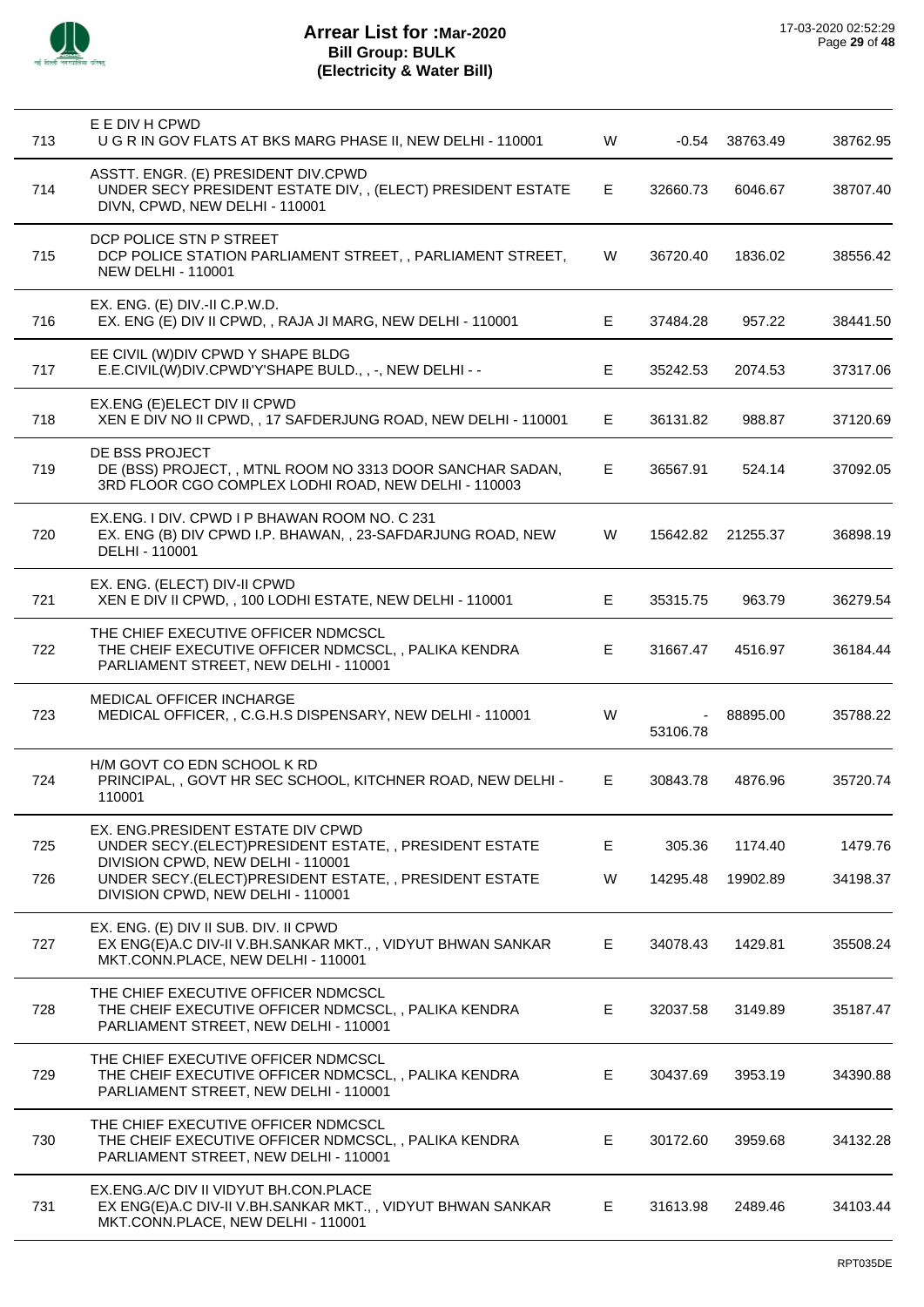

| 732        | PRINCIPAL GOVT BOYS SEN SEC SCHOOL<br>PRINCIPAL GOVT BOYS SR SEC. SCHOOL, , PANDARA PARK, NEW<br>DELHI - 110001                                                        | W      | 23905.63           | 9986.92            | 33892.55             |
|------------|------------------------------------------------------------------------------------------------------------------------------------------------------------------------|--------|--------------------|--------------------|----------------------|
| 733        | CRDI<br>EX.ENG."G" DIVN CPWD, , G DIVN CPWD, NEW DELHI - 110001                                                                                                        | W      | 29945.40           | 3664.69            | 33610.09             |
| 734        | EX ENG ELEC CPWD ACD II VIDYUT BHAWAN SHANKAR MARKET<br>EX ENG (E) PACD CPWD,, VIDYUT BHAWAN, NEW DELHI, NEW DELHI -<br>110001                                         | Е      | 30456.18           | 3079.89            | 33536.07             |
| 735        | EX ENG CONST DIV X CPWD<br>EX.ENG.S.S.K.HOSPITAL DIV.CPWD,, SMT SUCHETA KRIPLANI<br>HOSPITAL, NEW DELHI - 110001                                                       | W      | 0.37               | 33489.29           | 33489.66             |
| 736        | ASSISTANT DIR HORTICULTURE SUB DIV I/IV CPWD C WING I P BHAWAN<br>ASSISTANT DIRECTOR (HORTICULTURE), , SUB DIVISION I/IV CPWD C<br>WING I P BHAWAN, NEW DELHI - 110003 | E      | 28526.78           | 4918.11            | 33444.89             |
| 737<br>738 | EX.ENG.I DIV.CPWD.I.P.BHAWAN<br>XEN B DIV CPWD, , 17 SAFDERJUNG ROAD, NEW DELHI - 110001<br>XEN B DIV CPWD, , 17 SAFDERJUNG ROAD, NEW DELHI - 110001                   | W<br>W | 7051.96<br>7051.96 | 9634.92<br>9634.92 | 16686.88<br>16686.88 |
| 739        | EX ENGR F DIV CPWD UDYOG BH<br>EXECUTIVE ENGINEER 'F' DIVISION, , CPWD, ROOM NO.588 H WING,<br>KRISHI BHAWAN, NEW DELHI - 110001                                       | W      | $-0.15$            | 33052.13           | 33051.98             |
| 740        | AE PHONES TELEPHONE EXCHANGE<br>ASSTT.ENGINEER (PHONE), , TELEPHONE EXCHANGE, CONNAUGHT,<br><b>NEW DELHI - 110001</b>                                                  | W      | 29105.79           | 3803.27            | 32909.06             |
| 741        | EX ENG E DIV IX CPWD R K PURAM<br>EX ENG E DIV NO IX CPWD,, 8TH FLR R K PURAM DISTRIC PARK, NEW<br>DELHI - 110001                                                      | E.     | 26775.57           | 5859.72            | 32635.29             |
| 742        | EX.ENG. I DIV CPWD I.P.BHAWAN I.P.ESTATE<br>EX. ENG. DIV - I, CPWD, I.P BHAWAN, , 3 JANPATH ROAD, NEW DELHI -<br>110001                                                | W      | 13431.14           | 18290.66           | 31721.80             |
| 743        | EX.ENGR. I DIV CPWD I.P BHAWAN<br>EX.ENGR. I DIV CPWD I.P BHAWAN, , C.P.W.D, NEW DELHI, NEW DELHI -<br>110001                                                          | E.     | 31448.07           | 217.12             | 31665.19             |
| 744        | EX ENG K DIV CPWD<br>XEN `K' DIV, , CPWD, NEW DELHI - 110001                                                                                                           | W      | 16281.28           | 15237.81           | 31519.09             |
| 745        | EX ENGR (ELECT.) DIV II CPWD I P BHAWAN<br>XEN (ELECT) DIV-II I.P.BHAWAN, , ELECTRICAL DIV NO II, CPWD, NEW<br>DELHI - 110001                                          | E      | 30400.52           | 1064.92            | 31465.44             |
| 746        | EX.ENG(E)DIV NO V CPWD QTR NO-6<br>EXECUTIVE ENGINEER (E), , ELECTRICAL DEV.NO VI, CPWD V.R.NO6<br>TYPE IV, NEW DELHI - 110001                                         | E.     | 30991.15           | 451.67             | 31442.82             |
| 747        | EX ENG ELEC DIV II CPWD<br>XEN E DIV-II CPWD, , 6 MAULANA AZAD ROAD, NEW DELHI, NEW DELHI - E<br>110001                                                                |        | 30164.71           | 1239.73            | 31404.44             |
| 748        | EX.ENG. F DIV CPWD KRISHI BHAWAN<br>EXECUTIVE ENGINEER 'F' DIVISION, , CPWD, ROOM NO.588 H WING,                                                                       | W      | $-0.83$            | 6512.78            | 6511.95              |
| 749        | KRISHI BHAWAN, NEW DELHI - 110001<br>EXECUTIVE ENGINEER 'F' DIVISION, , CPWD, ROOM NO.588 H WING,                                                                      | W      | 0.09               | 11221.73           | 11221.82             |
| 750        | KRISHI BHAWAN, NEW DELHI - 110001<br>EXECUTIVE ENGINEER 'F' DIVISION, , CPWD, ROOM NO.588 H WING,<br>KRISHI BHAWAN, NEW DELHI - 110001                                 | W      | 0.27               | 13599.10           | 13599.37             |
| 751        | S.H.O VINAY MARG<br>THE DEPUTY COMMISSIONER OF POLICE, , SOUTH DISTT HAUZ KHAS,<br><b>NEW DELHI - 110001</b>                                                           | E.     | 30178.66           | 947.87             | 31126.53             |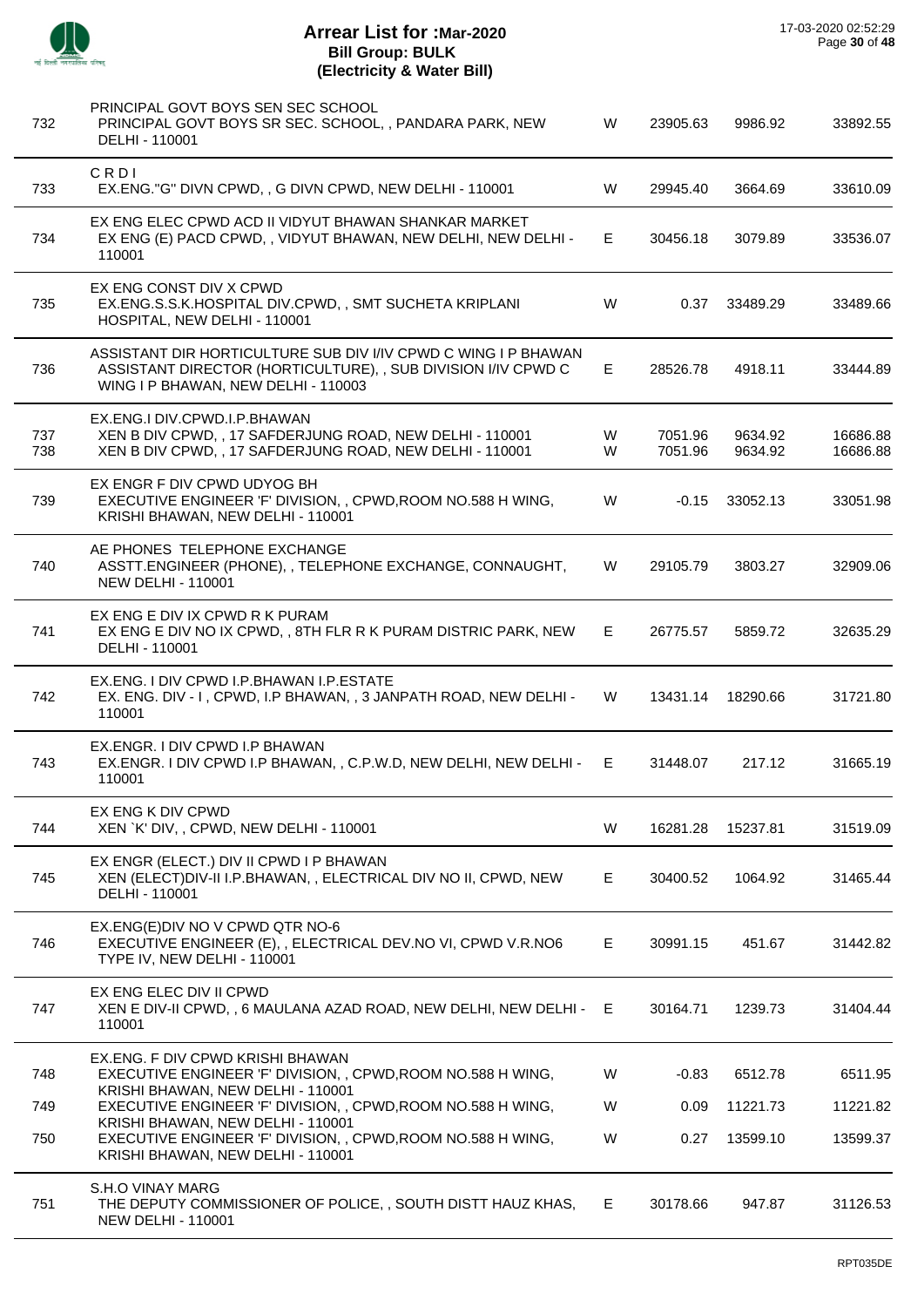

| 752 | AIR OBSERVATORY<br>ASSTT.ENG.(E) DIV 5 CPWD, , R.NO-401A INSAT BULD.MAUSAM                                                                                                             | E. | 13632.60 | 13249.16 | 26881.76 |
|-----|----------------------------------------------------------------------------------------------------------------------------------------------------------------------------------------|----|----------|----------|----------|
| 753 | BHAWAN, LODHI ROAD, NEW DELHI - 110001<br>DIR GEN OF METEROLOGY, , IMD, MAUSAM BHAWAN, LODI ROAD N<br>DELHI, NEW DELHI - 110001                                                        | W  | $-0.06$  | 4000.01  | 3999.95  |
| 754 | UNDER SECY M/O TRANSPORT<br>UNDER SECY, , M/O TRANSPORT & COMMUNICATION, NEW DELHI -<br>110001                                                                                         | W  | 28668.27 | 2175.64  | 30843.91 |
| 755 | DY.DIR.HORTICULTUR CPWD DIV 4<br>DY DIRECTOR (HORT) SOUTH DIV CPWD, , CPWD I P BHAWAN, NEW<br>DELHI - 110001                                                                           | E  | 24908.68 | 5906.08  | 30814.76 |
| 756 | EXE. ENG. Q DIVISION CPWD<br>EXE. ENG. Q DIVISION CPWD,, PUMP HOUSE D-I TY FLAT S.M. MARG<br>C.PURI, NEW DELHI - 110001                                                                | W  | 0.46     | 30405.11 | 30405.57 |
| 757 | ASSTT. ENGR. (E) PRESIDENT DIV.<br>UNDER SECY PRESIDENT ESTATE DIV,, (ELECT) PRESIDENT ESTATE                                                                                          | E  | 5269.14  | 1332.26  | 6601.40  |
| 758 | DIVN, CPWD, NEW DELHI - 110001<br>UNDER SECY PRESIDENT ESTATE DIV,, (ELECT) PRESIDENT ESTATE                                                                                           | E. | 8856.46  | 1598.01  | 10454.47 |
| 759 | DIVN, CPWD, NEW DELHI - 110001<br>UNDER SECY PRESIDENT ESTATE DIV,, (ELECT) PRESIDENT ESTATE                                                                                           | E. | 9796.58  | 1998.69  | 11795.27 |
| 760 | DIVN, CPWD, NEW DELHI - 110001<br>UNDER SECY.(ELECT)PRESIDENT ESTATE,, PRESIDENT ESTATE<br>DIVISION CPWD, NEW DELHI - 110001                                                           | E. | $-1.00$  | 1173.45  | 1172.45  |
| 761 | DCP POLICE STATION PARLIAMENT STREET<br>DCP POLICE STATION PARLIAMENT STREET, , PARLIAMENT STREET,<br>NEW DELHI, NEW DELHI - 110001                                                    | Е. | 29254.94 | 201.98   | 29456.92 |
| 762 | EX.ENG.ELECT DIV.NO.II CPWD I.P.BHAWAN<br>XEN E DIV NO II CPWD INDRAPRASTHA BH, , CPWD, NEW DELHI -<br>110001                                                                          | E  | 28367.72 | 1014.66  | 29382.38 |
| 763 | EX. ENG."K" DIV CPWD<br>XEN (N) DIV CPWD, , M/S FLAT PANDARA PARK, NEW DELHI - 110001                                                                                                  | W  | $-0.03$  | 29341.39 | 29341.36 |
| 764 | EX ENG ELEC PACD ROOM NO 220 SHANKER MARKET VIDYUT BHAWAN<br>EX.ENG.ELECT.(E) CPWD VIDYUT BHAWAN,, VIDYUT BHAWAN, NEW<br>DELHI, NEW DELHI - 110001                                     | E. | 29071.40 | 200.71   | 29272.11 |
| 765 | C.P.W.D.NURSERY (HORTI-I) 33QTR<br>DY.DIR.HORT.DIV.I CPWD ASHOK COMP.,, SOUTH AVENUE, NEW DELHI W<br>- 110001                                                                          |    | -0.51    | 29256.00 | 29255.49 |
| 766 | EX ENG H DIV CPWD 6 PT PANT MARG<br>EXECUTIVE ENGINEER 'H' DIVISION,,, CPWD, 6-7 PANDIT PANT MARG,<br><b>NEW DELHI - 110001</b>                                                        | W  | 0.32     | 28954.17 | 28954.49 |
| 767 | XEN DIV NO I CPWD IIND FLOOR I.P. BHAWAN 5, KRISHAN MENON MARG NEW DELHI-110001<br>XEN DIV NO I CPWD IIND FLOOR I.P. BHAWAN, , 5, KRISHAN MENON<br>MARG, NEW DELHI, NEW DELHI - 110001 | W  | 11928.24 | 16818.26 | 28746.50 |
| 768 | DIVISIONAL ENG. ESTATE ENTRY ROAD DRM NORTHERN RLY<br>DIV SUPDT ENG (ESTATE) NORTHERN RLY, , DRM OFFICE SE ROAD,<br>NEW DELHI, NEW DELHI - 110001                                      | W  | -0.37    | 28650.38 | 28650.01 |
| 769 | DY. DIR HORT DIV NO 3 CPWD<br>DY.DIR OF HORTICALTUR DIV III CPWD, , NARSARY OPP. D-II 83<br>PANDARA ROAD, HUSSAIN MARG,, NEW DELHI - 110001                                            | E  | 23677.45 | 4938.41  | 28615.86 |
| 770 | THE CHIEF EXECUTIVE OFFICER NDMCSCL<br>THE CHEIF EXECUTIVE OFFICER NDMCSCL,, PALIKA KENDRA<br>PARLIAMENT STREET, NEW DELHI - 110001                                                    | E  | 24736.45 | 3777.46  | 28513.91 |
| 771 | THE CHIEF EXECUTIVE OFFICER NDMCSCL<br>THE CHEIF EXECUTIVE OFFICER NDMCSCL, , PALIKA KENDRA<br>PARLIAMENT STREET, NEW DELHI - 110001                                                   | E  | 25176.80 | 3221.34  | 28398.14 |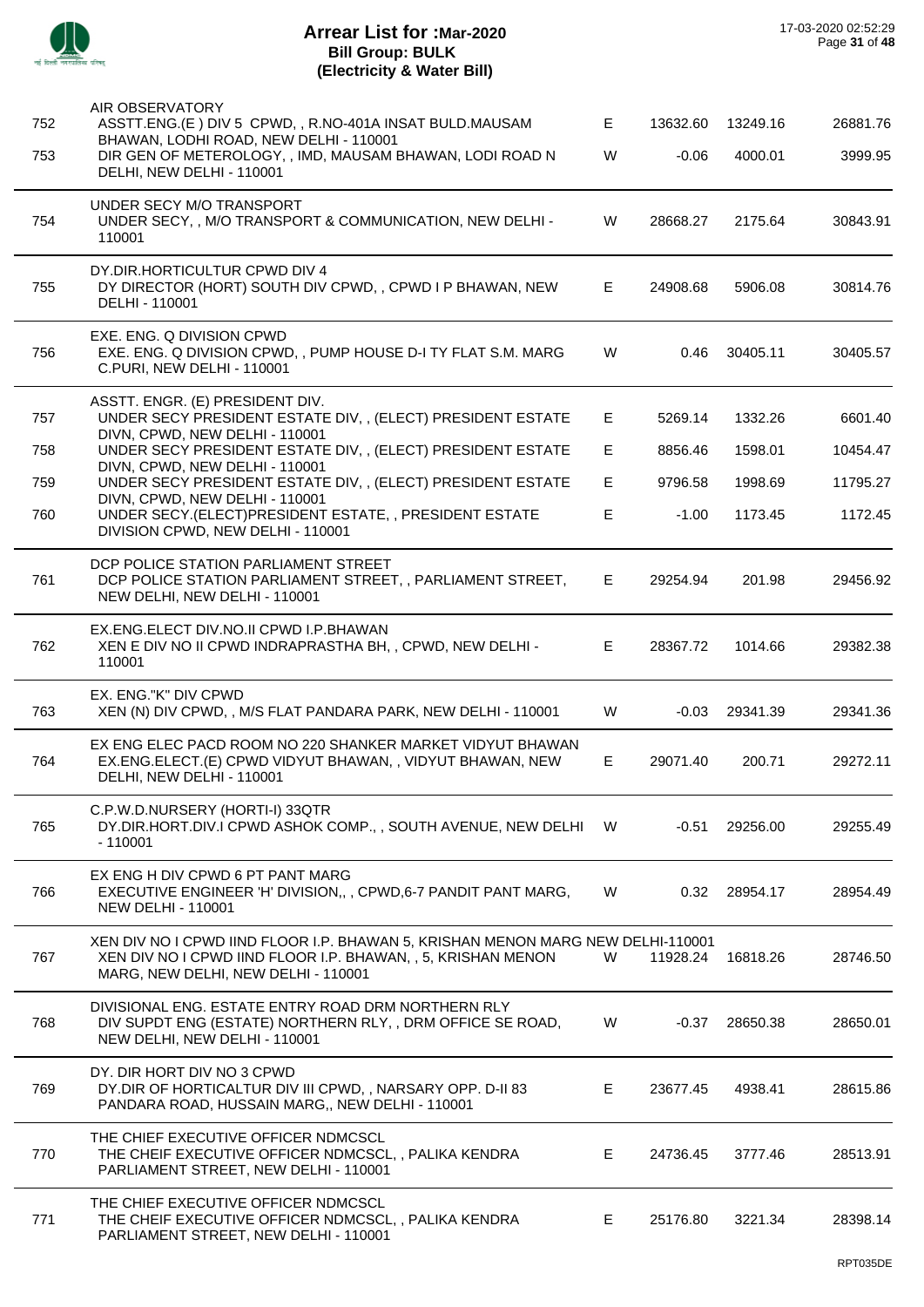

| 772 | THE CHIEF EXECUTIVE OFFICE NDMCSCL<br>THE CHEIF EXECUTIVE OFFICER NDMCSCL, , PALIKA KENDRA<br>PARLIAMENT STREET, NEW DELHI - 110001    | E. | 24832.04 | 3412.52  | 28244.56 |
|-----|----------------------------------------------------------------------------------------------------------------------------------------|----|----------|----------|----------|
| 773 | DY.DIR OF HORT.DIV NO III CPWD<br>DY.DIR OF HORTICALTUR DIV III CPWD, , NARSARY OPP. D-II 83<br>PANDARA ROAD, NEW DELHI - 110001       | E. | 24631.29 | 3503.55  | 28134.84 |
| 774 | EXECUTIVE ENGG K DIV I P BHAWAN<br>XEN `K' DIVISION CPWD PANDARA ROAD,, SR QRTS 14 D-II FLATS, NEW W<br>DELHI - 110001                 |    | 19349.95 | 8478.48  | 27828.43 |
| 775 | ASSISTANT GENERAL MANAGER RBI<br>ASSISTANT GENERAL MANAGER RBI, , 6 SANSAD MARG, NEW DELHI -<br>110001                                 | Е  | 1409.75  | 49.84    | 1459.59  |
| 776 | ASSISTANT GENERAL MANAGER RBI, , 6 SANSAD MARG, NEW DELHI -<br>110001                                                                  | E. | 3073.08  | 22.24    | 3095.32  |
| 777 | ASSISTANT GENERAL MANAGER RBI, , 6 SANSAD MARG, NEW DELHI -                                                                            | E. | 988.84   | 59.74    | 1048.58  |
| 778 | 110001<br>ASSISTANT GENERAL MANAGER RBI, , 6 SANSAD MARG, NEW DELHI -                                                                  | E. | 962.71   | 44.94    | 1007.65  |
| 779 | 110001<br>ASSISTANT GENERAL MANAGER RBI, , 6 SANSAD MARG, NEW DELHI -                                                                  | E. | 6653.00  | 1480.42  | 8133.42  |
| 780 | 110001<br>ASSISTANT GENERAL MANAGER RBI, , 6 SANSAD MARG, NEW DELHI -                                                                  | E. | 3326.42  | 37.93    | 3364.35  |
| 781 | 110001<br>ASSISTANT GENERAL MANAGER RBI, , 6 SANSAD MARG, NEW DELHI -<br>110001                                                        | E. | 8781.27  | 97.93    | 8879.20  |
| 782 | AIR OFF COMMAND AIR FORCE STATION<br>GARRISON ENGINEER (A/F), , ALWAR ROAD GURGAON, HARYANA, NEW E<br>DELHI - 110001                   |    | 7178.91  | 19644.15 | 26823.06 |
| 783 | THE CHIEF EXECUTIVE OFFICER NDMCSCL<br>THE CHEIF EXECUTIVE OFFICER NDMCSCL, , PALIKA KENDRA<br>PARLIAMENT STREET, NEW DELHI - 110001   | E. | 24375.34 | 2375.21  | 26750.55 |
| 784 | GARRISON ENGINEER (A/F) SOUTH PALAM<br>GARRISON ENGINEER (A/F), , ALWAR ROAD GURGAON, HARYANA, NEW E<br>DELHI - 110001                 |    | 15851.44 | 10834.94 | 26686.38 |
| 785 | EX. ENG (ELECT) DIV-II CPWD<br>XEN E DIV II CPWD, , 100 LODHI ESTATE, NEW DELHI - 110001                                               | Е  | 25338.23 | 1309.91  | 26648.14 |
| 786 | EX.ENG.(E)DIV NO II CPWD<br>EX.ENG.(E)DIV-II CPWD,, 10 TEES JANUARY MARG, NEW DELHI - 110001 E                                         |    | 25889.70 | 602.74   | 26492.44 |
| 787 | XEN E DIV I CPWD I.P.BHAWAN<br>EX. ENG DIV-I TIT-3 ATUL GROVE RD,, A-145 SAROJINI NGR, NEW DELHI E<br>$-110001$                        |    | 25554.55 | 626.65   | 26181.20 |
| 788 | ASSTT. ENG. (E) PRESIDENT ESATATE DIV.<br>UNDER SECY PRESIDENT ESTATE DIV,, (ELECT) PRESIDENT ESTATE<br>DIVN, CPWD, NEW DELHI - 110001 | E. | 22048.19 | 4026.17  | 26074.36 |
| 789 | UNDER SECY(EBA)PRESIDENTS<br>UNDER SECY.(ELECT)PRESIDENT ESTATE,, PRESIDENT ESTATE<br>DIVISION CPWD, NEW DELHI - 110001                | E. | 19915.57 | 6063.57  | 25979.14 |
| 790 | THE CHEIF EXECUTIVE OFFICER NDMCSCL<br>THE CHEIF EXECUTIVE OFFICER NDMCSCL,, PALIKA KENDRA<br>PARLIAMENT STREET, NEW DELHI - 110001    | E. | 22808.60 | 3047.51  | 25856.11 |
| 791 | EX.ENG.(E)DIV NO.II CPWD I.P.BHAWAN<br>XEN E DIV NO II CPWD INDRAPRASTHA BH, , CPWD, NEW DELHI -<br>110001                             | E. | 24667.32 | 1132.58  | 25799.90 |
| 792 | SENIOR CIVIL ENGR CONST N RLY<br>SR DEE (GEN), , N RLY, NEW DELHI - 110001                                                             | Е  | 21088.41 | 4516.57  | 25604.98 |
|     |                                                                                                                                        |    |          |          |          |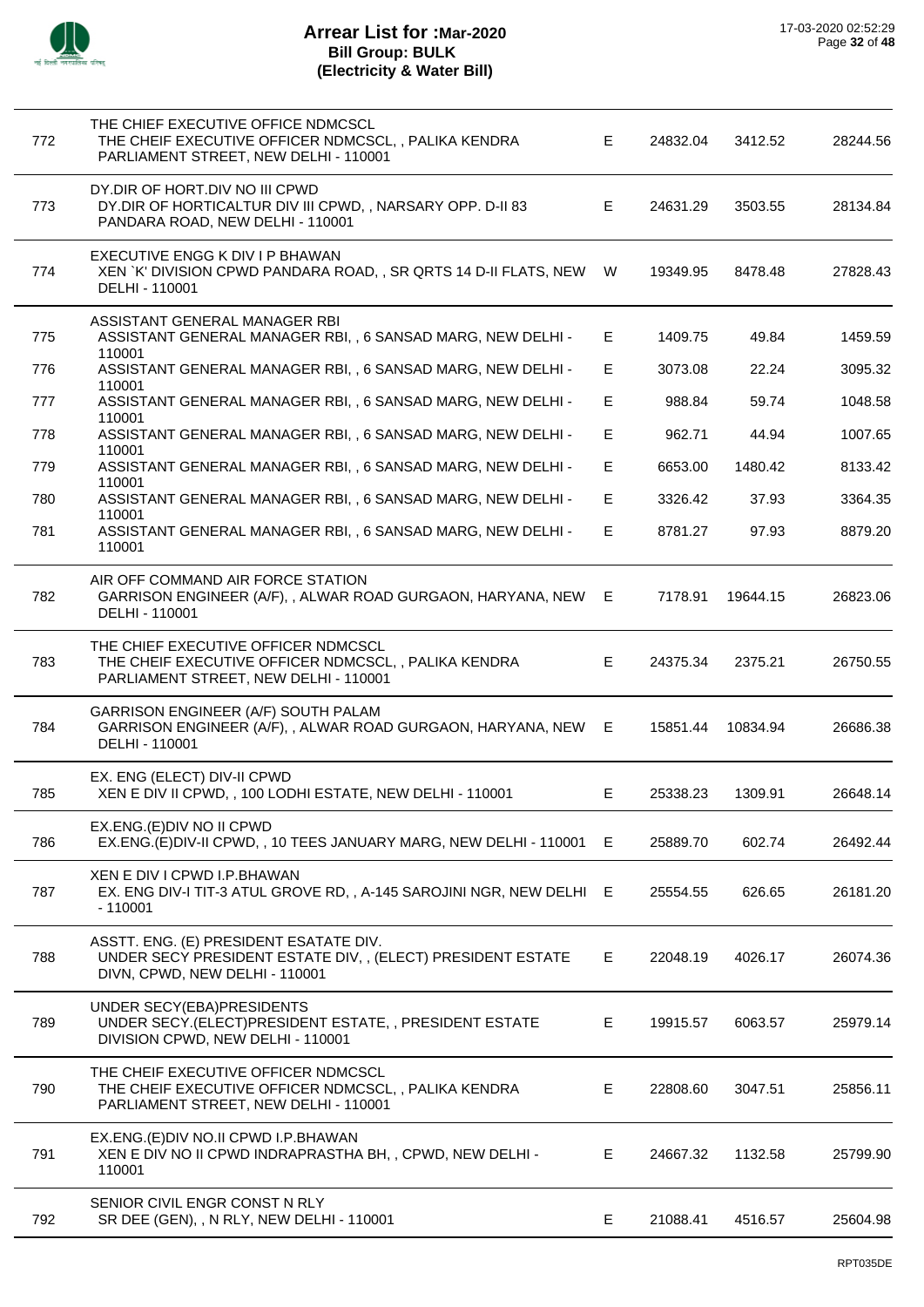

| 793        | E.E. (ELECTRICAL) DIV II CPWD<br>E.E. (ELECT.) A/C DIV II CPWD,, VIDYUT BHAWAN SHANKAR MKT., NEW<br>DELHI - 110001                                           | E.     | 24206.85           | 1374.23            | 25581.08             |
|------------|--------------------------------------------------------------------------------------------------------------------------------------------------------------|--------|--------------------|--------------------|----------------------|
| 794        | EX.ENG.E DIV.II CPWD.I.P.BHAWAN<br>XEN (E) DIV. NO-I CPWD, , 33, AURANGZEB ROAD, NEW DELHI - 110001                                                          | W      | 10399.76           | 14744.28           | 25144.04             |
| 795        | EX ENG N DIV C P W D<br>EXECUTIVE ENGINEER,, `N' DIVISIONAL, CPWD, NEW DELHI - 110001                                                                        | W      | -0.28              | 24685.44           | 24685.16             |
| 796<br>797 | EX ENGR D DIV CPWD<br>EX ENG 'D' DIVISION CPWD, , 'D' DIVISION CPWD, NEW DELHI - 110001<br>EX ENG 'D' DIVISION CPWD, , 'D' DIVISION CPWD, NEW DELHI - 110001 | W<br>W | 9759.87<br>9759.87 | 2417.80<br>2417.80 | 12177.67<br>12177.67 |
| 798        | S S E WORKS BARODA HOUSE<br>SSE WORK BARODA HOUSE, , RAILWAY DISPENSARY COLLEGE LANE<br>TILAK BRIDGE, NEW DELHI - 110001                                     | W      |                    | $-0.04$ 24214.66   | 24214.62             |
| 799        | EX ENG(E) DIV II CPWD IP BHAWAN<br>XEN E DIV NO II CPWD, , 8 TEEN MURTI LANE, NEW DELHI - 110001                                                             | E      | 23261.81           | 686.52             | 23948.33             |
| 800        | THE S.H.O. (VINAY MARG) POLICE STATION SAROJINI NAGAR<br>THE DEPUTY COMMISSIONER OF POLICE, , SOUTH DISTT HAUZ KHAS,<br>NEW DELHI, NEW DELHI - 110023        | W      | 17793.74           | 5644.70            | 23438.44             |
| 801        | THE CHIEF EXECUTIVE OFFCIER NDMCSCL<br>THE CHEIF EXECUTIVE OFFICER NDMCSCL, , PALIKA KENDRA<br>PARLIAMENT STREET, NEW DELHI - 110001                         | E      | 20204.39           | 3020.21            | 23224.60             |
| 802        | E E (ELECT)DIV II CPWD I P BHAWAN DIV II CPWD I P BHAWAN NEW DELHI<br>E E (ELECT) DIV II CPWD I P BHAWAN, , DIV II CPWD, I P BHAWAN, NEW<br>DELHI - 110001   | E      | 21919.75           | 1057.47            | 22977.22             |
| 803        | THE CHIEF EXECUTIVE OFFICER NDMCSCL<br>THE CHEIF EXECUTIVE OFFICER NDMCSCL, , PALIKA KENDRA<br>PARLIAMENT STREET, NEW DELHI - 110001                         | Е      | 19638.36           | 3140.82            | 22779.18             |
| 804        | DIRECTOR OF INDUSTRIES GOVT OFMANIPUR<br>DIRECTOR OF INDUSTRIES,, MANIPUR GOT EMPORIUM, IRWIN ROAD,                                                          | Е      | 18930.53           | 230.59             | 19161.12             |
| 805        | <b>NEW DELHI - 110001</b><br>DIRECTOR OF INDUSTRIES, , MANIPUR GOT EMPORIUM, IRWIN ROAD,<br><b>NEW DELHI - 110001</b>                                        | W      | 3211.09            | 340.28             | 3551.37              |
| 806        | EX ENG PRESIDENT ESTATE DIV CPWD<br>UNDER SECY PRESIDENT SECTT CPWD, , RASHTRAPATI BHAWAN,                                                                   | Е      | 2214.92            | 477.73             | 2692.65              |
| 807        | <b>NEW DELHI - 110001</b><br>UNDER SECY PRESIDENT SECTT CPWD,, RASHTRAPATI BHAWAN,                                                                           | E      | 834.00             | 446.66             | 1280.66              |
| 808        | <b>NEW DELHI - 110001</b><br>UNDER SECY PRESIDENT SECTT CPWD, , RASHTRAPATI BHAWAN,                                                                          | Е      | 1353.95            | 153.14             | 1507.09              |
| 809        | <b>NEW DELHI - 110001</b><br>UNDER SECY PRESIDENT SECTT CPWD, , RASHTRAPATI BHAWAN,                                                                          | Е      | 15118.34           | 2005.35            | 17123.69             |
| 810        | <b>NEW DELHI - 110001</b><br><b>INDIAN AIRLINES CORP</b><br>ACCOUNTS OFFICER, , INDIAN AIR LINES CORPORATION, NEW DELHI -<br>110001                          | W      | 0.59               | 22541.19           | 22541.78             |
| 811        | E.E. (ELECT.) A/C DIV II CPWD VIDYUT BHAWAN SHANKAR MKT.<br>E.E. (ELECT.) A/C DIV II CPWD,, VIDYUT BHAWAN SHANKAR MKT., NEW<br>DELHI, NEW DELHI - 110003     | E.     | 21988.68           | 405.03             | 22393.71             |
| 812        | EX ENG H DIVISION CPWD<br>XEN `H' DIVISION CPWDJAFFARY SQUARE DIZ AREA SEC II GOLE MKT,<br><b>NEW DELHI - 110001</b>                                         | W      | 0.26               | 22353.04           | 22353.30             |
| 813        | THE JOINT COMMISSIONER, A.P. BHAWAN<br>THE OFFICER INCHARGE,, A P GUEST HOUSE ASHOKA RD, NEW DELHI                                                           | E      | 4588.31            | 468.19             | 5056.50              |
| 814        | $-110001$<br>THE OFFICER INCHARGE,, A P GUEST HOUSE ASHOKA RD, NEW DELHI<br>$-110001$                                                                        | E      | 4550.04            | 293.95             | 4843.99              |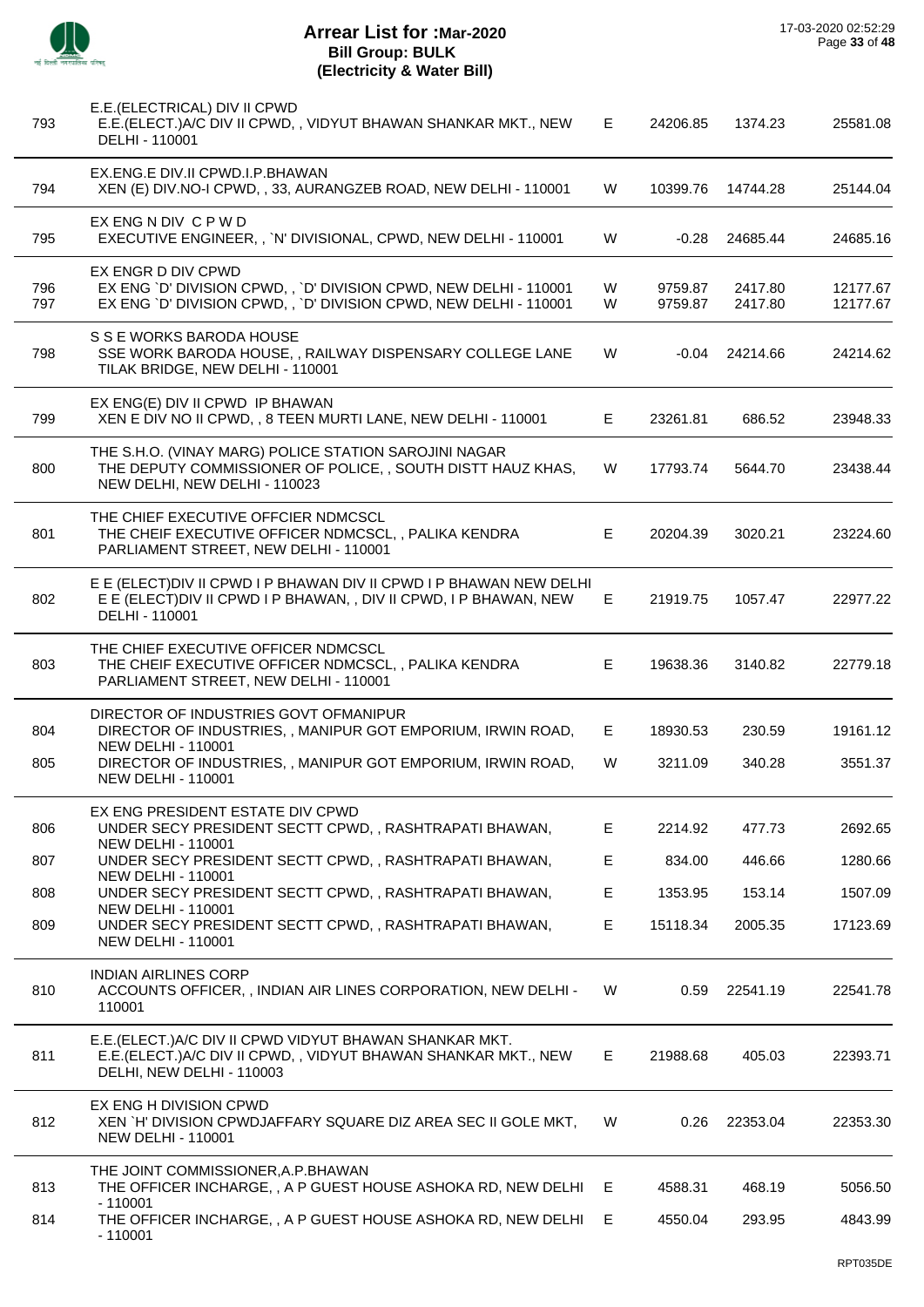|     | <b>Arrear List for : Mar-2020</b><br><b>Bill Group: BULK</b><br>(Electricity & Water Bill)                                                          |    |          |          | 17-03-2020 02:52:29<br>Page 34 of 48 |
|-----|-----------------------------------------------------------------------------------------------------------------------------------------------------|----|----------|----------|--------------------------------------|
| 815 | THE OFFICER INCHARGE,, A P GUEST HOUSE ASHOKA RD, NEW DELHI                                                                                         | E  | 7024.04  | 885.29   | 7909.33                              |
| 816 | $-110001$<br>THE OFFICER INCHARGE, , A P GUEST HOUSE ASHOKA RD, NEW DELHI<br>$-110001$                                                              | E  | 4107.10  | 69.22    | 4176.32                              |
| 817 | EX. ENG. PRESIENT ESTATE DIV<br>UNDER SECY.(ELECT)PRESIDENT ESTATE,, PRESIDENT ESTATE<br>DIVISION CPWD, NEW DELHI - 110001                          | E. | 15757.38 | 6019.44  | 21776.82                             |
| 818 | ASSTT. ENGR. (E) PRESIDENT DIV.CPWD<br>UNDER SECY PRESIDENT ESTATE DIV, , (ELECT) PRESIDENT ESTATE<br>DIVN, CPWD, NEW DELHI - 110001                | E. | 16327.10 | 5132.05  | 21459.15                             |
| 819 | EX ENG I DIV V FLOOR CPWD I P BHAWAN<br>EX.ENG.I DIV CPWD I.P.BHAWAN,, 30 TUGHLAK CREACENT, NEW DELHI W<br>$-110001$                                |    | 6453.92  | 5796.01  | 12249.93                             |
| 820 | EX.ENG.I DIV CPWD I.P.BHAWAN, , 30 TUGHLAK CREACENT, NEW DELHI<br>$-110001$                                                                         | W  | 4770.72  | 4284.06  | 9054.78                              |
| 821 | XEN H DIV CPWD<br>XEN `H' DIV CPWD4-6 PANDIT PANT MARG, NEW DELHI - 110001                                                                          | W  | 1.78     | 21148.32 | 21150.10                             |
| 822 | <b>GARRISON ENGINEER A/F GURGAUN</b><br>THE GARRISON ENGINEER (A/F), , ALWAR ROAD GURGAON, HARYANA,<br><b>NEW DELHI - 110001</b>                    | W  | 0.13     | 21146.68 | 21146.81                             |
| 823 | DE BSS PROJECT<br>DE (BSS) PROJECT, , MTNL ROOM NO 3313 DOOR SANCHAR SADAN,<br>3RD FLOOR CGO COMPLEX LODHI ROAD, NEW DELHI - 110003                 | E. | 20733.98 | 287.52   | 21021.50                             |
| 824 | M/S LIC OF INDIA ASAFALI ROAD<br>LIC OF INDIA, , 124 JEEVAN BHARATI, CON CIRCUS, NEW DELHI - 110001 E                                               |    | 16951.92 | 3973.68  | 20925.60                             |
| 825 | EXE ENG DIV CPWD<br>DEPUTY DIRECTOR CGHS, , CGHS, NEW DELHI - 110001                                                                                | W  | 18556.02 | 1650.74  | 20206.76                             |
| 826 | EXECUTIVE ENGINEER E DIV CPWD SOUTH BLOCK<br>XEN E DIV NO CPWD, , JALABI CHOWK GATE NO II, 9 RACE COURSE<br>ROAD, NEW DELHI - 110001                | W  | 4430.90  | 667.06   | 5097.96                              |
| 827 | XEN E DIV NO CPWD, , JALABI CHOWK GATE NO II, 9 RACE COURSE<br>ROAD, NEW DELHI - 110001                                                             | W  | 4430.90  | 667.06   | 5097.96                              |
| 828 | XEN E DIV NO CPWD, , JALABI CHOWK GATE NO II, 9 RACE COURSE<br>ROAD, NEW DELHI - 110001                                                             | W  | 8697.13  | 1281.02  | 9978.15                              |
| 829 | EX ENG E DIV II CPWD<br>XEN E DIV NO II CPWD, , AB-9 PURANA QUILA ROAD, NEW DELHI, NEW<br>DELHI - 110001                                            | E. | 19084.59 | 913.80   | 19998.39                             |
| 830 | OFFICE INCHARGE DY SPL A P GUE<br>THE OFFICER INCHARGE, , A P GUEST HOUSE ASHOKA RD, NEW DELHI<br>$-110001$                                         | Е  | 1635.65  | 154.96   | 1790.61                              |
| 831 | THE OFFICER INCHARGE, , A P GUEST HOUSE ASHOKA RD, NEW DELHI<br>$-110001$                                                                           | Е  | 2819.69  | 370.02   | 3189.71                              |
| 832 | THE OFFICER INCHARGE, , A P GUEST HOUSE ASHOKA RD, NEW DELHI<br>$-110001$                                                                           | Е  | 2619.93  | 67.70    | 2687.63                              |
| 833 | THE OFFICER INCHARGE, , A P GUEST HOUSE ASHOKA RD, NEW DELHI                                                                                        | E  | 2730.31  | 20.17    | 2750.48                              |
| 834 | $-110001$<br>THE OFFICER INCHARGE, , A P GUEST HOUSE ASHOKA RD, NEW DELHI                                                                           | Е  | 2872.18  | 24.40    | 2896.58                              |
| 835 | $-110001$<br>THE OFFICER INCHARGE, , A P GUEST HOUSE ASHOKA RD, NEW DELHI<br>$-110001$                                                              | E  | 5599.12  | 433.33   | 6032.45                              |
| 836 | THE CHEIF EXECUTIVE OFFICER NDMCSCL<br>THE CHEIF EXECUTIVE OFFICER NDMCSCL, , PALIKA KENDRA<br>PARLIAMENT STREET, NEW DELHI - 110001                | E. | 16229.04 | 2525.85  | 18754.89                             |
| 837 | EX.ENG(E)ED XVII CPWD TRIKOT BHAWAN<br>EX.ENG(E)ED XVII CPWD TRIKOT BHAWAN, , TRIKOT BHAWAN NO-2<br>IIIRD FLOOR, R.K.PURAM CPWD, NEW DELHI - 110001 | E. | 6626.13  | 45.75    | 6671.88                              |

 $\overline{\phantom{a}}$ 

J.

 $\overline{\phantom{a}}$ 

 $\overline{a}$ 

 $\overline{a}$ 

 $\overline{\phantom{a}}$ 

 $\overline{\phantom{a}}$ 

 $\overline{a}$ 

J.

 $\overline{a}$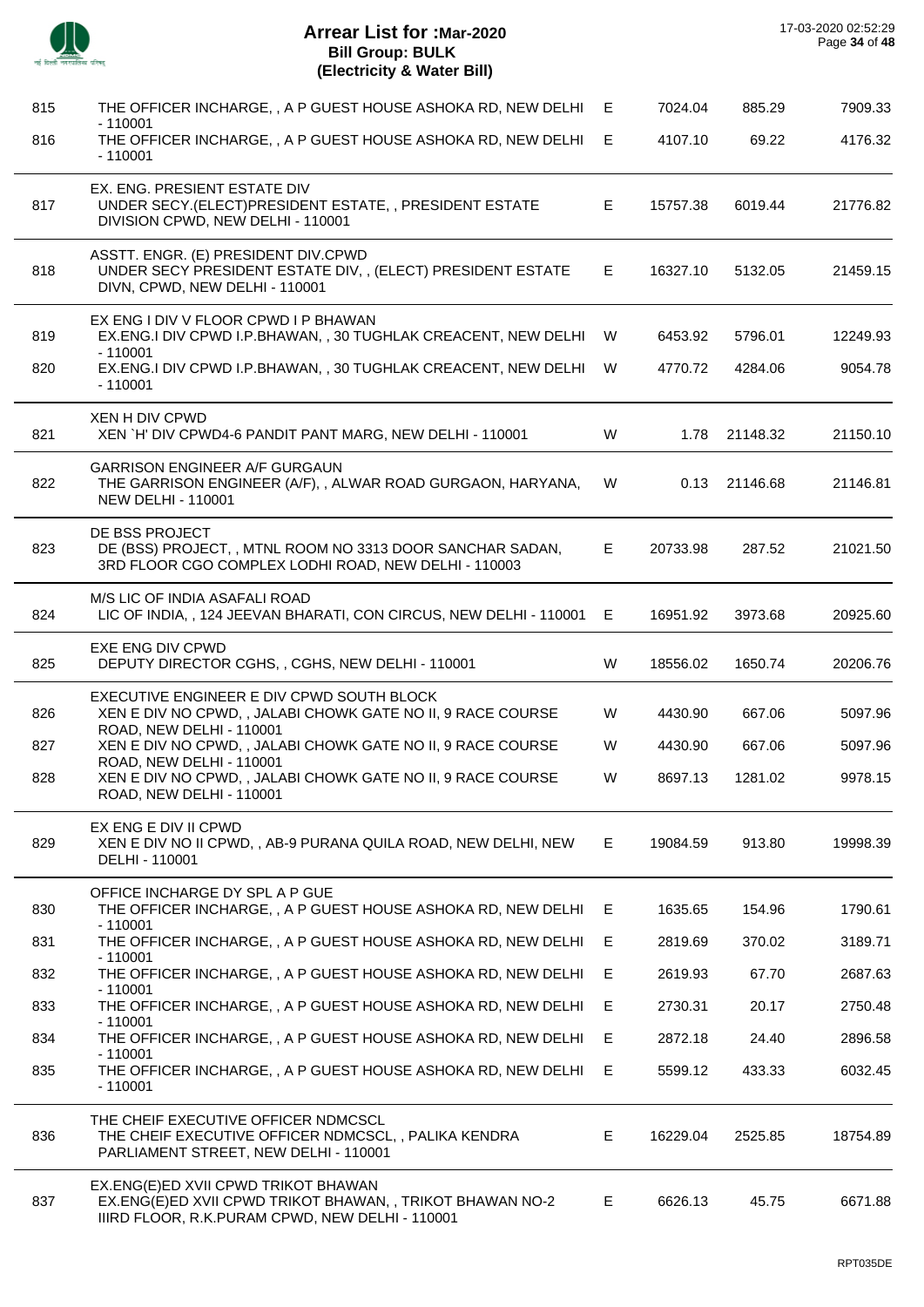|            | <b>Arrear List for :Mar-2020</b><br><b>Bill Group: BULK</b><br>(Electricity & Water Bill)                                                                       |        |                    |                   | 17-03-2020 02:52:29<br>Page 35 of 48 |
|------------|-----------------------------------------------------------------------------------------------------------------------------------------------------------------|--------|--------------------|-------------------|--------------------------------------|
| 838        | EX.ENG(E)ED XVII CPWD TRIKOT BHAWAN, , TRIKOT BHAWAN NO-2                                                                                                       | E      | 7663.97            | 221.51            | 7885.48                              |
| 839        | IIIRD FLOOR, R.K.PURAM CPWD, NEW DELHI - 110001<br>EX.ENG(E)ED XVII CPWD TRIKOT BHAWAN, , TRIKOT BHAWAN NO-2<br>IIIRD FLOOR, R.K.PURAM CPWD, NEW DELHI - 110001 | E      | 4077.47            | 102.22            | 4179.69                              |
| 840        | D.C.P. POLICE CONTROL ROOM MSO BLDG<br>DY COMM OF POLICE, , CONTROL ROOM MSO BLDG, 3RD FLR ITO, NEW E<br>DELHI - 110001                                         |        | 18465.36           | 127.49            | 18592.85                             |
| 841        | JT DY DIRECTOR<br>JT DY DIRECTOR A1, , I B COLONY 35 SP MARG, NEW DELHI - 110021                                                                                | Е      | 17000.55           | 1507.19           | 18507.74                             |
| 842        | EX.ENG (D)DIV KIDWAI NAGAR<br>EX ENG `D' DIVISION CPWD, , `D' DIVISION CPWD, NEW DELHI - 110001                                                                 | W      | 14757.07           | 3667.66           | 18424.73                             |
| 843        | EX ENG. DIV-IX CPWD<br>EX ENG E DIV NO IX CPWD, , 8TH FLR R K PURAM DISTRIC PARK, NEW<br>DELHI - 110001                                                         | E.     | 15557.40           | 2567.92           | 18125.32                             |
| 844<br>845 | EX ENG PRESIDENT ESTATE DIV CPWD<br>THE ASSTT ENGR,, PRESIDENT ESTATE CPWD, NEW DELHI - 110001<br>THE ASSTT ENGR,, PRESIDENT ESTATE CPWD, NEW DELHI - 110001    | Е<br>Е | 14298.96<br>392.78 | 2609.68<br>663.42 | 16908.64<br>1056.20                  |
| 846        | XEN (E) AC DIV IV CPWD VIDYUT BH III FL<br>EE (ELECT) A/C DIV IV CPWD V.BH., , ELECTRIC DIV NO III, CPWD, NEW<br>DELHI - 110001                                 | Е.     | 17325.58           | 249.42            | 17575.00                             |
| 847        | GARRISON ENGINEER (P) (A.F.) SOUTH PALAM<br>THE GARRISON ENGINEER (A/F), , ALWAR ROAD GURGAON, HARYANA,<br><b>NEW DELHI - 110001</b>                            | Е      | 5351.35            | 12215.59          | 17566.94                             |
| 848        | C.I.S.C.<br>CHIEF OF INTEGRATED DEFENCE STAFF,, ROOM NO 259-B SOUTH<br>BLOCK, NEW DELHI - 110001                                                                | Е      | 6924.97            | 89.45             | 7014.42                              |
| 849        | CHIEF OF INTEGRATED DEFENCE STAFF, , ROOM NO 259-B SOUTH                                                                                                        | Е      | 5374.92            | 37.11             | 5412.03                              |
| 850        | BLOCK, NEW DELHI - 110001<br>CHIEF OF INTEGRATED DEFENCE STAFF,, ROOM NO 259-B SOUTH<br>BLOCK, NEW DELHI - 110001                                               | W      | 4859.48            | 242.97            | 5102.45                              |
| 851        | EXE ENGR C DIV I P BHAWAN CPWD<br>EXE.ENGINEER "R"DIV CPWDWC QTR NO. 14-22 JANPATH, NEW DELHI -<br>110001                                                       | W      | 9705.70            | 7634.46           | 17340.16                             |
| 852        | EX.ENG.(E) DIVISION CPWD I.P. BHAWAN<br>XEN E DIV. II CPWD I.P. BHAWAN, , I.P. BHAWAN, NEW DELHI - 110001                                                       | E.     | 16618.31           | 512.01            | 17130.32                             |
| 853        | EX ENG I DIV CPWD<br>EX.ENGR. I DIV CPWD I.P BHAWAN, , C.P.W.D, NEW DELHI - 110001                                                                              | W      | 7201.22            | 9738.12           | 16939.34                             |
| 854        | EX.ENG.CPWD GOB NIT SECTT.DIV<br>EX. ENG.PWD-IV ROOM NO-413 IVTH FLOOR,, VITHAL BHAI PATEL<br>HOUSE RAFI MARG, I.P.BHAWAN I.P.ESTATE -2, NEW DELHI - 110001     | W      | 23898.56           | 40806.00          | 16907.44                             |
| 855        | EX.ENG.I DIV.CPWD.I.P.BHAWAN<br>EX.ENGR. I DIV CPWD I.P BHAWAN, , C.P.W.D, NEW DELHI - 110001                                                                   | W      | 7177.10            | 9689.46           | 16866.56                             |
| 856        | <b>GENERAL MANAGER DMS</b><br>GEN.MANAGER D.M.S.WEST PATAL NAGAR,, WEST PATAL NAGAR,<br><b>NEW DELHI - 110001</b>                                               | E      | 11584.54           | 5208.10           | 16792.64                             |
| 857        | EX. ENGG.(E) MBRHD SEWA BHAWAN R.K.PURAM<br>XEN (ELECT) DIV NO IX CPWDBLOCK NO 4 EAST SIDE CPWD BAPU                                                            | Е      | 9438.40            | 2154.20           | 11592.60                             |
| 858        | DHAM, NEW DELHI - 110001<br>XEN (ELECT) DIV NO IX CPWDBLOCK NO 5 NORTH SIDE BAPU DHAM,                                                                          | Е      | 1325.26            | 387.80            | 1713.06                              |
| 859        | <b>NEW DELHI - 110001</b><br>XEN (ELECT) DIV NO IX CPWDBLOCK NO 6 NORTH SIDE BAPU DHAM,<br><b>NEW DELHI - 110001</b>                                            | E      | 2917.61            | 550.79            | 3468.40                              |
|            |                                                                                                                                                                 |        |                    |                   |                                      |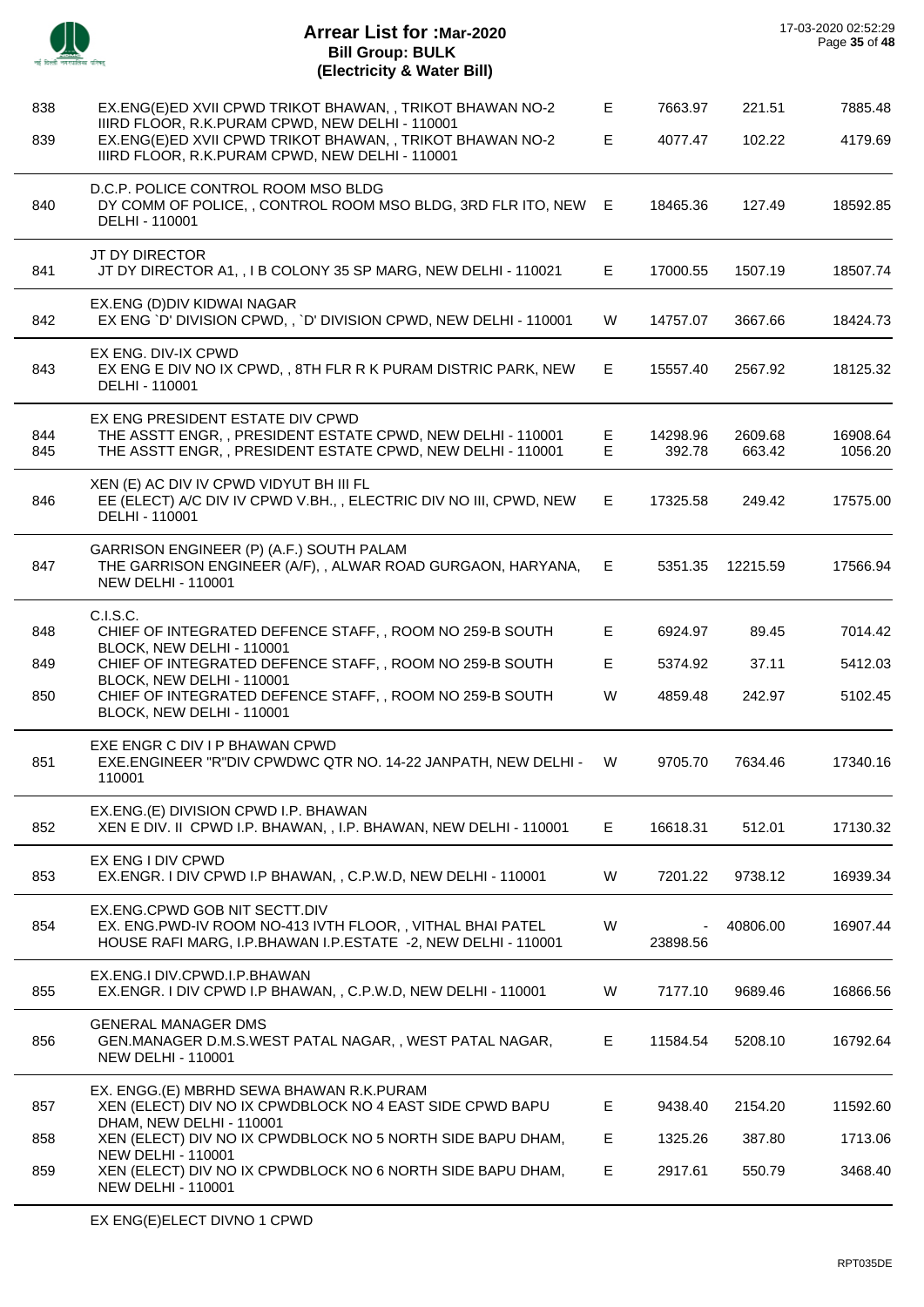|     | <b>Arrear List for :Mar-2020</b><br><b>Bill Group: BULK</b><br>(Electricity & Water Bill)                                                                                                                            |
|-----|----------------------------------------------------------------------------------------------------------------------------------------------------------------------------------------------------------------------|
| 860 | XEN PRESIDENT STATE DIV, , RASHTRAPATI BHAWAN, NEW DELHI -                                                                                                                                                           |
| 861 | 110001<br>XEN PRESIDENT STATE DIV, , RASHTRAPATI BHAWAN, NEW DELHI -<br>110001                                                                                                                                       |
| 862 | EX.ENG.I DIV.CPWD.I.P.BHAWAN<br>XEN B DIV CPWD2 TEEN MURTI MARG, NEW DELHI - 110001                                                                                                                                  |
| 863 | THE JOINT COMM.A.P.BHAWAN ASHOK RD.<br>THE JOINT COMMISSIONER A.P.BHAWAN,, ASHOK ROAD, NEW DELH<br>110001                                                                                                            |
| 864 | THE JOINT COMMISSIONER A.P.BHAWAN,, ASHOK ROAD, NEW DELH<br>110001                                                                                                                                                   |
| 865 | EX.ENG.(B) DIV.CPWD.I.P.BHAWAN<br>XEN B DIV CPWD2 MOTI LAL NEHRU MARG, NEW DELHI - 110001                                                                                                                            |
| 866 | <b>MANAGER EXTERNAL AFFAIRS HOSTEL</b><br>THE MANAGER,, EXTERNAL AFFAIRS, DIZ AREA HOSTEL, NEW DELH<br>110001                                                                                                        |
| 867 | GARRISON ENG. (P) AIR FORCE PALAM<br>G.E.(P) AF SUBROTTO PARK,, PALAM DELHI CANTT., NEW DELHI -<br>110001                                                                                                            |
| 868 | EE (C-I) S.P. NDMC ESS 33KV<br>EE (MAINT.33KV) ELECT.NDMC, , VIDYUT BHAWAN, NEW DELHI, NEW<br>DELHI - 110001                                                                                                         |
| 869 | ASSISTANT DIR GAD I SPORTS AUTHORITY OF INDIA JAWAHARLAL ST<br>Assistant Director(GAD-I), , Kiddies Pool Staff Quarter, Sports Authority of<br>India, J.N.Stadium Complex, East Gate, Lodhi Road, NEW DELHI - 110003 |
| 870 | EX.ENG.I DIV.NO 2 CPWD.I.P.BHAWAN<br>XEN (E) DIV.NO-I CPWD, , 33, AURANGZEB ROAD, NEW DELHI - 11000                                                                                                                  |
| 871 | EX. ENG. I DIV CPWD IP BHAWAN<br>EX.ENG.I DIV CPWD I.P.BHAWAN, , 30 TUGHLAK CREACENT, NEW DE<br>$-110001$                                                                                                            |
| 872 | EX. ENG. I DIV CPWD<br>EX.ENG.I DIV CPWD I.P.BHAWAN, , 30 TUGHLAK CREACENT, NEW DE<br>$-110001$                                                                                                                      |
| 873 | AGM(BLDG) BSNL<br>A.G.M. BUILDING B.S.N.L.16 D TELEGRAPH SQURE, NEW DELHI - 110                                                                                                                                      |
| 874 | MEDICAL SUPRINTENDENT DR RML HOSPITAL<br>MEDICAL SUPDT R.M.L. HOSPITAL,, BABA KHARAK SINGH MARG, NE<br>DELHI, NEW DELHI - 110001                                                                                     |
|     |                                                                                                                                                                                                                      |

880 THE OFFICER INCHARGE, , GUJRAT BHAWAN CHANAKYAPURI, NEW

DELHI - 110001

E 6385.13 1153.06 7538.19

E 7853.38 1373.24 9226.62

| 862 | EX.ENG.I DIV.CPWD.I.P.BHAWAN<br>XEN B DIV CPWD2 TEEN MURTI MARG, NEW DELHI - 110001                                                                                                                                                        | W  | 7082.19  | 9619.86  | 16702.05 |
|-----|--------------------------------------------------------------------------------------------------------------------------------------------------------------------------------------------------------------------------------------------|----|----------|----------|----------|
| 863 | THE JOINT COMM.A.P.BHAWAN ASHOK RD.<br>THE JOINT COMMISSIONER A.P.BHAWAN, , ASHOK ROAD, NEW DELHI -<br>110001                                                                                                                              | E. | 10392.34 | 220.24   | 10612.58 |
| 864 | THE JOINT COMMISSIONER A.P.BHAWAN, , ASHOK ROAD, NEW DELHI -<br>110001                                                                                                                                                                     | E. | 5570.92  | 417.89   | 5988.81  |
| 865 | EX.ENG.(B) DIV.CPWD.I.P.BHAWAN<br>XEN B DIV CPWD2 MOTI LAL NEHRU MARG, NEW DELHI - 110001                                                                                                                                                  | W  | 10533.88 | 5747.91  | 16281.79 |
| 866 | MANAGER EXTERNAL AFFAIRS HOSTEL<br>THE MANAGER, , EXTERNAL AFFAIRS, DIZ AREA HOSTEL, NEW DELHI -<br>110001                                                                                                                                 | E. | 16106.66 | 111.20   | 16217.86 |
| 867 | GARRISON ENG. (P) AIR FORCE PALAM<br>G.E.(P) AF SUBROTTO PARK,, PALAM DELHI CANTT., NEW DELHI -<br>110001                                                                                                                                  | W  | $-0.81$  | 15922.04 | 15921.23 |
| 868 | EE (C-I) S.P. NDMC ESS 33KV<br>EE (MAINT.33KV) ELECT.NDMC,, VIDYUT BHAWAN, NEW DELHI, NEW<br>DELHI - 110001                                                                                                                                | W  | 14411.53 | 1374.97  | 15786.50 |
| 869 | ASSISTANT DIR GAD I SPORTS AUTHORITY OF INDIA JAWAHARLAL STADIUM COMPLEX EAST GATE<br>Assistant Director(GAD-I),, Kiddies Pool Staff Quarter, Sports Authority of<br>India, J.N.Stadium Complex, East Gate, Lodhi Road, NEW DELHI - 110003 | W  | 15023.11 | 751.16   | 15774.27 |
| 870 | EX.ENG.I DIV.NO 2 CPWD.I.P.BHAWAN<br>XEN (E) DIV. NO-I CPWD, , 33, AURANGZEB ROAD, NEW DELHI - 110001                                                                                                                                      | W  | 6492.12  | 9157.50  | 15649.62 |
| 871 | EX. ENG. I DIV CPWD IP BHAWAN<br>EX.ENG.I DIV CPWD I.P.BHAWAN,, 30 TUGHLAK CREACENT, NEW DELHI<br>$-110001$                                                                                                                                | W  | 6230.37  | 9287.05  | 15517.42 |
| 872 | EX. ENG. I DIV CPWD<br>EX.ENG.I DIV CPWD I.P.BHAWAN,, 30 TUGHLAK CREACENT, NEW DELHI<br>$-110001$                                                                                                                                          | W  | 6210.47  | 9257.10  | 15467.57 |
| 873 | AGM(BLDG) BSNL<br>A.G.M. BUILDING B.S.N.L.16 D TELEGRAPH SQURE, NEW DELHI - 110001                                                                                                                                                         | W  | 11164.67 | 4229.38  | 15394.05 |
| 874 | MEDICAL SUPRINTENDENT DR RML HOSPITAL<br>MEDICAL SUPDT R.M.L. HOSPITAL, , BABA KHARAK SINGH MARG, NEW<br>DELHI, NEW DELHI - 110001                                                                                                         | W  | 3786.25  | 11492.89 | 15279.14 |
| 875 | LIC OF INDIA ZONAL OFFICE LAKSHMI BLD.<br>LIC OF INDIA,, JEEVAN BHARATI, 124 CON CIRCUS, NEW DELHI - 110001                                                                                                                                | W  | 14323.36 | 716.17   | 15039.53 |
| 876 | LEVEL-4 R K PURAM<br>EX ENGR Q DIV EAST BLOCK - I, , LEVEL -4 R K PURAM CPWD, NEW<br>DELHI - 110001                                                                                                                                        | W  | 1.16     | 14823.31 | 14824.47 |
| 877 | EX ENGR (ELECT.) DIV II CPWD<br>XEN E DIV II CPWD, , 10 TEES JANUARY MARG, NEW DELHI - 110001                                                                                                                                              | E. | 14471.80 | 280.75   | 14752.55 |
| 878 | <b>MEDICAL SUPDT</b><br>MEDICAL SUPDT,, WILLINGDON HOSPITAL, NEW DELHI, NEW DELHI -<br>110001                                                                                                                                              | W  | 3295.32  | 11354.46 | 14649.78 |
| 879 | THE OFFICER INCHARGE<br>THE OFFICER INCHARGE, , GUJRAT BHAWAN CHANAKYAPURI, NEW<br>DELHI - 110001                                                                                                                                          | Е  | 5776.29  | 515.55   | 6291.84  |

E 2661.93 204.71 2866.64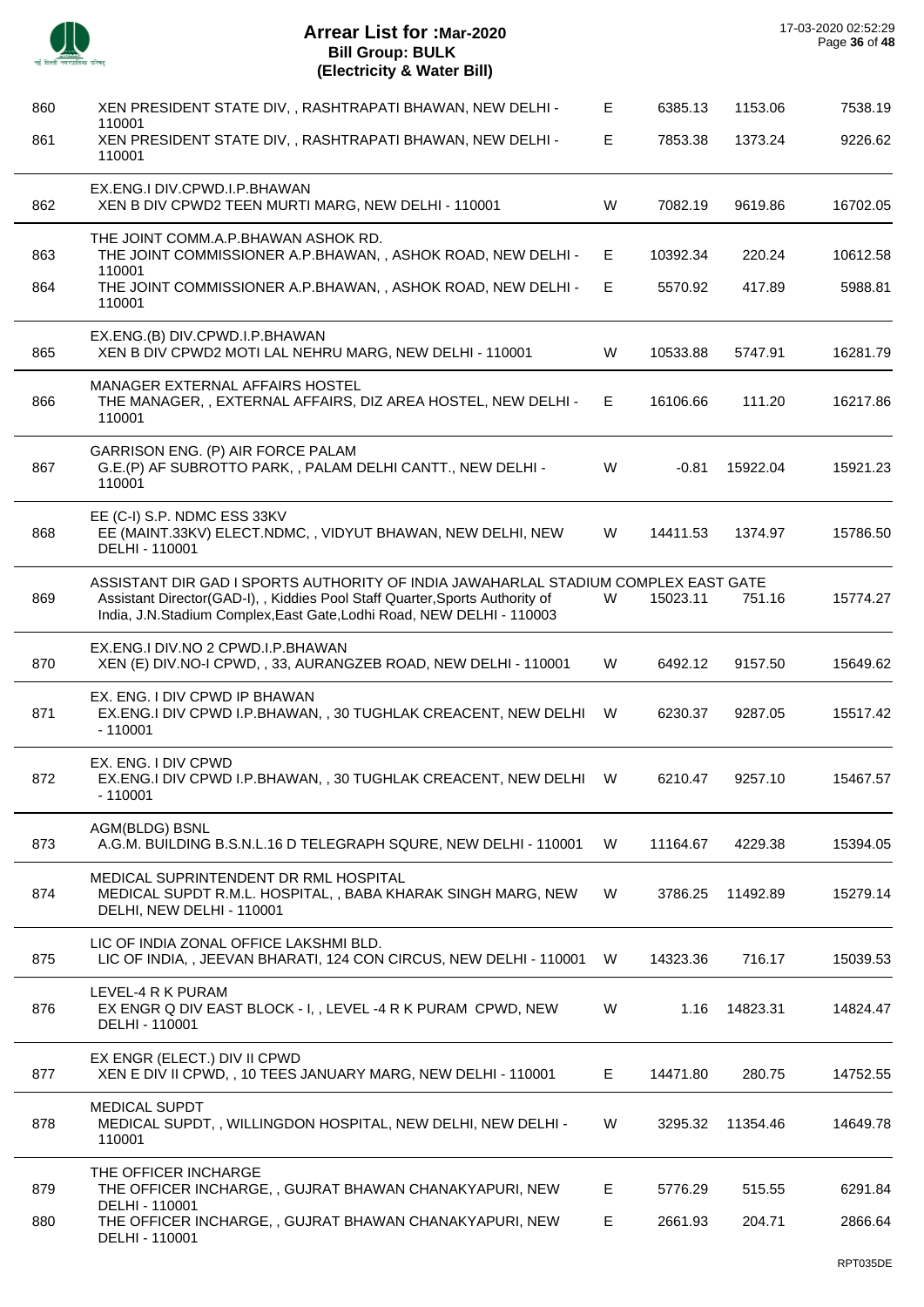

J.

J.

J.

J.

÷,

J.

J.

| 881 | THE OFFICER INCHARGE,, GUJRAT BHAWAN CHANAKYAPURI, NEW<br>DELHI - 110001                                                             | Е  | 4459.91  | 792.40   | 5252.31  |
|-----|--------------------------------------------------------------------------------------------------------------------------------------|----|----------|----------|----------|
| 882 | EX.ENG.CONST DIV I I.P.BH.CPWD<br>EX.ENG.(E)ELECT.CONST DIV-I I.P.BHAWAN,, CPWD, NEW DELHI -<br>110001                               | E  | 12847.39 | 1518.64  | 14366.03 |
| 883 | DEPUTY COMMISSIONER POLICE<br>THE DEPUTY COMMISSIONER OF POLICE, , DISTT, NEW DELHI - 110001                                         | W  | 13617.24 | 680.86   | 14298.10 |
| 884 | DY DIR (HORT) ESTATE DIV III CPWD<br>DY DIRECTOR (HORT) ESTATE DIV, , CPWD ROOM NO 420, Y SHAPE<br>BLDG, NEW DELHI - 110001          | E  | 11353.47 | 2899.00  | 14252.47 |
| 885 | EX.ENG E DIV.II CPWD.I.P.BHAWAN<br>XEN (E) DIV. NO-I CPWD, , 33, AURANGZEB ROAD, NEW DELHI - 110001                                  | W  | 5890.83  | 8342.53  | 14233.36 |
| 886 | ASSISTANT GENERAL MANAGER RBI<br>ASSISTANT GENERAL MANAGER RBI, , 6 SANSAD MARG, NEW DELHI -<br>110001                               | Е  | 6225.17  | 71.72    | 6296.89  |
| 887 | ASSISTANT GENERAL MANAGER RBI, , 6 SANSAD MARG, NEW DELHI -<br>110001                                                                | E  | 7790.19  | 98.02    | 7888.21  |
| 888 | EX ENGR ELECT DIV NO II CPWD I P BHAWAN<br>XEN E DIV II CPWD, , 11 TUGLAK ROAD, NEW DELHI - 110001                                   | E  | 13583.94 | 556.08   | 14140.02 |
| 889 | EX ENGR C DIV CPWD, I. P. BHAWAN<br>EX ENG (Y) SHAPE BULD. N' DIV CPWD,, N' DIV CPWD, NEW DELHI -<br>110001                          | W  | 2498.29  | 11607.22 | 14105.51 |
| 890 | EXECUTIVE ENGINEER D DIVISION (CIVIL)<br>EXECUTIVE ENGINEER, , D DIVN CPWD, NEW DELHI - 110001                                       | W  | 9327.07  | 4553.01  | 13880.08 |
| 891 | <b>TRADE COMMISSIONER J&amp;K</b><br>TRADE COMMISSIONER, , J&K GOVT GUEST HOUSE, NEW DELHI -<br>110001                               | W  | $-0.17$  | 13833.29 | 13833.12 |
| 892 | EX.ENG.(E)ELECT.DIV II CPWD I.P.ESTATE<br>XEN E DIV NO II CPWD INDRAPRASTHA BH, , CPWD, AT MOTHER<br>TERRASA CR., NEW DELHI - 110001 | E  | 13467.14 | 299.91   | 13767.05 |
| 893 | CHIEF ADMINISTRATION OFFICER(MOD)<br>CHIEF ADMINISTRATIVE OFFICER, , M/O DEFENCE, DALHAUSI ROAD,<br><b>NEW DELHI - 110001</b>        | E. | 5031.26  | 8154.93  | 13186.19 |
| 894 | PRESEIDENT ESTATE ELECT DIV CPWD<br>THE ASSTT ENGR,, PRESIDENT ESTATE CPWD, NEW DELHI - 110001                                       | Е  | 9983.74  | 2851.02  | 12834.76 |
| 895 | EX.ENG(ELECT) DIV II CPWD<br>XEN E DIV. II CPWD I.P. BHAWAN, , I.P. BHAWAN, NEW DELHI - 110001                                       | Е  | 12138.01 | 634.75   | 12772.76 |
| 896 | STAIR CASE EX.ENG (E) DIV I CPWD<br>XEN PRESIDENT STATE DIV, , RASHTRAPATI BHAWAN, NEW DELHI -<br>110001                             | E. | 10752.09 | 1902.03  | 12654.12 |
| 897 | AIR COMMODORE AIR OFFICER<br>GARRISON ENGINEER (A/F),, ALWAR ROAD GURGAON, HARYANA, NEW E<br>DELHI - 110001                          |    | 5656.30  | 6916.92  | 12573.22 |
| 898 | E.E.DIV II CPWD<br>EX.ENGINEER `J' DIV CPWD,, `J' DIV CPWD, E, NEW DELHI - 110001                                                    | W  | 8381.84  | 3973.06  | 12354.90 |
| 899 | OFF. INC. DY SPL<br>THE OFFICER INCHARGE, , A P GUEST HOUSE ASHOKA RD, NEW DELHI E<br>$-110001$                                      |    | 10123.53 | 2176.13  | 12299.66 |
| 900 | THE DIRECTOR OF HORTICULTURE<br>DEPUTY DIRECTOR HORT.CIRCLE NO.8,, DDA B-2/B, JANK PURI, -58,<br>OPP WATER TANKS, NEW DELHI - 110001 | Е  | $-0.23$  | 6323.00  | 6322.77  |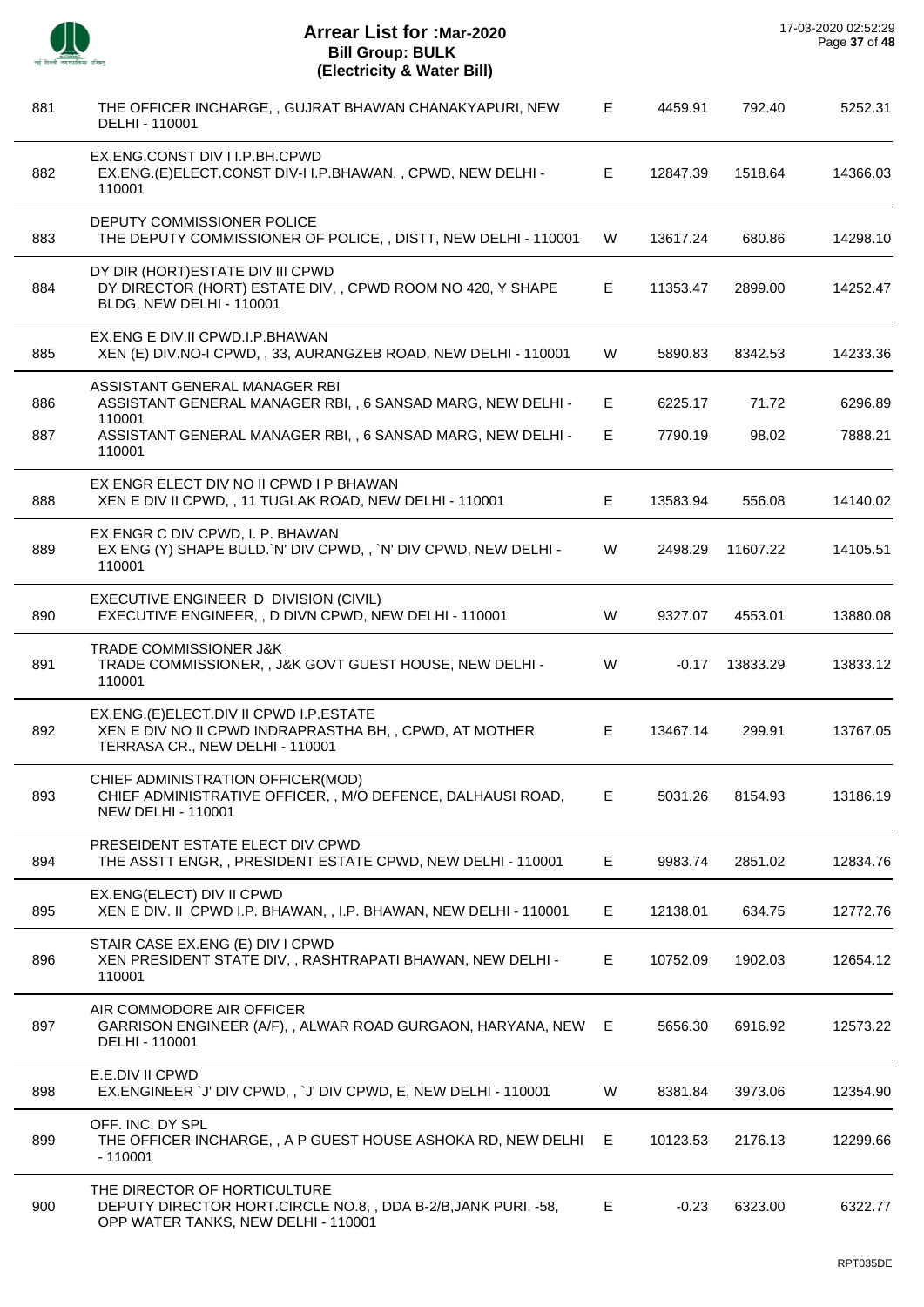$\overline{\phantom{a}}$ 

J.

 $\overline{a}$ 

 $\overline{a}$ 

| 901        | DEPUTY DIRECTOR HORT.CIRCLE NO.8, , DDA B-2/B, JANK PURI, -58,<br>OPP WATER TANKS, NEW DELHI - 110001                                                                                                        | W      | 0.80               | 5898.45         | 5899.25            |
|------------|--------------------------------------------------------------------------------------------------------------------------------------------------------------------------------------------------------------|--------|--------------------|-----------------|--------------------|
| 902        | EX ENGR ENQUIRY OFFICE CPWD<br>XEN ELETRIC DIV NO XII C 21 STATE EMPORIDII/25 KIDWAI NAGAR<br>WEST (BILL AT RESI), NEW DELHI - 110001                                                                        | W      | 9759.31            | 2418.28         | 12177.59           |
| 903        | XEN PARILAMENT WORKS DIV CPWD<br>XEN PARLIAMENT WORKS DIV NO 1, , CPWD 32 WESTERN COURT, NEW<br>DELHI - 110001                                                                                               | W      | -0.39              | 12166.43        | 12166.04           |
| 904        | MANAGING DIRECTOR KENDRIYA BHANDAR<br>MANAGING DIRECTOR KENDRIYA BHANDAR, , E WINGS PUSHPA<br>BHAWAN MADANGIR ROAD, NEW DELH - 110001                                                                        | Е      | 11917.29           | 82.28           | 11999.57           |
| 905        | EX.ENG.I DIV.NO II CPWD.I.P.BHAWAN<br>XEN (E) DIV. NO-I CPWD, , 33, AURANGZEB ROAD, NEW DELHI - 110001                                                                                                       | W      | 4954.42            | 7044.83         | 11999.25           |
| 906<br>907 | <b>G M LIC OF INDIA</b><br>LIC OF INDIA,, 124 JEEVAN BHARATI, CON CIRCUS, NEW DELHI - 110001<br>LIC OF INDIA,, 124 JEEVAN BHARATI, CON CIRCUS, NEW DELHI - 110001                                            | E<br>W | 4417.35<br>7124.83 | 30.50<br>356.24 | 4447.85<br>7481.07 |
| 908        | <b>XEN B DIV CPWD</b><br>XEN B DIV CPWD, , 32 PRITHVI RAJ ROAD, NEW DELHI - 110001                                                                                                                           | W      | 5544.92            | 6353.01         | 11897.93           |
| 909        | THE ZONAL OFFICER L.I.C.BULDING<br>LIC OF INDIA,, 124 JEEVAN BHARATI, CON CIRCUS, NEW DELHI - 110001                                                                                                         | E.     | 11559.36           | 79.81           | 11639.17           |
| 910        | DEPUTY DIRECTOR HORTICULTURE CPWD<br>DEPUTY DIRECTOR HORTICULTURE CPWD, , ZONE WEST SUB DIV, I P<br>BHAWAN, NEW DELHI - 110001                                                                               | W      | -0.42              | 11561.51        | 11561.09           |
| 911        | DIR.I.B.MIN.OF HOME AFFAIRS GOVT INDIA<br>ASSISTANT DIR I B GOVT OF INDIA, , NEW DELHI, NEW DELHI, NEW<br>DELHI - 110021                                                                                     | W      | 0.52               | 11443.80        | 11444.32           |
| 912        | EX ENG PWD PUBLIC HEALTH<br>SECTION OFFICER, , HARYANA BHAVAN, NEW DELHI - 110001                                                                                                                            | W      | 0.30               | 11346.92        | 11347.22           |
| 913        | CHIFF ADMN.OFFICER<br>GARRISON ENGINEER (A/F), , ALWAR ROAD GURGAON, HARYANA, NEW<br>DELHI - 110001                                                                                                          | E      | 4882.59            | 6391.77         | 11274.36           |
| 914        | MINISTRY OF ENVIRONMENT INDIRA PARYAVARN BHAWAN CGO COMPLEX<br>UNDER SECRETARY MINISTRY OF ENVIRONMENT AND FOREST,,<br>ROOM NO 915 INDRA PARYAVARAN BHAWAN B WING, CGO COMPLEX,<br><b>NEW DELHI - 110003</b> | W      | 0.00               | 11184.05        | 11184.05           |
| 915        | EX ENGR I DIV CPWD<br>XEN `B' DIV, , CPWD, NEW DELHI - 110001                                                                                                                                                | W      | 5211.69            | 5892.46         | 11104.15           |
| 916        | DIV ENGR. TELEPHONE EX JOR BAGH<br>ASSTT ENGINEER (PHONES), , TELEPHONE EXCHANGE, JOR BAGH,<br><b>NEW DELHI - 110001</b>                                                                                     | W      | 10285.23           | 815.15          | 11100.38           |
| 917        | EX ENGR ELECT DIV II CPWD<br>XEN E DIV II CPWD, , 6 MOTILAL NEHRU MARG, NEW DELHI - 110001                                                                                                                   | Е      | 10887.42           | 166.59          | 11054.01           |
| 918        | EX.ENG.(E)A.C.DIV.5CPWD<br>XEN E AIR CONDITION DIV V CPWD, , VIDYUT BHAWAN, NEW DELHI -<br>110001                                                                                                            | Е      | 10866.08           | 146.26          | 11012.34           |
| 919        | E.E.(E)POSTAL ELECTRICAL.DIVISION<br>EE(E) POSTAL ELECTRICAL DIV.,, 10TH FL MEGHDOOT BHAWAN, NEW<br>DELHI - 110001                                                                                           | Е      | 9476.83            | 1428.79         | 10905.62           |
| 920        | SUB DIV ENG PUBLIC HEALTH<br>THE SUB DIV XEN,, ELECT DIVN PWD B&R, A-1 PANJAB ESTATE<br>SIKANDER, NEW DELHI - 110001                                                                                         | W      | 4464.71            | 6207.69         | 10672.40           |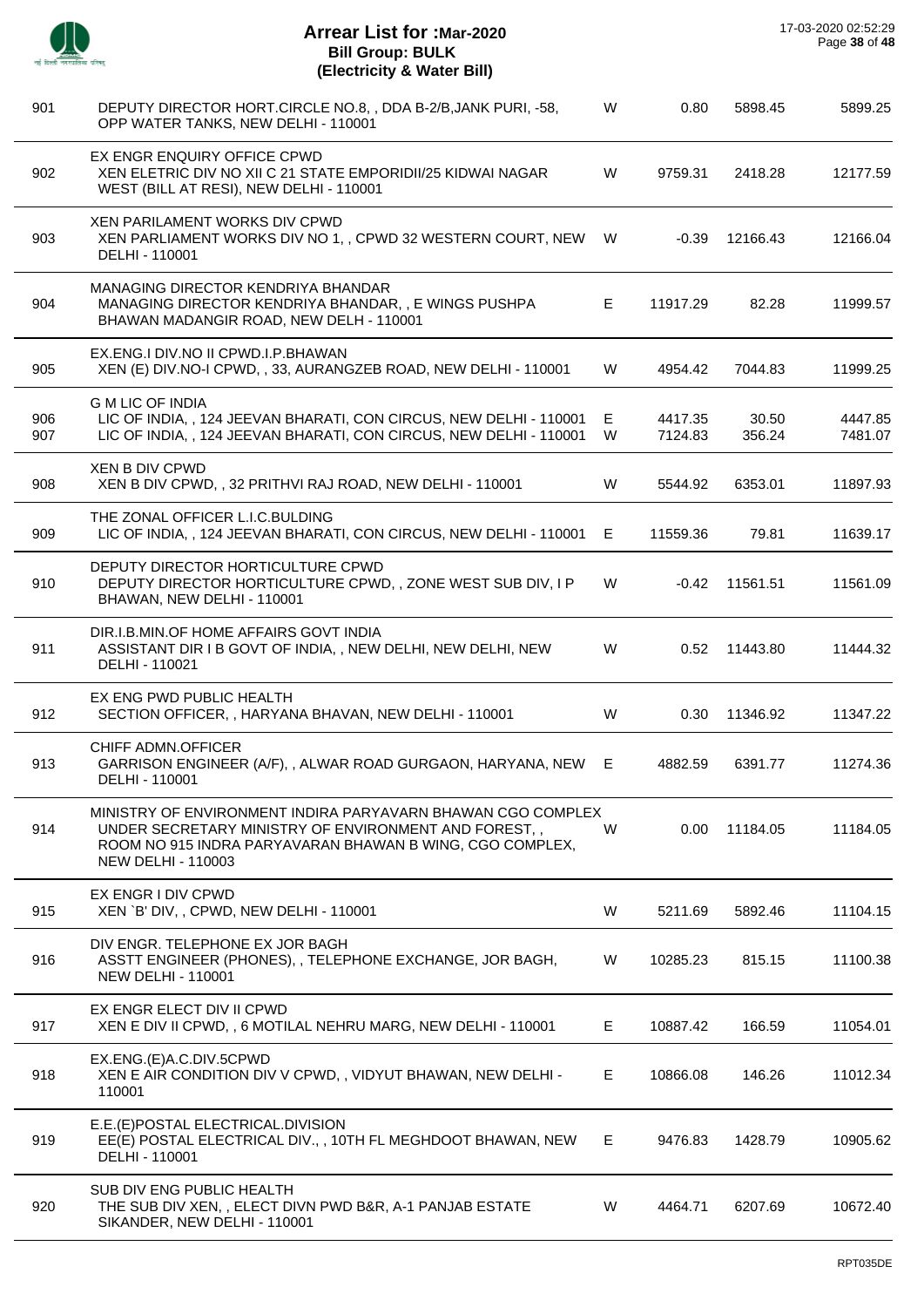

| 921        | LIC OF INDIA JEEVAN BHARTI<br>L.I.C., , 124 JEEVAN BHARATI, CON CIRCUS, NEW DELHI - 110001                                                             | E.     | 10247.10           | 70.75           | 10317.85           |
|------------|--------------------------------------------------------------------------------------------------------------------------------------------------------|--------|--------------------|-----------------|--------------------|
| 922<br>923 | EX.ENG DIV NO-V CPWD<br>XEN.ENG.DIV NO V CPWDA-106 SAROJINI NAGAR, NEW DELHI - 110001<br>XEN.ENG.DIV NO V CPWDA-106 SAROJINI NAGAR, NEW DELHI - 110001 | E<br>W | 7030.74<br>3041.54 | 48.54<br>152.08 | 7079.28<br>3193.62 |
| 924        | EX ENG CONST. DIV.NO 3 CPWD<br>EX.ENG CONST DIV NO 3 CPWDM/S FLATS SHAHJAHAN ROAD, NEW<br>DELHI - 110001                                               | W      | $-0.04$            | 10207.93        | 10207.89           |
| 925        | <b>GARRISON ENGEENER</b><br>G.E.(A/F)SOUTH PALAM DELHI CANTT -10185 187 WELLESLY ROAD,<br>NEW DELHI - 110001                                           | W      | 0.37               | 10079.48        | 10079.85           |
| 926        | ASSTT. DIRECTOR CGHS SOUTH ZONE<br>ASSTT.DIR.GEN.SOUTH ZONE CGHS,, SOUTH ZONE OFFICE, C G H S<br>DISPANSARY, NEW DELHI - 110001                        | W      | 9135.12            | 822.13          | 9957.25            |
| 927        | E.E.DIV-Q EAST BLOCK LAVEL-4 R.K.PUARM<br>E.E.DIV-Q EAST BLOCK LAVEL-4 R.K.PUARM, , FLAT NO-34 TY.-VI N W<br>MOTI BAGH, NEW DELHI - 110001             | E      | 9589.41            | 70.34           | 9659.75            |
| 928        | <b>J &amp; K GOVT GUEST HOUSE</b><br>TRADE COMMISSIONER, , J&K GOVT GUEST HOUSE, NEW DELHI -                                                           | W      | $-0.03$            | 7015.85         | 7015.82            |
| 929        | 110001<br>TRADE COMMISSIONER, , J&K GOVT GUEST HOUSE, NEW DELHI -<br>110001                                                                            | W      | 0.37               | 2636.12         | 2636.49            |
| 930        | <b>G M DELHI MILK SCHEME WEST PATEL NGR</b><br>GEN.MANAGER D.M.S.WEST PATAL NAGAR,, WEST PATAL NAGAR,<br><b>NEW DELHI - 110001</b>                     | E.     | 8782.46            | 662.76          | 9445.22            |
| 931        | ASSISTANT GENERAL MANAGER RBI<br>ASSISTANT GENERAL MANAGER RBI, , 6 SANSAD MARG, NEW DELHI -<br>110001                                                 | E      | 4103.29            | 28.19           | 4131.48            |
| 932        | ASSISTANT GENERAL MANAGER RBI, , 6 SANSAD MARG, NEW DELHI -                                                                                            | E.     | 1489.83            | 86.26           | 1576.09            |
| 933        | 110001<br>ASSISTANT GENERAL MANAGER RBI, , 6 SANSAD MARG, NEW DELHI -<br>110001                                                                        | E.     | 3569.01            | 79.01           | 3648.02            |
| 934        | <b>SECY M/O REHABILITION</b><br>EX ENG (Y) SHAPE BULD. N' DIV CPWD, , 'N' DIV CPWD, NEW DELHI -<br>110001                                              | W      | $-0.05$            | 9343.84         | 9343.79            |
| 935        | EX.ENG (E)DIV 5 CPWD<br>ASSTT.ENG.(E) DIV 5 CPWD,, R.NO-401A INSAT BULD.MAUSAM<br>BHAWAN, LODHI ROAD, NEW DELHI - 110001                               | E      | 5849.37            | 3442.52         | 9291.89            |
| 936        | XEN ELECT DIV NO II CPWD I P BHAWAN<br>XEN ELECT DIV NO II,, CPWD, I P BHAWAN, NEW DELHI - 110003                                                      | E.     | 9116.05            | 150.06          | 9266.11            |
| 937        | SALE COUNTER NEAR MAIN GATE ENTRY OF<br>CONTROLLER OF PUBLICATION, , MIN OF URBAN DEVELOPMENT, CIVIL<br>LINE, DELHI - 54, NEW DELHI - 110001           | E      | 9125.21            | 116.14          | 9241.35            |
| 938        | ASSISTANCE ADMI.OFF.DMS<br>GEN.MANAGER D.M.S.WEST PATAL NAGAR,, WEST PATAL NAGAR,<br><b>NEW DELHI - 110001</b>                                         | E.     | 8459.53            | 741.85          | 9201.38            |
| 939        | E.E(CPWD) N DIV I.P.BHAWAN<br>XEN 'N' DIVISION, , CPWD, NEW DELHI - 110001                                                                             | W      | 2844.97            | 6259.12         | 9104.09            |
| 940        | DCP OF POLICE NEW DELHI DISTT<br>THE DEPUTY COMMISSIONER OF POLICE, , DISTT CH. PURI, NEW DELHI E<br>$-110001$                                         |        | 8929.28            | 61.65           | 8990.93            |
| 941        | THE ASSTT ADMN.OFFICER(TECH).<br>FILMS OFFICER, FILMS DIV,, AUDITORIUM MAHADEVA ROAD, NEW<br>DELHI - 110001                                            | W      | 4281.28            | 4655.56         | 8936.84            |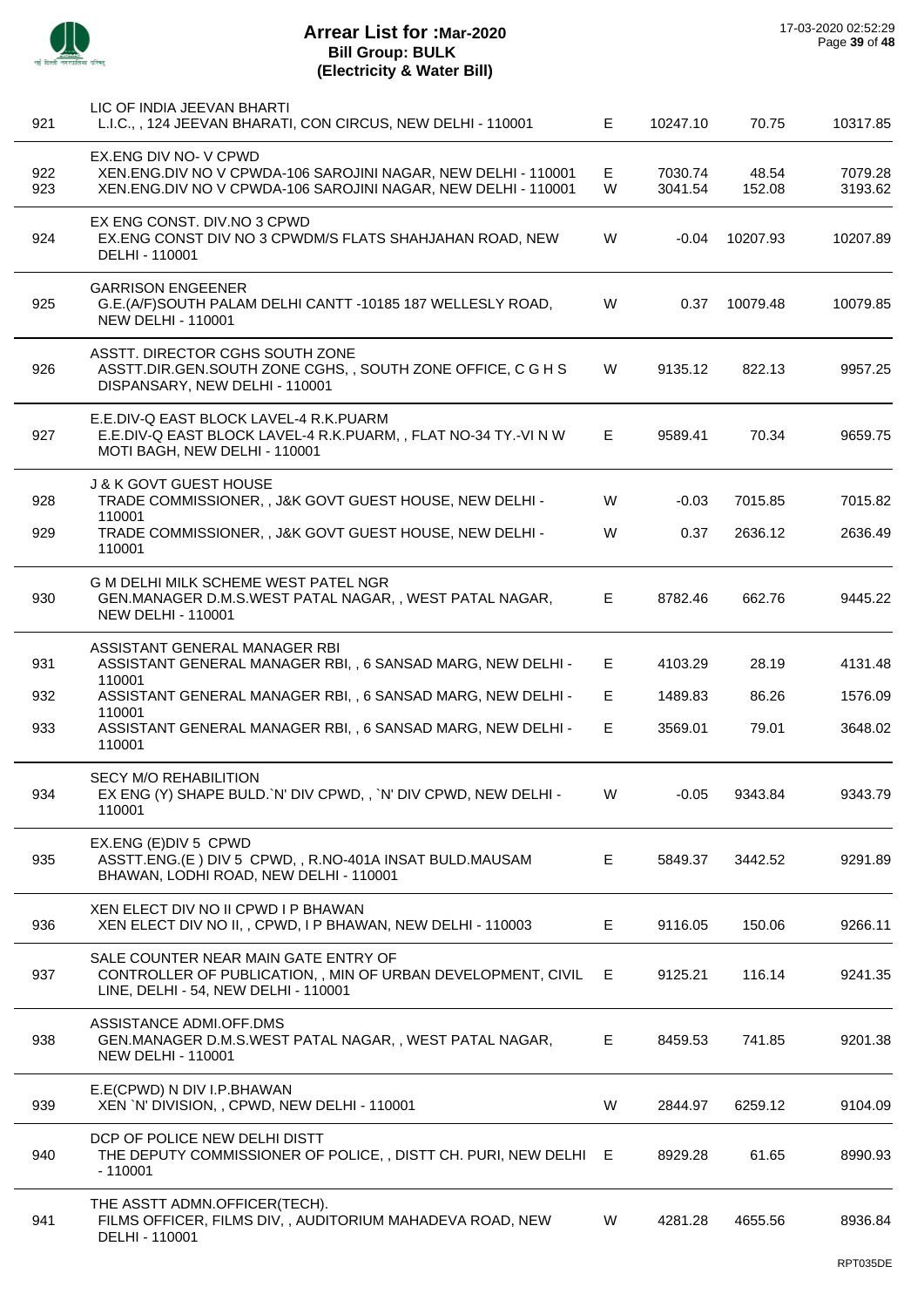

| 942        | DY.DIR.HORT.DIV 2 CPWD R.NO 512/A<br>DY.DIRECTOR HORTICULTURE CPWD I.P.BH., , CPWD NURSERY SOUTH E<br>AVENUE, NEW DELHI - 110001                                                      |         | 7112.44            | 1817.51           | 8929.95            |
|------------|---------------------------------------------------------------------------------------------------------------------------------------------------------------------------------------|---------|--------------------|-------------------|--------------------|
| 943<br>944 | UNDER SECTY PRESIDENT SECTT<br>THE EX ENGINEER PRESIDENT ESTATEH 4 KALI BARI MARG, NEW<br>DELHI - 110001<br>THE EX ENGINEER PRESIDENT ESTATEH 5 KALI BARI MARG, NEW<br>DELHI - 110001 | E<br>E. | 5563.93<br>1205.52 | 1247.05<br>804.35 | 6810.98<br>2009.87 |
| 945        | EX.ENG.I DIV I.P.BHAWAN CPWD<br>EX. ENG. DIV - I, CPWD, I.P BHAWAN, , 3 JANPATH ROAD, NEW DELHI -<br>110001                                                                           | W       | 3745.84            | 5067.84           | 8813.68            |
| 946        | DIR NATIONAL INSTITUTE OF INDIA<br>THE ADMINISTRATOR SPORTS AUTHORITY, , INDIA NATIONAL<br>STADIUM, NEW DELHI - 110001                                                                | E       | 8732.81            | 60.29             | 8793.10            |
| 947<br>948 | THE UNDER SECRETARY M/O EXTERNAL<br>SR.PERSONAL EX.OFFICER,, EXTERNAL AFFAIRS HOSTAL, GOLF<br>MARKET, NEW DELHI - 110001<br>SR.PERSONAL EX.OFFICER,, EXTERNAL AFFAIRS HOSTAL, GOLF    | E.<br>E | 3592.32<br>5078.25 | 24.80<br>42.68    | 3617.12<br>5120.93 |
|            | MARKET, NEW DELHI - 110001                                                                                                                                                            |         |                    |                   |                    |
| 949        | EX ENGR PRESIDENT ESTATE CPWD<br>XEN PRESIDENT ESTATE DIV CPWD,, ESTATE DIV CPWD, NEW DELHI -<br>110001                                                                               | E       | 1109.64            | 477.60            | 1587.24            |
| 950        | XEN PRESIDENT ESTATE DIV CPWD, , ESTATE DIV CPWD, NEW DELHI -<br>110001                                                                                                               | E.      | 2285.67            | 182.91            | 2468.58            |
| 951        | XEN PRESIDENT ESTATE DIV CPWD, , ESTATE DIV CPWD, NEW DELHI -<br>110001                                                                                                               | E.      | 3814.72            | 843.80            | 4658.52            |
| 952        | DY.DIR.HORT.DIV NO II CENTREL DIV CPWD<br>DY.DIRECTOR HORTICULTURE CPWD I.P.BH., , CPWD NURSERY SOUTH E<br>AVENUE, NEW DELHI - 110001                                                 |         | 6876.78            | 1649.60           | 8526.38            |
| 953        | JOINT COMM GOVT.OF A.P.BHAWAN<br>THE OFFICER INCHARGE, , A P GUEST HOUSE ASHOKA RD, NEW DELHI E<br>$-110001$                                                                          |         | 8449.85            | 58.34             | 8508.19            |
| 954        | EX ENGR DIV NO V CPWD<br>XEN.ENG.DIV NO V CPWDA 110 SAROJINI NAGAR, NEW DELHI - 110001                                                                                                | W       | 8029.20            | 401.46            | 8430.66            |
| 955        | <b>TELECOM OFFICE CIVIL</b><br>GENERAL MANAGER, , DELHI TELEPHONES, NEW DELHI, NEW DELHI -<br>110001                                                                                  | E.      | 7458.03            | 949.25            | 8407.28            |
| 956        | DY.DIR.HORT.DIV I CPWD ASHOK COMP.S.AVEN<br>DY.DIR.HORT.DIV.I CPWD ASHOK COMP.,, SOUTH AVENUE, NEW DELHI<br>$-110001$                                                                 | W       | 399.30             | 7991.37           | 8390.67            |
| 957        | DY DIRECTERY HORTICULTUR<br>DEPUTY DIRECTOR HORTICULTURE CPWD,, ZONE WEST SUB DIV, I P<br>BHAWAN, NEW DELHI - 110001                                                                  | Е.      | 1.84               | 8243.07           | 8244.91            |
| 958        | <b>GARRISON ENGINEER (AIR FORCE) GURGAON</b><br>THE GARRISON ENGINEER (A/F), , ALWAR ROAD GURGAON, HARYANA,<br><b>NEW DELHI - 110001</b>                                              | E.      | 4460.74            | 3749.09           | 8209.83            |
| 959        | E E N DIV CPWD I.P.BHAWAN<br>XEN `N' DIVISION, , CPWD, NEW DELHI - 110001                                                                                                             | W       | 3679.53            | 4524.36           | 8203.89            |
| 960        | DCP POLICE STATION PARLIAMENT STREET<br>DCP POLICE STATION PARLIAMENT STREET, , PARLIAMENT STREET,<br>NEW DELHI, NEW DELHI - 110001                                                   | E.      | 8137.60            | 56.18             | 8193.78            |
| 961        | EX ENG ELECTRIC DIV X CPWD IIND FLOOR<br>EX.ENG.ELECT.(E) DIV X CPWD,, ANDREWS GANJ NEW DELHI, NEW<br>DELHI, NEW DELHI - 110001                                                       | E       | 7542.95            | 617.48            | 8160.43            |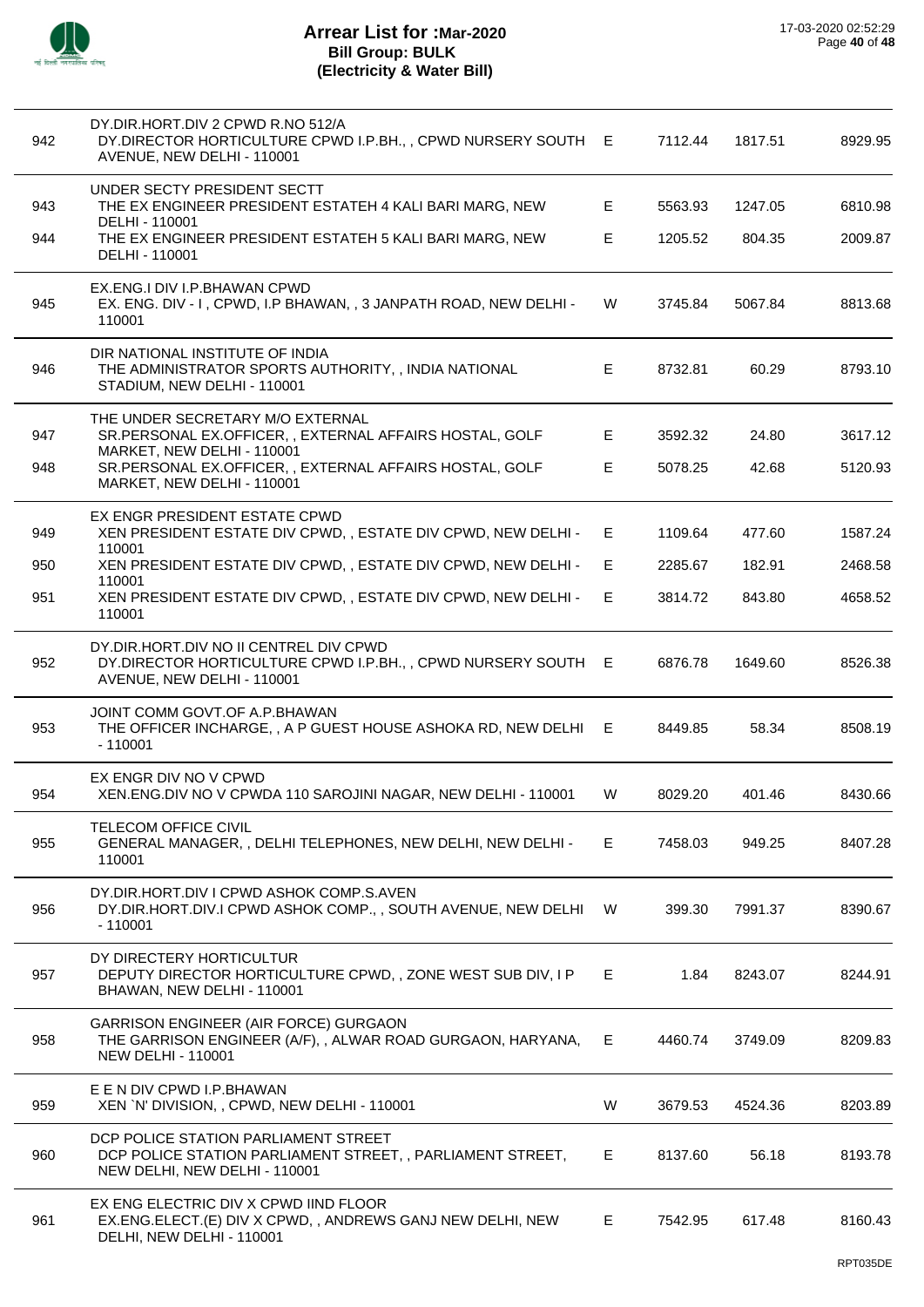

| 962        | A E (I) B PRESIDENT ESTATE DIV CPWD<br>COMMANDANT PRESIDENT BODY GUARD, , PRESIDENT ESTATE, NEW<br>DELHI - 110001                                            | W       | 23247.50           | 31372.06         | 8124.56             |
|------------|--------------------------------------------------------------------------------------------------------------------------------------------------------------|---------|--------------------|------------------|---------------------|
| 963<br>964 | <b>CGHS DISPENSARY</b><br>THE DIRECTOR CGHS. R.K. PURAM, , R.K. PURAM, NEW DELHI - 110001<br>THE DIRECTOR CGHS. R.K. PURAM, , R.K. PURAM, NEW DELHI - 110001 | E.<br>W | 4062.35<br>3106.65 | 111.00<br>288.19 | 4173.35<br>3394.84  |
| 965        | EX.ENG.(ELECTRIC) DIV II CPWD<br>XEN `E' DIV II CPWD 10 TUGHLAK RSR QTR 10 TUGHLAK ROAD, NEW<br>DELHI - 110001                                               | E.      | 7167.21            | 219.10           | 7386.31             |
| 966        | UNDER SECY PRESIDENT SECTT.R.PATI BH.<br>THE ASSTT ENGR,, PRESIDENT ESTATE CPWD, NEW DELHI - 110001                                                          | E.      | 5552.94            | 1824.63          | 7377.57             |
| 967        | LEVEL -4 R K PURAM<br>EXECUTIVE ENGINEER 'Q' DIV EAST BLOCK -1, , CPWD LEVEL-4 R K<br>PURAM, NEW DELHI - 110001                                              | W       | 4855.03            | 2475.78          | 7330.81             |
| 968        | E.E.DIV-G CPWD<br>E.E.DIV-G EAST.BL.2RK.PURAM CPWD,, `G' DIVISION, CPWD, NEW<br>DELHI - 110001                                                               | W       | $-0.79$            | 7282.76          | 7281.97             |
| 969        | EX. ENGG.(E) MBRHP PROJECT CPWD<br>XEN (ELECT) DIV NO IX CPWDBLOCK NO 7 NORTH SIDE BAPU DHAM,<br><b>NEW DELHI - 110001</b>                                   | E.      | 2081.46            | 402.90           | 2484.36             |
| 970        | XEN (ELECT) DIV NO IX CPWDBLOCK NO 7 SOUTH SIDE BAPU DHAM,                                                                                                   | E       | 2542.04            | 526.97           | 3069.01             |
| 971        | <b>NEW DELHI - 110001</b><br>XEN (ELECT) DIV NO IX CPWDBLOCK NO 6 SOUTH SIDE BAPU DHAM,<br><b>NEW DELHI - 110001</b>                                         | E       | 1336.40            | 389.38           | 1725.78             |
| 972        | EX.ENG (E).DIV NO-II CPWD I.P.BH.<br>XEN E ELECT DIV NO II CPWD I.P BH., , CPWD, NEW DELHI - 110001                                                          | E.      | 5803.76            | 1402.16          | 7205.92             |
| 973        | CHIEF FIRE STATION<br>CHIEF FIRE OFFICER, , FIRE STATION, C.PLACE, NEW DELHI - 110001                                                                        | E.      | 5912.94            | 1162.31          | 7075.25             |
| 974        | DIRECTOR GENERAL ARCHELOGICAL S.O.INDIA<br>DIRECTOR GENERAL ARCHEOLOGICAL, , SURVEY OF INDIA,, NEW<br>DELHI - 110001                                         | W       | 0.21               | 7018.80          | 7019.01             |
| 975        | E E ELEC CPWD DIV II I P BHAWAN<br>XEN E DIV NO II CPWD INDRAPRASTHA BH, , CPWD, NEW DELHI, NEW<br>DELHI - 110001                                            | E.      | 6541.86            | 318.93           | 6860.79             |
| 976        | LEVEL -4 R K PURAM<br>EX.ENG DIV-Q EAST BLOCK -1, , LEVEL-4 R K PURAM CPWD, NEW DELHI W<br>$-110001$                                                         |         | $-1.34$            | 1705.45          | 1704.11             |
| 977        | EX.ENG DIV-Q EAST BLOCK -1, , LEVEL-4 R K PURAM CPWD, NEW DELHI                                                                                              | W.      | 2.87               | 1707.44          | 1710.31             |
| 978        | $-110001$<br>EX.ENG DIV-Q EAST BLOCK -1, , LEVEL-4 R K PURAM CPWD, NEW DELHI                                                                                 | - W     | $-1.34$            | 1705.45          | 1704.11             |
| 979        | $-110001$<br>EX.ENG DIV-Q EAST BLOCK -1, , LEVEL-4 R K PURAM CPWD, NEW DELHI<br>$-110001$                                                                    | - W     | $-1.34$            | 1705.45          | 1704.11             |
| 980        | DY.DIR HORT.WEST DIV CPWD SOUTH AVENUE<br>DEPUTY DIRECTOR HORTICULTURE CPWD,, ZONE WEST SUB DIV, I P<br>BHAWAN, NEW DELHI - 110001                           | W       | 0.19               | 6773.67          | 6773.86             |
| 981        | DIRECTOR INTELLIGENCE BUREAU<br>DIRECTOR INTELLIGENCE BUREAU, , M/O/ HOME AFFAIRS, NEW DELHI - W<br>110001                                                   |         | $-0.25$            | 6764.91          | 6764.66             |
| 982        | THE DIRECTOR INTELLIGENCE BURE<br>THE DIRECTOR INTELLIGENCE BUREAU, , M/O HOME AFFAIRS, NEW<br>DELHI - 110001                                                | W       | 0.02               | 6741.26          | 6741.28             |
| 983        | M/S ORIENTAL INSURANCE CO.INSU.BULD.<br>LIC OF INDIA, , 86 JANPATH, NEW DELHI - 110001                                                                       | E       | 6684.71            | 46.15            | 6730.86<br>RPT035DE |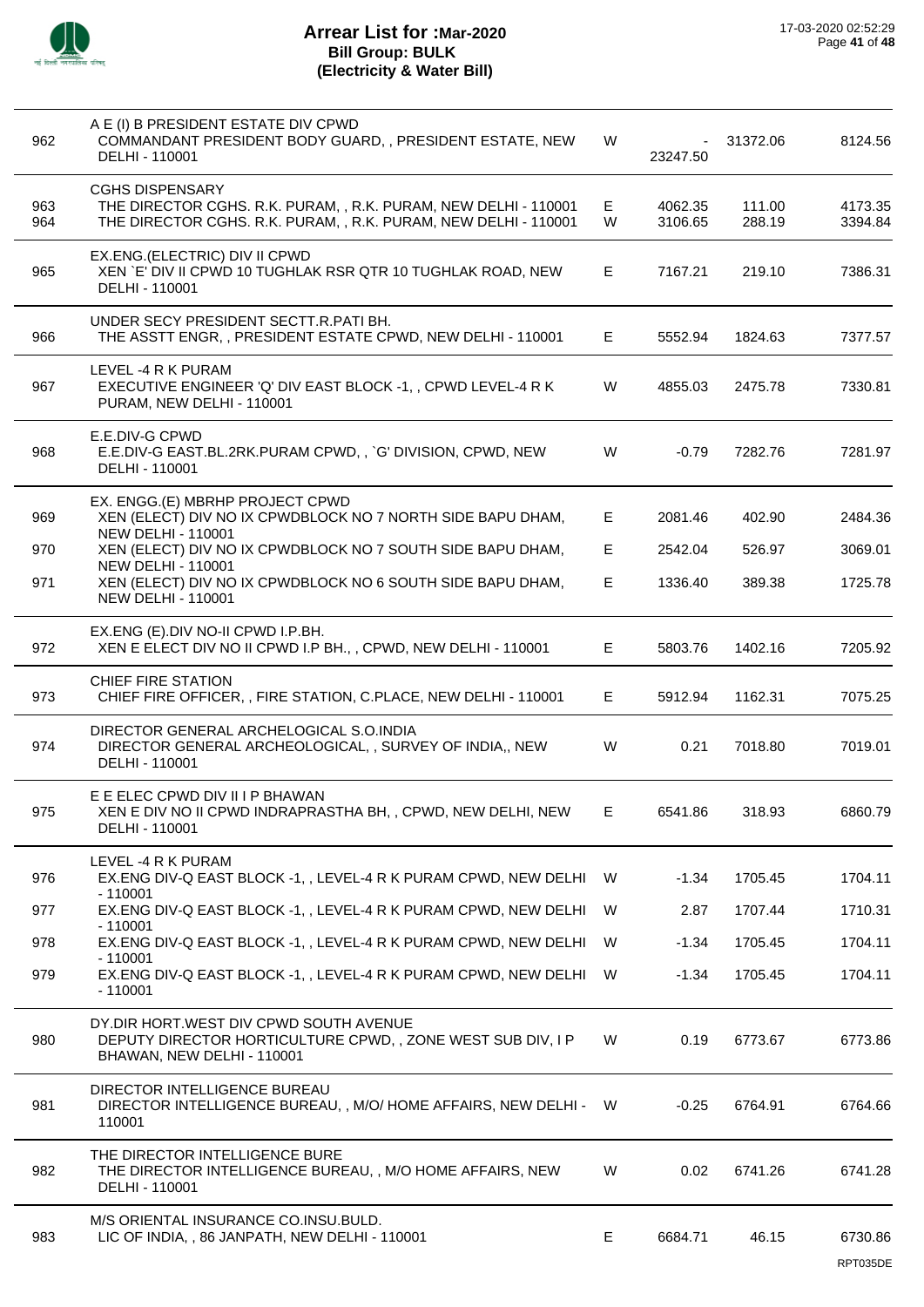

| 984        | <b>TELPHONE EXCHANGE</b><br>EX ENGR, , P&T TELEPHONE EXCH, CHANAKYA PURI, NEW DELHI -<br>110001                                         | W       | 6227.83           | 437.45           | 6665.28             |
|------------|-----------------------------------------------------------------------------------------------------------------------------------------|---------|-------------------|------------------|---------------------|
| 985        | EX ENG (E) ACD V<br>EX ENG (E) ACD V, , C 501 C WING 5TH FLOOR, I P BHAWAN, NEW DELHI E<br>$-110002$                                    |         | 6498.42           | 116.65           | 6615.07             |
| 986        | ZONAL MANAGER LIC OF INDIA<br>LIC OF INDIA,, 124 JEEVAN BHARATI, CON CIRCUS, NEW DELHI - 110001                                         | E       | 6370.92           | 43.99            | 6414.91             |
| 987        | EX ENGR N DIV CPWD, I. P. BHAWAN<br>EX ENG (Y) SHAPE BULD. N' DIV CPWD,, 'N' DIV CPWD, NEW DELHI -                                      | W       | 1173.01           | 1026.44          | 2199.45             |
| 988        | 110001<br>EX ENG (Y) SHAPE BULD. N' DIV CPWD,, 'N' DIV CPWD, NEW DELHI -<br>110001                                                      | W       | 1246.66           | 2958.03          | 4204.69             |
| 989        | LIC OF INDIA ASAF ALI ROAD<br>LIC OF INDIA,, 124 JEEVAN BHARATI, CON CIRCUS, NEW DELHI - 110001                                         | E.      | 6268.45           | 43.28            | 6311.73             |
| 990        | UNDER SECY PRESIDENT SECTT RASHTRAPATI<br>UNDER SECY. R. PATI BHAWAN, , SR QR 20 OLD P.M HOUSE, TEEN<br>MURTI COMPO, NEW DELHI - 110001 | E.      | 4581.90           | 1650.87          | 6232.77             |
| 991        | XEN S K HPTL LHMC<br>PRINCIPAL LADY HARDING MED. COLL., , LHMC, NEW DELHI - 110001                                                      | W       | 0.01              | 6186.39          | 6186.40             |
| 992        | THE SECRATARY(ESTATE) LIC OF INDIA<br>LIC OF INDIA JEEVAN BHARATI, , 124 CONNAUGHT CIRCUS, NEW DELHI<br>$-110001$                       | E       | 6102.08           | 42.13            | 6144.21             |
| 993        | XEN E AC DIVISION 5 CPWD<br>XEN E AIR CONDITION DIV V CPWD,, VIDYUT BHAWAN, NEW DELHI -                                                 | E.      | 3901.48           | 51.24            | 3952.72             |
| 994        | 110001<br>XEN E AIR CONDITION DIV V CPWD, , VIDYUT BHAWAN, NEW DELHI -<br>110001                                                        | E.      | 2122.17           | 31.34            | 2153.51             |
| 995<br>996 | Y.D. ANAND<br>THE ASSTT ENGR,, PRESIDENT ESTATE CPWD, NEW DELHI - 110001<br>THE ASSTT ENGR,, PRESIDENT ESTATE CPWD, NEW DELHI - 110001  | Е<br>E. | 841.89<br>3995.09 | 637.08<br>620.50 | 1478.97<br>4615.59  |
| 997        | XEN R DIV. CPWD PP HOSTEL<br>XEN R DIV CPWD, , B-1 WING 6 C R BRANCH, COPERNICS MARG, NEW<br>DELHI - 110001                             | w       | 3348.83           | 2737.31          | 6086.14             |
| 998        | ZONAL MANAGER LIC OF INDIA<br>LIC OF INDIA, , JEEVAN BHARATI, 124 CON CIRCUS, NEW DELHI - 110001                                        | E.      | 5952.97           | 41.10            | 5994.07             |
| 999        | <b>DMS</b><br>GEN.MANAGER D.M.S.WEST PATAL NAGAR,, WEST PATAL NAGAR,<br><b>NEW DELHI - 110001</b>                                       | E       | 5794.69           | 159.75           | 5954.44             |
| 1000       | EX. ENG (E) ELECT. DIV-II CPWD<br>XEN E DIV NO II CPWD, , 17 AB TILAK MARG, NEW DELHI - 110001                                          | E.      | 5539.03           | 90.14            | 5629.17             |
| 1001       | AIR OFF COMMAND AIR FORCE GOLF CLUB<br>GARRISON ENGINEER (A/F), , ALWAR ROAD GURGAON, HARYANA, NEW<br>DELHI - 110001                    | E       | 1800.49           | 3806.11          | 5606.60             |
| 1002       | A E ELECT PRESIDENT ESTATE DIV CPWD<br>UNDER SECY.(ELECT)PRESIDENT ESTATE,, PRESIDENT ESTATE<br>DIVISION CPWD, NEW DELHI - 110001       | E.      | 4157.54           | 1419.89          | 5577.43             |
| 1003       | EX ENG PRESIDENT ESTATE DIV CPWD<br>XEN PRESIDENT ESTATE DIV CPWD, , ESTATE DIV CPWD, NEW DELHI -<br>110001                             | E       | 4013.22           | 1514.64          | 5527.86             |
| 1004       | THE EX ENG N DIV CPWD I P<br>EXECUTIVE ENGINEER, , N DIVISION CPWD, NEW DELHI - 110001                                                  | W       | 0.13              | 5508.47          | 5508.60<br>RPT035DE |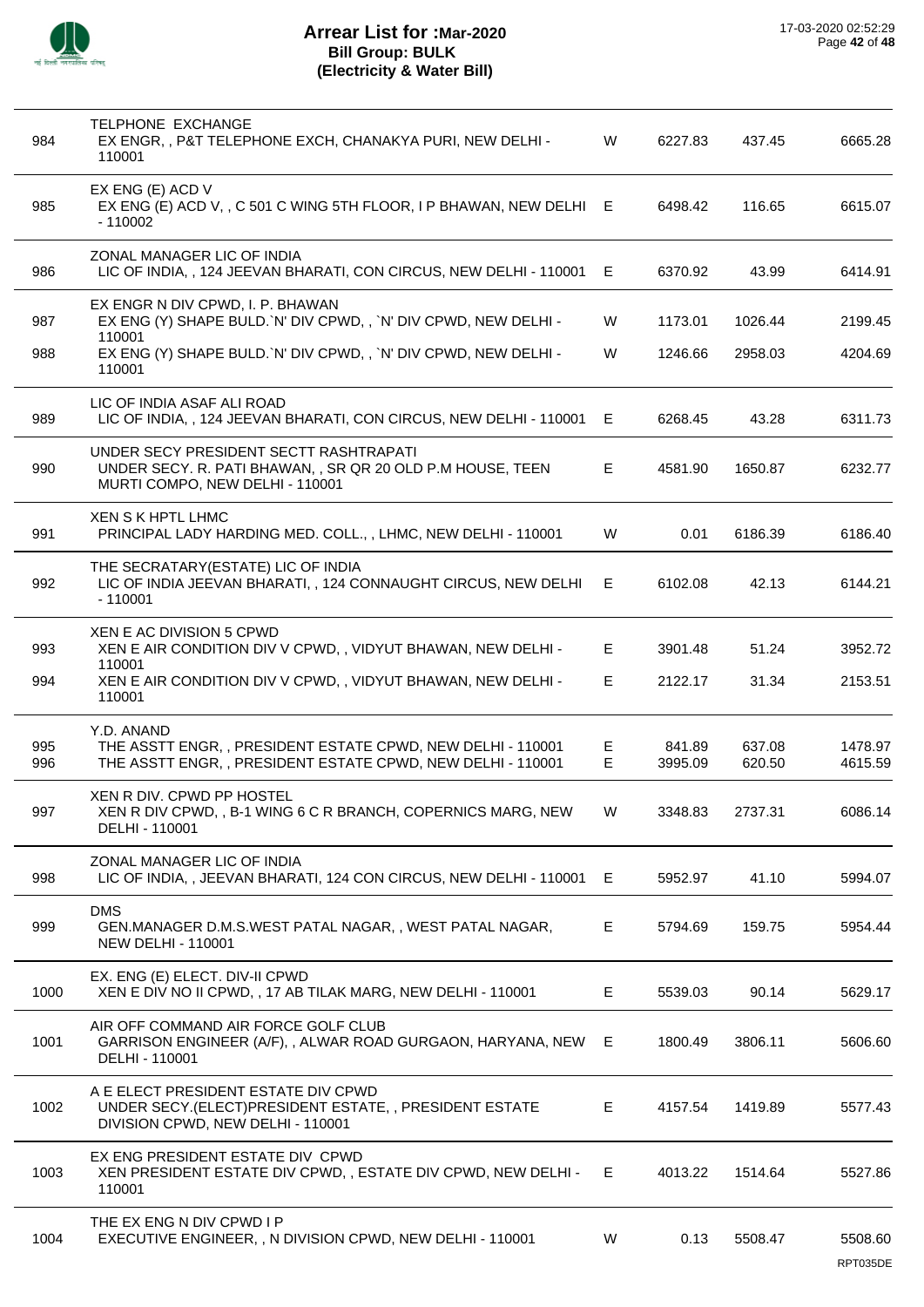

| 1005 | LIC OF INDIA METROPOLTAN BLDG<br>LIC OF INDIA,, JEEVAN BHARATI, 124 CON CIRCUS, NEW DELHI - 110001                                    | E  | 5455.73  | 37.67    | 5493.40 |
|------|---------------------------------------------------------------------------------------------------------------------------------------|----|----------|----------|---------|
| 1006 | DY DIR (HORT) ESTATE DIV CPWD<br>DY DIRECTOR (HORT) ESTATE DIV, , CPWD ROOM NO 420, Y SHAPE<br>BLDG, NEW DELHI - 110001               | W  | 3029.65  | 2463.10  | 5492.75 |
| 1007 | DY. DIR. (HORT) DIV-II CPWD<br>DEPUTY DIRECTOR OF HORTICULTURE CPWD,, CENTRAL DIVN, CPWD, W<br><b>NEW DELHI - 110001</b>              |    | 38773.98 | 44216.89 | 5442.91 |
| 1008 | EX ENG ELECT DIV NO 3 CPWD<br>THE EX ENGINEER `H' DIVN, , CPWD, NEW DELHI - 110001                                                    | W  | $-0.06$  | 5393.95  | 5393.89 |
| 1009 | EX ENG E DIV IX CPWD<br>EXECUTIVE ENGINEER, , ELECTRICAL DIVISION NO-IX CPWD, NEW<br>DELHI - 110001                                   | E. | 4385.48  | 710.91   | 5096.39 |
| 1010 | EE (E) DIV-XVII CPWD<br>EX ENGG (E) ED 17 CPWD, , TRIKOOT II R K PURAM, NEW DELHI -<br>110001                                         | E  | 1085.84  | 61.75    | 1147.59 |
| 1011 | EX ENGG (E) ED 17 CPWD, , TRIKOOT II R K PURAM, NEW DELHI -<br>110001                                                                 | Е  | 3609.07  | 38.07    | 3647.14 |
| 1012 | <b>GENERAL MANAGER DMS WEST PATEL N.</b><br>GEN.MANAGER D.M.S.WEST PATAL NAGAR,, WEST PATAL NAGAR,<br><b>NEW DELHI - 110001</b>       | E  | 4520.63  | 270.87   | 4791.50 |
| 1013 | ASSTT DIR OF HORTICULTURE CPWD ASHOKA RD<br>DEPUTY DIRECTOR OF HORTICULTURE CPWD,, CENTRAL DIVN, CPWD, E<br><b>NEW DELHI - 110001</b> |    | 4642.71  | 102.09   | 4744.80 |
| 1014 | LIC OF INDIA ASAFALI ROAD<br>LIC OF INDIA,, 124 JEEVAN BHARATI, CON CIRCUS, NEW DELHI - 110001                                        | Е  | 4396.85  | 301.10   | 4697.95 |
| 1015 | E.E.(E) P.W.E.D-II CPWD VIDYUT BH.<br>EXECUTIVE ENGINEER, , PARLIAMENT WORKS ELECT DIVN, CPWD,<br><b>NEW DELHI - 110001</b>           | E. | 4622.38  | 31.91    | 4654.29 |
| 1016 | XEN.GONST. DIVISION NO IV CPWD<br>XEN CONST DIV NO IV CPWD, , CPWD, NEW DELHI - 110001                                                | E  | 4356.53  | 275.13   | 4631.66 |
| 1017 | XEN E DIV NO II CPWD<br>XEN E DIV II CPWD, , 3 TUGHLAK ROAD, NEW DELHI - 110001                                                       | Е  | 4399.06  | 195.58   | 4594.64 |
| 1018 | THE ZONAL MANAGER LIC OF INDIA<br>LIC OF INDIA,, 124 JEEVAN BHARATI, CON CIRCUS, NEW DELHI - 110001                                   | W  | 4181.01  | 209.05   | 4390.06 |
| 1019 | EX (E) CONST DIV NO 1 CPWD<br>EX ENGR CONST DIV NO 1 CPWD, , I P BHAWAN, NEW DELHI - 110001                                           | Е  | 4269.88  | 119.56   | 4389.44 |
| 1020 | LIC OF INDIA JEEVAN BHARTI<br>LIC OF INDIA, , 124 JEEVAN BHARATI, CON CIRCUS, NEW DELHI - 110001                                      | W  | 2917.17  | 1460.61  | 4377.78 |
| 1021 | <b>ME EAST</b><br>SECTION OFFICER, , HARYANA BHAVAN, NEW DELHI - 110001                                                               | W  | 0.48     | 4362.22  | 4362.70 |
| 1022 | ASSISTANT GENERAL MANAGER RBI<br>ASSISTANT GENERAL MANAGER RBI, , 6 SANSAD MARG, NEW DELHI -<br>110001                                | Е  | 4322.99  | 39.32    | 4362.31 |
| 1023 | EX ENG E DIV 5 CPWD<br>EXECUTIVE ENGINEER,, ELECTRICAL DIVISION NO-IX CPWD, NEW<br>DELHI - 110001                                     | Е  | 3664.75  | 592.26   | 4257.01 |
| 1024 | C.P.W.D.<br>EX ENGINEER,, `J' DIV C.P.W.D, SAROJINI NAGAR, NEW DELHI - 110001                                                         | W  | 2880.37  | 1351.74  | 4232.11 |
|      | $\lambda$                                                                                                                             |    |          |          |         |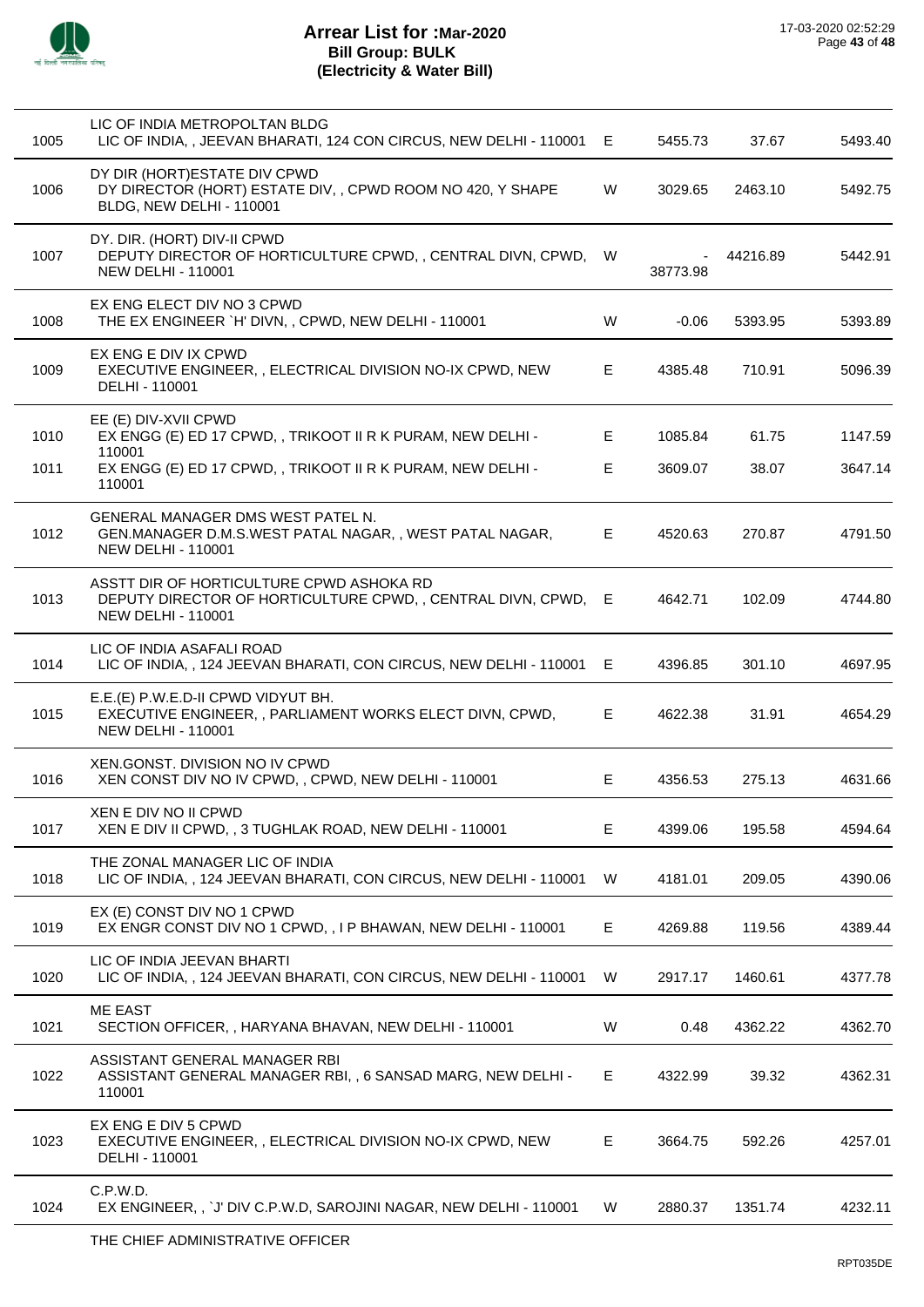| Æ.<br>ञ |
|---------|

| 1026 | <b>SEC. GENERAL RED CROSS</b><br>SEC. GENERAL RED CROSS, , FLAT NO 8 RED CROSS KAKA NAGAR,<br>NEW DELHI, NEW DELHI - 110003                                                        | E  | 3903.18 | 231.90  | 4135.08 |
|------|------------------------------------------------------------------------------------------------------------------------------------------------------------------------------------|----|---------|---------|---------|
| 1027 | PRESIDENT ESTATE.<br>THE ASSTT ENGR, , PRESIDENT ESTATE CPWD, NEW DELHI - 110001                                                                                                   | E. | 3283.25 | 667.96  | 3951.21 |
| 1028 | JOINT COMM. GOVT. OF A.P. BHAWAN<br>THE OFFICER INCHARGE, , A P GUEST HOUSE ASHOKA RD, NEW DELHI E<br>$-110001$                                                                    |    | 3649.41 | 204.37  | 3853.78 |
| 1029 | DCP - II POLICE STATION PARLIAMENT ST<br>DCP POLICE STATION PARLIAMENT STREET,, PARLIAMENT STREET,<br><b>NEW DELHI - 110001</b>                                                    | E. | 3806.29 | 26.28   | 3832.57 |
| 1030 | LEVEL-4 RK PURAM<br>EX.ENG DIV-Q EAST BLOCK -1, , LEVEL-4 R K PURAM CPWD, NEW DELHI W<br>$-110001$                                                                                 |    | 0.71    | 1704.54 | 1705.25 |
| 1031 | EX.ENG DIV-Q EAST BLOCK -1, , LEVEL-4 R K PURAM CPWD, NEW DELHI W<br>$-110001$                                                                                                     |    | $-0.34$ | 1705.45 | 1705.11 |
| 1032 | <b>CGHS OFFICE DISPANSARY</b><br>THE DIRECTOR CGHS. R.K. PURAM, , R.K. PURAM, NEW DELHI - 110001                                                                                   | W  | 3106.27 | 255.85  | 3362.12 |
| 1033 | DY COMMISSIONER OF POLICE SECURITY LINE<br>RESIDENT COMMISSIONER GOVT OF KE,, KERALA HOUSE, 3 JANTAR<br>MANTAR ROAD, NEW DELHI - 110001                                            | W  | 198.62  | 3110.87 | 3309.49 |
| 1034 | THEJOINT COMM.A.P.BHAWAN ASHOK RD.<br>THE JOINT COMMISSIONER A.P.BHAWAN, , ASHOK ROAD, NEW DELHI - E<br>110001                                                                     |    | 3281.56 | 22.65   | 3304.21 |
| 1035 | EX ENG P E DIV CPWD<br>COMMANDANT PRESIDENT BODY GUARD, , PRESIDENT ESTATE, NEW<br>DELHI - 110001                                                                                  | W  | 1892.83 | 1408.38 | 3301.21 |
| 1036 | EX.ENG.PARLIAMENT WORKS DIV.NO 3 CPWD<br>EX.ENG.PARLIAMENT WORKS DIV.NO.-3,CPWD,, ROOM NO. C-405,<br>I.P.BHAWAN, -110002, NEW DELHI - 110001                                       | W  | 3043.90 | 228.00  | 3271.90 |
| 1037 | EX. ENGG. (E) MBRH PROJECT CPWD N DELHI<br>XEN (ELECT) DIV NO IX CPWDBLOCK NO 2 SOUTH SIDE CPWD, NEW<br>DELHI - 110001                                                             | E. | 2657.81 | 530.05  | 3187.86 |
| 1038 | <b>GENERAL MANAGER DMS WEST PATEL NAGAR</b><br>GEN.MANAGER D.M.S.WEST PATAL NAGAR,, WEST PATAL NAGAR,<br><b>NEW DELHI - 110001</b>                                                 | E. | 3012.91 | 115.47  | 3128.38 |
| 1039 | <b>GEN.MANAGER D.M.S.WEST PATAL NAGAR</b><br>GEN.MANAGER D.M.S.WEST PATAL NAGAR,, WEST PATAL NAGAR,<br>NEW DELHI - 110001                                                          | Е. | 2964.45 | 159.80  | 3124.25 |
| 1040 | THE JOINT DEPUTY DIRECTOR I B MINISTRY OF HOME AFFAIRS GOVT OF INDIA<br>THE JOINT DEPUTY DIRECTOR I B MINISTRY OF HOME AFFAIRS GOVT<br>OF INDIA, , 35 S P MARG, NEW DELHI - 110021 | W  | 0.61    | 3120.12 | 3120.73 |
| 1041 | A O INTELLIGENCE BUREAO M/O H/A<br>A O INTELLIGENCE BUREAU, , M/O HOME AFFAIRS, NEW DELHI - 110001                                                                                 | W. | $-0.25$ | 3109.99 | 3109.74 |
| 1042 | LIC OF INDIA ASAFALI ROAD<br>LIC OF INDIA,, JEEVAN BHARATI, 124 CON CIRCUS, NEW DELHI - 110001 E                                                                                   |    | 3047.65 | 21.04   | 3068.69 |
| 1043 | MANAGER EXTERNAL AFFAIR<br>MANAGER EXTERNAL AFFAIR HOSTEL, , R K MARG, NEW DELHI -<br>110001                                                                                       | E  | 3014.27 | 20.81   | 3035.08 |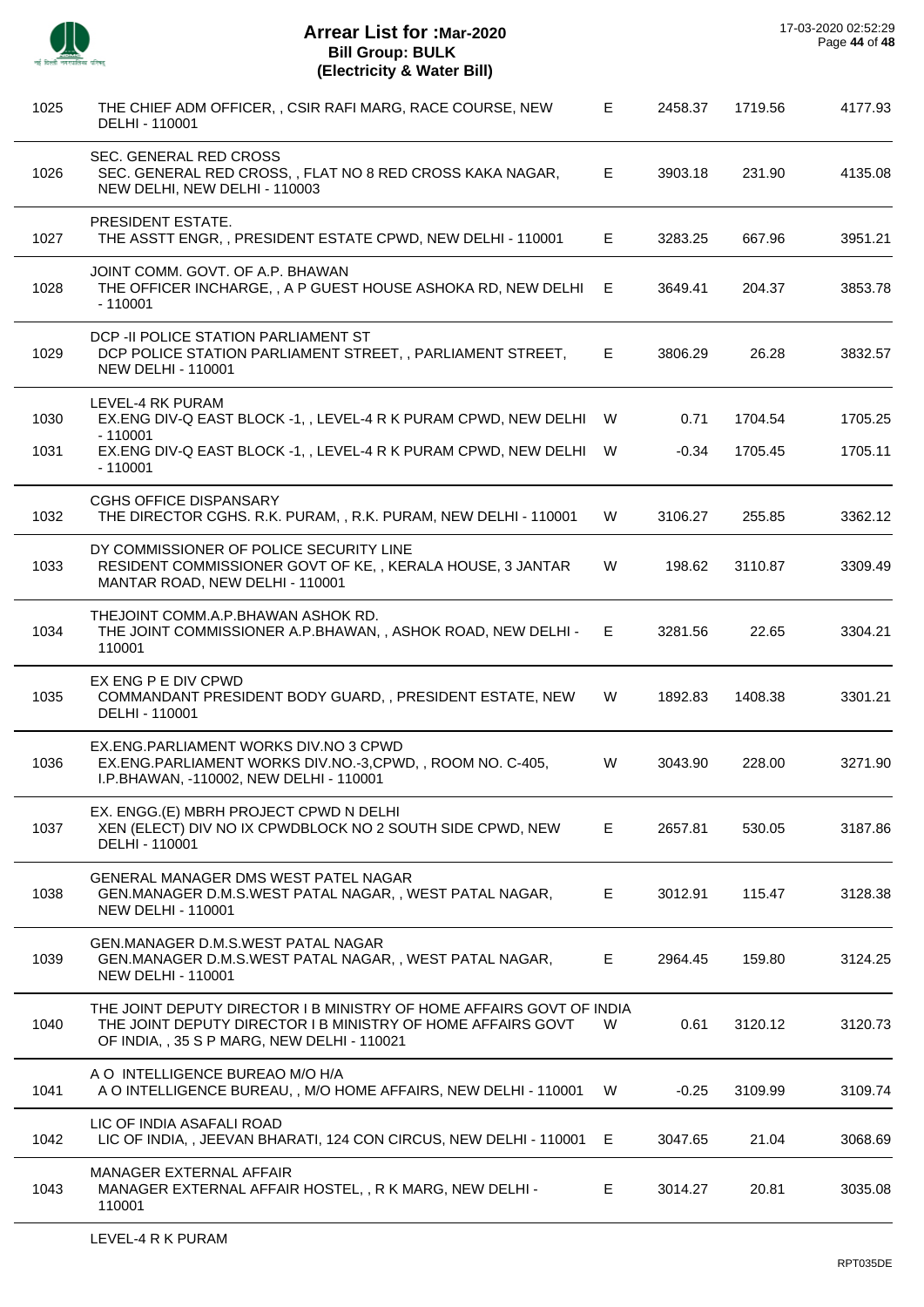|      | <b>Arrear List for :Mar-2020</b><br><b>Bill Group: BULK</b><br>(Electricity & Water Bill)                                                                                                                                                       |    |         |         | 17-03-2020 02:52:29<br>Page 45 of 48 |
|------|-------------------------------------------------------------------------------------------------------------------------------------------------------------------------------------------------------------------------------------------------|----|---------|---------|--------------------------------------|
| 1044 | EX.ENG DIV-Q EAST BLOCK -1, , LEVEL-4 R K PURAM CPWD, NEW DELHI W                                                                                                                                                                               |    | $-1.34$ | 1705.45 | 1704.11                              |
| 1045 | $-110001$<br>EX.ENG DIV-Q EAST BLOCK -1, , LEVEL-4 R K PURAM CPWD, NEW DELHI<br>$-110001$                                                                                                                                                       | W  | $-0.72$ | 1305.02 | 1304.30                              |
| 1046 | CHIEF OF INTEGRATED DEFENCE STAFF<br>CHIEF OF INTEGRATED DEFENCE STAFF,, ROOM NO 259-B SOUTH<br>BLOCK, NEW DELHI - 110001                                                                                                                       | E. | 2899.14 | 76.10   | 2975.24                              |
| 1047 | DIV SURDT N RLY<br>THE DIVISIONAL SUPDT. N.RLY.13 E CENTRAL PLACE, NEW DELHI -<br>110001                                                                                                                                                        | W  | 3.45    | 2961.46 | 2964.91                              |
| 1048 | EX ENGINEER R CPWD<br>XEN R DIV CPWD, , ASIA HOUSE, NEW DELHI - 110001                                                                                                                                                                          | W  | 0.37    | 2959.34 | 2959.71                              |
| 1049 | EX ENG (E) ACD V<br>EX ENG (E) ACD V, , C 501 C WING 5TH FLOOR, I P BHAWAN, NEW DELHI<br>- 110002                                                                                                                                               | E  | 1354.49 | 26.34   | 1380.83                              |
| 1050 | EX ENG (E) ACD V, , C 501 C WING 5TH FLOOR, I P BHAWAN, NEW DELHI E<br>$-110002$                                                                                                                                                                |    | 1520.84 | 10.50   | 1531.34                              |
| 1051 | UNDER SECTT PRESIDENT ESTATE<br>XEN PRESIDENT ESTATE DIV CPWD, , ESTATE DIV CPWD, NEW DELHI -<br>110001                                                                                                                                         | E. | 2649.90 | 209.78  | 2859.68                              |
| 1052 | <b>GENERAL MANAGER D.M.S.</b><br>GEN.MANAGER D.M.S.WEST PATAL NAGAR,, WEST PATAL NAGAR,<br>NEAR B BLOCK, NEW DELHI - 110001                                                                                                                     | E  | 2693.90 | 157.07  | 2850.97                              |
| 1053 | THE G M VIDESH SANCHAR NIGAM<br>THE G M VIDESH SANCHAR (NIGAM), , V S BHAWAN, B S ROAD, NEW<br>DELHI - 110001                                                                                                                                   | W  | 2683.91 | 134.20  | 2818.11                              |
| 1054 | <b>D C POLICE</b><br>D C POLICE, , NEW DELHI DISTT, NEW DELHI, NEW DELHI - 110001                                                                                                                                                               | E. | 2659.24 | 18.36   | 2677.60                              |
| 1055 | XEN PRESIDENT EST DIV CPWD<br>XEN PRESIDENT ESTATE DIV, , CPWD, NEW DELHI - 110001                                                                                                                                                              | E  | 1564.92 | 1035.78 | 2600.70                              |
| 1056 | CHIFF ADMN.OFFICER I.A.F.STATION<br>GARRISON ENGINEER (A/F), , ALWAR ROAD GURGAON, HARYANA, NEW<br>DELHI - 110001                                                                                                                               | E. | 663.12  | 1930.83 | 2593.95                              |
| 1057 | CHIEF FIRE OFFICER DELHI FIRE SERVICE<br>CHIEF FIRE OFFICER DELHI FIRE SERVICE,, SAFDARJANG FIRE<br>STATION, NEW DELHI - 110001                                                                                                                 | E. | 2553.05 | 17.62   | 2570.67                              |
| 1058 | <b>CHIEF FIRE OFFICER</b><br>FIRE OFFICER,, FIRE STATION, CHANAKYA PURI, NEW DELHI - 110001                                                                                                                                                     | E  | 2493.64 | 42.09   | 2535.73                              |
| 1059 | EX. ENG."G" DIV CPWD<br>XEN (N) DIV CPWD, , M/S FLAT PANDARA PARK, NEW DELHI - 110001                                                                                                                                                           | W  | 2184.83 | 324.49  | 2509.32                              |
| 1060 | OFFICE INCHARGE DY SP A P<br>OFFICER INCHARGE,, ANDHRA PARDESH GUEST HOUSE, NEW DELHI -<br>110001                                                                                                                                               | E. | 2353.16 | 155.77  | 2508.93                              |
| 1061 | THE PRINCIPLE ACCOUNTS OFFICER MINISTRY OF CONSUMER AFFAIRS FOOD AND PD CENTRAL<br>THE PRINCIPLE ACCOUNTS OFFICER MINISTRY OF CONSUMER<br>AFFAIRS FOOD AND PD CENTRA,, 4TH FLOOR JEEVAN DEEP BUILDING,<br>PARLIAMENT STREET, NEW DELHI - 110001 | Е  | $-0.33$ | 2498.82 | 2498.49                              |
| 1062 | <b>GARRISON ENG.AIR FORCE GURGAON</b><br>THE GARRISON ENGINEER (A/F), , ALWAR ROAD GURGAON, HARYANA,<br><b>NEW DELHI - 110001</b>                                                                                                               | E. | 1266.55 | 1170.78 | 2437.33                              |
| 1063 | FIRE STN RAKABGANJ ROAD<br>FIRE OFFICER,, FIRE STATION, RAKAB GANG, NEW DELHI - 110001                                                                                                                                                          | E. | 2209.33 | 211.66  | 2420.99                              |
|      |                                                                                                                                                                                                                                                 |    |         |         |                                      |

 $\overline{\phantom{a}}$ 

Ĭ.

 $\overline{a}$ 

 $\overline{a}$ 

J.

 $\overline{a}$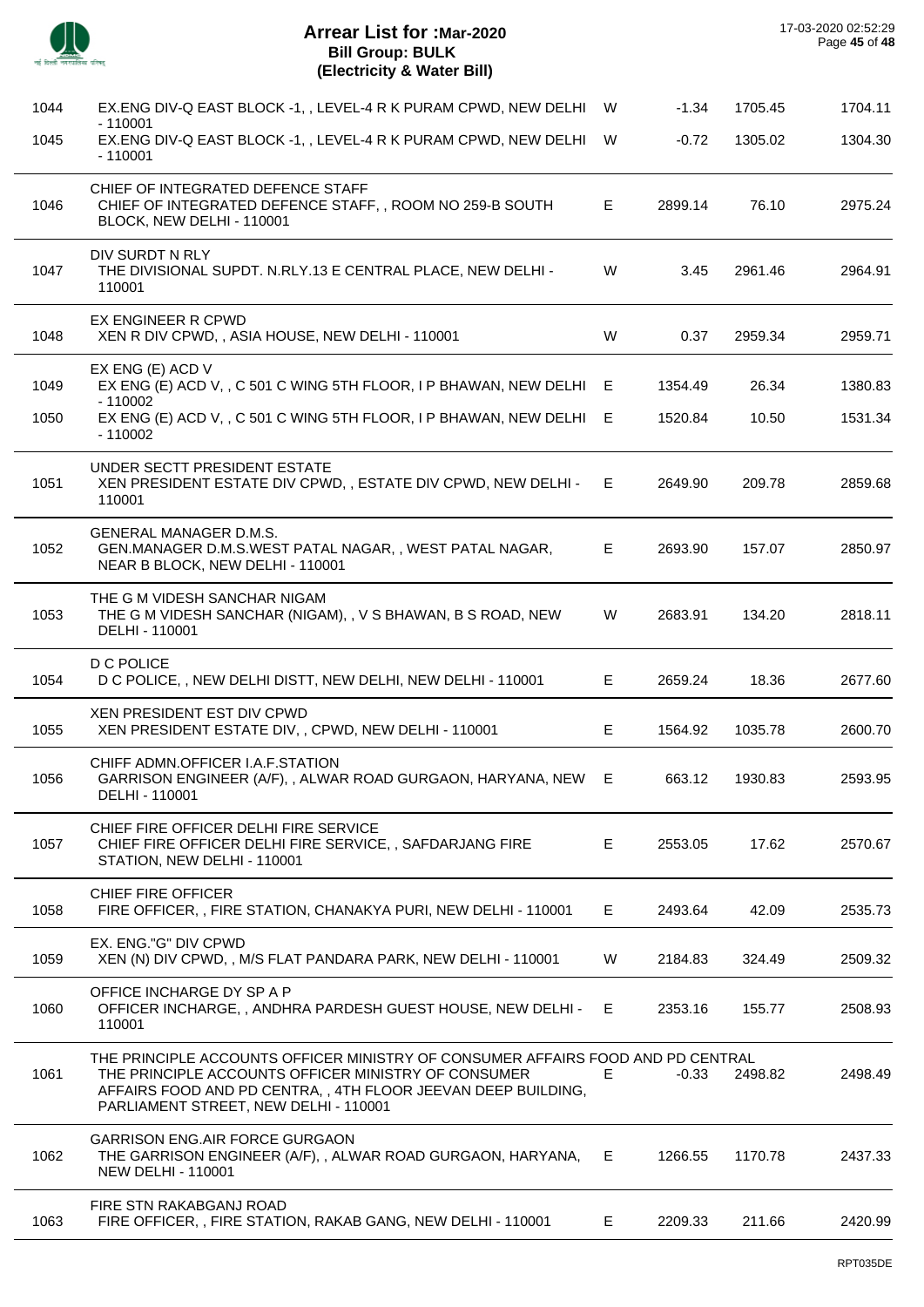J.

 $\overline{\phantom{a}}$ 

 $\overline{a}$ 

| 1064 | GENERAL MANAGER DMS WEST PATEL NG<br>GEN.MANAGER D.M.S.WEST PATAL NAGAR,, WEST PATAL NAGAR, CH.<br>PURI, NEW DELHI - 110001                                  | E. | 2310.66 | 15.95   | 2326.61 |
|------|--------------------------------------------------------------------------------------------------------------------------------------------------------------|----|---------|---------|---------|
| 1065 | <b>CPWD ENQURY OFFICE</b><br>EXECUTIVE ENGINEER, , PARLIAMENT WORKS DIVN NO I, CPWD, NEW<br>DELHI - 110001                                                   | W  | 0.21    | 2323.61 | 2323.82 |
| 1066 | DY DIR OF HORTICT DIV VI CPWD IP ESTATE<br>DY DIRECTOR (HORT) SOUTH DIV CPWD, , CPWD I P BHAWAN, NEW<br>DELHI - 110001                                       | Е  | 1696.53 | 603.20  | 2299.73 |
| 1067 | DY.DIR OF HORTICALTUR DIV III CPWD<br>DY.DIR OF HORTICALTUR DIV III CPWD, , NARSARY OPP. D-II 83<br>PANDARA ROAD, NEW DELHI, NEW DELHI - 110001              | E  | 2217.98 | 50.03   | 2268.01 |
| 1068 | G.M. DMS PATEL NAGAR WEST<br>GEN.MANAGER D.M.S.WEST PATAL NAGAR,, WEST PATAL NAGAR,<br><b>NEW DELHI - 110001</b>                                             | Е  | 2003.53 | 211.43  | 2214.96 |
| 1069 | AIR COMMANDING OFFICER DELHI<br>COMMANDING OFFICER DELHI AIR SEP,, NCC (FLG) SAFDARJUNG<br>AIRPORT, NEW DELHI - 110001                                       | E. | 0.57    | 2194.15 | 2194.72 |
| 1070 | <b>GEN.MANAGER DMS</b><br>GEN.MANAGER D.M.S.WEST PATAL NAGAR,, WEST PATAL NAGAR,<br><b>NEW DELHI - 110001</b>                                                | E. | 2140.42 | 43.22   | 2183.64 |
| 1071 | ASSTT.ENG.ARCHEOLOGICAL SURVERY OF INDIA<br>SUPDT ARCHAEOLOGICAL SURVEY OF INDIA,, DELHI<br>CIRCLE, G.E. BUILDING, RED FORT,, DELHI-110006, NEW DELHI-110001 | W  | $-0.09$ | 2162.95 | 2162.86 |
| 1072 | ASSTT.ENG. S/G SUB DIV CPWD<br>ASSISTANT ENGINEER, , `J' DIVN, CPWD R K PURAM, NEW DELHI -<br>110001                                                         | W  | 1060.98 | 993.81  | 2054.79 |
| 1073 | EX.ENG.ELECT DIV III CPWD DELHI ADM<br>EX ENGR ELECT DIV IX, , ELECT DIVISION NO IX CPWD, NEW DELHI -<br>110001                                              | E  | 1676.41 | 337.84  | 2014.25 |
| 1074 | EX.ENG.ELECT DIV-IX CPWD<br>EX ENGR ELECT DIV IX, , ELECT DIVISION NO IX CPWD, NEW DELHI -<br>110001                                                         | E  | 1665.38 | 341.76  | 2007.14 |
| 1075 | DIV SUPDT NORTHERN RAILWAY<br>DIVISION SUPDTT, , NORTHERN RAILWAY, NEW DELHI - 110001                                                                        | W  | 749.21  | 1230.78 | 1979.99 |
| 1076 | ASSTT DIR I B HOME AFFARIRS<br>ASSTT DIV I B HOME AFFAIRS, , NEAR SEC-I EAST BLOCK NO 7, R K<br>PURAM, NEW DELHI - 110001                                    | W  | 0.65    | 1938.61 | 1939.26 |
| 1077 | I.B. M/O HOME AFFAIRS.TRADE TESTING ROOM<br>THE INTELLEGENT BUREAU, , M/O HOME AFFAIRS, NEW DELHI - 110001                                                   | W  | $-0.90$ | 1909.03 | 1908.13 |
| 1078 | UNDER SECY PRESIDENT ESTATE R.P.BHAWAN<br>THE ASSTT ENGR (I), , B PRESIDENT ESTATE DIVISION, CPWD, NEW<br>DELHI - 110001                                     | Е  | 1031.78 | 827.08  | 1858.86 |
| 1079 | DY.DIR.(HORT.)WEST DIV NO-1 CPWD<br>DEPUTY DIRECTOR HORTICULTURE CPWD,, ZONE WEST SUB DIV, I P<br>BHAWAN, NEW DELHI - 110001                                 | E  | $-0.68$ | 1835.45 | 1834.77 |
| 1080 | THE UNDER SECY M/O EXTERNAL AFFAIRS<br>SR.PERSONAL EX.OFFICER,, EXTERNAL AFFAIRS HOSTAL, GOLF<br>MARKET, NEW DELHI - 110001                                  | E  | 1811.76 | 12.51   | 1824.27 |
| 1081 | LEVEL -4 RK PURAM<br>EX.ENG DIV-Q EAST BLOCK -1, , LEVEL-4 R K PURAM CPWD, NEW DELHI W<br>$-110001$                                                          |    | 0.66    | 1705.50 | 1706.16 |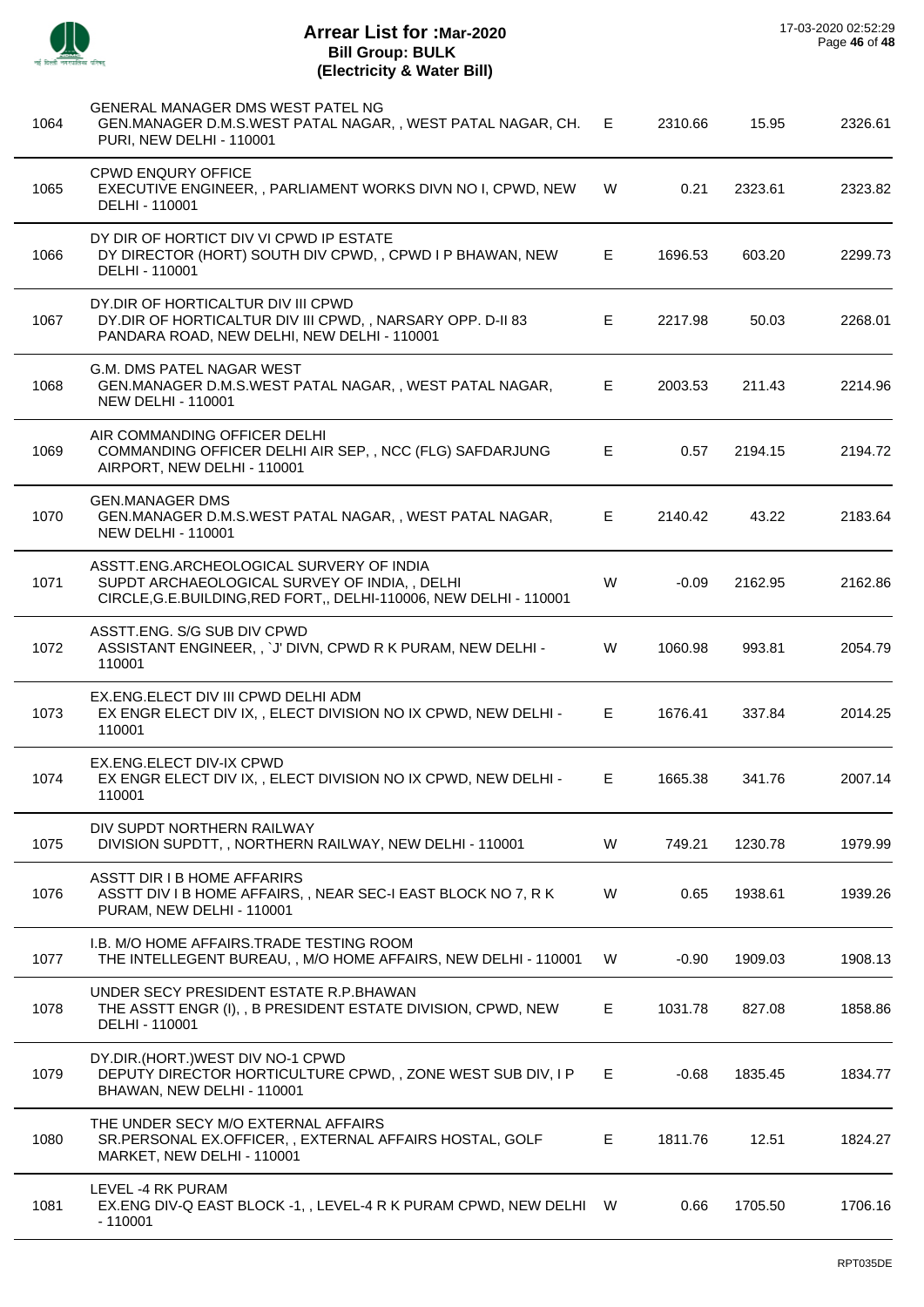

| 1082 | Assistant Director(GAD-I)<br>Assistant Director(GAD-I), , Kiddies Pool Staff Quarter, Sports Authority of<br>India, J.N.Stadium Complex, East Gate, Lodhi Road, NEW DELHI - 110003                                 | W  | 1604.68   | 80.23   | 1684.91 |
|------|--------------------------------------------------------------------------------------------------------------------------------------------------------------------------------------------------------------------|----|-----------|---------|---------|
| 1083 | E.E.(ELECTRIC) A/C DIV II CPWD<br>E.E. (ELECT.) A/C DIV II CPWD,, VIDYUT BHAWAN SHANKAR MKT., NEW<br>DELHI, NEW DELHI - 110003                                                                                     | E. | 1593.21   | 56.52   | 1649.73 |
| 1084 | AE J DIV CPWD 4/J SUB DIV CPWD SAROJINI<br>AE J DIV 4/J SUB DIV CPWD SAROJINI NGR, , SAROJINI NAGAR, NEW<br>DELHI - 110001                                                                                         | W  | 1189.11   | 414.02  | 1603.13 |
| 1085 | EX.ENG DIV NO -V CPWD<br>XEN.ENG.DIV NO V CPWDA-110 SAROJINI NAGAR, NEW DELHI - 110001                                                                                                                             | E. | 1585.84   | 10.95   | 1596.79 |
| 1086 | DCP SECURITY HQ VINAY MARG<br>DCP SECURITY, , SECURITY POLICE LANE, RACECOURSE ROAD, NEW<br>DELHI - 110001                                                                                                         | W  | $-0.03$   | 1502.53 | 1502.50 |
| 1087 | XEN (E) DIV NO XII CPWD<br>XEN (E) DIV NO XII CPWD, , C-21 STATE EMPORIUM B K S MARG, NEW<br>DELHI, NEW DELHI - 110001                                                                                             | Е  | 0.45      | 1436.33 | 1436.78 |
| 1088 | EX. ENG."N"DIV CPWD I.P.BHAWAN<br>EX. ENG. "N" DIV.CPWDCPWD ENQUIRY OFFICE SHAHJAHAN ROAD,<br>CPWD, NEW DELHI - 110001                                                                                             | W  | 0.10      | 1415.19 | 1415.29 |
|      | O/O CABINET SECRETRIATE GOVERNMENT OF INDIA ROOM NO 1001 B 1 WING 10TH FLOOR PT DEEN DAYAL                                                                                                                         |    |           |         |         |
| 1089 | ANTODAYA BHAWAN CGO COMPLEX LODHI ROAD NEW DELHI<br>O/O CABINET SECRETRIATE GOVERNMENT OF INDIA,, ROOM NO 1001<br>B 1 WING 10TH FLOOR PT DEEN DAYAL ANTODAYA BHAWAN, CGO<br>COMPLEX LODHI ROAD, NEW DELHI - 110003 | W  | 1283.06   | 127.77  | 1410.83 |
| 1090 | BHARAT SCOUTS AND GUIDES NORTHERN RAILWAY<br>M/S BHARAT SCOUTS AND GUIDES NORTHERN RAILWAY, , D 5<br>COLLAGE LANE RAILWAY COLONY, NEW DELHI - 110001                                                               | Е  | 955.17    | 396.96  | 1352.13 |
| 1091 | EX ENG H DIVISION<br>EX ENGINEER,, `H' DIVN C P W D, NEW DELHI, NEW DELHI - 110001                                                                                                                                 | W  | $-187.18$ | 1513.07 | 1325.89 |
| 1092 | DIR SPG PROTECTION<br>DIRECTOR SPG CABINET SECTT SAFDERJUNG RD,, SAFDERJUNG<br>ROAD, NEW DELHI - 110001                                                                                                            | W  | $-0.16$   | 1308.54 | 1308.38 |
| 1093 | THE DY SUPDT HORT. ARCH. SURVEY OF INDIA<br>SUPDT ARCHAEOLOGICAL SURVEY OF INDIA, , DELHI<br>CIRCLE, G.E. BUILDING, RED FORT,, DELHI-110006, NEW DELHI-110001                                                      | Е  | 1264.87   | 16.99   | 1281.86 |
| 1094 | GENERAL MANAGER DMS WEST PATEL NAGAR<br>GEN.MANAGER D.M.S.WEST PATAL NAGAR,, WEST PATAL NAGAR,<br><b>NEW DELHI - 110001</b>                                                                                        | E  | 1114.15   | 64.13   | 1178.28 |
| 1095 | EX.ENG ELECT.DIV II CPWD I.P.BH.<br>EX. ENG (E) DIV II CPWD, , RAJA JI MARG, NEW DELHI - 110001                                                                                                                    | E. | 1138.22   | 2.15    | 1140.37 |
| 1096 | EX.ENG.ELECT.DIV NO II CPWD I.P.BH.<br>EX. ENG (E) DIV II CPWD, , RAJA JI MARG, NEW DELHI - 110001                                                                                                                 | E  | 1090.53   | 41.06   | 1131.59 |
| 1097 | XEN (N) DIV CPWD I.P.BHAWAN<br>XEN (N) DIV CPWD, , M/S FLAT PANDARA PARK, NEW DELHI - 110001                                                                                                                       | W  | 0.05      | 1121.21 | 1121.26 |
| 1098 | <b>GENERAL MANAGER D T C</b><br>GENERAL MANAGER, , D T C, NEW DELHI - 110001                                                                                                                                       | E. | 0.21      | 1089.68 | 1089.89 |
| 1099 | GEN MANAGER DELHI MILK SCHEME<br>GEN.MANAGER D.M.S.WEST PATAL NAGAR,, WEST PATAL NAGAR,<br><b>NEW DELHI - 110001</b>                                                                                               | Е  | 1079.75   | 8.18    | 1087.93 |